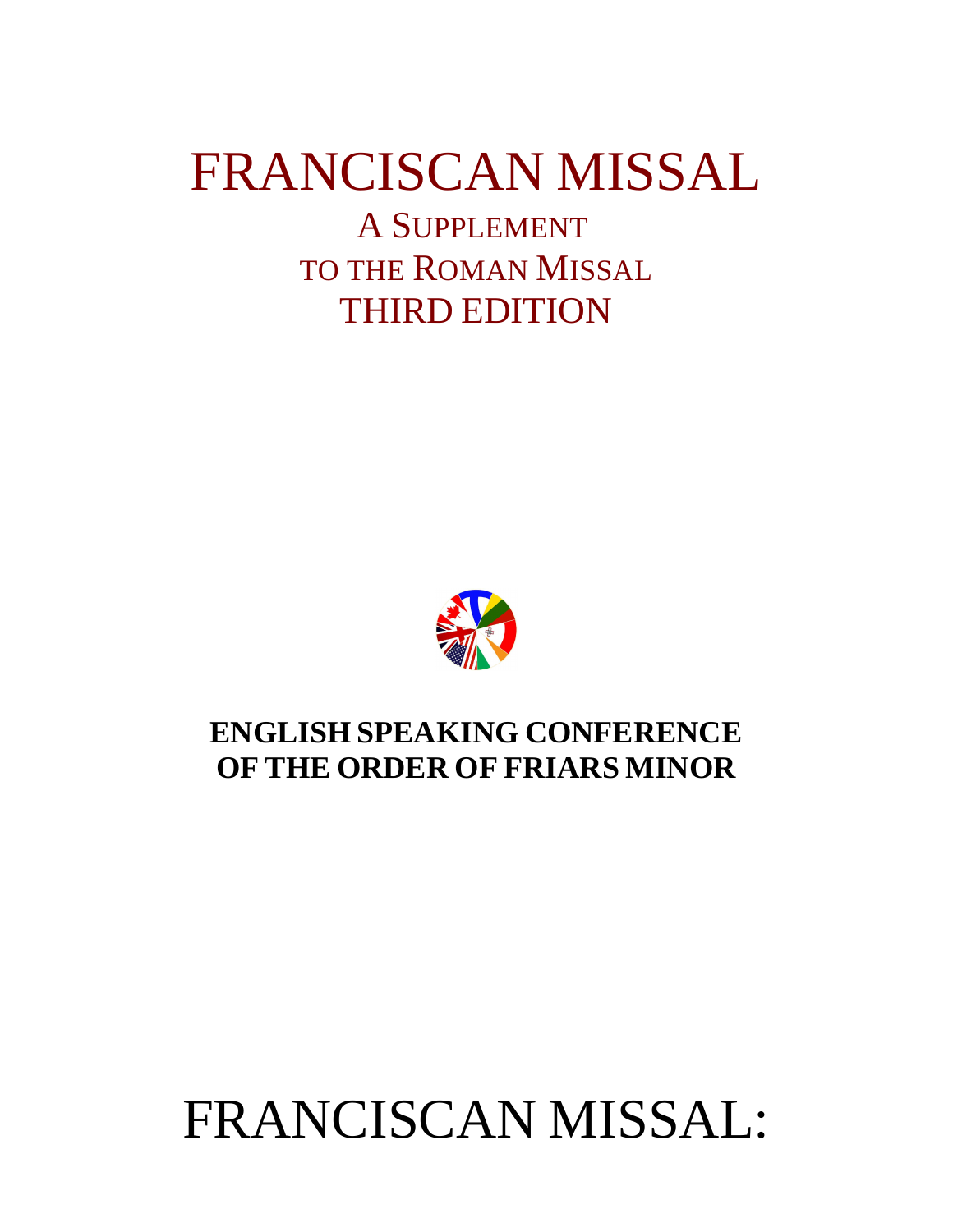## A SUPPLEMENT TO THE ROMAN MISSAL THIRD EDITION

Approved by the English Speaking Conference of the Order of Friars Minor, in agreement with the Provincial Ministers of the Order of Friars Minor Conventual, Order of Friars Minor Capuchin, and Friars of the Third Order Regular in North America for use of their Friars, of Poor Clares, of II and III Order Nuns, and of members of the Secular Franciscan Order.

#### ENGLISH TRANSLATION OF FRANCISCAN PROPERS PREPARED BY THE AMERICAN FRANCISCAN LITURGICAL COMMISSION

#### A COMMISSION OF THE ENGLISH SPEAKING CONFERENCE OF THE ORDER OF FRIARS MINOR



2016

Concordat Cum Originali:

 X Very Rev. Hugh McKenna, OFM *President, English Speaking Conference of the Order of Friars Minor*

Latin text © Libreria Editrice Vaticana, Vatican City State, 2008.

The English translation of *The Roman Missal* © 2010, International Commission on English in the Liturgy Corporation. All rights reserved.

The English translation of Psalms 23[24], 46[47], and 116[115] from *The Revised Grail Psalms* © 2010 Conception Abbey/The Grail, admin. by GIA Publications, Inc., www.giamusic.com. All rights reserved.

Latin Typical Edition, 1970. Amended Latin Typical Edition, 1971. Second Latin Typical Edition, 1975. Third Latin Typical Edition, 2002. Amended Latin Third Typical Edition, 2008.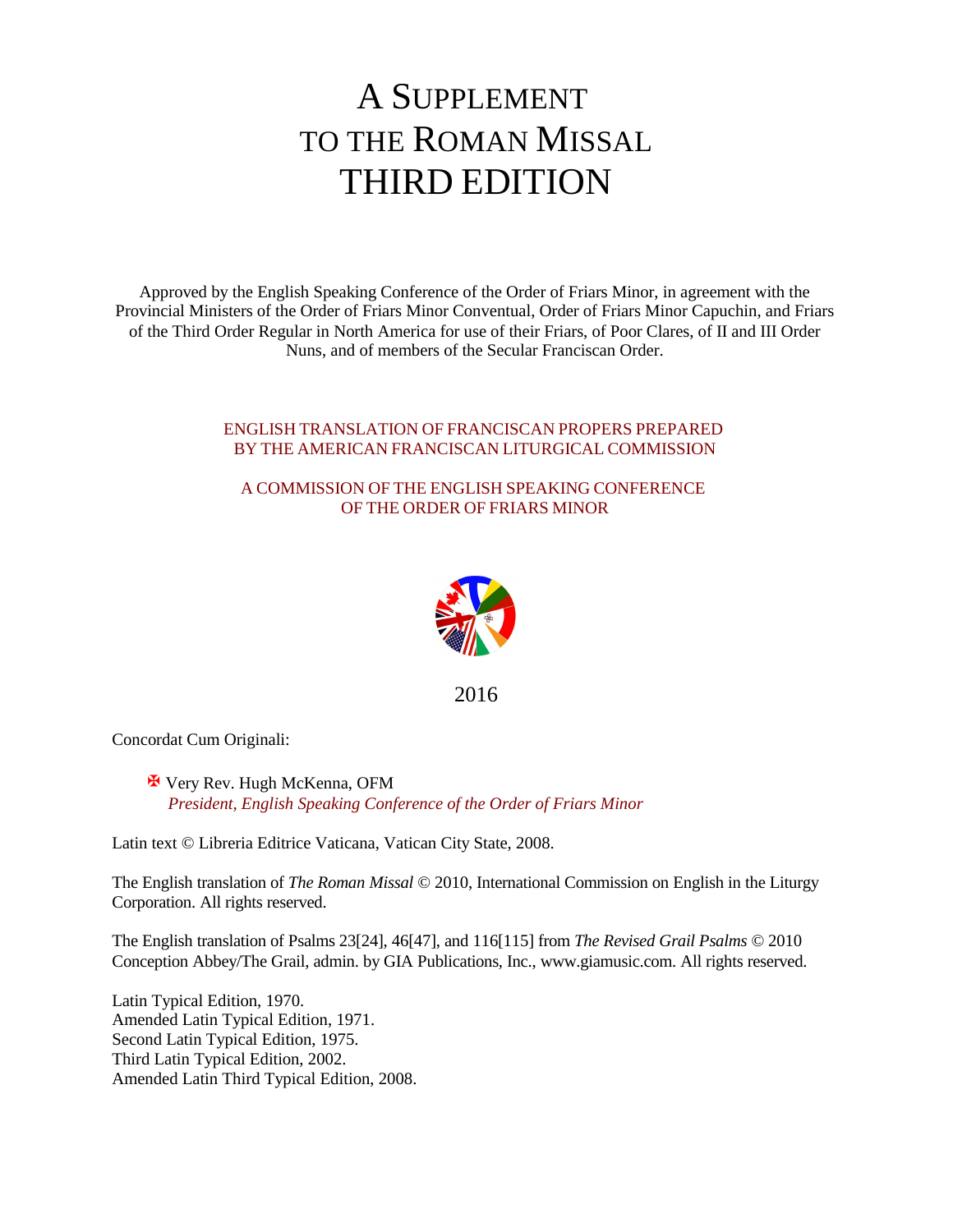#### **CALENDAR**

#### **January**

- 3 The Most Holy Name of Jesus All Families: Memorial
- 4 *[Outside USA] St Angela of Foligno, III Order OFM Conv, III Order: Optional Memorial*
- 5 *[Outside USA] Bl Diego José of Cádiz, Priest, I Order OFM Cap: Optional Memorial*
- 6 *[USA] Bl Diego José of Cádiz, Priest, I Order OFM Cap: Optional Memorial*
- 
- 
- 
- 
- 16 Sts Berard and Companions, Priests and
- 
- 20 *Bl John Baptist Triquerie, Priest and Martyr, I Order OFM Conv: Optional Memorial*
- 
- 
- 

#### **February**

- 4 St Joseph of Leonessa, Priest, I Order Cap: OFM Cap: Memorial
- 6 Sts Peter Baptist, Priest, Paul Miki and Companions, Martyrs in Japan, I and III Orders All Families: Memorial
- 7 St Colette of Corbie, Virgin, Foundress, II Order II Order: FEAST; Others, Memorial *St Giles Mary of St. Joseph, I Order OFM: Optional Memorial* St John of Triora, Priest and Martyr, I Order **Canadian Communisty Communisty Communisty** OFM: Optional Memorial
- 
- 
- 

#### **March**

| 2 St Agnes of Prague, Virgin, II Order              | II Order: FEAST; OFM: Memorial     |
|-----------------------------------------------------|------------------------------------|
| 3 Bls Liberatus Weiss and Companions, Priests and   |                                    |
| Martyrs of Gondar in Ethiopia, I Order              | OFM: Optional Memorial             |
| 5 St John Joseph of the Cross, Priest, I Order      | OFM: Optional Memorial             |
| 12 Bl Angela Salawa, lay woman, III Order           | <b>OFM Conv: Optional Memorial</b> |
| 18 St Salvator of Horta, I Order                    | OFM: Optional Memorial             |
| 22 St Benvenute Scotivoli of Osimo, Bishop, I Order | OFM: Optional Memorial             |

#### **April**

| 4 St Benedict the Black, I Order                         | OFM: Optional Memorial                         |
|----------------------------------------------------------|------------------------------------------------|
| 5 St Mary Crescentia Höss, III                           | Order III Order: Optional Memorial             |
| 16 St Benedict Joseph Labré, III Order                   | <b>III Order: Optional Memorial</b>            |
| 21 St Conrad of Parzham, I Order                         | OFM Cap: Memorial, OFM Conv: Optional Memorial |
| 23 Bl Giles of Assisi, I Order                           | OFM, OFM Conv, III Order: Optional Memorial    |
| 24 St Fidelis of Sigmaringen, Priest and Martyr, I Order | OFM Cap: FEAST; Others: Memorial               |
| 28 Bl Lucchese of Poggibonsi, III Order                  | III Order: Memorial                            |
| 30 Bl Benedict of Urbino, Priest, I Order                | OFM Cap: Optional Memorial                     |
|                                                          |                                                |

7 *[USA] St Angela of Foligno, III Order OFM Conv, III Order: Optional Memorial St Charles of Sezze, I Order OFM: Optional Memorial* 11 St Thomas of Cora. Priest, I Order Cora. 2011 1991 1991 1991 1991 1992 1994. Optional Memorial 12 St Bernard of Corleone, I Order Cap: Memorial OFM Cap: Memorial 14 *Bl Odoric of Pordenone, Priest, I Order OFM, OFM Conv: Optional Memorial*

Protomartyrs of the Order **CEAST**; Others: Memorial **OFM: FEAST**; Others: Memorial 19 *St Eustochia Calafato, Virgin, II Order II Order: Optional Memorial* 23 *St Marianne Cope, Virgin, III Order OFM Conv, III Order: Optional Memorial* 29 Bl Francis Zirano, Priest and Martyr, I Order OFM Conv: Memorial 30 St Hyacinth of Mariscotti, Virgin, III Order All Families: Memorial

9 Bl Leopold of Alpandeire, I Order **OFM Cap:** OFM Cap: Optional Memorial 19 St Conrad of Piacenza, III Order **III Order** III Order: Memorial 25 *Bl Sebastian of Aparicio, I Order OFM: Optional Memorial*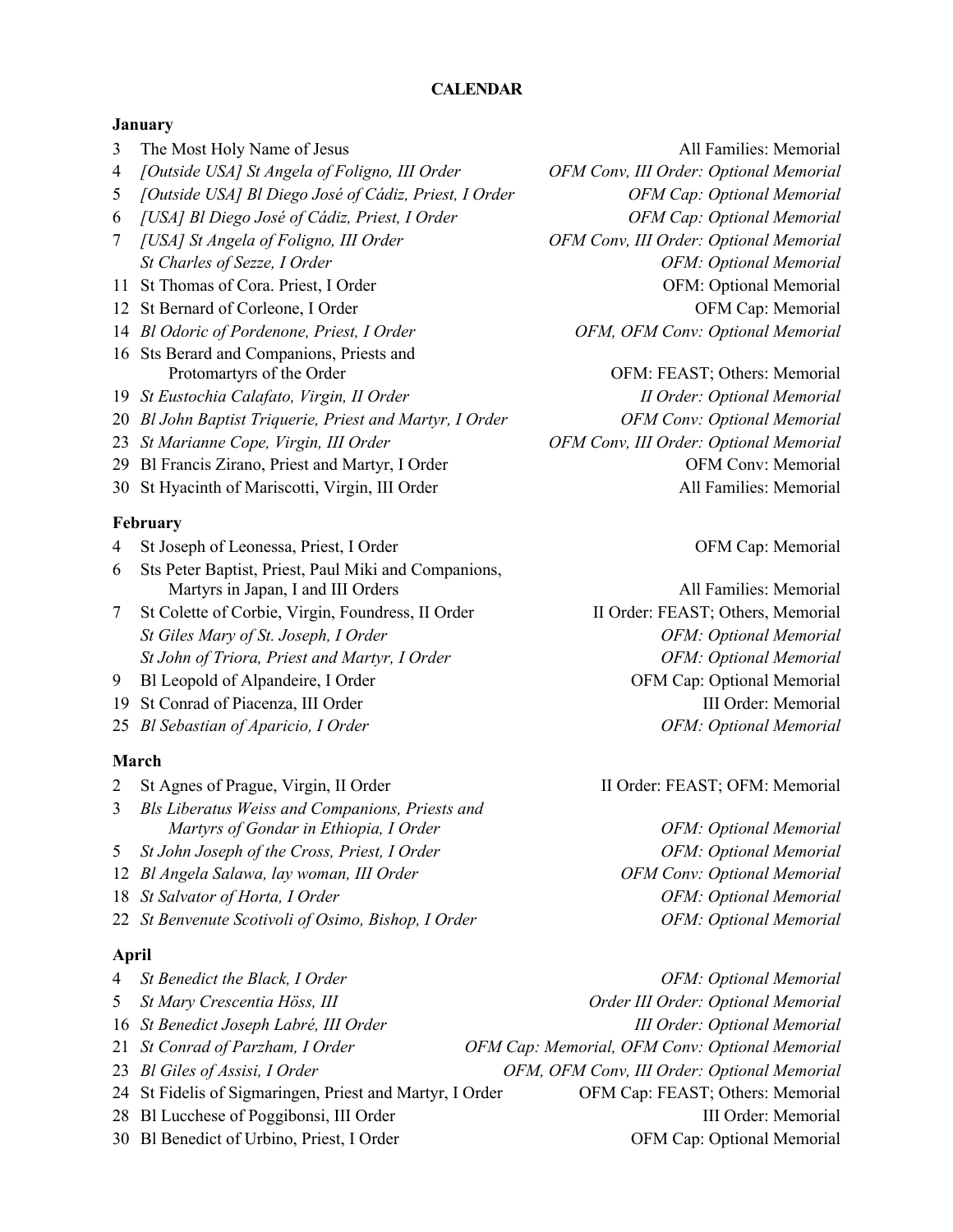|                | Blessed Virgin Mary, Mother of the Good Shepherd                                                                       | OFM Cap: Memorial                         |
|----------------|------------------------------------------------------------------------------------------------------------------------|-------------------------------------------|
| 4              | Bls Thomas and Henry, Priests, and Companions,                                                                         |                                           |
|                | Martyrs in England and Wales, I Order                                                                                  | All Families in England and Wales, FEAST; |
|                |                                                                                                                        | OFM: Optional Memorial                    |
|                | Bl Thomas of Olera, I Order                                                                                            | OFM Cap: Optional Memorial                |
| 8              | Bl Jeremiah of Walachia, I Order                                                                                       | OFM Cap: Optional Memorial                |
|                | Blessed Virgin Mary, Mediatrix of all Graces                                                                           | OFM: Optional Memorial                    |
| 9              | St Catherine of Bologna, Virgin, II Order                                                                              | II Order, III Order Nuns: Memorial;       |
|                |                                                                                                                        | Others: Optional Memorial                 |
|                | 11 St Ignatius of Làconi, I Order                                                                                      | OFM Cap: Memorial                         |
|                | 12 St Leopold Mandic, Priest, I Order                                                                                  | All Families: Memorial                    |
|                | 13 St Peter Regalado, Priest, I Order                                                                                  | OFM: Optional Memorial                    |
|                | 16 St Margaret of Cortona, III Order                                                                                   | III Order: FEAST; Others: Memorial        |
|                | 17 St Paschal Baylon, I Order                                                                                          | All Families: Memorial                    |
|                | 18 St Felix of Cantalice, I Order                                                                                      | OFM Cap: FEAST; Others: Memorial          |
|                | 19 St Crispin of Viterbo, I Order                                                                                      | OFM Cap: Memorial                         |
|                | St Theophilus of Corte, Priest, I Order                                                                                | OFM: Optional Memorial                    |
|                | 20 St Bernardine of Siena, Priest, I Order                                                                             | OFM: FEAST; Others: Memorial              |
|                | 24 DEDICATION OF THE BASILICA SAINT FRANCIS                                                                            |                                           |
|                | <b>IN ASSISI</b>                                                                                                       | All Families: FEAST                       |
|                | 27 Bl José Tous y Soler, Priest and Founder, I Order                                                                   | OFM Cap: Optional Memorial                |
|                | 28 St Mary Ann of Jesús of Paredes, Virgin, III Order                                                                  | <b>III Order: Optional Memorial</b>       |
|                | 30 St Ferdinand III, king, III Order                                                                                   | <b>III Order: Optional Memorial</b>       |
|                | St Baptista Varano, Virgin, II Order                                                                                   | <b>II Order: Optional Memorial</b>        |
| June           |                                                                                                                        |                                           |
| $\overline{2}$ | St Felix of Nicosia, I Order                                                                                           | OFM Cap: Optional Memorial                |
| 8              | Bl Nicholas of Gésturi, I Order                                                                                        | OFM Cap: Optional Memorial                |
|                | 12 Bl Jolenta, II Order                                                                                                | II Order: Optional Memorial               |
|                | Bl Florida Cevoli, II Order                                                                                            | OFM Cap: Optional Memorial                |
|                | Bl Antonine Bajewski and Pius Bartosik, Priests, and Companions,<br>Martyrs of the Nazi Persecution in Poland, I Order | <b>OFM Conv: Optional Memorial</b>        |
|                |                                                                                                                        |                                           |

- 16 *Bl John of Parma, Priest, I Order* Channel Communication of *OFM: Optional Memorial Bl Anizet Koplinski, Priest, and Companions, Martyrs of the Nazi persecution in Poland, I Order OFM Cap: Optional Memorial*
- 20 *Bls Patrick O'Healy, Bishop, and Companions, Martyrs in Ireland, I Order OFM: Optional Memorial*
- 26 *Bl Andrew Hyacinth Longhin, Bishop, I Order* OFM Cap: Optional Memorial *Bl Jacob El-Haddad of Ghazir, Priest and Founder, I Order OFM Cap: Optional Memorial*
- 

30 Bl Raymond Lull, Martyr, III Order III Order: Memorial; OFM: Optional Memorial

#### **May**

- 4 Bls Thomas and Henry, Priests, and Companions,
- 
- 
- 
- 
- 
- 
- 
- 
- 
- 
- 24 DEDICATION OF THE BASILICA SAINT FRANCIS
- 
- 
- 

#### **June**

13 SAINT ANTHONY OF PADUA, Priest and Doctor of the Church, I Order All Families: FEAST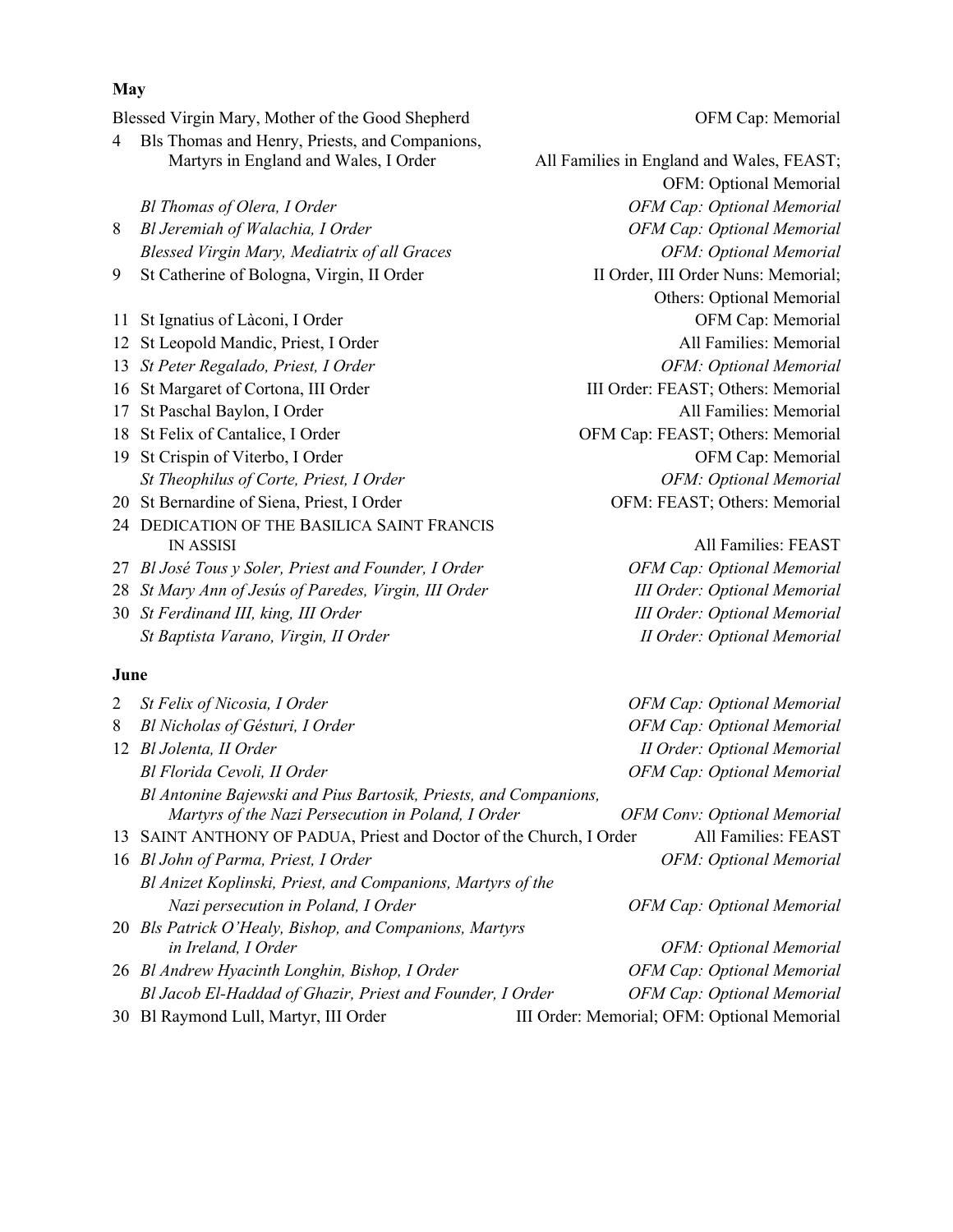#### **July**

| 1  | [USA] St Junípero Serra, Priest, I Order                              | OFM: Memorial                                         |
|----|-----------------------------------------------------------------------|-------------------------------------------------------|
| 4  | [Outside USA] St Elizabeth of Portugal, queen, III Order              | <b>III Order: Optional Memorial</b>                   |
| 5  | [USA] St Elizabeth of Portugal, queen, III Order                      | <b>III Order: Optional Memorial</b>                   |
| 8  | Bls Gregory Grassi, Bishop, and Companions, Martyrs                   |                                                       |
|    | in China, I and III Order                                             | OFM: Optional Memorial                                |
| 9  | Sts Nicholas Pieck and Willehad, Priests, and Companions,             |                                                       |
|    | Martyrs in Holland, I Order                                           | OFM: Memorial                                         |
| 10 | St Veronica Giuliani, Virgin, II Order                                | OFM Cap, Cap II Order: FEAST, Others: Memorial        |
|    | 12 Sts John Jones and John Wall, Priests, Martyrs in England, I Order | OFM: Optional Memorial                                |
|    | 13 Bl Angelina of Marsciano, Foundress, III Order                     | <b>III Order: Optional Memorial</b>                   |
|    | Bls Emmanuel Ruiz, Priest, and Companions, Martyrs of                 |                                                       |
|    | Damascus in Syria, I Order                                            | OFM: Optional Memorial                                |
|    | 14 [Outside USA] St Francis Solano, Priest, I Order                   | OFM: Optional Memorial                                |
|    | 15 SAINT BONAVENTURE, Bishop and Doctor of the Church, I Order        | All Families: FEAST                                   |
|    | 17 [USA] St Francis Solano, Priest, I Order                           | OFM: Optional Memorial                                |
| 18 | St Simon of Lypnica, Priest, I Order                                  | OFM: Optional Memorial                                |
| 19 | St John of Dukla, Priest, I Order                                     | OFM: Optional Memorial                                |
| 21 | St Lawrence of Brindisi, Priest and Doctor of the Church,             |                                                       |
|    | I Order                                                               | OFM Cap: FEAST; Others: Memorial                      |
|    | 23 St Kinga, II Order                                                 | <b>II Order: Optional Memorial</b>                    |
|    | 24 Bl Louise of Savoy, II Order                                       | <b>II Order: Optional Memorial</b>                    |
|    | 24 Bl Antonio Lucci, Bishop, I Order                                  | OFM Conv: Optional Memorial                           |
| 27 | Bl Mary Magdalene Martinengo, Virgin, II Order                        | OFM Cap, II Order: Optional Memorial                  |
|    | 28 Bl Mary Teresa Kowalska, Virgin and Martyr, II Order               | OFM Cap: Optional Memorial                            |
|    | <b>August</b>                                                         |                                                       |
| 2  | OUR LADY OF THE ANGELS OF THE PORTIUNCULA                             | All Families: FEAST                                   |
| 5  | Bl Frédéric Janssoone, Priest, I Order                                | OFM in Canada: Memorial;                              |
|    |                                                                       | OFM: Optional Memorial                                |
| 7  | Bls Agathangelus and Cassian, Priests and Martyrs, I Order            | OFM Cap: Optional Memorial                            |
| 8  | HOLY FATHER DOMINIC, Priest and Founder                               | All Families: FEAST                                   |
| 9  | Bl Maria Francesca Rubatto, Virgin and Foundress, III Order           | <b>III Order: Optional Memorial</b>                   |
|    | 11 SAINT CLARE OFASSISI, Virgin and Foundress                         |                                                       |
|    | of the Second Order                                                   | II Order and III Order Nuns: SOLEMNITY; Others: FEAST |
|    | 13 Bl Mark of Aviano, Priest, I Order                                 | OFM Cap: Optional Memorial                            |

14 St Maximillian Mary Kolbe, Priest and Martyr, I Order OFM Conv: FEAST; Others: Memorial

- 16 *St Roch of Montpellier, III Order III Order: Optional Memorial*
- *17 St Beatrice of Silva, Virgin and Foundress,*
- 18 *Bls John-Louis, Protase, and Sebastian, Priests and Martyrs of Rochefort, I Order OFM Cap: Optional Memorial Bls Louis-Armand and Nicholas, Priests and Martyrs*
- 
- 
- 25 St Louis IX, king, Patron of the III Order OFM, III Order: FEAST; Others: Memorial
- 26 *[Outside USA] St Junípero Serra, Priest, I Order OFM: Optional Memorial*

II Order Conceptionists: SOLEMNITY; OFM: Memorial

*of Rochefort, I Order OFM Conv: Optional Memorial 19 St Louis of Toulouse, Bishop, I Order OFM: Optional Memorial* 23 *Bl Bernard of Offida, I Order OFM Cap: Optional Memorial*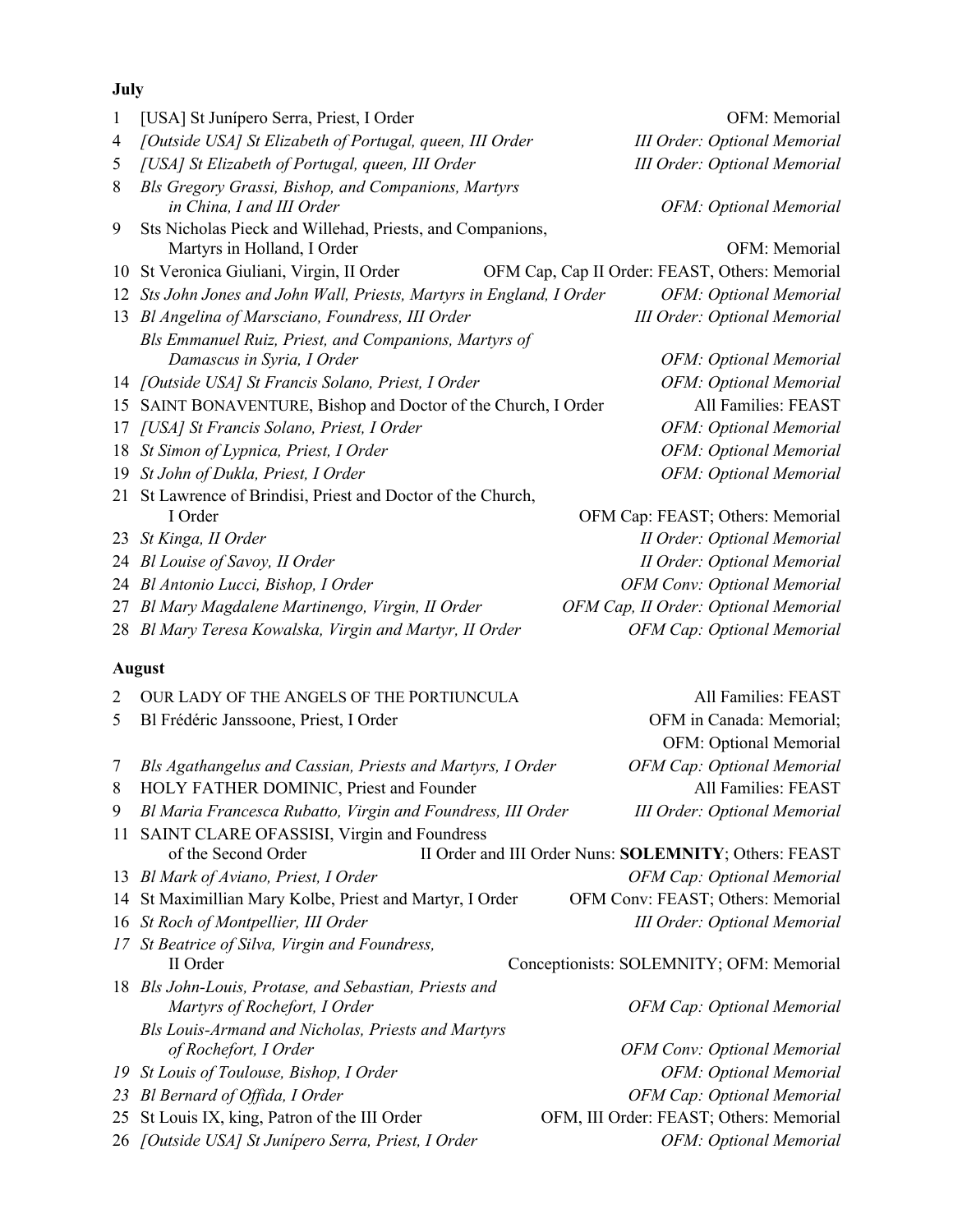#### **September**

| 2  | Bls John Francis, Apollinaris, Severin, Priests, and              |                                        |
|----|-------------------------------------------------------------------|----------------------------------------|
|    | Companions, Martyrs, I and III Order                              | I and III Order: Optional Memorial     |
| 4  | St Rose of Viterbo, Virgin, III Order                             | OFM Conv, III Order: Optional Memorial |
| 10 | Bl Agnellus of Pisa, Priest, I Order                              | OFM: Optional Memorial                 |
| 11 | Bl Bonaventure of Barcelona, I Order                              | OFM: Optional Memorial                 |
| 17 | STIGMATA OF OUR HOLY FATHER FRANCIS                               | All Families: FEAST                    |
|    | 18 St Joseph of Cupertino, Priest, I Order                        | OFM Conv: FEAST; Others: Memorial      |
|    | 19 St Francis Mary of Camporosso, I Order                         | OFM Cap: Memorial                      |
|    | 22 St Ignatius of Santhià, Priest, I Order                        | <b>OFM Cap: Optional Memorial</b>      |
|    | 23 St Pius of Pietrelcina, Priest, I Order                        | All Families: Memorial                 |
|    | 24 St Pacific of San Severino, Priest, I Order                    | OFM: Optional Memorial                 |
|    | Finding the Body of Saint Clare of Assisi                         | <b>II Order: Optional Memorial</b>     |
|    | 26 St Elzéar of Sabran and Bl Delphine, married couple, III Order | <b>III Order: Optional Memorial</b>    |
|    | Bls Aurelio of Vinalesa, Priest, and Companions,                  |                                        |
|    | Martyrs of Valencia                                               | OFM Cap: Optional Memorial             |

28 *Bl Innocent of Berzo, Priest, I Order OFM Cap: Optional Memorial* 

#### **October**

| $\overline{4}$ | OUR HOLY FATHER FRANCIS OFASSISI, Deacon,                   |                                            |
|----------------|-------------------------------------------------------------|--------------------------------------------|
|                | Founder of the Three Orders                                 | All Families: SOLEMNITY                    |
| 6              | St Mary Frances of the Five Wounds, Virgin, III Order       | <b>III Order: Optional Memorial</b>        |
|                | 10 Sts Daniel and Companions, Martyrs in Morocco, I Order   | OFM: Optional Memorial                     |
|                | Bl Mary Angela Truszkowska, Virgin and Foundress, III Order | <b>III Order: Optional Memorial</b>        |
|                | 11 St John XXIII, Pope, III Order                           | OFM, III Order: Optional Memorial          |
| 12             | St Seraphin of Montegranaro, I Order                        | <b>OFM Cap: Optional Memorial</b>          |
| 13             | Bl Honorat Kozminski, Priest and Founder, I Order           | <b>OFM Cap: Optional Memorial</b>          |
| 19             | [Outside USA] St Peter of Alcántara, Priest, I Order        | OFM: Memorial                              |
|                | 20 Bl James of Strepar, Bishop, I Order                     | <b>OFM Conv: Optional Memorial</b>         |
|                | Bl Contard Ferrini, educator, III Order                     | <b>III Order: Optional Memorial</b>        |
|                | 22 [USA] St Peter of Alcántara, Priest, I Order             | OFM: Memorial, OFM Conv: Optional Memorial |
|                | Bl Josephine Leroux, Virgin and Martyr, II Order            | <b>II Order: Optional Memorial</b>         |
|                | 23 St John of Capistrano, Priest, I Order                   | All Families: Memorial                     |
| 24             | St Anthony of St. Ann Galvão, Priest and Founder, I Order   | OFM: Optional Memorial                     |
|                | 25 Bls Maria Jesús Ferragut and Companions, Martyrs of      |                                            |
|                | Valencia, II Order                                          | <b>OFM Cap: Optional Memorial</b>          |
|                | 26 Bl Bonaventure of Potenza, Priest, I Order               | <b>OFM Conv: Optional Memorial</b>         |
| 30             | <b>ANNIVERSARY OFDEDICATION in Consecrated Churches</b>     |                                            |
|                | of the Order "whose date of consecration is unknown"        |                                            |
|                |                                                             | <b>SOLEMNITY</b>                           |

31 *Bl Angelo of Acri, Priest, I Order OFM Cap: Optional Memorial*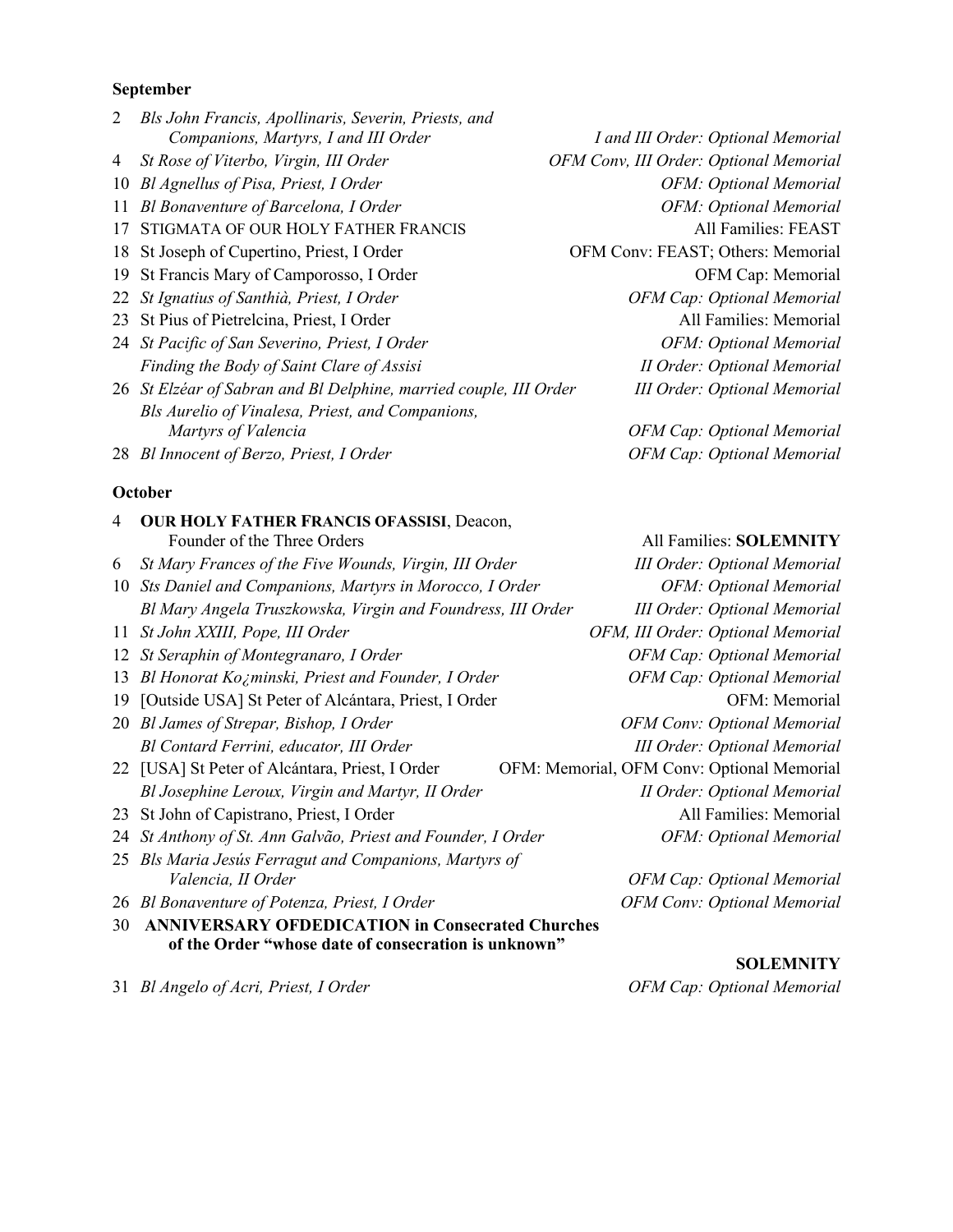#### **November**

|    | All of the deceased friars of the Franciscan Order                             | Memorial                                        |  |
|----|--------------------------------------------------------------------------------|-------------------------------------------------|--|
|    | [After October 4 or during November (OFM Nov. 5), before the season of Advent] |                                                 |  |
| 6  | Bls Alfonso Lòpez Priest, and Companions, Martyrs of                           |                                                 |  |
|    | the Civil War in Spain, I Order                                                | <b>OFM Conv: Optional Memorial</b>              |  |
|    | Priest, and Companions, Martyrs of the Civil War in Spain, I Order             | <b>OFM Cap: Optional Memorial</b>               |  |
| 7  | [USA] St Diego of Alcalá, I Order                                              | OFM: Memorial                                   |  |
| 8  | Bl John Duns Scotus, Priest, I Order                                           | OFM: Memorial;                                  |  |
|    |                                                                                | OFM Conv, OFM Cap, III Order: Optional Memorial |  |
| 13 | [outside USA] St Diego of Alcalá, I Order                                      | OFM: Memorial                                   |  |
| 14 | St Nicholas Tavelic and Companions, Priests and Martyrs                        |                                                 |  |
|    | in Jerusalem, I Order.                                                         | All Families: Memorial                          |  |
| 17 | ST ELIZABETH OF HUNGARY, Patroness of the Third Order                          | All Families: FEAST                             |  |
| 18 | Bl Salome of Cracow, Virgin, II Order                                          | II Order: Optional Memorial                     |  |
| 19 | St Agnes of Assisi, Virgin, II Order                                           | II Order: Memorial                              |  |
| 20 | Bls Paschal Fortuño Almela, Priest, and Companions, Martyrs                    |                                                 |  |
|    | of Valencia in Sprain, I Order                                                 | OFM: Optional Memorial                          |  |
|    | 22 Bls Salvator Lilli, Priest, and Companions, Martyrs in Armenia, I Order     | OFM: Optional Memorial                          |  |
| 25 | Bl Humilis of Bisignano, I Order                                               | OFM: Optional Memorial                          |  |
| 26 | St Leonard of Port Maurice, Priest, I Order                                    | All Families: Memorial                          |  |
| 27 | St Francis Anthony Fasani, Priest, I Order                                     | All Families: Memorial                          |  |
| 28 | St James of the Marches, Priest, I Order                                       | OFM: Memorial, OFM Conv: Optional Memorial      |  |
| 29 | ALL SAINTS OF THE FRANCISCAN ORDER                                             | All Families; FEAST                             |  |
|    |                                                                                |                                                 |  |

#### **December**

|   | 2 Bl Mary Angela Astorch, Virgin, II Order               | II Order: Memorial;                |
|---|----------------------------------------------------------|------------------------------------|
|   |                                                          | OFM Cap: Optional Memorial         |
|   | Bl Raphael Chylinski, Priest, I Order                    | <b>OFM Conv: Optional Memorial</b> |
| 8 | <b>IMMACULATE CONCEPTION OF THE BLESSED VIRGIN</b>       |                                    |
|   | <b>MARY, Patroness and Queen of the Franciscan Order</b> | <b>SOLEMNITY</b>                   |

15 Bl Mary Frances Schervier, Virgin and Foundress, III Order III Order: Optional Memorial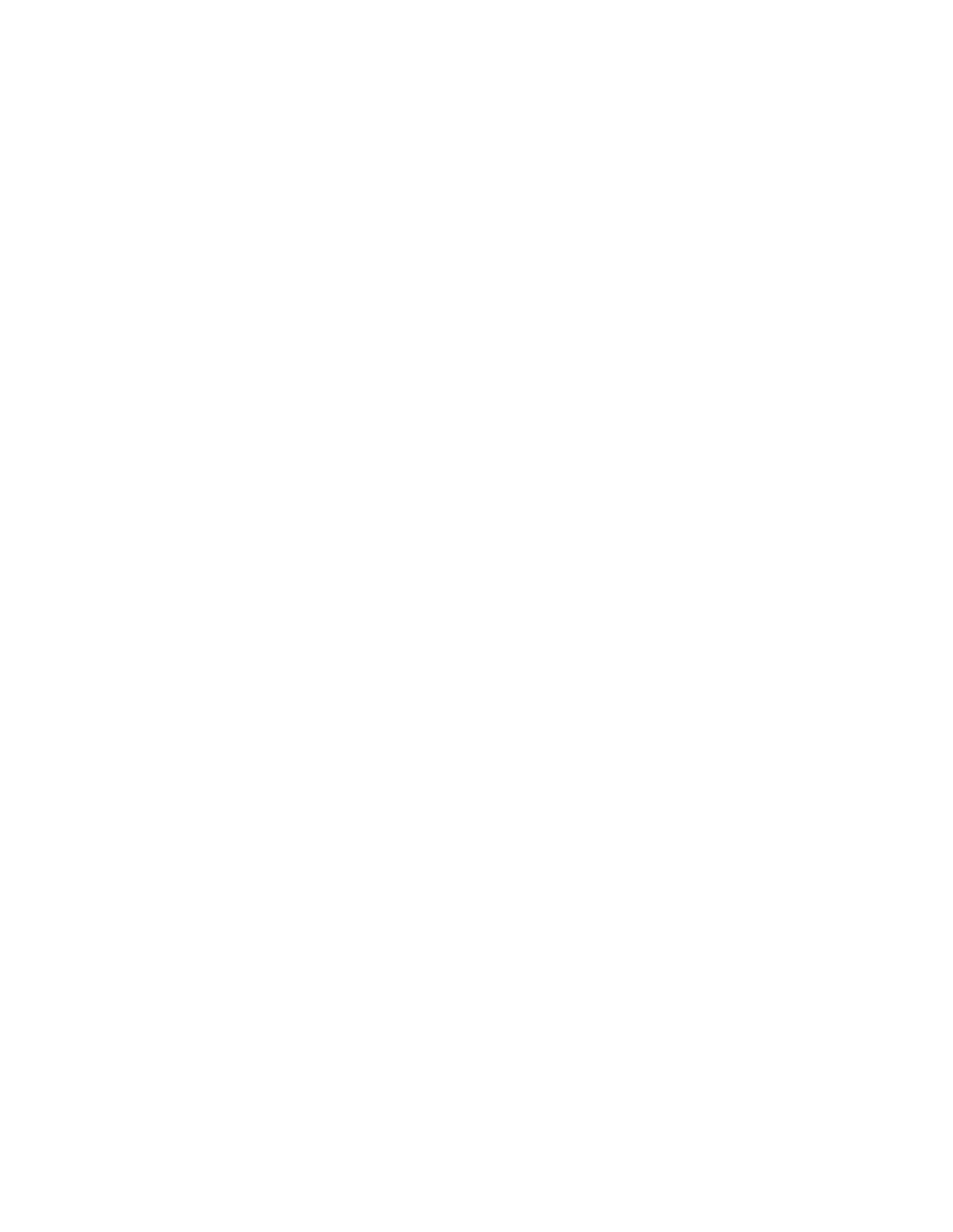#### **APPENDIX Saints in the General Calendar Affiliated with the Franciscan Order**

#### **January**

| 27   | St Angela Merici, Virgin, Founder, III Order                   | <b>Optional Memorial</b> |
|------|----------------------------------------------------------------|--------------------------|
| 31   | St John Bosco, priest, Founder, III Order                      | Memorial                 |
|      |                                                                |                          |
| June |                                                                |                          |
|      | 22 St John Fisher, Bishop, and Thomas More, Martyrs, III Order | <b>Optional Memorial</b> |
|      |                                                                |                          |
| July |                                                                |                          |
| 23   | St Bridget, Foundress, III Order                               | <b>Optional Memorial</b> |
|      |                                                                |                          |
|      | <b>August</b>                                                  |                          |
| 2    | St Peter Julian Eymard, Priest, Founder, III Order             | <b>Optional Memorial</b> |
| 4    | St John Vianney, Priest, III Order                             | Memorial                 |
| 21   | St Pius X, Pope, III Order                                     | Memorial                 |
|      | <b>November</b>                                                |                          |

4 St Charles Borromeo, Bishop, Protector of the Franciscan Order Memorial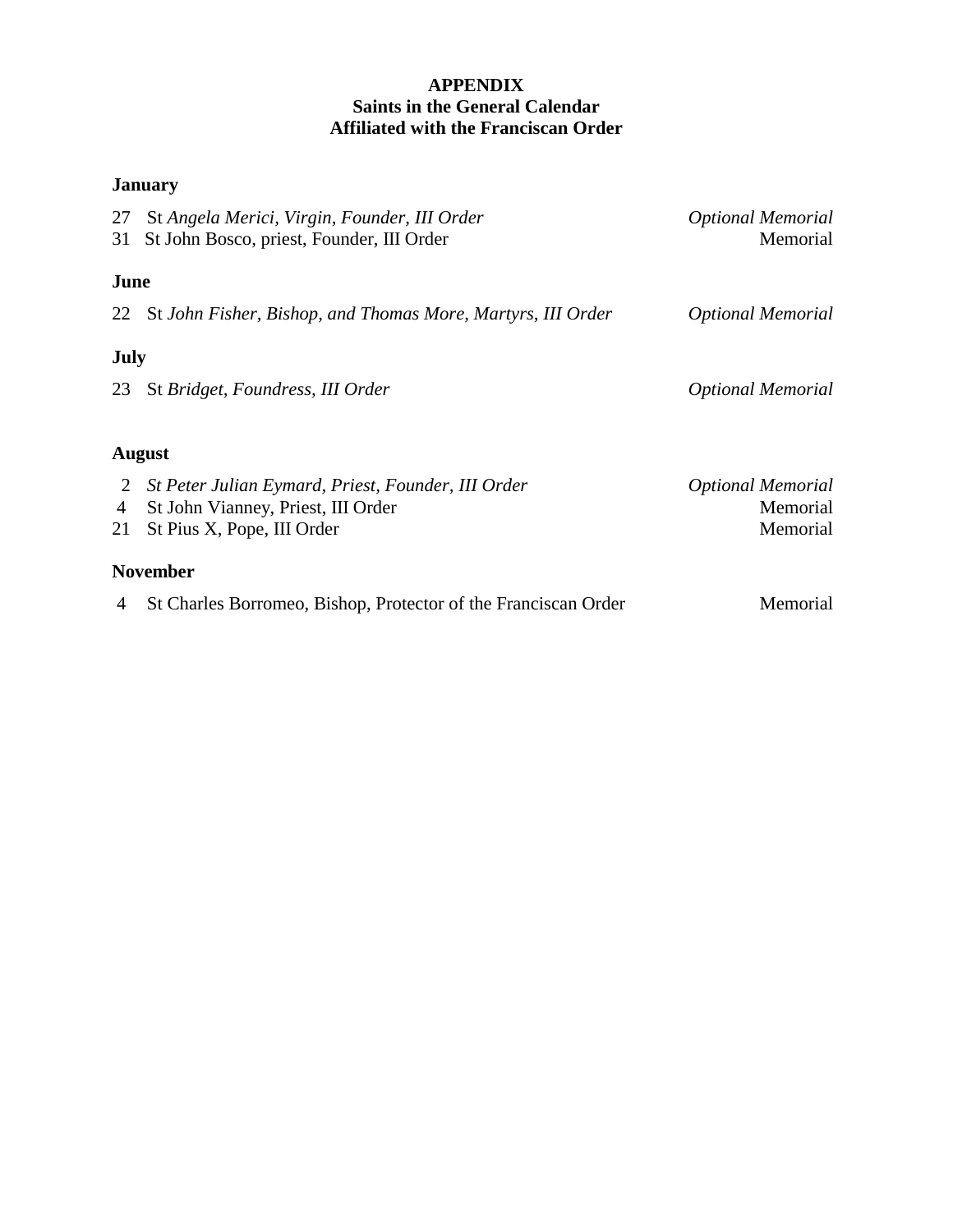### **JANUARY**

#### 3 January **The Most Holy Name of Jesus** All Families: Memorial

Everything is taken from the Roman Missal.

#### 4 January *Saint Angela of Foligno, III Order* [outside USA] *OFM Conv, III Order: Optional Memorial*

From the Common of Holy Men and Women: For Holy Women (p. 0000).

#### Collect

O God, who made Saint Angela excel in contemplating the mysteries of your Son, grant, through her merits and intercession, that, sharing in these same mysteries on earth, we may exult and rejoice in the revelation of your glory. Through our Lord Jesus Christ, your Son, who lives and reigns with you in the unity of the Holy Spirit, one God, for ever and ever.

> 5 January [outside USA] or 6 January [USA] *Blessed Diego José of Cádiz, Priest, I Order OFM Cap: Optional Memorial*

From the Common of Pastors, One Pastor, 2 (p. 0000).

#### **Collect**

O God, who endowed Blessed Diego José with the wisdom of the saints and wonderfully guided him to work for the salvation of his people, grant, through his intercession, that we may know what is holy and right and proclaim to all people the good news of the boundless riches of Christ. Who lives and reigns with you in the unity of the Holy Spirit, one God, for ever and ever.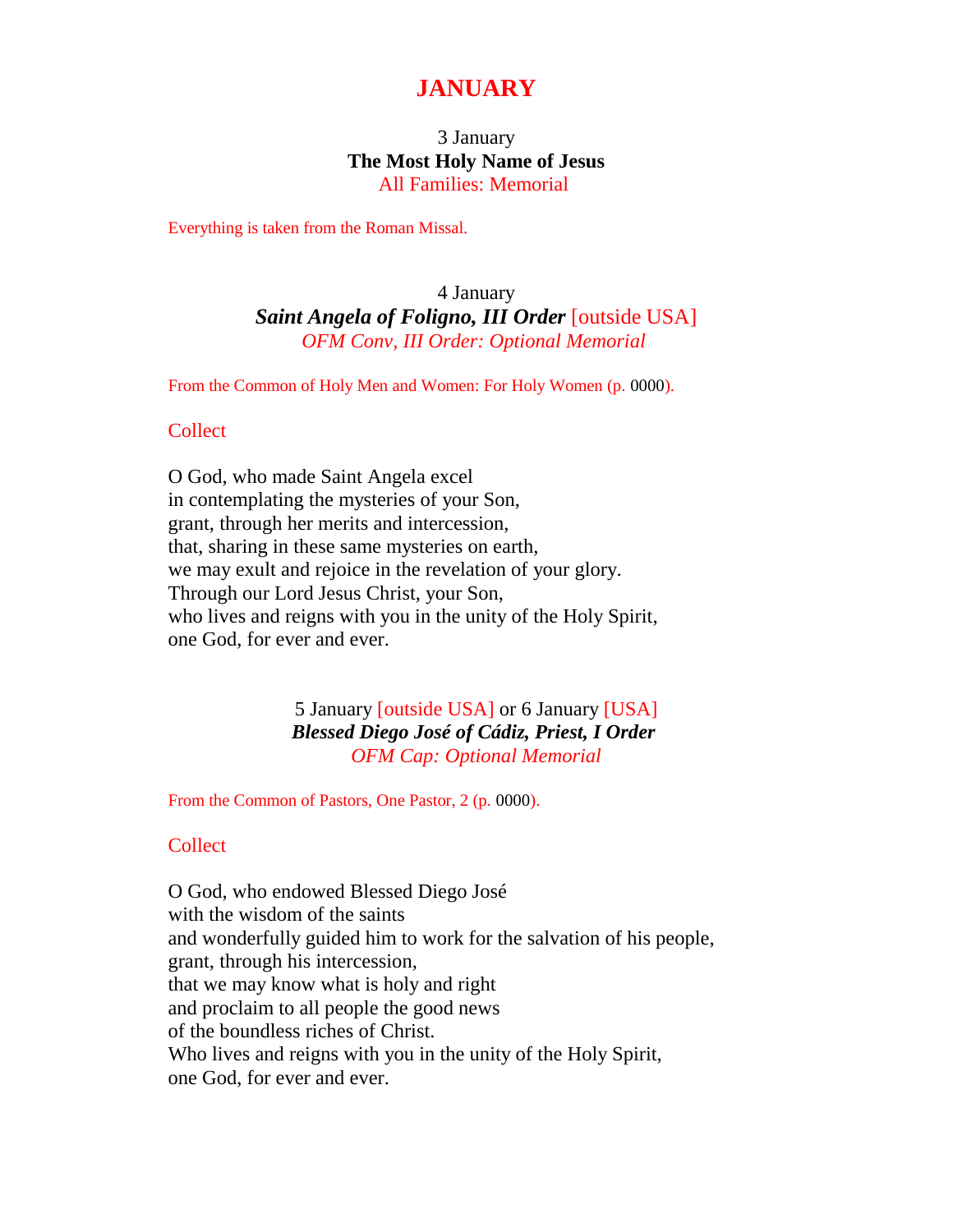#### 7 January *Saint Angela of Foligno, III Order* [USA] *OFM Conv, III Order: Optional Memorial*

From the Common of Holy Men and Women: For Holy Women (p. 0000).

#### **Collect**

O God, who made Saint Angela excel in contemplating the mysteries of your Son, grant, through her merits and intercession, that, sharing in these same mysteries on earth, we may exult and rejoice in the revelation of your glory. Through our Lord Jesus Christ, your Son, who lives and reigns with you in the unity of the Holy Spirit, one God, for ever and ever.

#### 7 January *Saint Charles of Sezze, I Order OFM: Optional Memorial*

From the Common of Holy Men and Women: For Religious (p. 0000).

#### **Collect**

Lord Jesus Christ, who wonderfully wounded the heart of Saint Charles with the arrow of divine love that sprang from your most holy body, through his intercession look graciously upon us and mercifully inflame our hearts with the fire of your love. Who live and reign with God the Father in the unity of the Holy Spirit, one God, for ever and ever.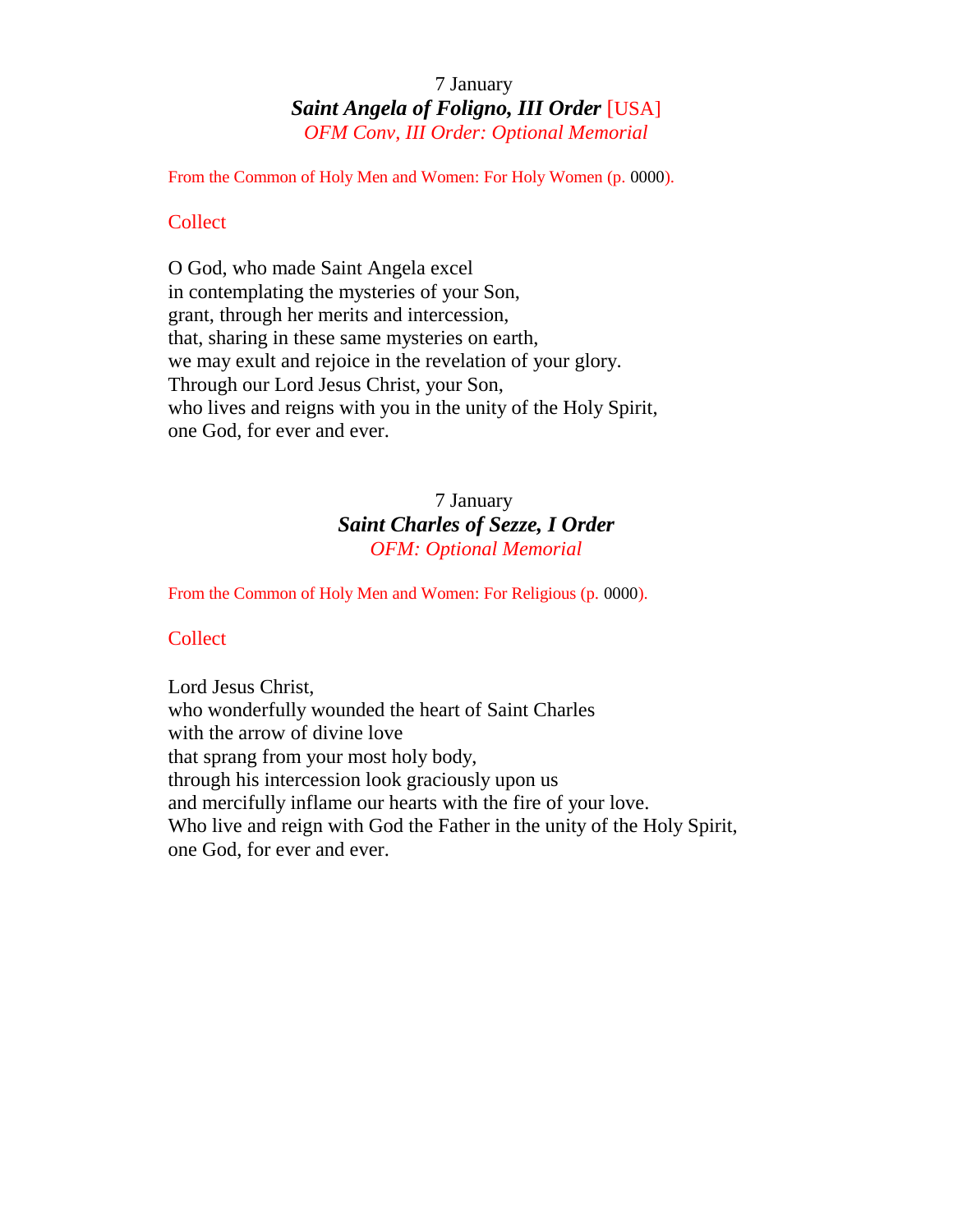#### 11 January *Saint Thomas of Cora, Priest, I Order OFM: Optional Memorial*

From the Common of Holy Men and Women: For Religious (p. 0000).

#### **Collect**

O God, who set Saint Thomas afire with your love and adorned him with inner mortification and exceptional love of neighbor, grant, through his merits and prayers, that, by denying ourselves for you and constantly carrying out works of charity, we may worthily obtain an eternal reward. Through our Lord Jesus Christ, your Son, who lives and reigns with you in the unity of the Holy Spirit, one God, for ever and ever.

#### 12 January **Saint Bernard of Corleone, I Order** OFM Cap: Memorial

From the Common of Holy Men and Women: For Religious (p. 0000).

#### **Collect**

O God, who gave us Saint Bernard as a model of admirable penance and gospel life, grant, through his intercession, that, advancing in a spirit of conversion, we may love you above all things and in all things obey your will. Through our Lord Jesus Christ, your Son, who lives and reigns with you in the unity of the Holy Spirit, one God, for ever and ever.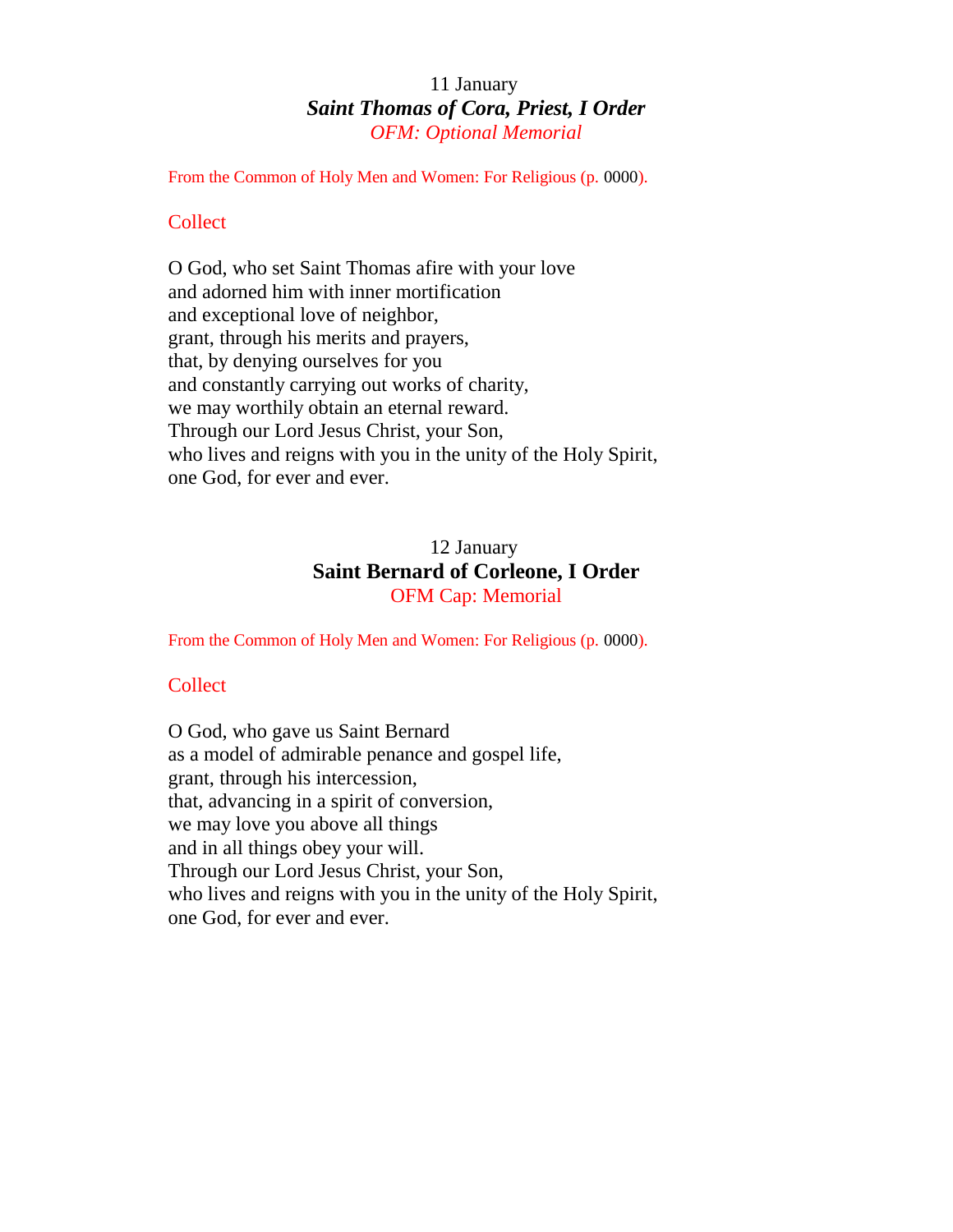#### 14 January *Blessed Odoric of Pordenone, Priest, I Order OFM, OFM Conv: Optional Memorial*

From the Common of Pastors: For Missionaries (p. 0000).

#### **Collect**

O God, who by the light of the Gospel, extended your church among the many peoples of the East through the apostolic care of Blessed Odoric, grant, through his intercession, that we may stand firm in faith and remain constant in the hope of the Gospel he preached. Through our Lord Jesus Christ, your Son, who lives and reigns with you in the unity of the Holy Spirit, one God, for ever and ever.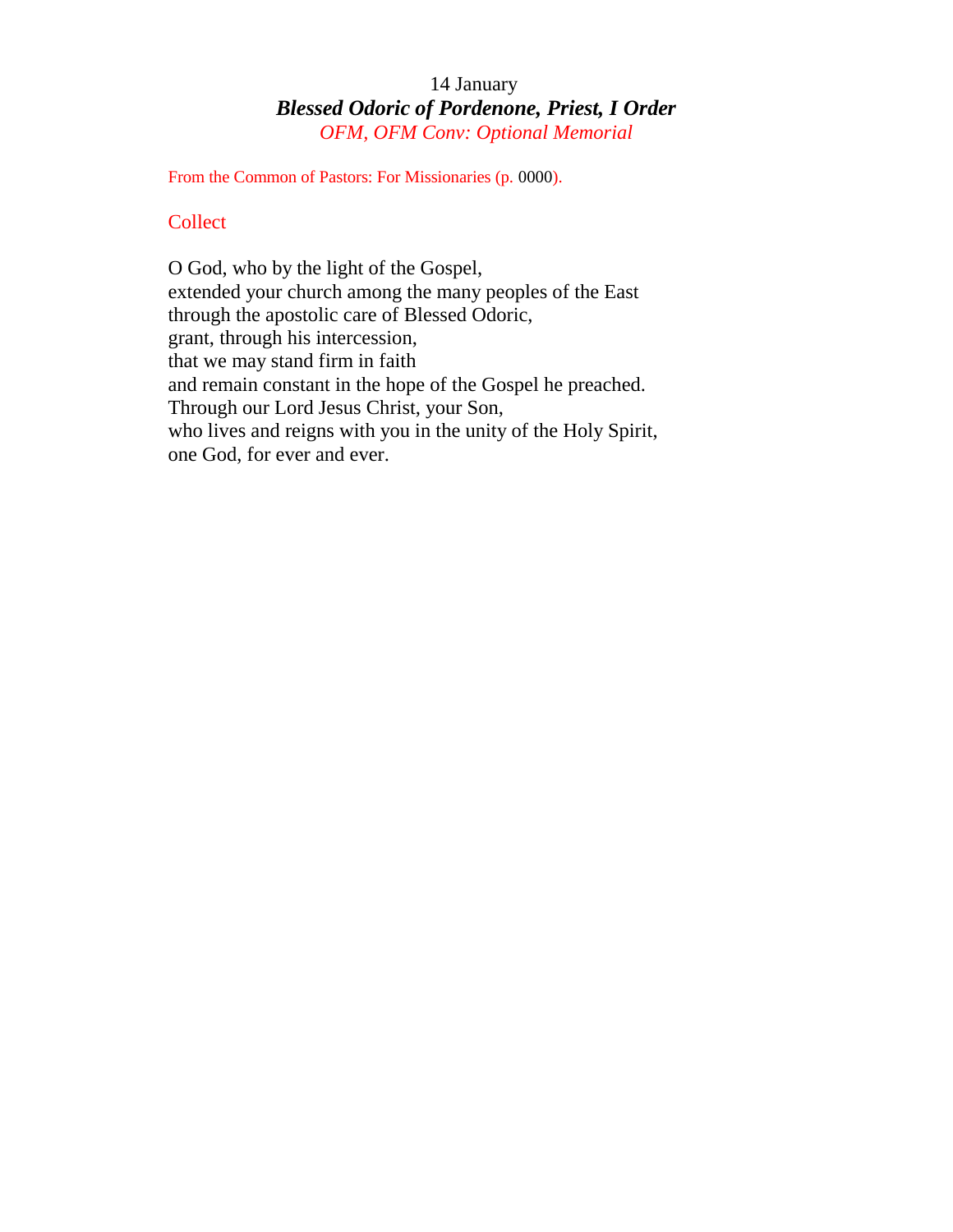#### 16 January **Saints Berard and Companions, Priests, Protomartyrs of the Order**

OFM: FEAST**;** Others: Memorial

#### Entrance Antiphon Cf. Sir 17:24, 23

The souls of the Saints are rejoicing in heaven, the Saints who followed in the footsteps of Christ, and since for love of him they shed their blood, they now exult with Christ for ever.

The Gloria in excelsis (Glory to God in the highest) is said for a FEAST.

#### **Collect**

O God, who sanctified the beginnings of the Franciscan Order by the glorious struggle of your holy Martyrs, Saint Berard and his companions, grant that, as they did not hesitate to die for your sake, we, too, may live bravely in confessing you. Through our Lord Jesus Christ, your Son, who lives and reigns with you in the unity of the Holy Spirit, one God, for ever and ever.

#### Prayer over the Offerings

Receive, holy Father, the offerings we bring in commemoration of the holy Martyrs, Berard and his companions, and grant that we, your servants, may be found steadfast in confessing your name. Through Christ our Lord.

Communion Antiphon Lk 22:28-30 It is you who have stood by me in my trials; and I confer a kingdom on you, says the Lord, that you may eat and drink at my table in my kingdom.

#### Prayer after Communion

O God, who in your holy Martyrs, Berard and his companions, have wonderfully made known the mystery of the Cross, graciously grant that, drawing strength from this sacrifice, we may cling faithfully to Christ and labor in the Church for the salvation of all. Through Christ our Lord.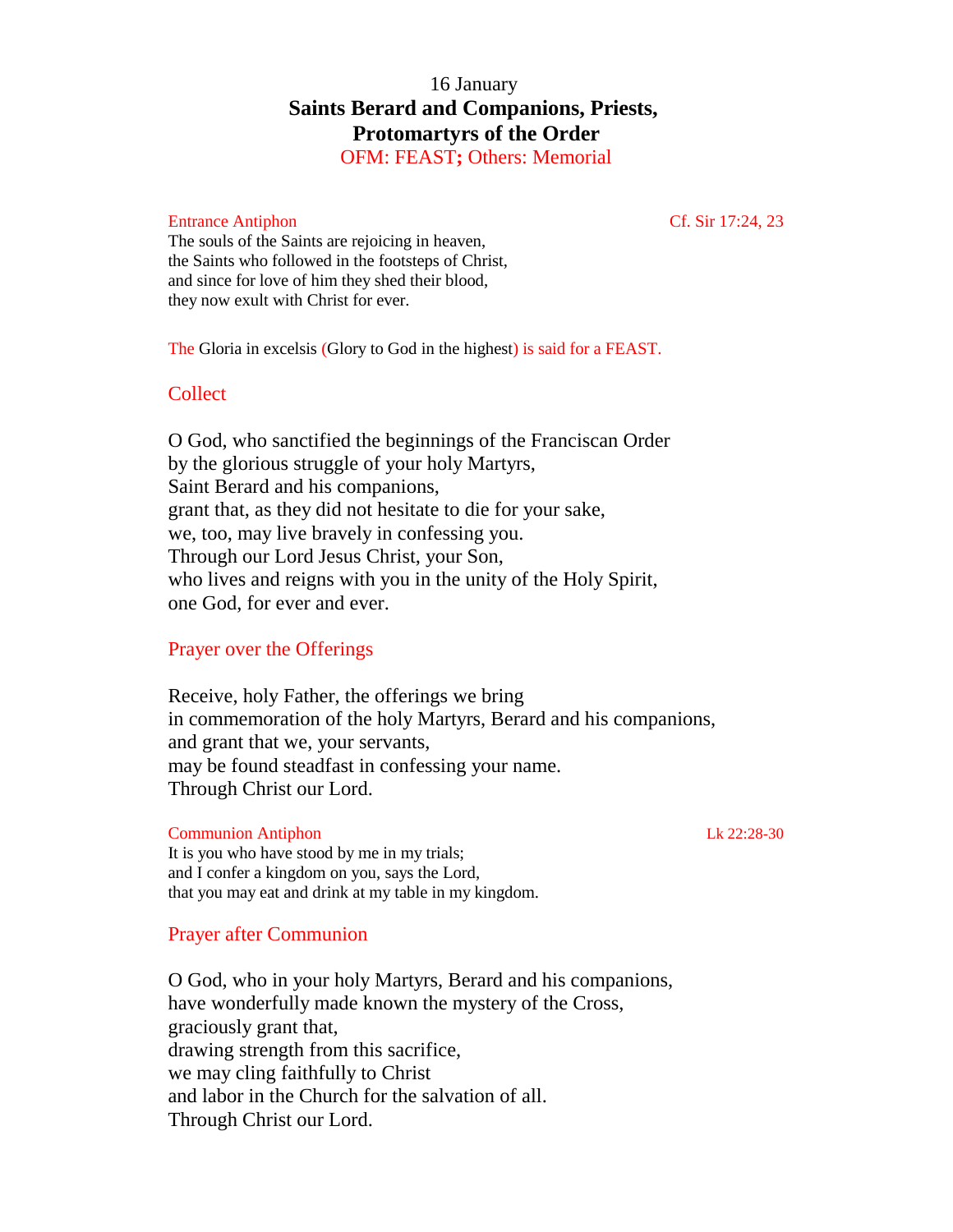#### 19 January *Saint Eustochia Calafato, Virgin, II Order II Order: Optional Memorial*

From the Common of Virgins: For One Virgin (p. 0000).

#### **Collect**

Almighty and merciful God, who wonderfully glorified the life of the Virgin, Saint Eustochia, a life hidden with Christ, grant, through her prayers and example, that having also been buried with him in this world, we may be worthy to rise to eternal life. Through our Lord Jesus Christ, your Son, who lives and reigns with you in the unity of the Holy Spirit, one God, for ever and ever.

#### 20 January *Blessed John Baptist Triquerie, Priest, Martyr, I Order OFM Conv: Optional Memorial*

From the Common of Martyrs: Outside Easter Time, For One Martyr (p. 0000).

#### **Collect**

Almighty God, who called the Priest, Blessed John Baptist, to serve your Church faithfully to the end and to win the palm of martyrdom, grant that we may imitate his faith with fitting devotion and perseverance. Through our Lord Jesus Christ, your Son, who lives and reigns with you in the unity of the Holy Spirit, one God, for ever and ever.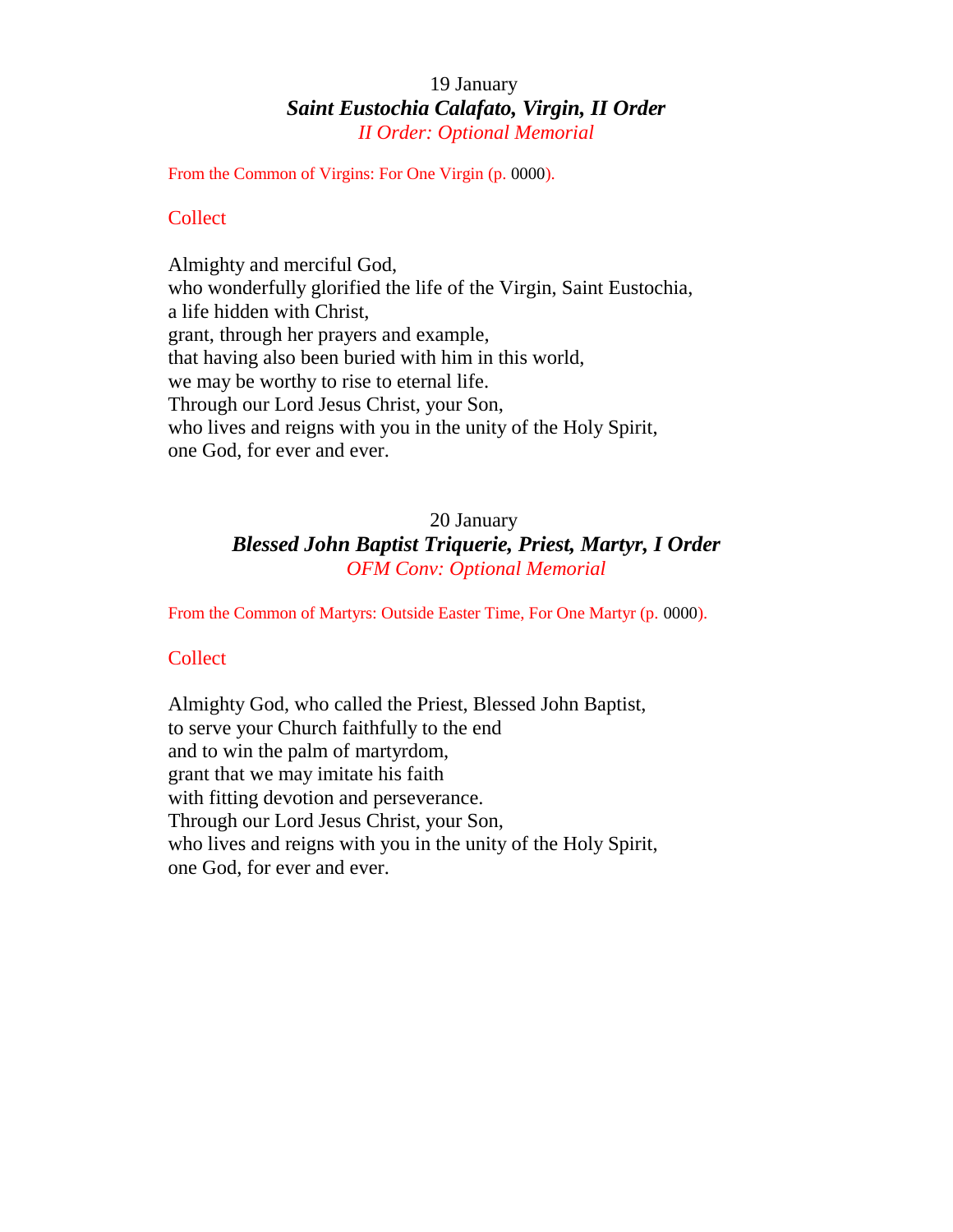#### 23 January *Saint Marianne Cope, Virgin, III Order OFM Conv, III Order: Optional Memorial*

From the Common of Virgins: For One Virgin (p. 0000).

#### **Collect**

O God, who called us to serve your Son in the least of his brothers and sisters, grant, we pray, that, by the example and intercession of the Virgin, Saint Marianne, we may burn with love for you and for those who suffer affliction. Through our Lord Jesus Christ, your Son, who lives and reigns with you in the unity of the Holy Spirit, one God, for ever and ever.

#### 29 January **Blessed Francis Zirano, Priest and Martyr, I Order** OFM Conv: Memorial

From the Common of Martyrs: Outside Easter Time, For One Martyr (p. 0000)

#### **Collect**

O God, who aroused in the Priest, Blessed Francis, the courage to risk his life to free another and to remain faithful to Christ to the point of martyrdom, through his intercession grant us living faith, active charity, and sure hope to witness to the Gospel. Through our Lord Jesus Christ, your Son, who lives and reigns with you in the unity of the Holy Spirit, one God, for ever and ever.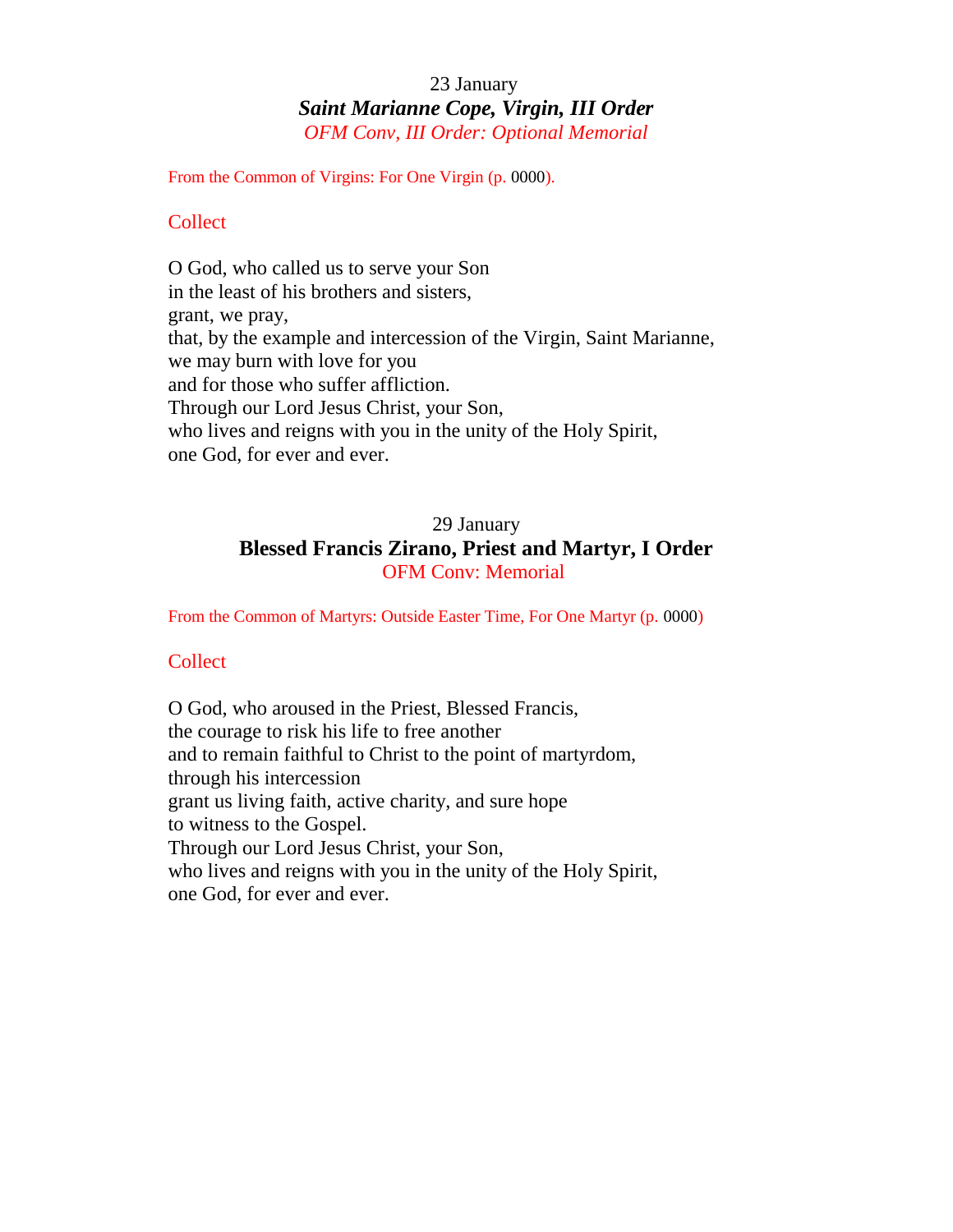#### 30 January **Saint Hyacinth of Mariscotti, Virgin, III Order** All Families: Memorial

From the Common of Virgins: For One Virgin (p. 0000).

#### **Collect**

O God, who inflamed the Virgin, Saint Hyacinth, with the fire of your love and made her a model of continual dying to self, grant, through her intercession, that we may weep for our sins and abide in your love. Through our Lord Jesus Christ, your Son, who lives and reigns with you in the unity of the Holy Spirit, one God, for ever and ever.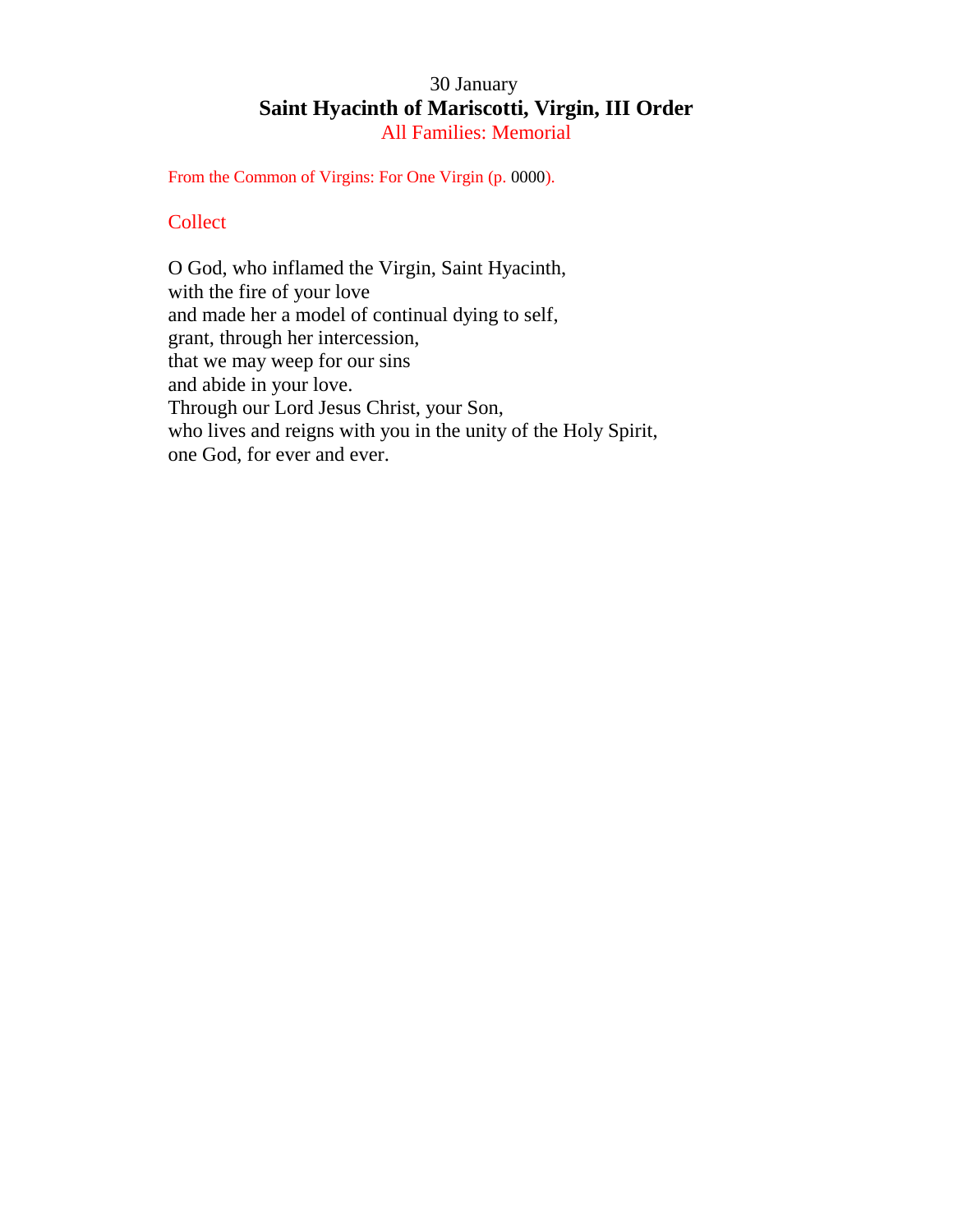#### **FEBRUARY**

#### 4 February *Saint Joseph of Leonessa, Priest, I Order* OFM Cap: Memorial

From the Common of Holy Men and Women: For Religious (p. 0000) or the Common of Pastors: For Missionaries (p. 0000).

#### **Collect**

O God, who made Saint Joseph an illustrious worker in preaching the Gospel, grant, we pray, through his intercession, that, aflame with the same fire of love, we may seek out souls and serve you alone. Through our Lord Jesus Christ, your Son, who lives and reigns with you in the unity of the Holy Spirit, one God, for ever and ever.

#### 6 February **Saints Peter Baptist, Priest, Paul Miki and Companions, Martyrs in Japan, I and III Order** All Families: Memorial

From the Common of Martyrs: Outside Easter Time, For Several Martyrs (p. 0000) or For Missionary Martyrs (p. 0000).

#### **Collect**

O God, strength of all the Saints, who through the Cross were pleased to call the Martyrs, Saint Peter Baptist, Paul Miki and companions to life, grant, we pray, that by their intercession we may hold with courage even until death to the faith that we profess. Through our Lord Jesus Christ, your Son, who lives and reigns with you in the unity of the Holy Spirit, one God, for ever and ever.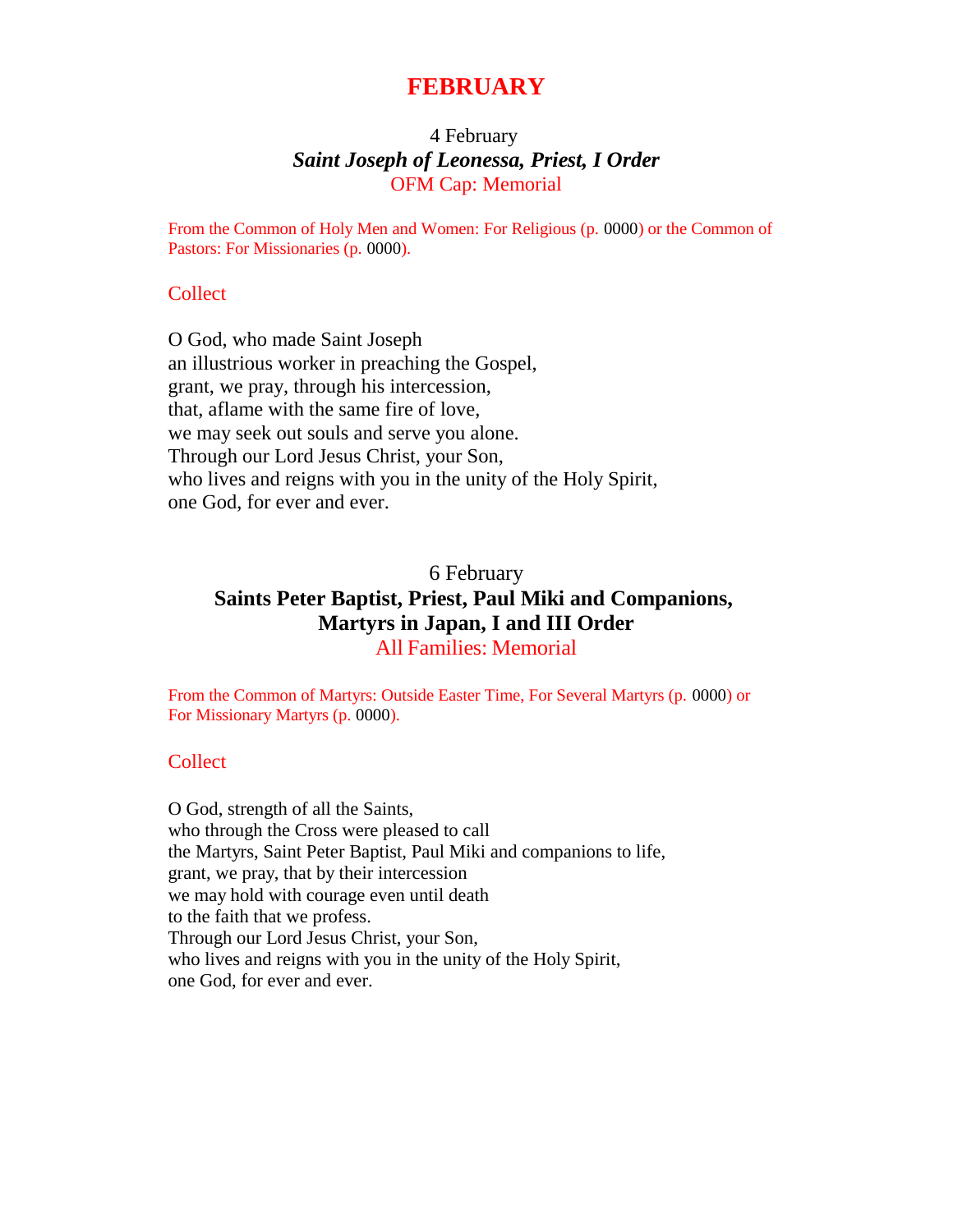#### 7 February **Saint Colette of Corbie, Virgin, Foundress, II Order** II Order: FEAST; Others: Memorial

#### Entrance Antiphon

Let us rejoice and exult for joy: for the Lord of all has shown his love for a holy and glorious virgin.

The Gloria in excelsis (Glory to God in the highest) is said for a FEAST.

#### **Collect**

Lord God, who set Saint Colette over many virgins as an example and leader of gospel perfection, grant, we pray, that the seraphic spirit which she wisely taught and wonderfully confirmed by her holy example may constantly remain in us in its purity. Through our Lord Jesus Christ, your Son, who lives and reigns with you in the unity of the Holy Spirit, one God, for ever and ever.

#### Prayer over the Offerings

May we receive, O Lord, we pray, the effects of this offering dedicated to you, so that we may be cleansed from old earthly ways and, through the example of blessed Colette, be renewed by growth in heavenly life. Through Christ our Lord.

#### Communion Antiphon Cf. Mt 25: 4. 6

The five virgins brought flasks of oil with their lamps. Then at midnight the cry went up: Behold, the Bridegroom is coming; come out to meet Christ the Lord.

#### Prayer after Communion

May the holy reception of the Body and Blood of your Only Begotten Son, O Lord, turn us away from the cares of this fleeting world, so that, following the example of Blessed Colette, we may grow in sincere love for you on earth and rejoice to behold you for eternity in heaven. Through Christ our Lord.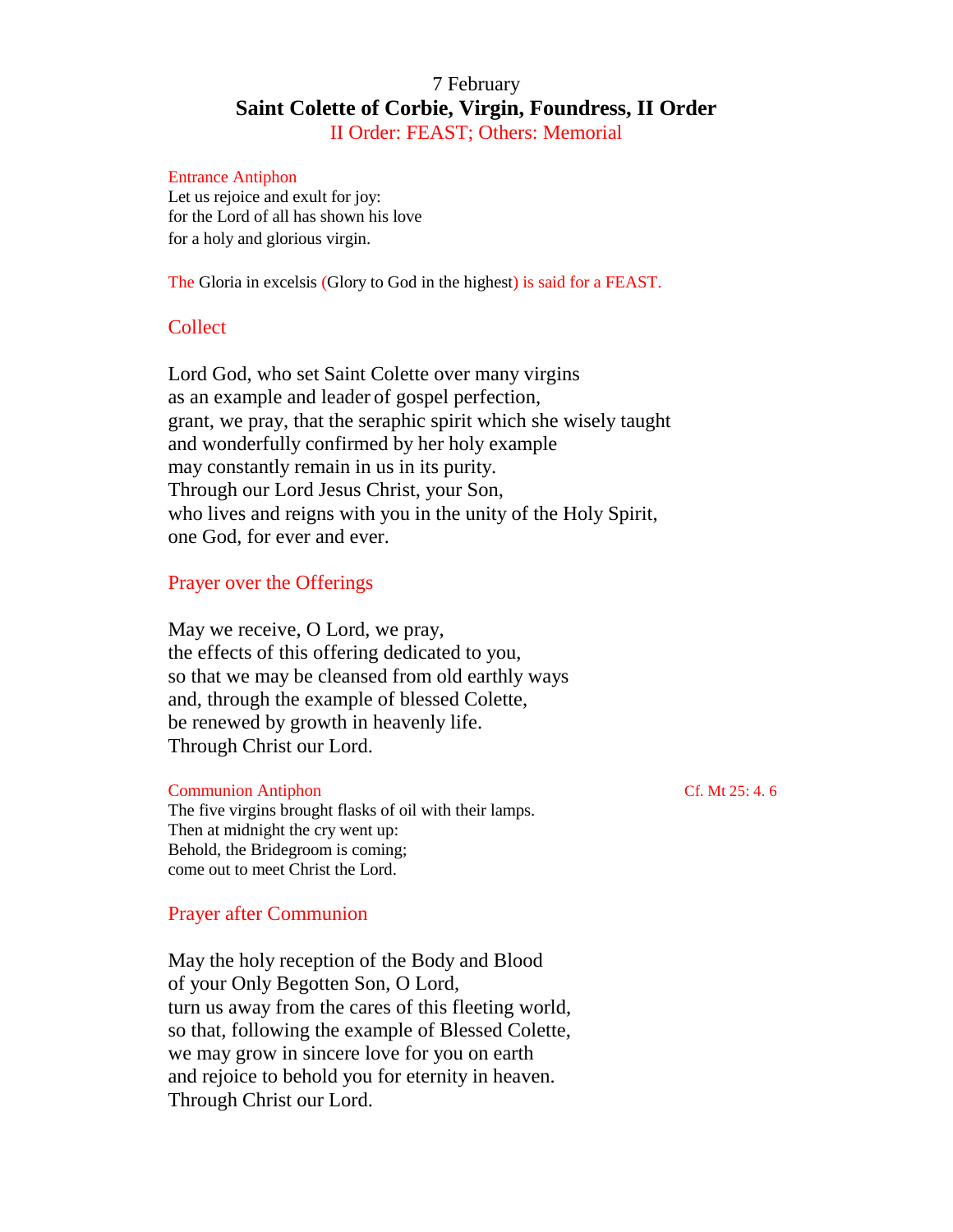#### 7 February *Saint Giles Mary of St. Joseph, I Order OFM: Optional Memorial*

From the Common of Holy Men and Women: For Religious (p. 0000).

#### **Collect**

O God, who speak with the simple and give grace to the humble, grant, we pray, that, with the help of the merits and example of Saint Giles Mary, we may cast off all malice and please you in humility and simplicity of heart. Through our Lord Jesus Christ, your Son, who lives and reigns with you in the unity of the Holy Spirit, one God, for ever and ever.

#### 7 February *Saint John of Triora, Priest and Martyr, I Order OFM: Optional Memorial*

From the Common of Martyrs: Outside Easter Time, For One Martyr (p. 0000).

#### **Collect**

O God, who crowned with eternal glory the struggle the Martyr, Saint John, endured for his faith in Christ, graciously grant that, helped by his merits, unbelieving peoples, freed from the shadows of death, may be led to the way of salvation. Through our Lord Jesus Christ, your Son, who lives and reigns with you in the unity of the Holy Spirit, one God, for ever and ever.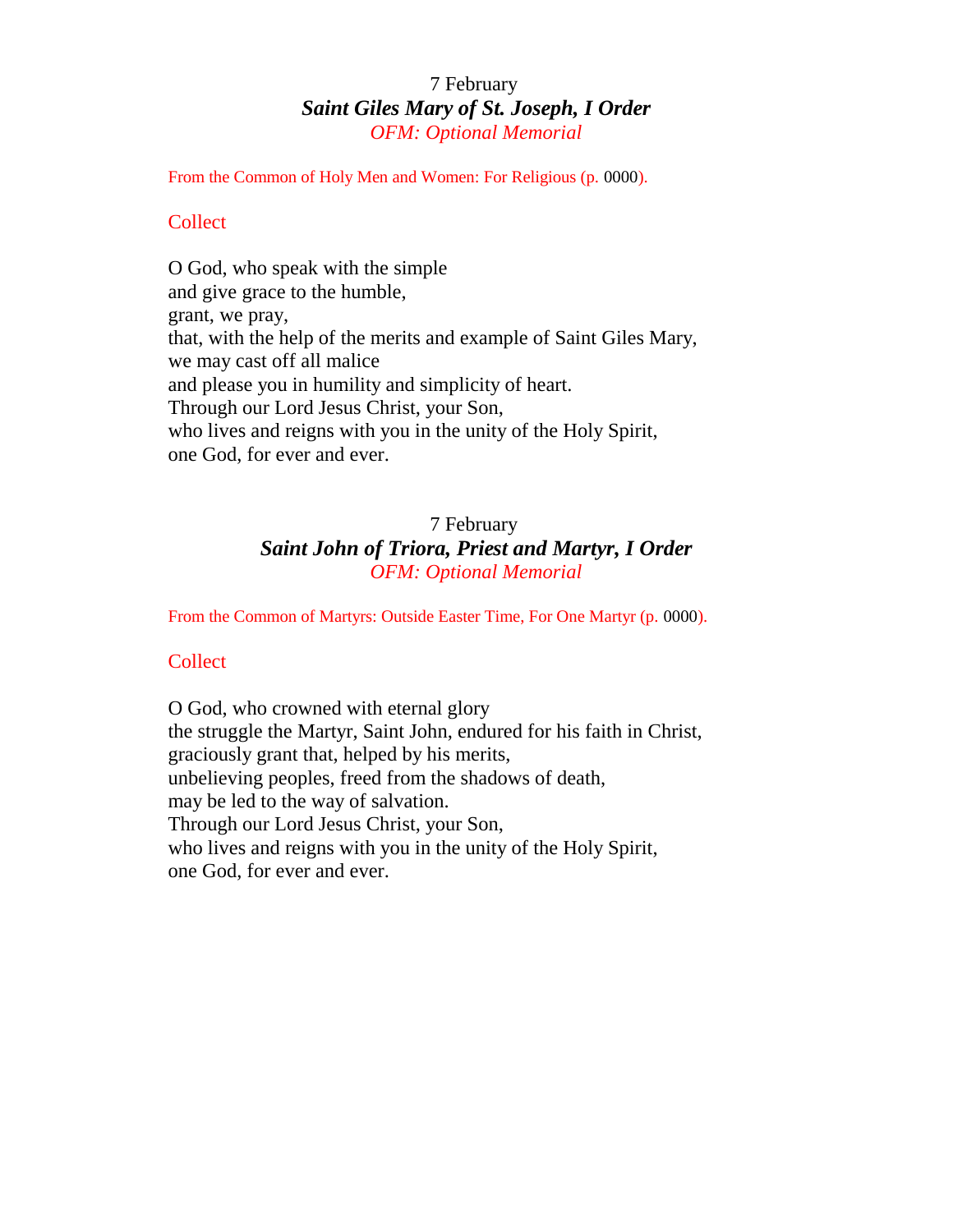#### 9 February *Blessed Leopold of Alpandeire, I Order OFM Cap: Optional Memorial*

From the Common of Holy Men and Women: For Religious (p. 0000).

#### **Collect**

O God, merciful Father, who called Blessed Leopold to follow in the footsteps of your Son Jesus Christ, on the way of humility, poverty and love of the cross, grant that, by imitating his virtues, we may be admitted with him to the banquet of the heavenly kingdom. Through our Lord Jesus Christ, your Son, who lives and reigns with you in the unity of the Holy Spirit, one God, for ever and ever.

#### 19 February **Saint Conrad of Piacenza, III Order** III Order: Memorial

From the Common of Holy Men and Women: For Religious (p. 0000).

#### **Collect**

O God, who drew Saint Conrad, moved by the zeal of justice, to serve you faithfully in solitude, grant, through his intercession, that living justly and devoutly in this world, we may joyfully come to you. Through our Lord Jesus Christ, your Son, who lives and reigns with you in the unity of the Holy Spirit, one God, for ever and ever.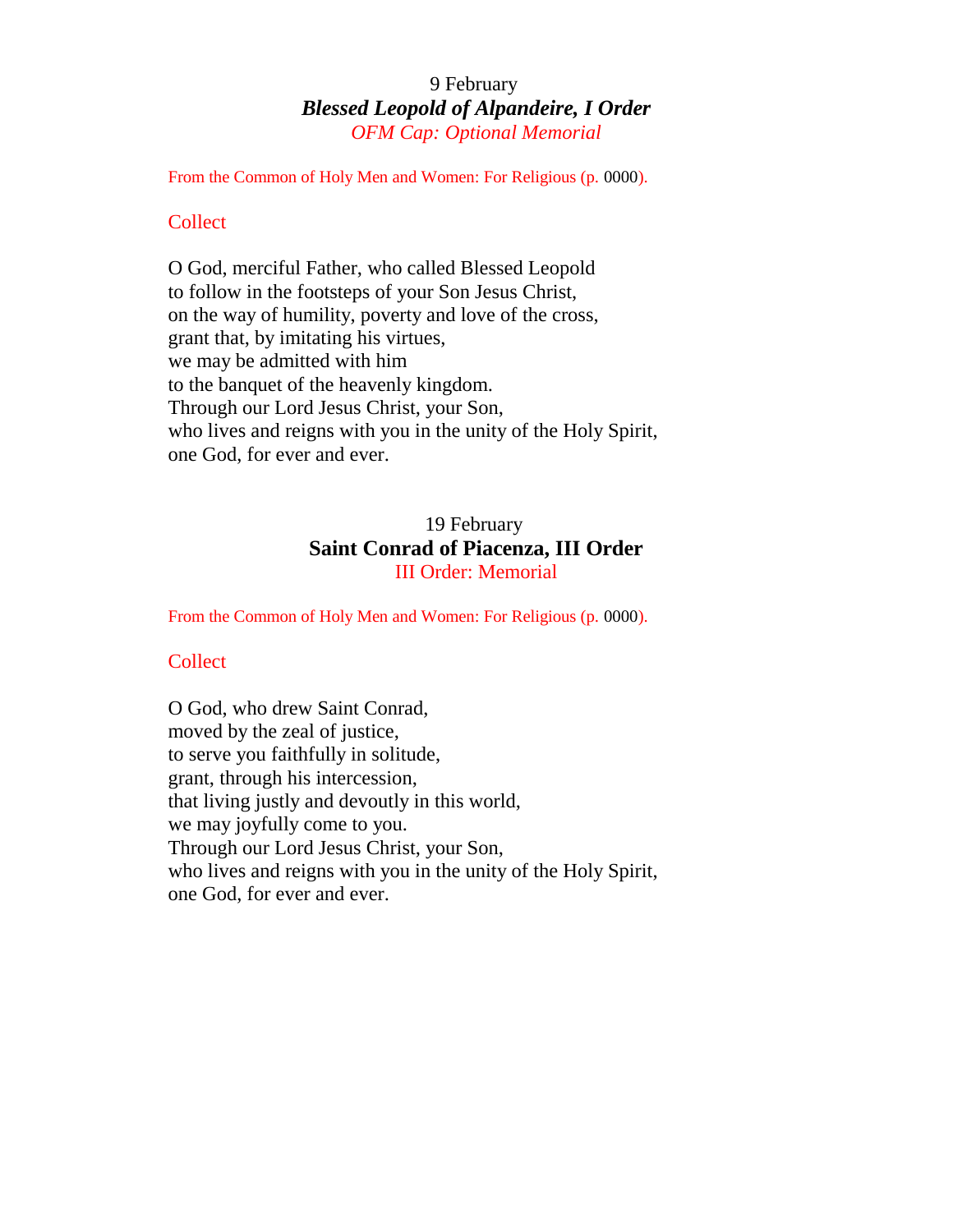#### 25 February *Blessed Sebastian of Aparicio, I Order OFM: Optional Memorial*

From the Common of Holy Men and Women: For Religious (p. 0000).

#### **Collect**

O God, who enabled your servant, Blessed Sebastian, to walk in simplicity of heart and filled him with heavenly gifts, graciously grant, through his intercession, that we may serve you with minds made pure and so obtain the gifts of your grace. Through our Lord Jesus Christ, your Son, who lives and reigns with you in the unity of the Holy Spirit, one God, for ever and ever.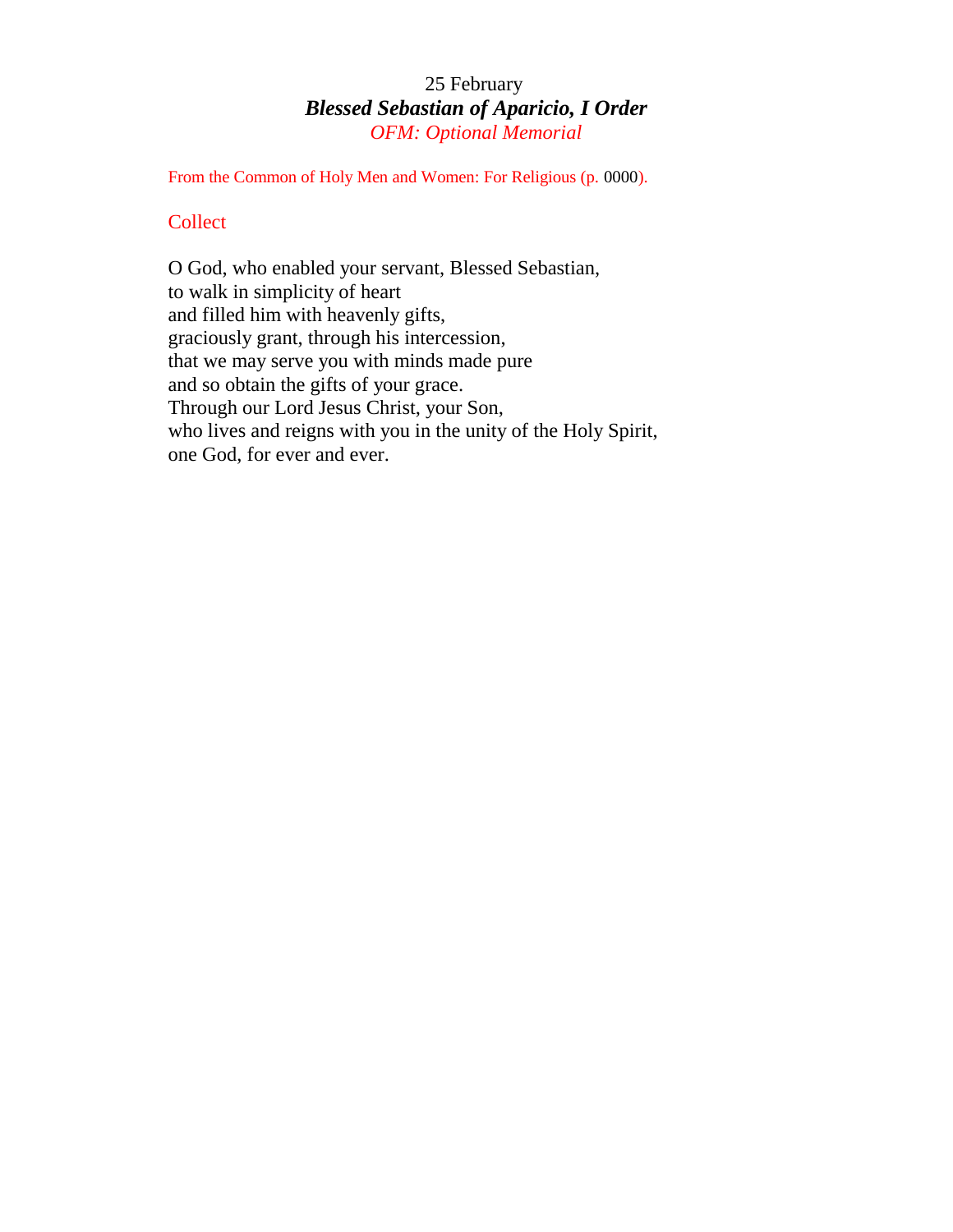#### **MARCH**

#### 2 March **Saint Agnes of Prague, Virgin, II Order** II Order: FEAST; OFM: Memorial

#### Entrance Antiphon

Let us rejoice and exult for joy: for the Lord of all has shown his love for a holy and glorious virgin.

The Gloria in excelsis (Glory to God in the highest) is said for a FEAST.

#### Collect

O God, who led the Virgin, Saint Agnes, to reject the pleasures of royalty and to humbly follow the cross on the way of perfection, grant that, by imitating her, we may look down on passing things and desire always those of heaven. Through our Lord Jesus Christ, your Son, who lives and reigns with you in the unity of the Holy Spirit, one God, for ever and ever.

#### Prayer over the Offerings

Accept, O Lord, the gifts of your people, and grant that, supported by the example of Saint Agnes, we may recognize your Son in our brothers and sisters, and, in serving them with care, we may serve him. Who lives and reigns for ever and ever.

#### Communion Antiphon Communion Antiphon Cf. Mt 25: 4. 6

The five virgins brought flasks of oil with their lamps. Then at midnight the cry went up: Behold, the Bridegroom is coming; come out to meet Christ the Lord.

#### Prayer after Communion

As we have been renewed, O Lord, with the Sacrament of your Son, which is the bond of charity and the sign of unity, grant, we pray, that by following the example of Saint Agnes, we may share her love for the poor and promote peace and reconciliation. Through Christ our Lord.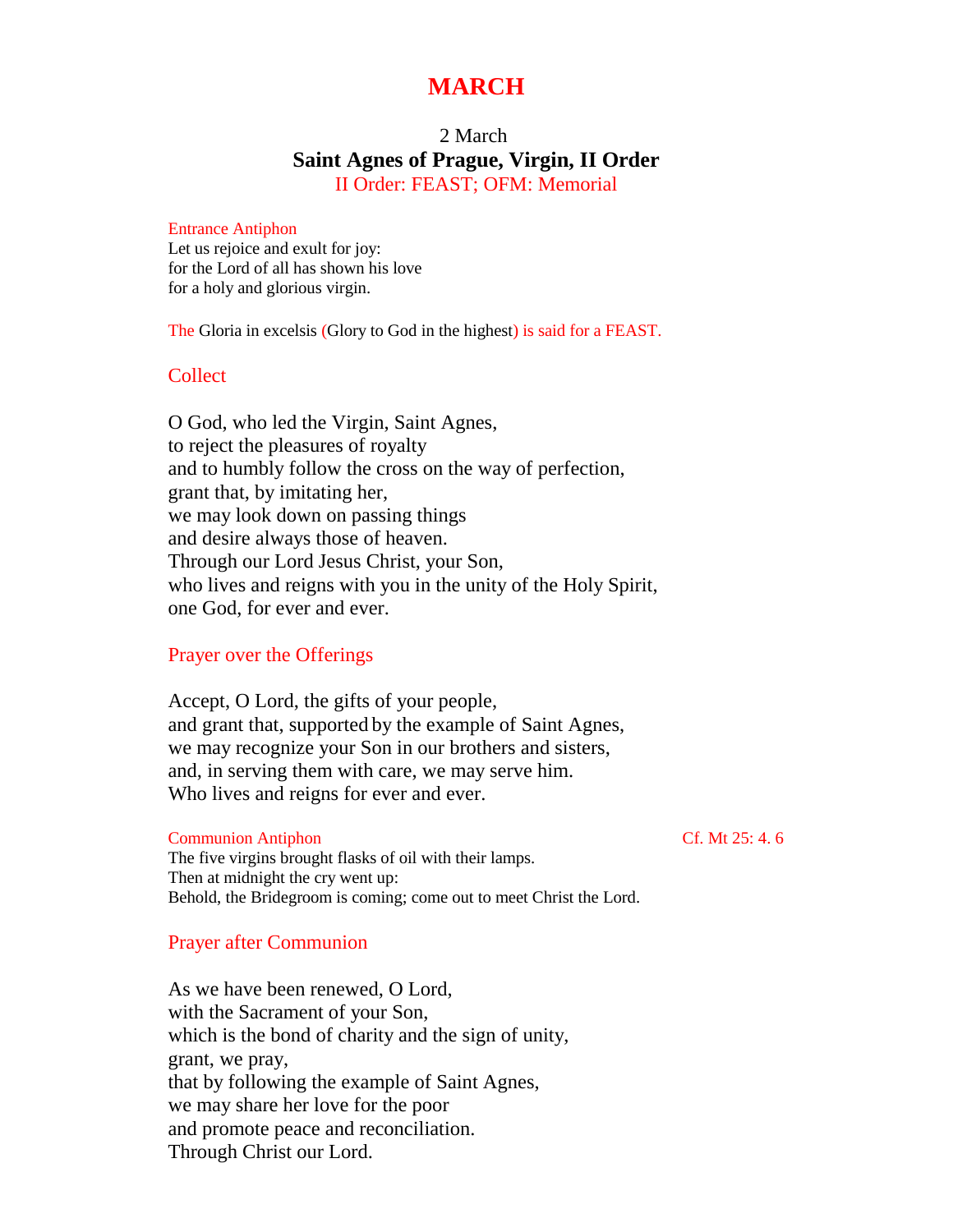#### 3 March

#### *Blessed Liberatus Weiss and Companions, Priests and Martyrs of Gondar in Ethiopia, I Order OFM: Optional Memorial*

From the Common of Martyrs: Outside Easter Time, For Several Martyrs (p. 0000) or For Missionary Martyrs (p. 0000).

#### **Collect**

Grant, we pray, almighty God, that the example of your Martyrs, Blessed Liberatus, Samuel and Michael, may spur us on to a better life so that, as we celebrate their memory, we may also imitate their deeds. Through our Lord Jesus Christ, your Son, who lives and reigns with you in the unity of the Holy Spirit, one God, for ever and ever.

#### 5 March *Saint John Joseph of the Cross, Priest, I Order OFM: Optional Memoria*l

From the Common of Holy Men and Women: For Religious (p. 0000).

#### **Collect**

O God, who raised Saint John Joseph to heavenly glory along the difficult paths of poverty, humility and patience, grant, we pray, that by dying to the flesh, we may imitate his example and enjoy eternal happiness. Through our Lord Jesus Christ, your Son, who lives and reigns with you in the unity of the Holy Spirit, one God, for ever and ever.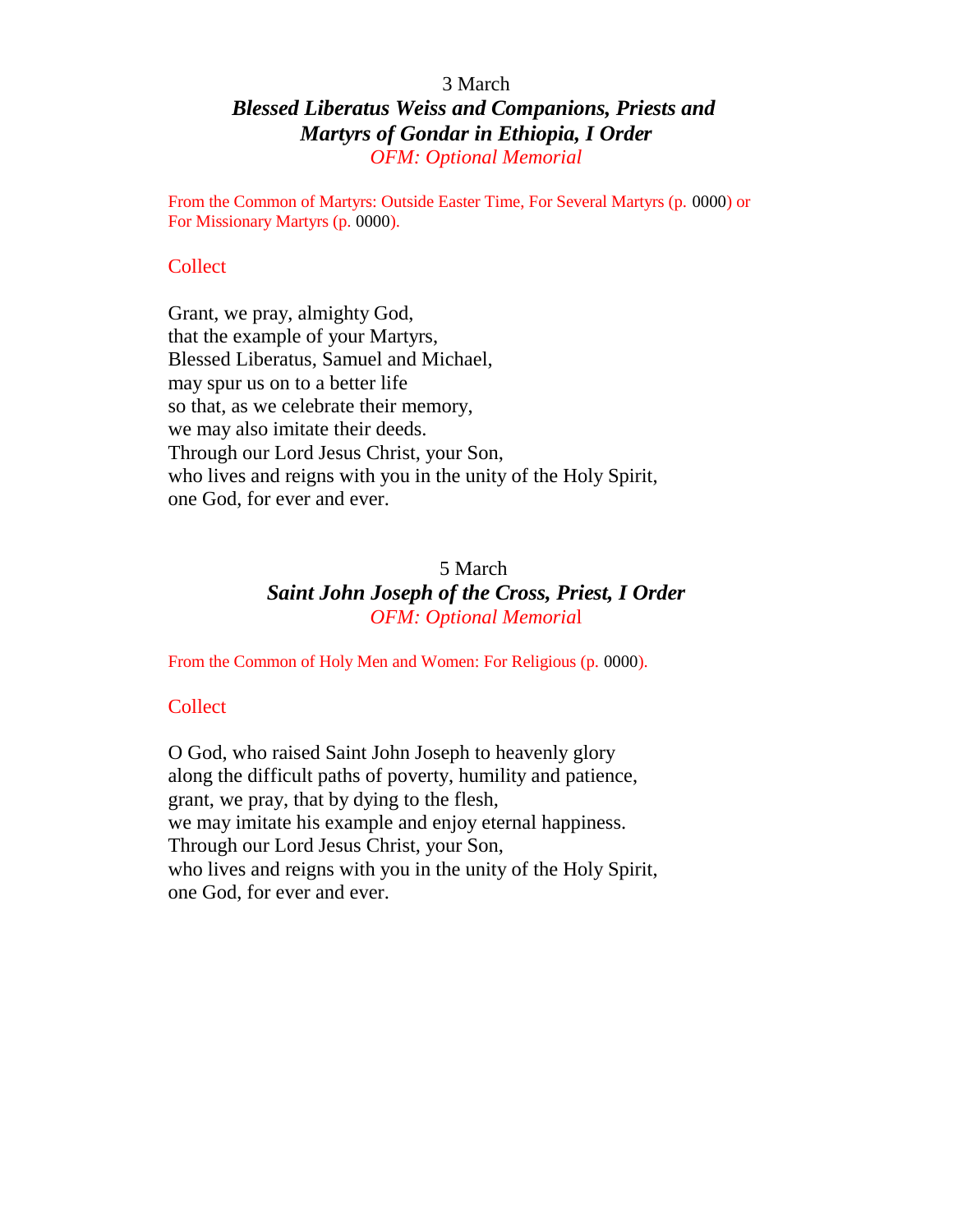#### 12 March *Blessed Angela Salawa, lay woman, III Order OFM Conv: Optional Memorial*

From the Common of Virgins: For One Virgin (p. 0000).

#### **Collect**

Father, who gave the Virgin, Blessed Angela, a spirit of humility and love by which she offered herself as a living sacrifice, holy and pleasing to you, grant, through her intercession, that we may advance in the newness of evangelical life and be conformed to Christ your Son. Who lives and reigns with you in the unity of the Holy Spirit, one God, for ever and ever.

#### 18 March *Saint Salvator of Horta, I Order OFM: Optional Memorial*

From the Common of Holy Men and Women: For Religious (p. 0000).

#### Collect

Grant, we pray, almighty God, that as we honor the memory of your servant, Saint Salvator, we may, through his intercession, be delivered on earth from all evil and be worthy to reach everlasting joy in heaven. Through our Lord Jesus Christ, your Son, who lives and reigns with you in the unity of the Holy Spirit, one God, for ever and ever.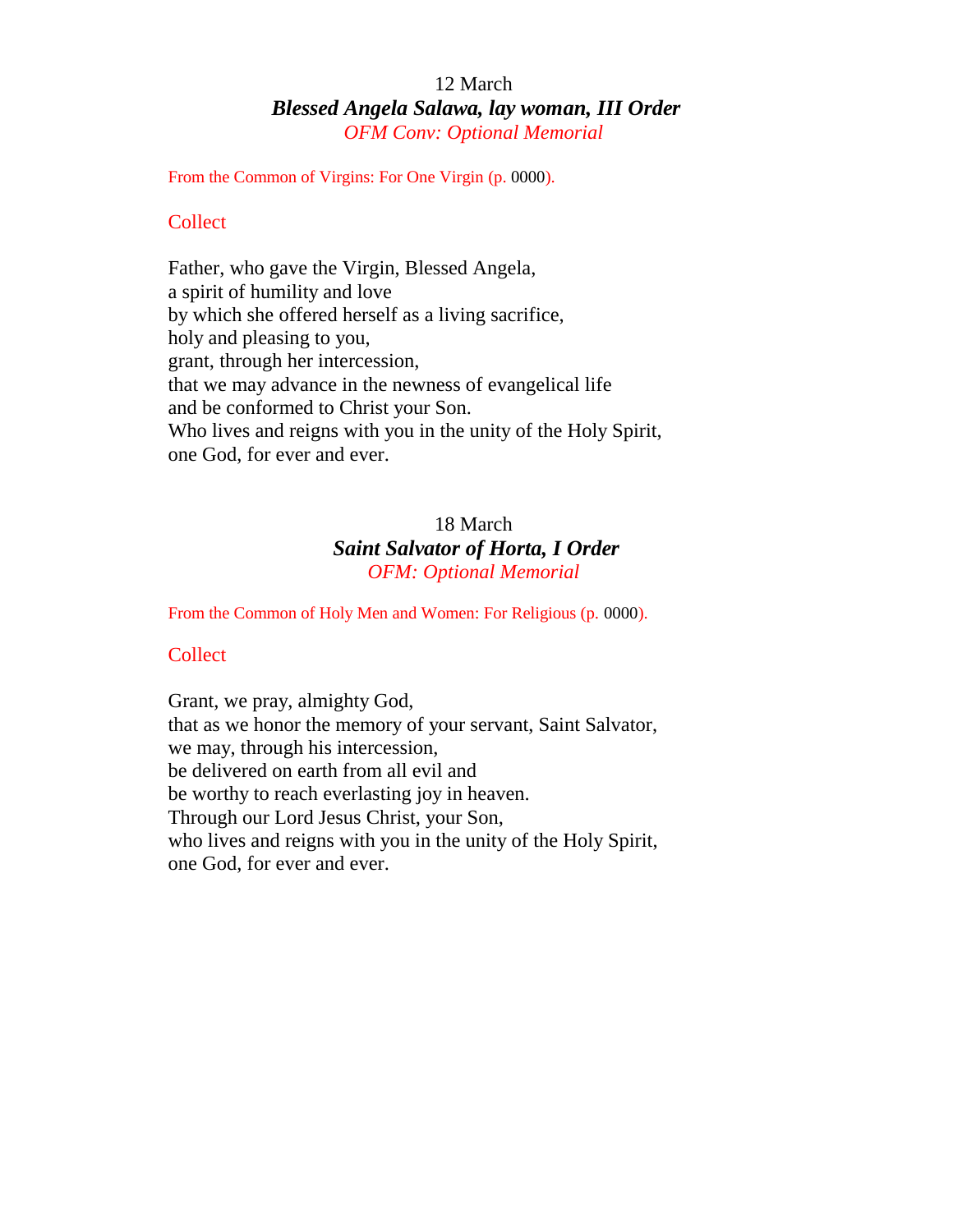#### 22 March *Saint Benvenute Scotivoli of Osimo, Bishop, I Order OFM: Optional Memorial*

From the Common of Pastors: For a Bishop (p. 0000).

#### **Collect**

O God, who made your servant and Bishop, Saint Benvenute, ever vigilant in pastoral care, grant, we pray, through his intercession, that by carrying out what you ask us to do, we may be led happily to the heights of your glory. Through our Lord Jesus Christ, your Son, who lives and reigns with you in the unity of the Holy Spirit, one God, for ever and ever.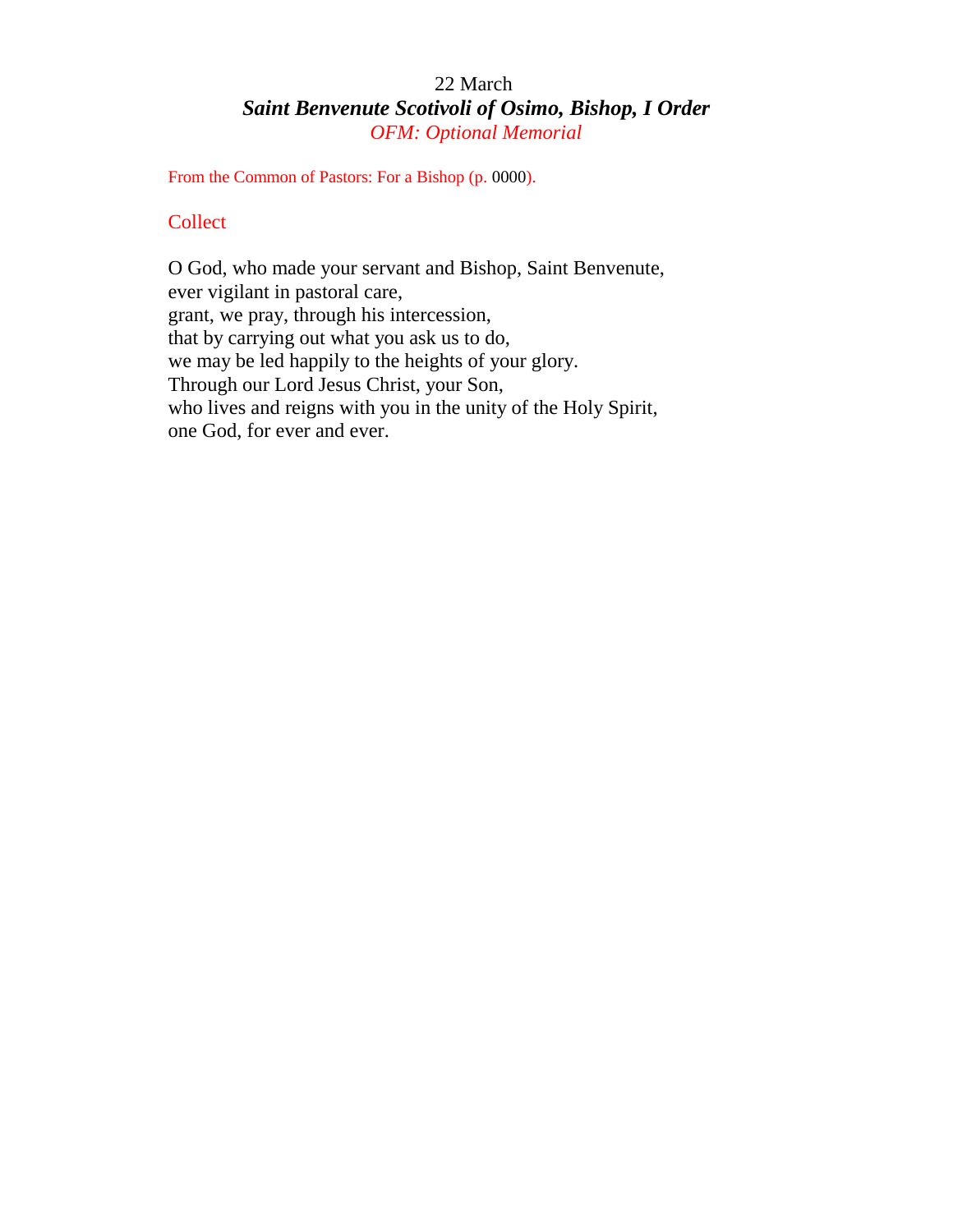### **APRIL**

#### 4 April *Saint Benedict the Black, I Order OFM: Optional Memorial*

From the Common of Holy Men and Women: For Religious (p. 0000).

#### **Collect**

O God, who enriched your servant, Saint Benedict, with heavenly gifts and made him shine in your Church with signs and virtues, grant, we pray, that, through his merits and prayers, we may gain your blessings. Through our Lord Jesus Christ, your Son, who lives and reigns with you in the unity of the Holy Spirit, one God, for ever and ever.

#### 5 April *Saint Mary Crescentia Höss, Virgin, III Order III Order: Optional Memorial*

From the Common of Virgins: For One Virgin (p. 0000).

#### **Collect**

O God, who mercifully gave us an example of Christian perfection in the Virgin, Saint Mary Crescentia, grant, we pray, that, constantly embracing her example, we may come to eternal glory. Through our Lord Jesus Christ, your Son, who lives and reigns with you in the unity of the Holy Spirit, one God, for ever and ever.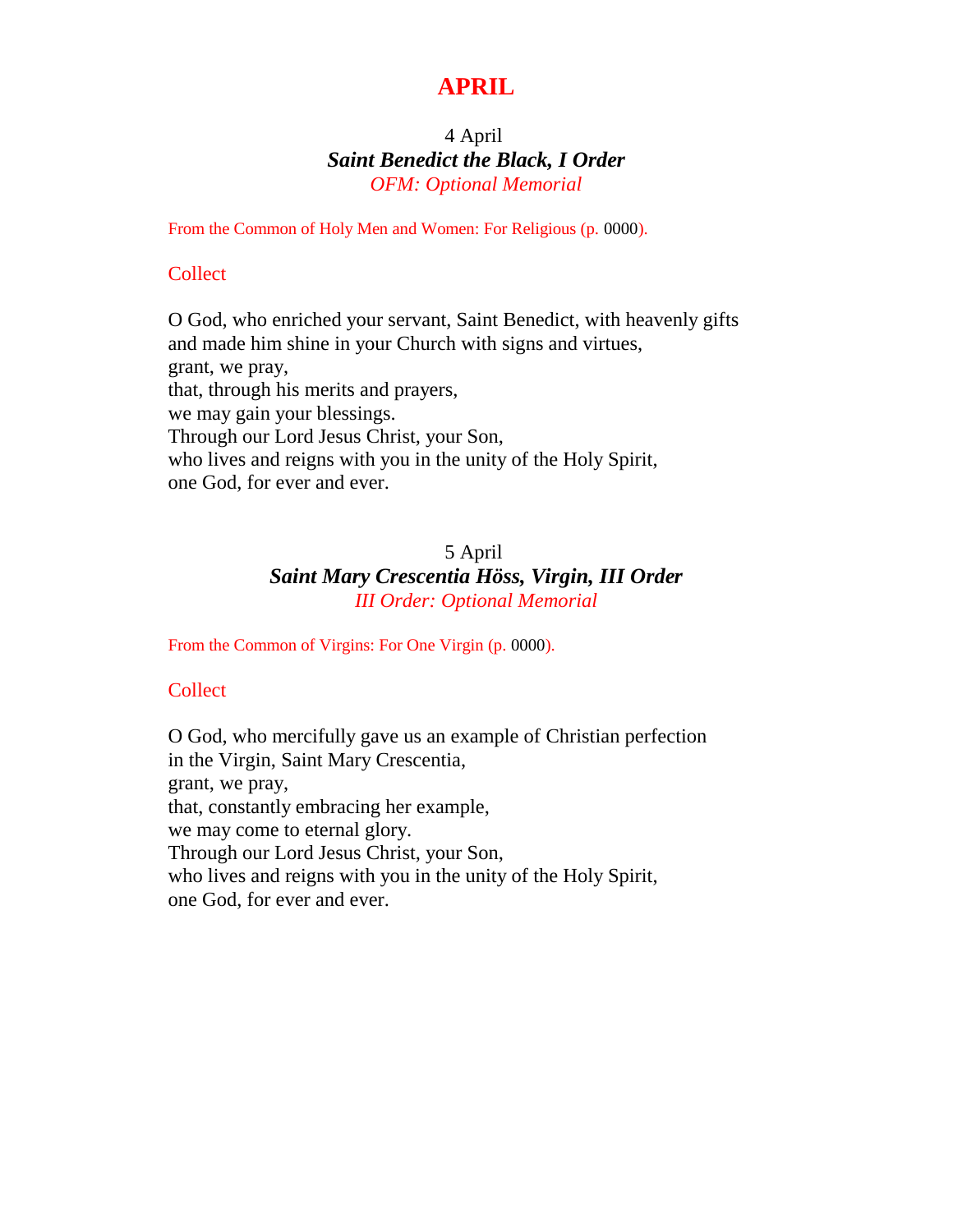#### 16 April *Saint Benedict Joseph Labré III Order: Optional Memorial*

From the Common of Holy Men and Women: For Religious (p. 0000).

#### **Collect**

O God, who led Saint Benedict Joseph to rely on you alone through the practice of humility and a love of poverty, grant, by his intercession, that we may look down upon all earthly things and seek always those of heaven. Through our Lord Jesus Christ, your Son, who lives and reigns with you in the unity of the Holy Spirit, one God, for ever and ever.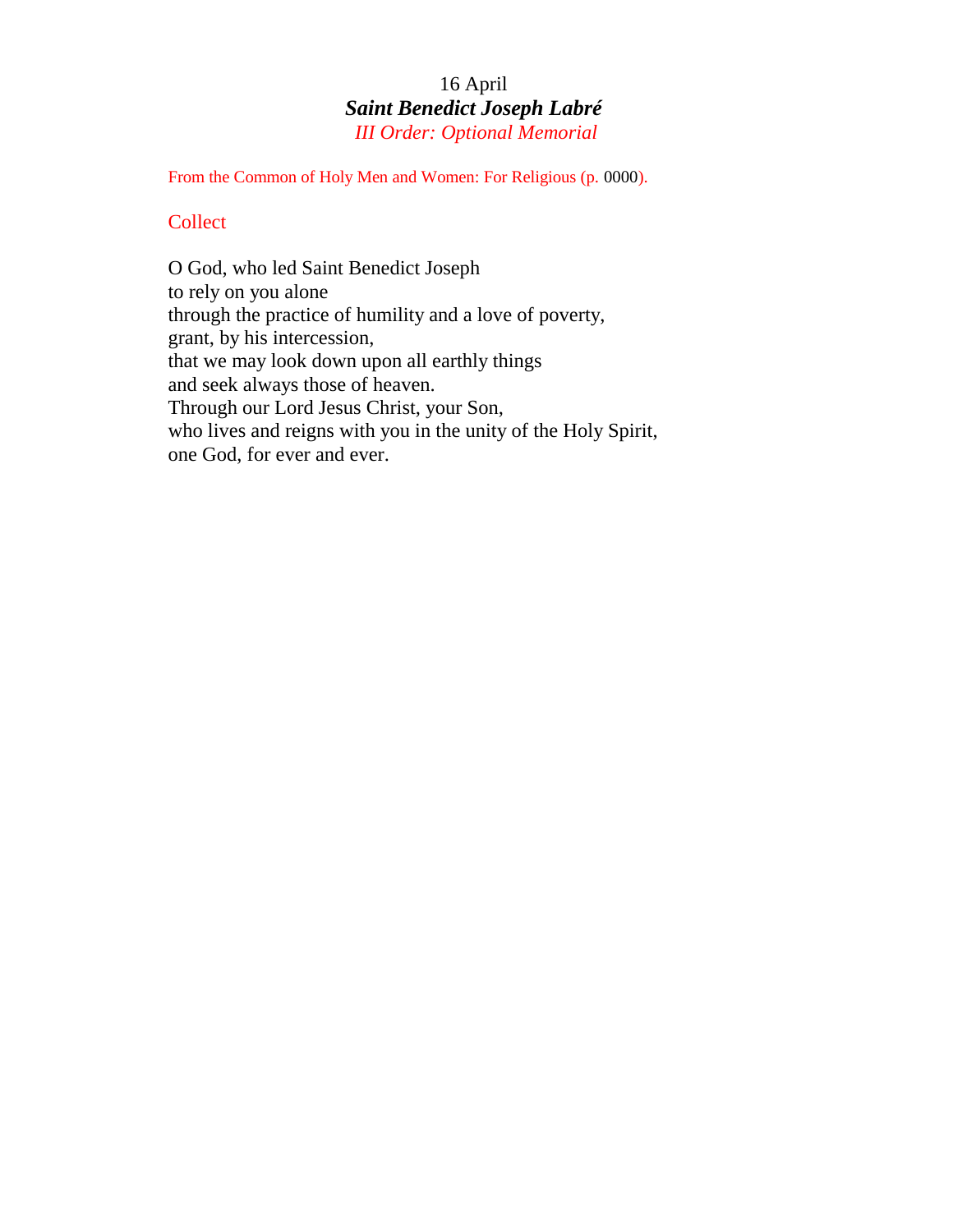#### 21 April **Saint Conrad of Parzham, I Order**

OFM Cap: Memorial, *OFM Conv: Optional Memorial*

#### Entrance Antiphon Lk

11:9 Ask, and it will be given to you, seek, and you will find, knock, and the door will be opened to you, says the Lord (E.T. Alleluia).

#### **Collect**

Merciful God, through Saint Conrad, you willingly opened to the faithful the door of your mercy; we humbly implore you, that we may follow his spirit of poverty and humility of heart in the service of our brothers and sisters. Through our Lord Jesus Christ, your Son, who lives and reigns with you in the unity of the Holy Spirit, one God, for ever and ever.

#### Prayer over the Offerings

O Lord, as we bring these holy gifts, we humbly beg, through the intercession of Saint Conrad, that the things that sustain us in this life may bear fruit for eternal life. Through Christ our Lord.

#### **Communion Antiphon** Mt

11:29 Take my yoke upon you and learn from me, for I am meek and humble of heart; and you will find rest for yourselves (E.T. Alleluia).

#### Prayer after Communion

Gathered together in your love and refreshed by sharing in the one bread, we beseech you, O Lord, that we may be worthy to please you by a holy way of life and always be faithful witnesses of Christ. Who lives and reigns for ever and ever.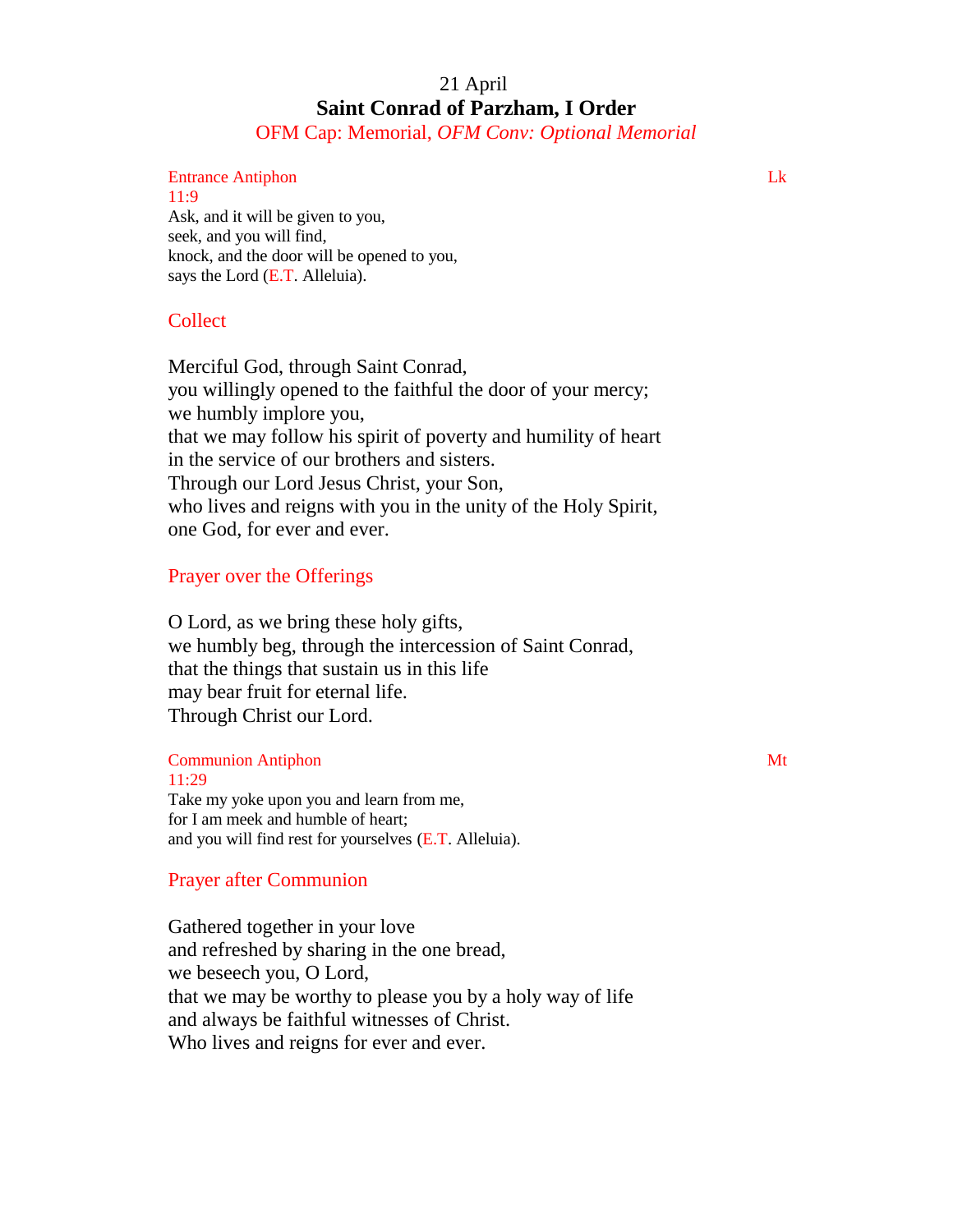#### 23 April *Blessed Giles of Assisi, I Order OFM, OFM Conv, III Order: Optional Memorial*

From the Common of Holy Men and Women: For Religious (p. 0000).

#### **Collect**

O God, who were pleased to raise Blessed Giles to the summit of highest contemplation, grant, through his intercession, that, always directing our actions to you, we may attain peace which surpasses all understanding. Through our Lord Jesus Christ, your Son, who lives and reigns with you in the unity of the Holy Spirit, one God, for ever and ever.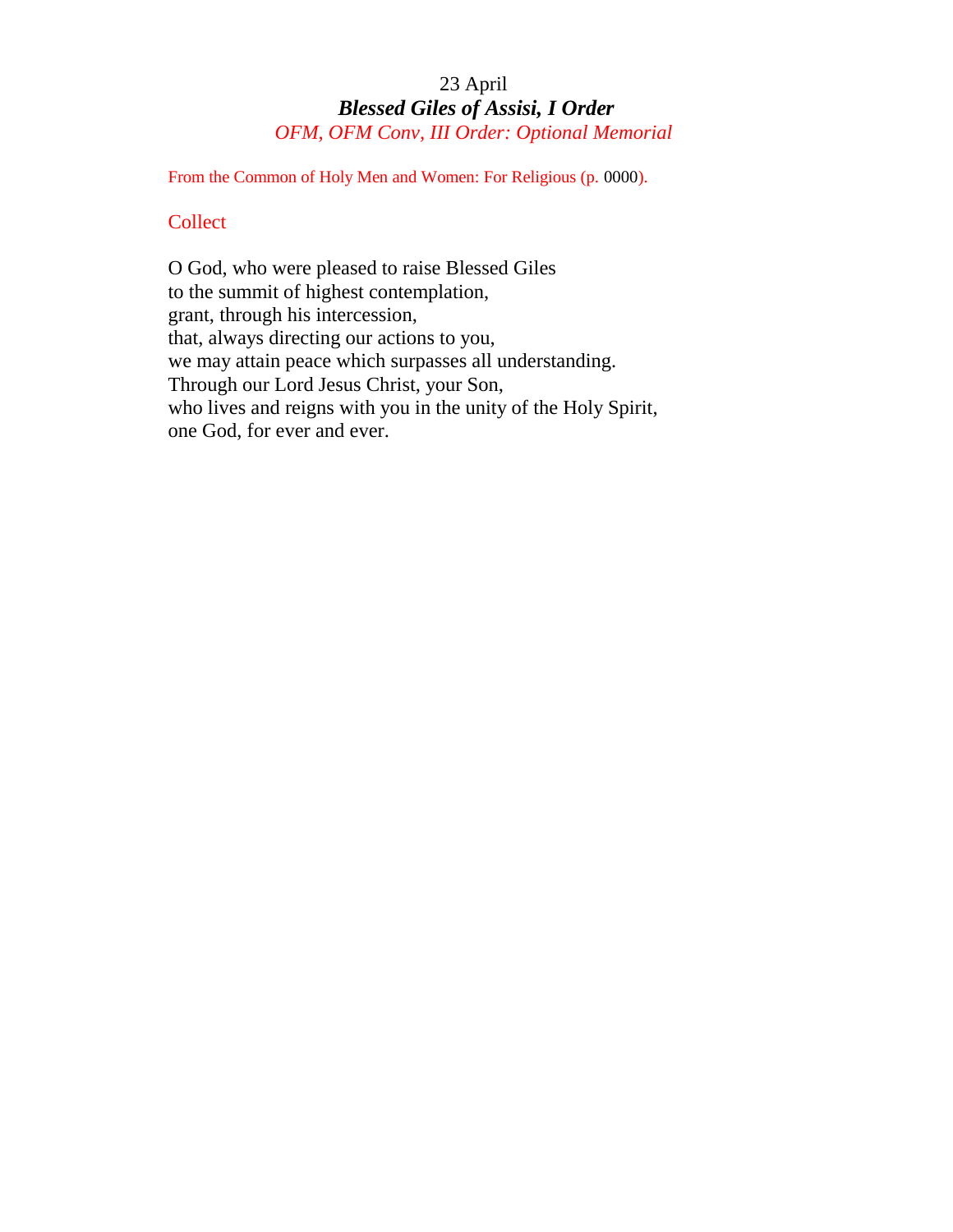#### 24 April Saint Fidelis of Sigmaringen, Priest and Martyr, I Order OFM Cap: FEAST; Others: Memorial

#### Entrance Antiphon 1 Tim 1:12

I am grateful to him who has strengthened me, Christ Jesus our Lord, because he considered me trustworthy in appointing me to the ministry  $(E.T.$  Alleluia).

The *Gloria in excelsis* (Glory to God in the highest) is said for a FEAST.

#### Collect

O God, who were pleased to award the palm of martyrdom to your Priest, Saint Fidelis, as, burning with love for you, he propagated the faith, grant, we pray, through his intercession, that, grounded in charity, we may merit to know with him the power of the Resurrection of Christ. Who lives and reigns with you in the unity of the Holy Spirit, one God, for ever and ever.

#### Prayer over the Offerings

Look upon the sacrificial gifts we offer, almighty God, on the feast day of Saint Fidelis, and grant that we, who celebrate the mysteries of the Lord's Passion, may imitate what we now do. Through Christ our Lord.

#### Communion Antiphon Cf. Rev 2:10

Remain faithful until death, and I will give you the crown of life, says the Lord (E.T. Alleluia).

#### Prayer after Communion

By the power of this mystery, O Lord, confirm your servants in the true faith, that they may everywhere profess in word and deed the faith for which Saint Fidelis never ceased to labor and for which he spent his whole life. Through Christ our Lord.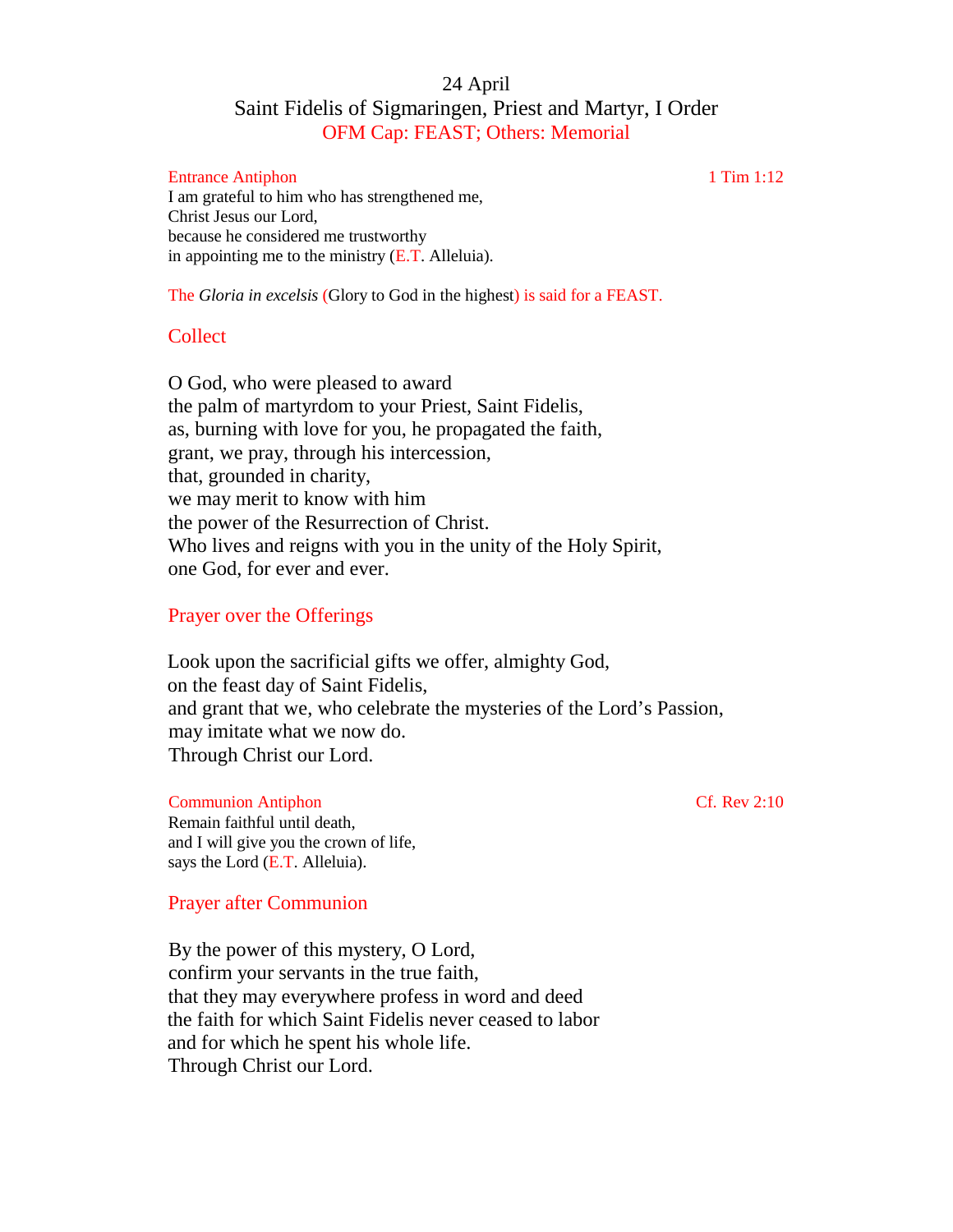#### 28 April **Blessed Lucchese of Poggibonsi, III Order** III Order: Memorial

From the Common of Holy Men and Women: For One Saint (p. 0000).

#### **Collect**

O God, who called Blessed Lucchese to penance and made him shine forth with works of piety and charity, grant, through his intercession and example, that we may bear worthy fruits of penance and ever abound in good works. Through our Lord Jesus Christ, your Son, who lives and reigns with you in the unity of the Holy Spirit, one God, for ever and ever.

#### 30 April *Blessed Benedict of Urbino, Priest, I Order OFM Cap: Optional Memorial*

From the Common of Holy Men and Women: For Religious (p. 0000).

#### **Collect**

Grant, we pray, almighty God, that, through the suffering of the cross, which your servant, Blessed Benedict, always bore in his body, having scorned worldly delights, we, too, may renounce earthly desires and live justly and devoutly in this world. Through our Lord Jesus Christ, your Son, who lives and reigns with you in the unity of the Holy Spirit, one God, for ever and ever.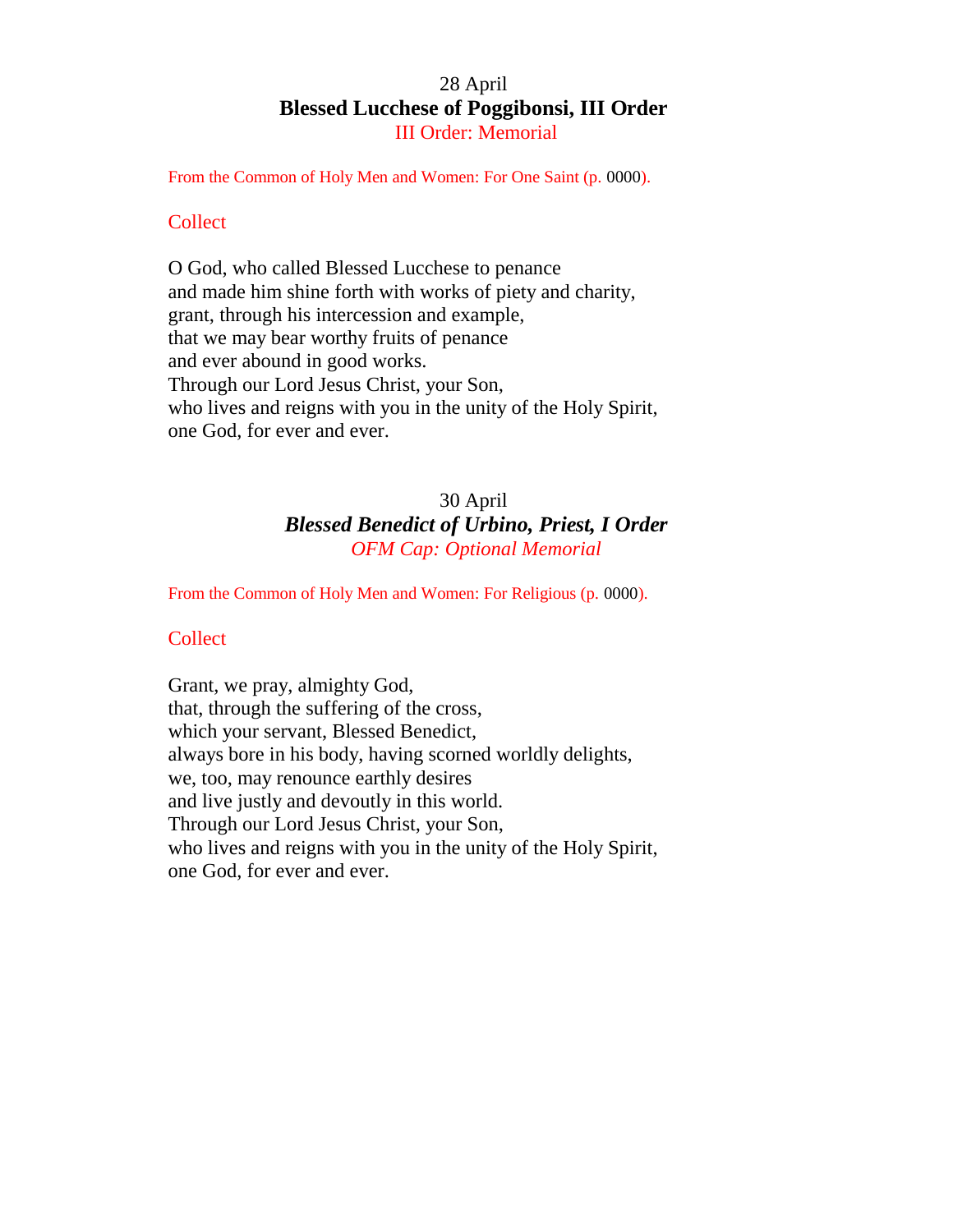#### **MAY**

#### Saturday of Easter III **Blessed Virgin Mary, Mother of the Good Shepherd** OFM Cap: Memorial

From the Common of the Blessed Virgin Mary (p. 0000).

#### **Collect**

O God, who rule and govern the whole world by your ineffable providence, grant us, your servants, through the intercession of Blessed Mary, ever Virgin, who vigilantly watches over us, that, protected from enemies and filled with the goodness of your fruit, we may be led safely to our heavenly home. Through our Lord Jesus Christ, your Son, who lives and reigns with you in the unity of the Holy Spirit, one God, for ever and ever.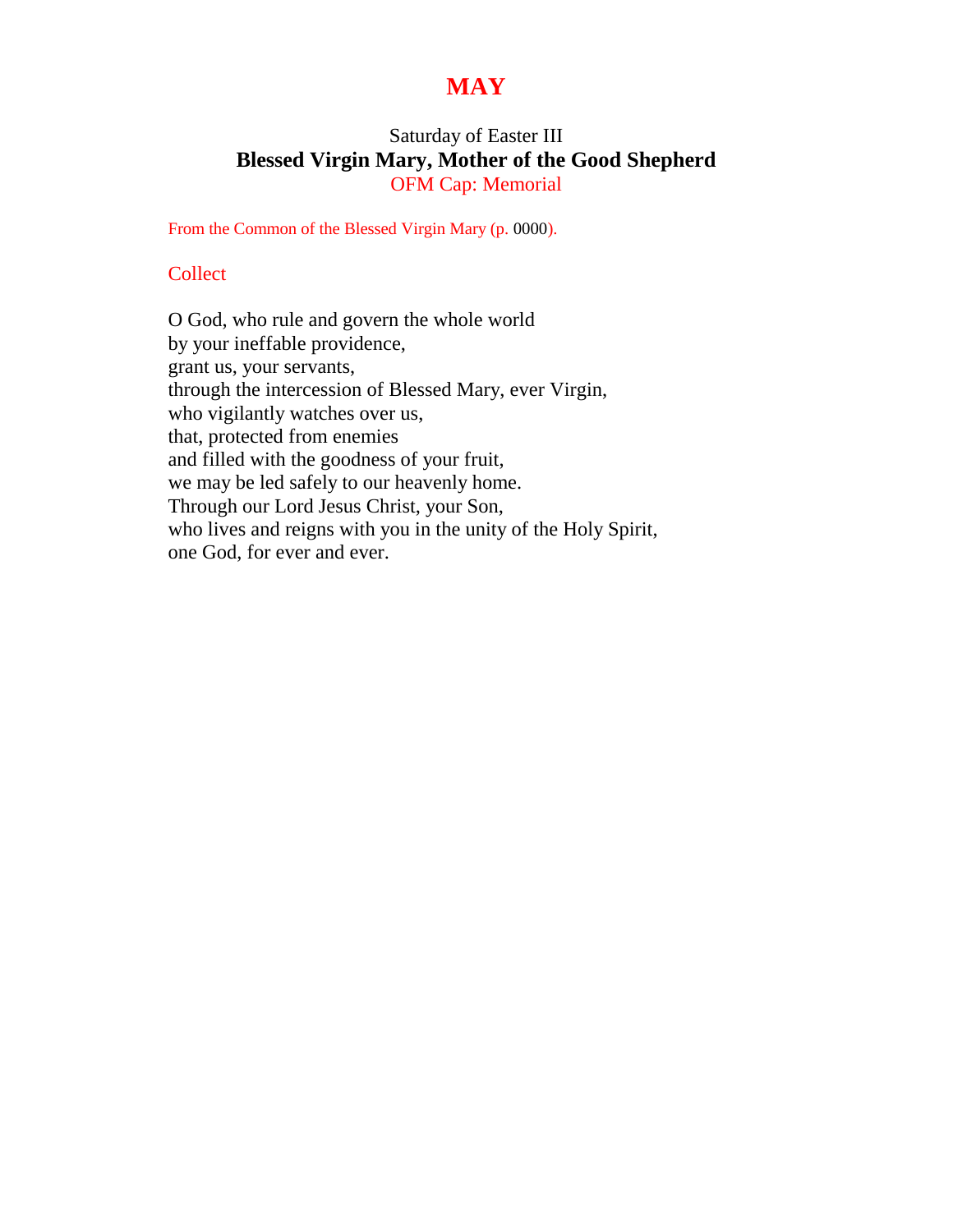#### 4 May **Blessed Thomas and Henry, Priests, and Companions, Martyrs in England and Wales, I Order**

Franciscan Family in England and Wales: FEAST *OFM: Optional Memorial*

#### Entrance Antiphon Cf. Rev 7:13-14

These who are clothed in white robes are they who have survived the time of great distress and have washed their robes in the blood of the Lamb, alleluia.

The *Gloria in excelsis* (Glory to God in the highest) is said for a FEAST.

#### **Collect**

Almighty God, who [in our country] raised up the blessed Martyrs, Thomas, Henry and companions, from every walk of life to vindicate the authority of your Church in teaching and worship, grant through their intercession, we pray, that all [our] people may be gathered once again to celebrate the same sacraments under the one Shepherd, Jesus Christ your Son. Who lives and reigns with you in the unity of the Holy Spirit, one God, for ever and ever.

#### Prayer over the Offerings

Look with such serenity and kindness, we pray, O Lord, upon these present offerings, that they may be filled with the blessing of the Holy Spirit and may stir in our hearts that powerful love through which the holy Martyrs overcame every bodily torment. Through Christ our Lord.

Communion Antiphon Cf. Rev 2:7 To the victor I will give the right to eat from the tree of life, which is in the paradise of my God, alleluia.

#### Prayer after Communion

Restored by the sustenance of the one Bread, O Lord, on the commemoration of the blessed Martyrs we humbly pray, that you may confirm us ever in your charity and make us walk in newness of life. Through Christ our Lord.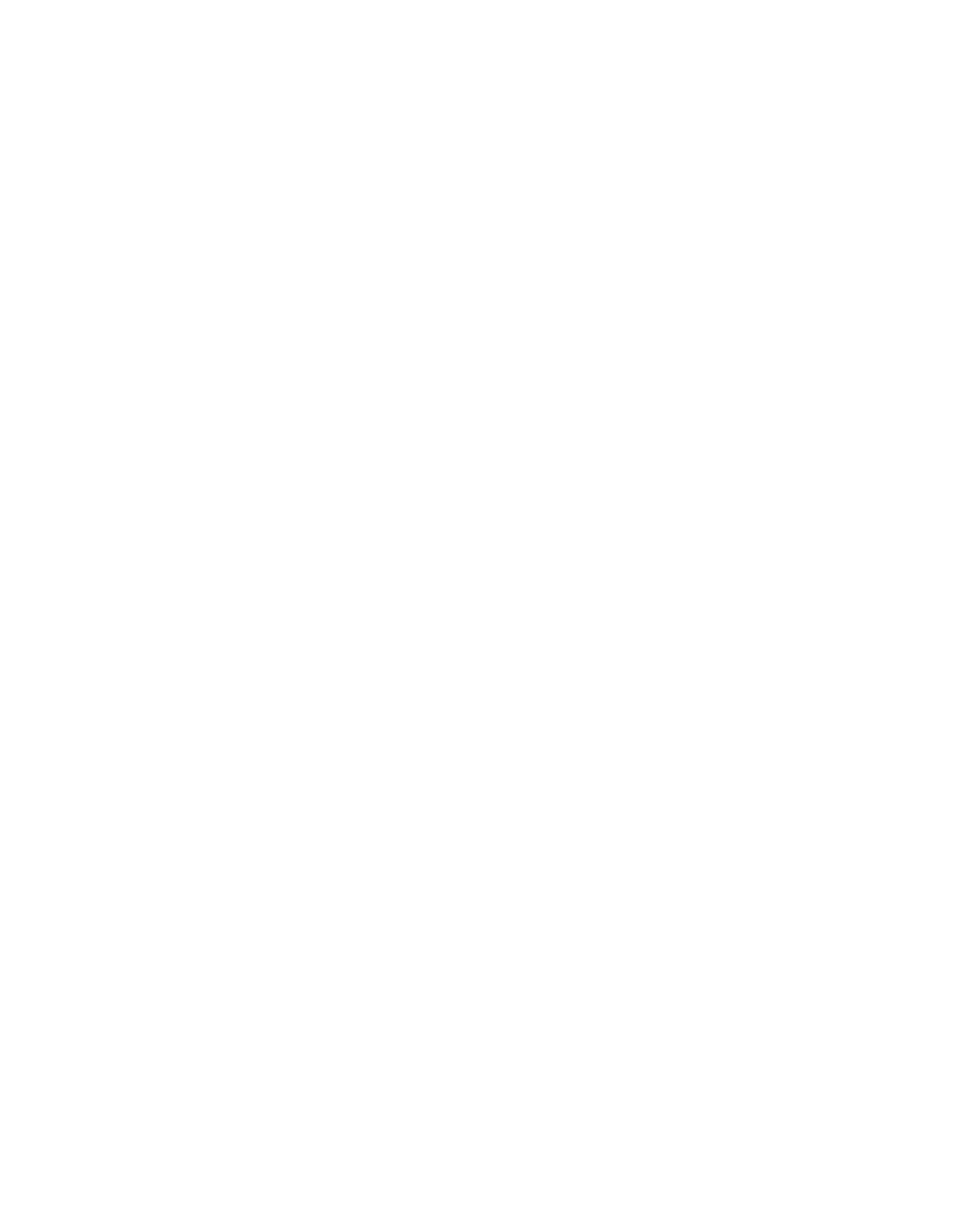#### 4 May *Bl. Thomas of Olera, I Order OFM Cap: Optional Memorial*

From the Common of Holy Men and Women: For Religious (p. 0000).

#### **Collect**

O God, who inflamed the heart of Blessed Thomas with charity and made him a humble steward of peace and goodness to all, grant, through his intercession and example, that we also may generously contribute to the coming of your Kingdom of love in the world. Through our Lord Jesus Christ, your Son, who lives and reigns with you in the unity of the Holy Spirit, one God, for ever and ever.

#### 8 May *Blessed Jeremiah of Walachia, I Order OFM Cap: Optional Memorial*

From the Common of Holy Men and Women: For Religious (p. 0000) or For Those Who Practiced Works of Mercy (p. 0000).

#### **Collect**

O God, merciful Father, who gave Blessed Jeremiah the grace to imitate your Son by serving his brothers and sisters and sacrificing himself for them, grant, through his intercession and example, that, by cooperating with your plan for the salvation of all, we may hasten along the gospel way of humility and charity. Through our Lord Jesus Christ, your Son, who lives and reigns with you in the unity of the Holy Spirit, one God, for ever and ever.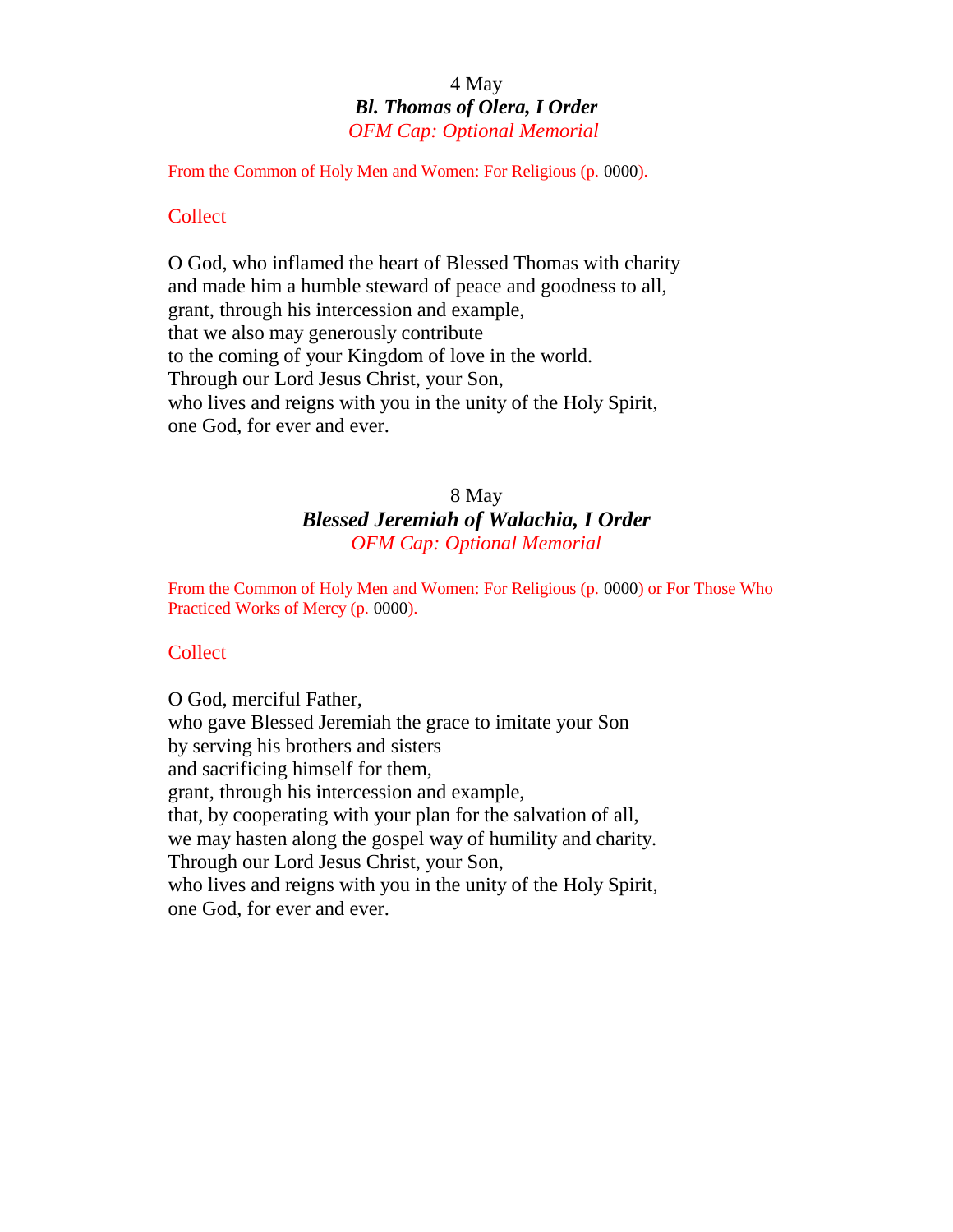# 8 May *Blessed Virgin Mary, Mediatrix of All Graces OFM: Optional Memorial*

From the Common of the Blessed Virgin Mary (p. 0000).

#### **Collect**

Lord Jesus Christ, our mediator before the Father, who chose to appoint the most Blessed Virgin, your Mother, to be our mother also and mediatrix before you, graciously grant, that whoever approaches you to ask for favors, may rejoice in obtaining all through her. You live and reign with God the Father in the unity of the Holy Spirit, one God, for ever and ever.

# 9 May **Saint Catherine of Bologna, Virgin, II Order** II Order, III Order Nuns: Memorial *Others: Optional Memorial*

From the Common of Virgins: For One Virgin, 1 (p. 0000).

#### **Collect**

Lord God, who gave the holy Virgin, Catherine, gift upon gift from heaven, grant, we pray, that, imitating her virtues on earth, we may delight with her in the joys of eternity. Through our Lord Jesus Christ, your Son, who lives and reigns with you in the unity of the Holy Spirit, one God, for ever and ever.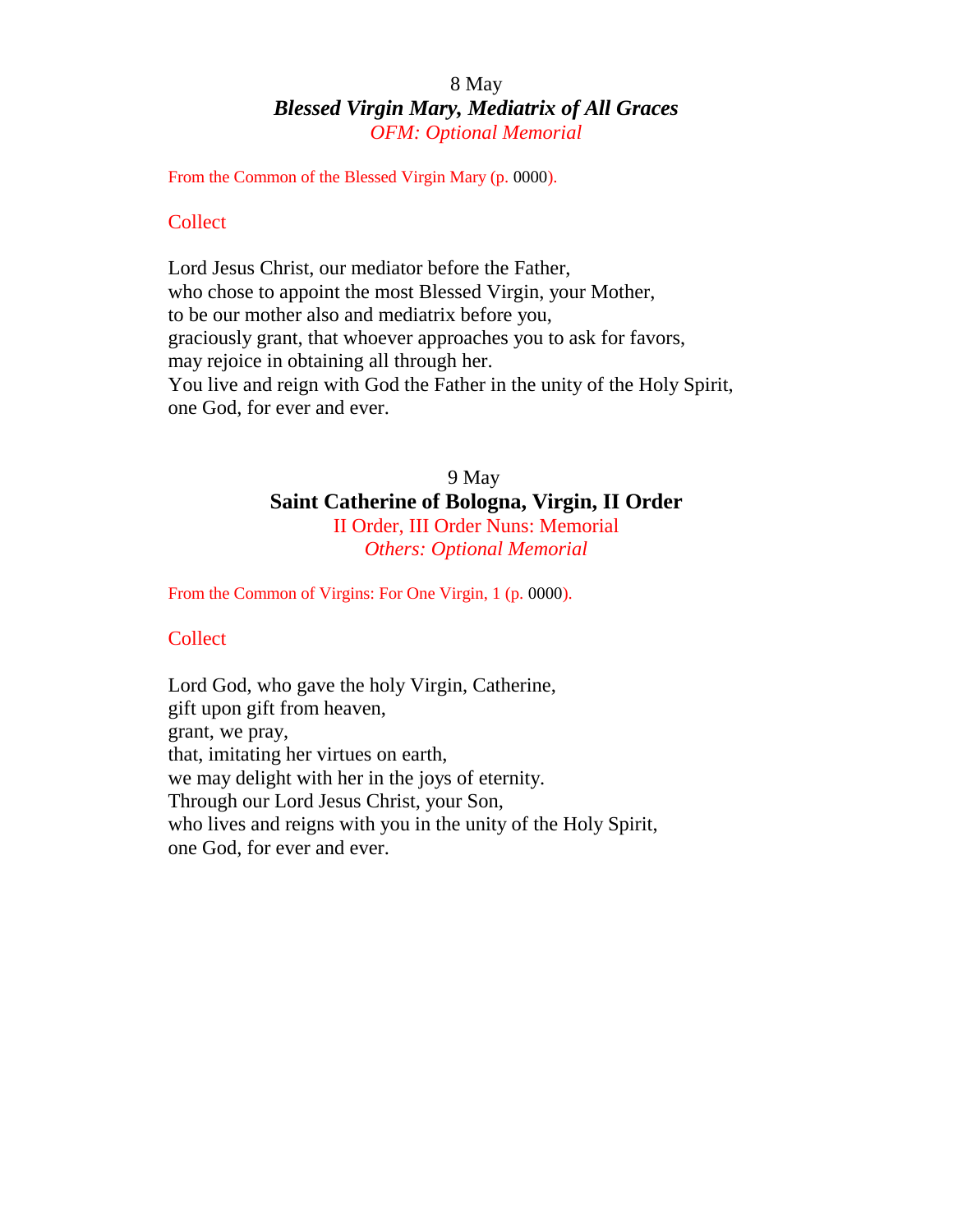# 11 May **Saint Ignatius of Làconi, I Order** OFM Cap: Memorial

From the Common of Holy Men and Women: For Religious, 1 (p. 0000).

#### **Collect**

O God, who led Saint Ignatius along the paths of humility, innocence and fraternal charity to the heights of holiness, grant that, emulating his virtues on earth, we may exercise charity in truth and deed. Through our Lord Jesus Christ, your Son, who lives and reigns with you in the unity of the Holy Spirit, one God, for ever and ever.

#### Prayer over the Offerings

As we celebrate anew the memorial of Saint Ignatius, we place upon your altar, O Lord, our poor offerings, humbly asking that by your power you transform them into the mystery of our salvation. Through Christ our Lord.

# 12 May **Saint Leopold Mandi , Priest, I Order** All Families: Memorial

From the Common of Holy Men and Women: For Religious (p. 0000).

#### Collect

O God, true charity and perfect unity, who filled the Priest, Saint Leopold, with outstanding mercy toward sinners and zeal for Christian unity, grant, through his intercession, that, renewed in mind and spirit, we may be able to spread your love to all and work boldly for the unity of all believers. Through our Lord Jesus Christ, your Son, who lives and reigns with you in the unity of the Holy Spirit, one God, for ever and ever.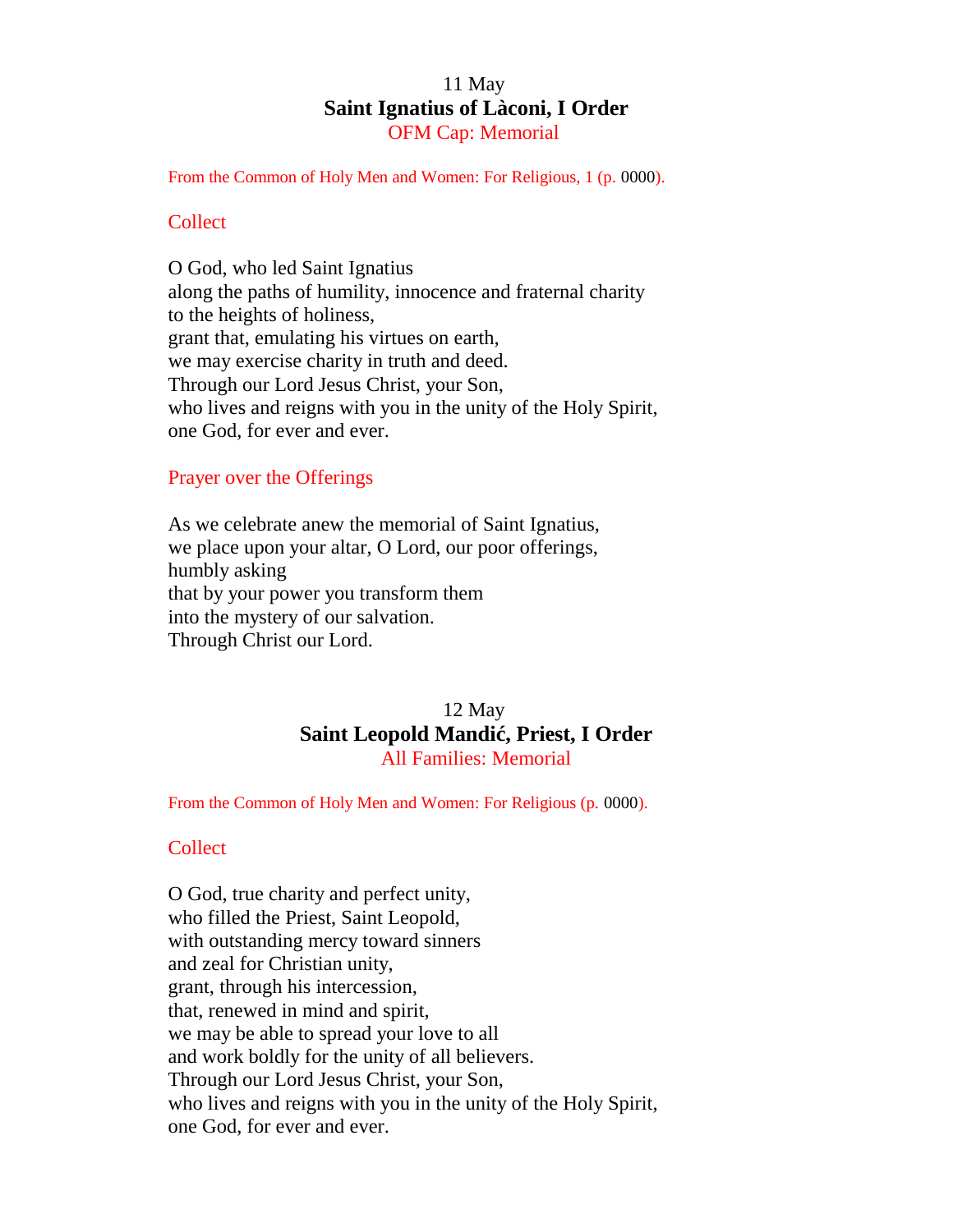# 13 May *Saint Peter Regalado, Priest, I Order OFM: Optional Memorial*

From the Common of Holy Men and Women: For Religious (p. 0000).

# **Collect**

O God, who were pleased to raise your beloved servant, Saint Peter, mortified in the flesh, to the enjoyment of your glory, graciously grant, through his merits and prayers, that we may attain delights at your right hand forever. Through our Lord Jesus Christ, your Son, who lives and reigns with you in the unity of the Holy Spirit, one God, for ever and ever.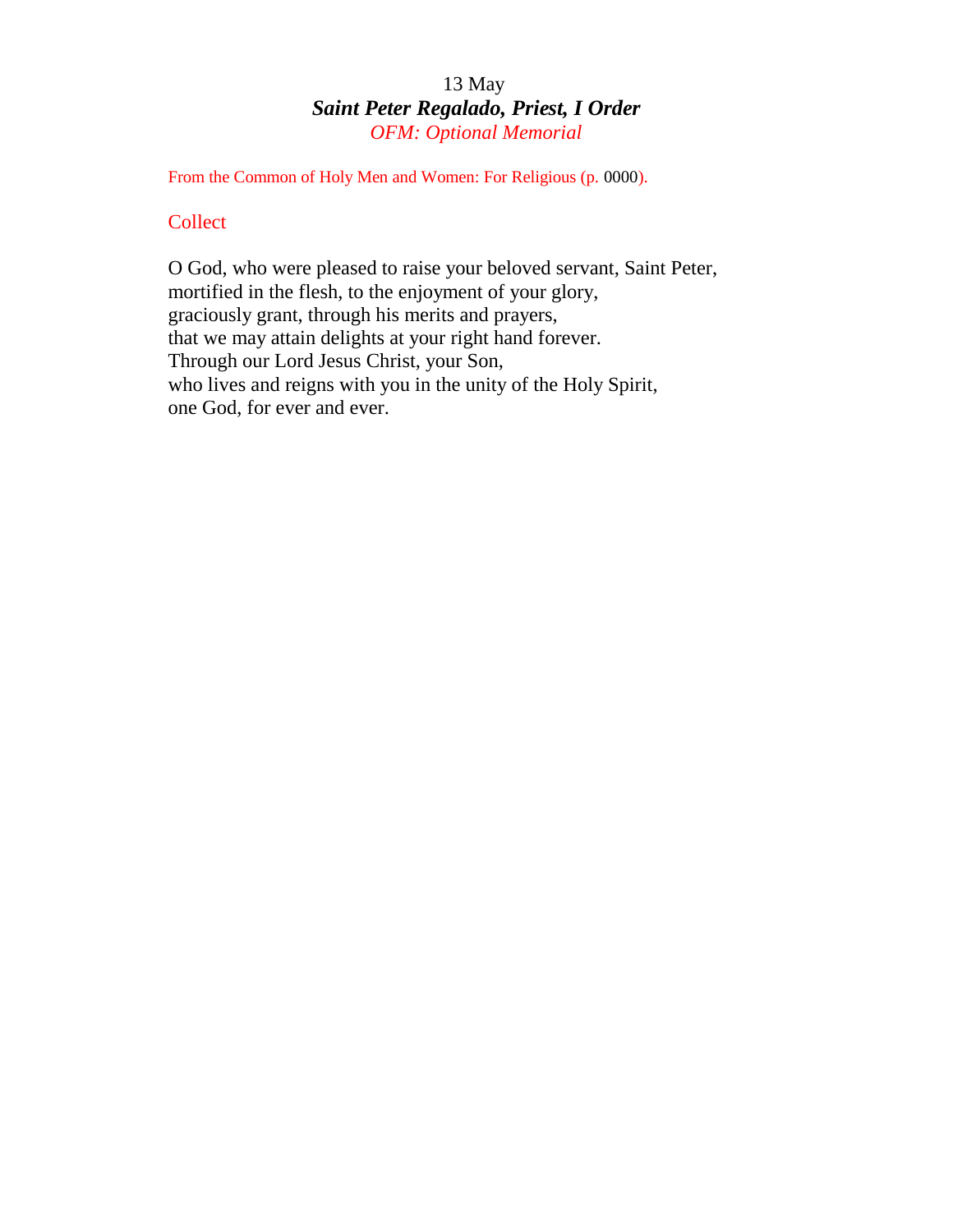# 16 May **Saint Margaret of Cortona, III Order** III Order: FEAST; Others: Memorial

#### Entrance Antiphon Cf. Sir 17:24, 23

How great is the mercy of the Lord, his forgiveness of those who return to him. You will praise God and glory in his mercies (E.T. Alleluia).

The *Gloria in excelsis* (Glory to God in the highest) is said for a FEAST.

# **Collect**

O God, who desire not the death of the sinner, but rather that she be converted and live, graciously grant, that, just as you mercifully drew your servant, Saint Margaret, from the path of perdition to the way of salvation, we, too, freed from the bondage of our faults and purified in mind, may be able to serve you. Through our Lord Jesus Christ, your Son, who lives and reigns with you in the unity of the Holy Spirit, one God, for ever and ever.

## Prayer over the Offerings

O Lord, with the help of the prayers of Saint Margaret, may the sacrifice of reconciliation which we offer pour out on us the abundance of forgiveness we desire. Through Christ our Lord.

#### Communion Antiphon Lk 15:10

There will be rejoicing among the angels of God over one sinner who repents (E.T. Alleluia).

#### Prayer After Communion

May the working of the divine Sacrament enlighten and inflame us, almighty God, on this feast day of Saint Margaret, that we may be ever fervent with holy desires and abound in good works. Through Christ our Lord.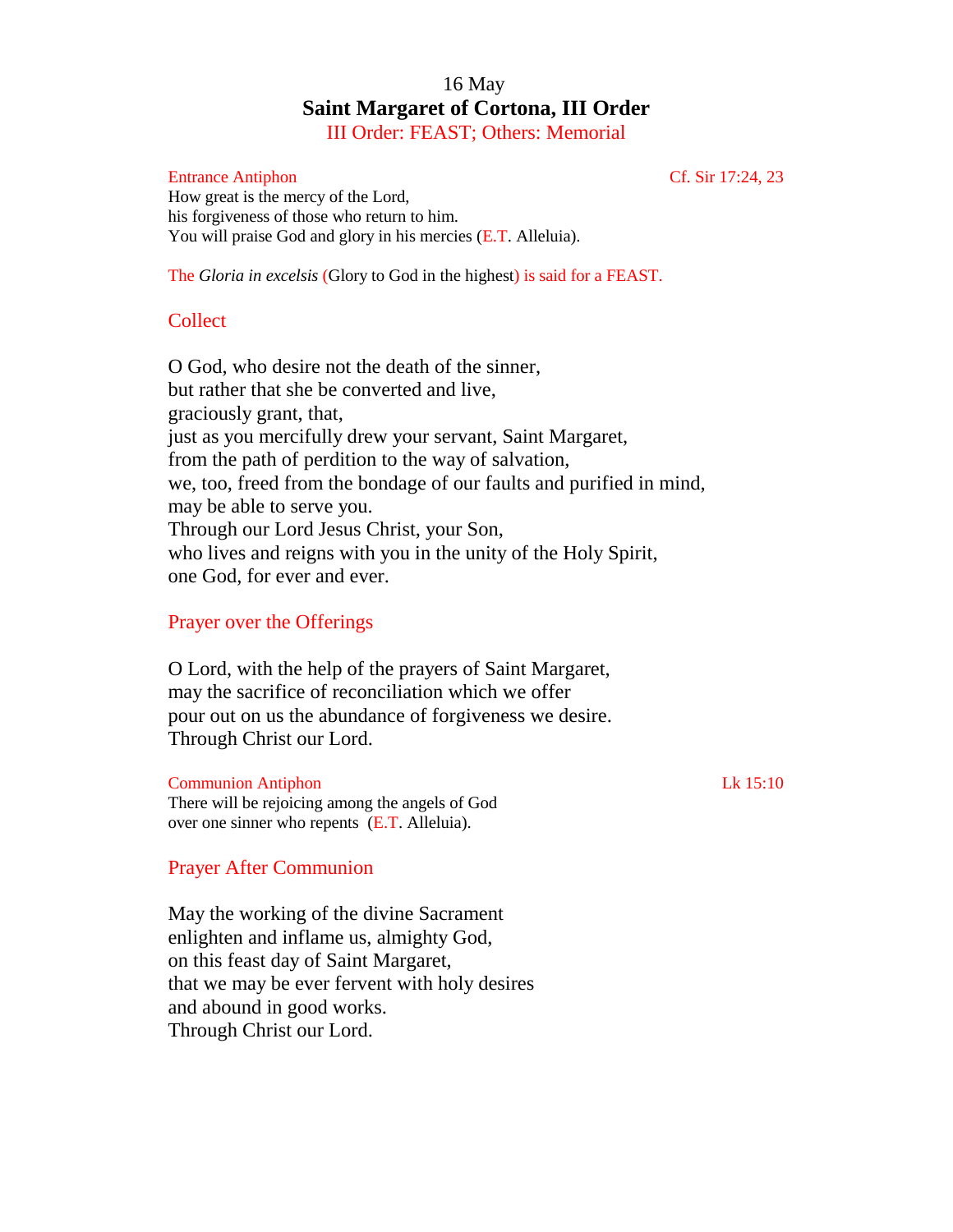# 17 May **Saint Paschal Baylon, I Order** All Families: Memorial

From the Common of Holy Men and Women: For Religious (p. 0000).

## **Collect**

O God, who filled Saint Paschal with wondrous love for the sacred mysteries of the Body and Blood of your Son, graciously grant that we may receive from this divine banquet the same rich spiritual fare that he received. Through our Lord Jesus Christ, your Son, who lives and reigns with you in the unity of the Holy Spirit, one God, for ever and ever.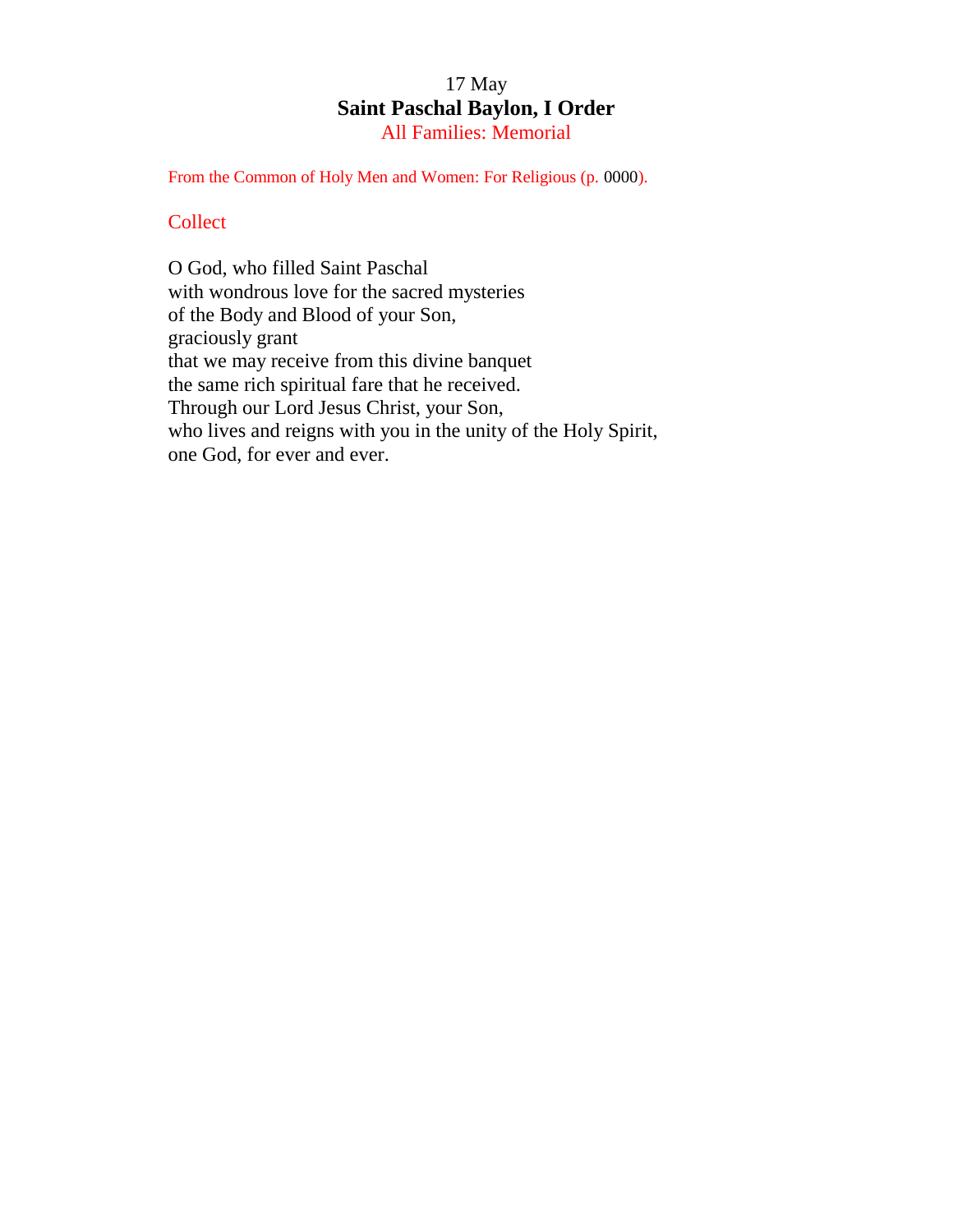# 18 May **Saint Felix of Cantalice, I Order** OFM Cap: FEAST; Others: Memorial

#### Entrance Antiphon Col 1:12

With joy, give thanks to the Father, who has made you fit to share in the inheritance of the holy ones in light (E.T. Alleluia).

The Gloria in excelsis (Glory to God in the highest) is said for a FEAST.

# Collect

O God, who gave Saint Felix to the Franciscan family and the Church as an example of evangelical simplicity and innocence of life, grant that, following in his footsteps, we may, with joy, endeavor to love and follow Christ alone. Who lives and reigns with you in the unity of the Holy Spirit, one God, for ever and ever.

# Prayer over the Offerings

Lord, we place upon your altar the gifts you have bestowed on us; grant that, following the example of Saint Felix, we may serve you with pure and cheerful hearts. Through Christ our Lord.

#### **Communion Antiphon** Ps 22:27

The poor will eat their fill; those who seek the Lord will offer praise. May your hearts enjoy life forever! (E.T. Alleluia).

#### Prayer after Communion

Through the power of this Sacrament, grant, we pray, O Lord, that, by the example of Saint Felix, we may always lead a life hidden with Christ. Who lives and reigns for ever and ever.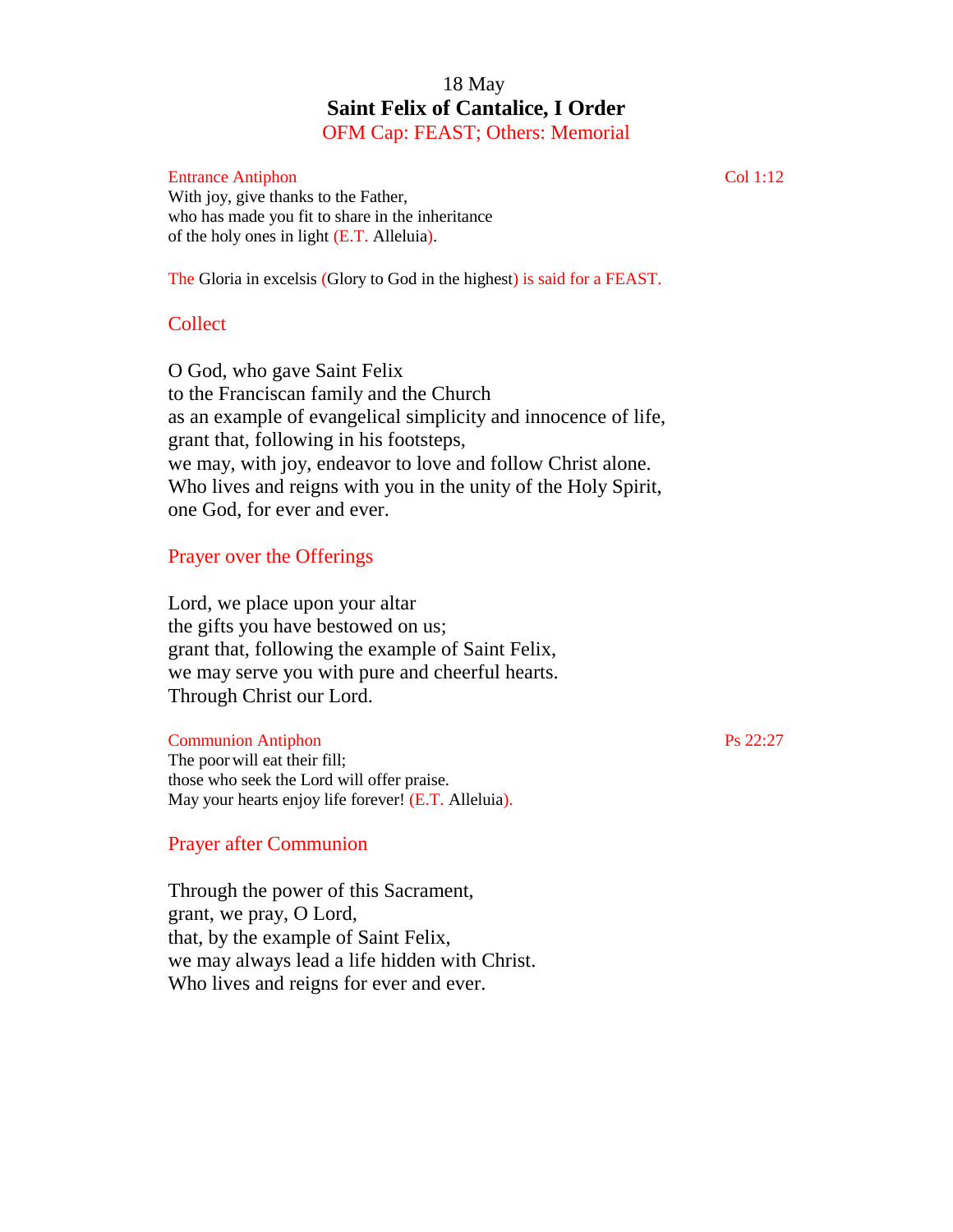# 19 May **Saint Crispin of Viterbo, I Order** OFM Cap: Memorial

From the Common of Holy Men and Women: For Religious (p. 0000).

#### **Collect**

O God, who guided your faithful servant, Saint Crispin, as he followed you on the path of joy to the heights of evangelical perfection, grant, we pray, that, through his intercession and example, we may always exercise true virtue for which blessed peace in heaven has been promised. Through our Lord Jesus Christ, your Son, who lives and reigns with you in the unity of the Holy Spirit, one God, for ever and ever.

# 19 May *Saint Theophilus of Corte, Priest, I Order OFM: Optional Memorial*

From the Common of Holy Men and Women: For Religious (p. 0000).

#### **Collect**

O God, who enabled the confessor, Saint Theophilus, to imitate our Seraphic Father's gospel form of life, grant, through his intercession, that, made strong in your love, we may serve you forever. Through our Lord Jesus Christ, your Son, who lives and reigns with you in the unity of the Holy Spirit, one God, for ever and ever.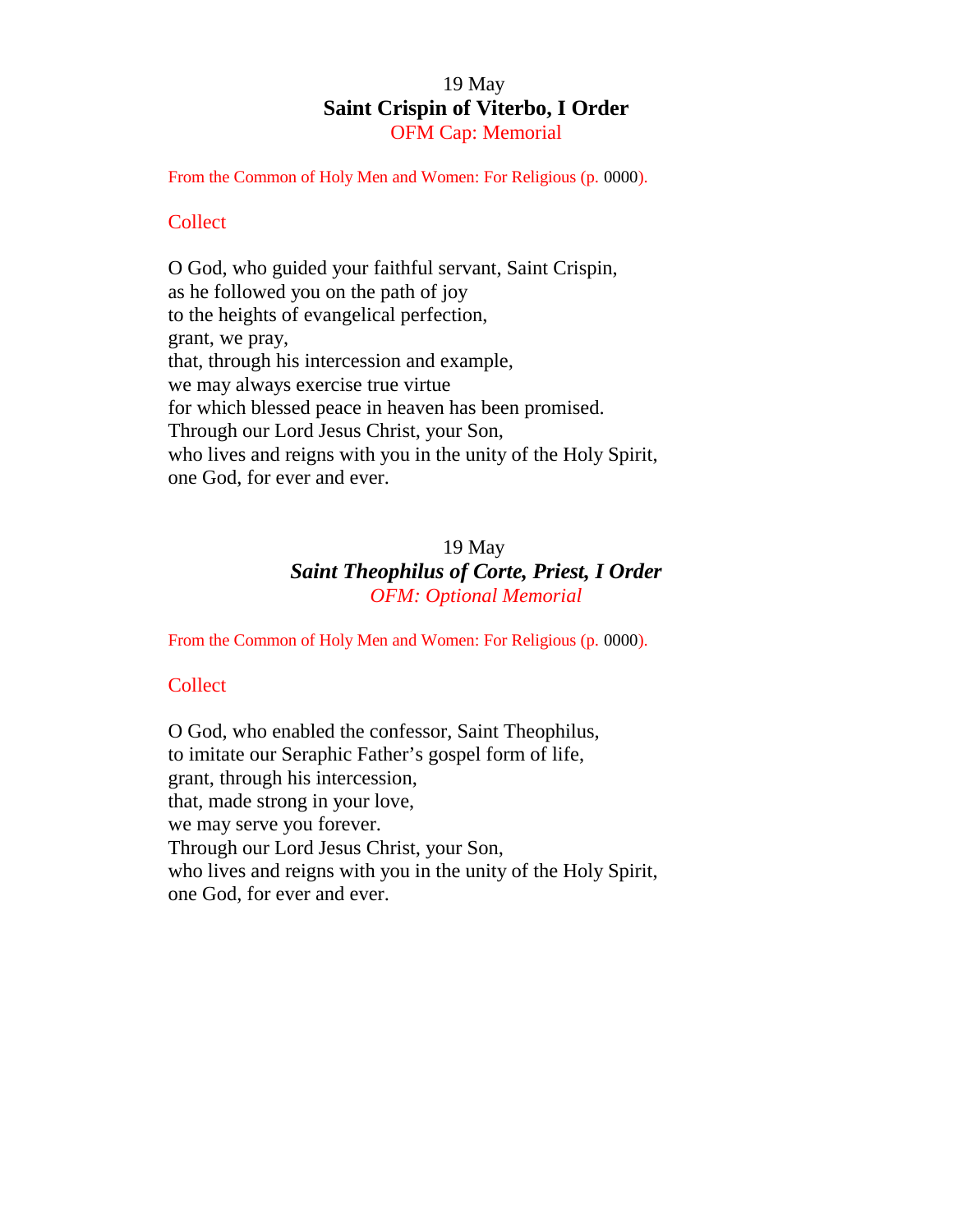# 20 May **Saint Bernardine of Siena, Priest, I Order** OFM: FEAST; Others: Memorial

#### Entrance Antiphon Phil 2:10-11

In the name of Jesus, every knee should bend, of those in heaven and on earth and under the earth, and every tongue confess that Jesus Christ is Lord, to the glory of God the Father (E.T. Alleluia).

The *Gloria in excelsis* (Glory to God in the highest) is said for a FEAST.

#### Collect

O God, who gave the Priest, Saint Bernardine of Siena, a great love for the holy Name of Jesus, grant, through his merits and prayers, that we may ever be set aflame with the spirit of your love. Through our Lord Jesus Christ, your Son, who lives and reigns with you in the unity of the Holy Spirit, one God, for ever and ever.

#### Prayer over the Offerings

O Lord, may this oblation we dedicate to you purify our minds, and, through the intercession of Saint Bernardine, instill in us enduring reverence and love for your holy Name. Who live and reign for ever and ever.

Communion Antiphon Jn 17:6, 17

I have revealed your name to those whom you gave me out of the world; consecrate them in the truth (E.T. Alleluia).

#### Prayer after Communion

O God, may the pledge of future glory we have received always protect us and give us life, so that, united in confessing the Name of Jesus on earth, we may be worthy to triumph with him in heaven. Who lives and reigns for ever and ever.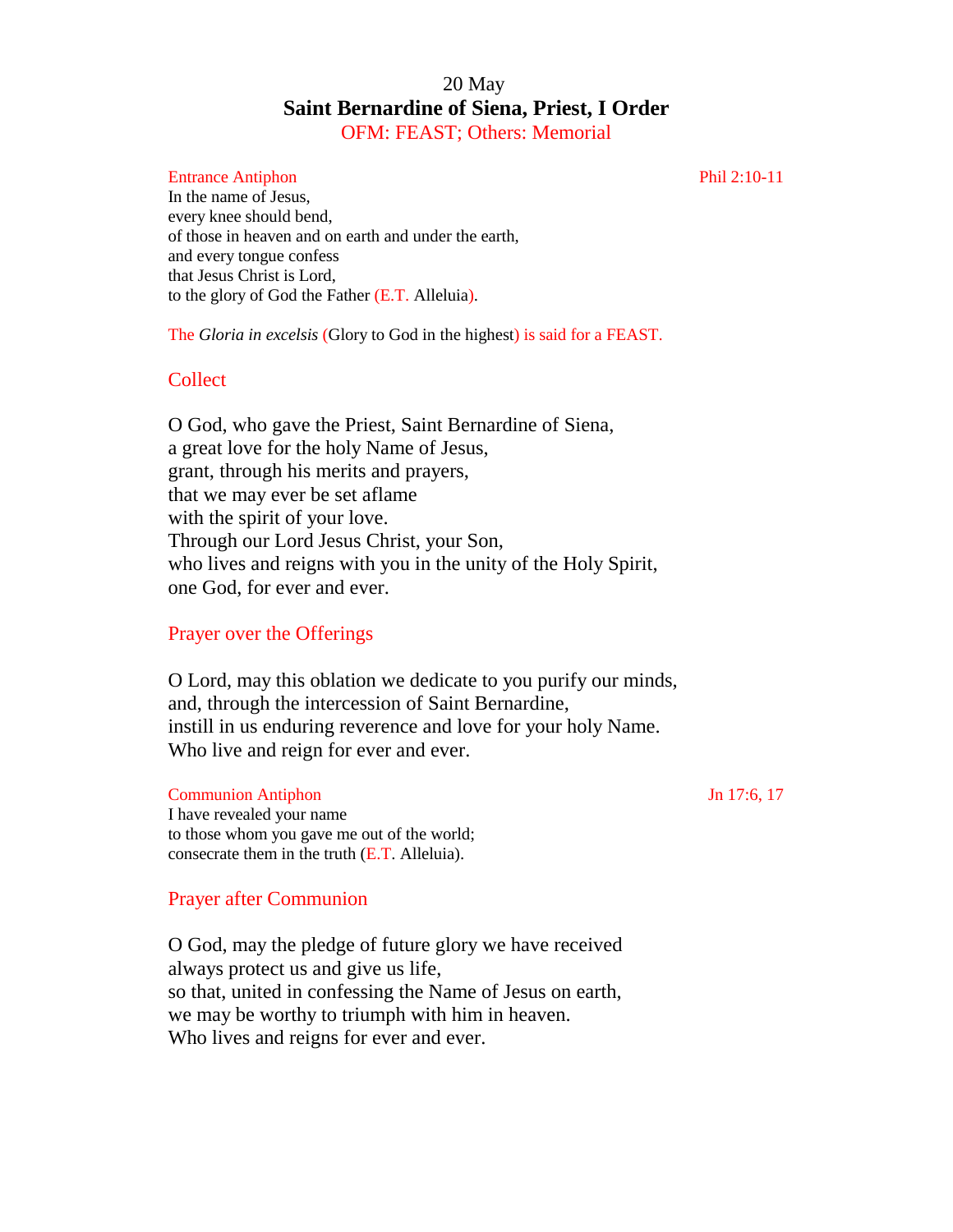# 24 May **DEDICATION OF THE BASILICA OF SAINT FRANCIS IN ASSISI**

# All Families: FEAST

#### Entrance Antiphon Cf. Rev 21:2

I saw the holy city, a new Jerusalem, coming down out of heaven from God prepared like a bride adorned for her husband (E.T. Alleluia).

The *Gloria in excelsis* (Glory to God in the highest) is said.

#### Collect

O God, who from living and chosen stones prepare an eternal dwelling for your majesty, increase in your Church the grace you have bestowed, so that, through the intercession of our Holy Father Francis, your faithful people may, by unceasing growth, build up the heavenly Jerusalem. Through our Lord Jesus Christ, your Son, who lives and reigns with you in the unity of the Holy Spirit, one God, for ever and ever.

#### Prayer over the Offerings

Accept, we pray, O Lord, the offering made here and grant that by it those who seek your favor may receive in this place the grace of the Sacraments and an answer to their prayers. Through Christ our Lord.

The Preface is taken from the Common of the Dedication of a Church.

#### Communion Antiphon Cf. 1 Pt 2:5

Be built up like living stones, into a spiritual house, a holy priesthood (E.T. Alleluia).

#### Prayer after Communion

O God, who chose to foreshadow for us the heavenly Jerusalem through the sign of your Church on earth, grant, we pray, that, by our partaking of this Sacrament, we may be made the temple of your grace and may enter the dwelling place of your glory. Through Christ our Lord.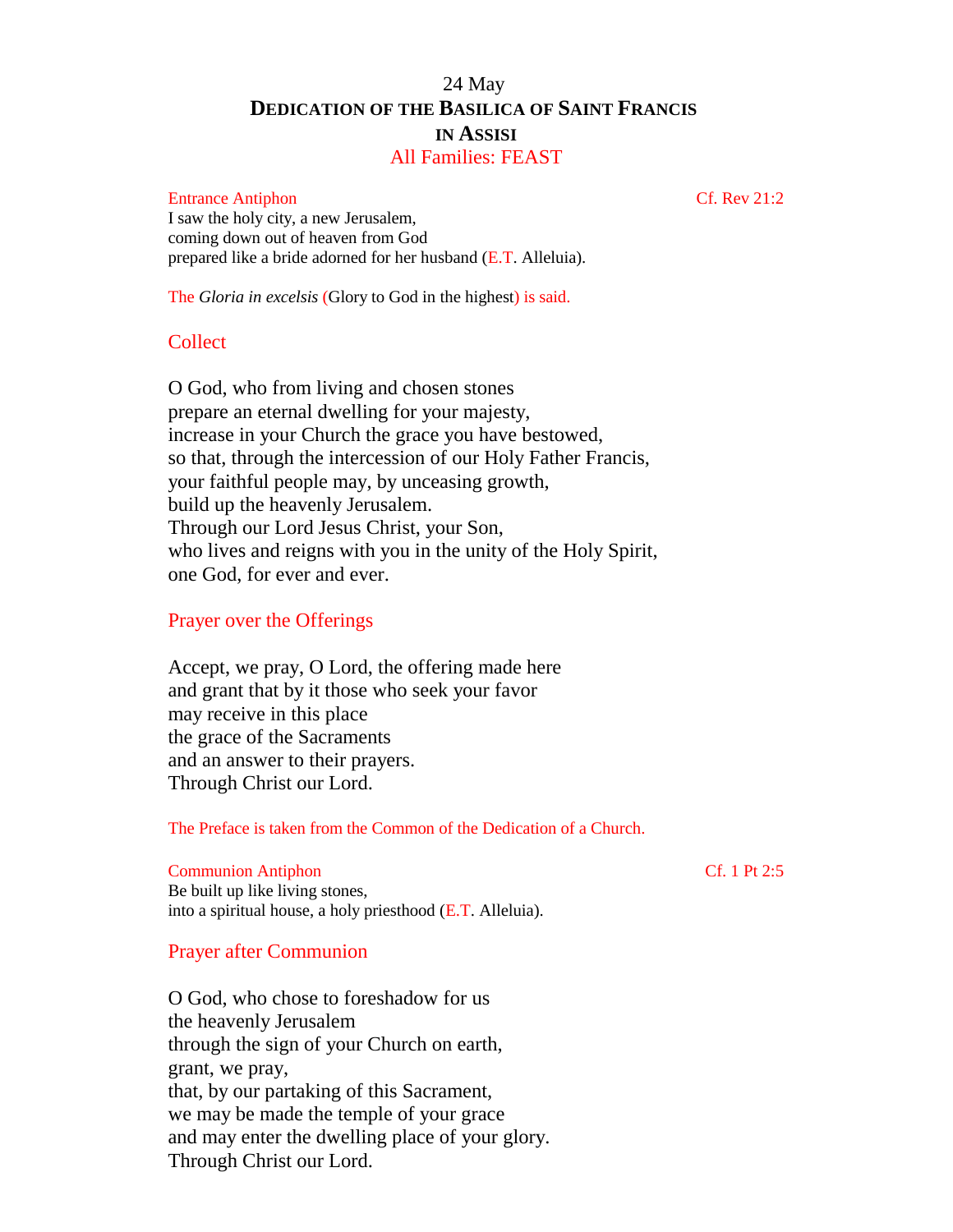# 27 May *Blessed José Tous y Soler, Priest and Founder, I Order OFM Cap: Optional Memorial*

From the Common of Holy Men and Women: For Religious (p. 0000).

#### **Collect**

O God, who gave the Priest, Blessed José, the grace to follow your Son faithfully in a spirit of poverty and humility, and to encourage within the Church the Christian education of children, grant, through his merits and intercession, that we may be abundantly refreshed by the delights of your perfect charity. Through our Lord Jesus Christ, your Son, who lives and reigns with you in the unity of the Holy Spirit, one God, for ever and ever.

# 28 May *Saint Mary Ann of Jesús of Paredes, Virgin, III Order III Order: Optional Memorial*

From the Common of Virgins: For One Virgin, 3 (p. 0000).

#### Collect

O God, who willed that Saint Mary Ann, through virginal chastity and continual penance, should flourish like a lily among thorns in the midst of the allurements of the world, grant, through her merits and intercession, that we may be drawn away from vice and pursue what is more perfect. Through our Lord Jesus Christ, your Son, who lives and reigns with you in the unity of the Holy Spirit, one God, for ever and ever.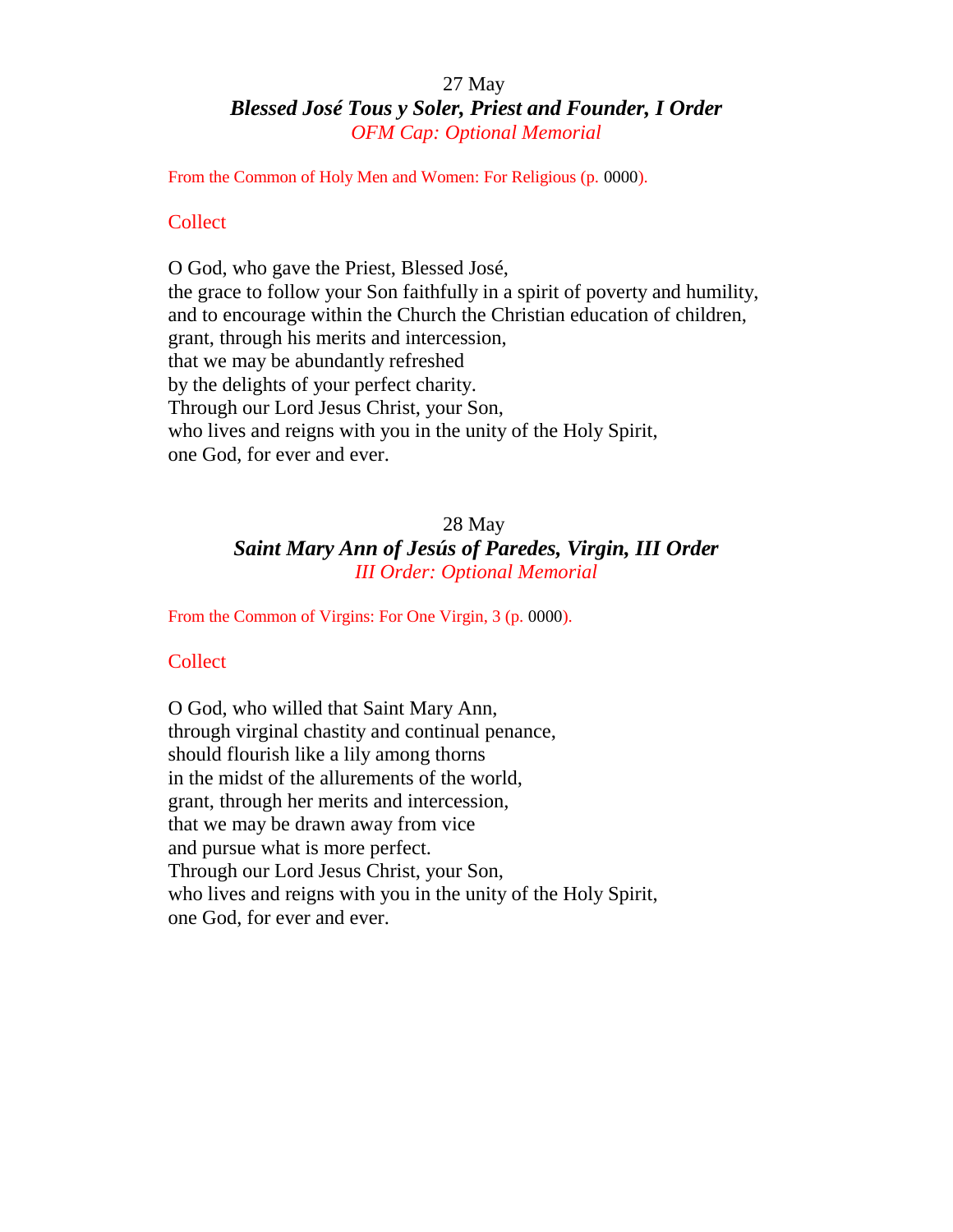# 30 May *Saint Ferdinand III, king, III Order III Order: Optional Memorial*

From the Common of Holy Men and Women: For One Saint (p. 0000).

#### **Collect**

O God, who allowed your servant, Saint Ferdinand, to fight battles for your sake and to overcome the enemies of the faith, grant that, protected by his intercession, we may be set free from enemies of body and spirit. Through our Lord Jesus Christ, your Son, who lives and reigns with you in the unity of the Holy Spirit, one God, for ever and ever.

# 30 May *Saint Baptista Varano, Virgin, II Order II Order: Optional Memorial*

From the Common of Virgins: For One Virgin (p. 0000).

#### **Collect**

O God, who made the Virgin, Saint Baptista, outstanding for her constant meditation on the Passion of your Son Jesus Christ, grant, through her intercession, that we may carry the sufferings of the cross in our hearts and merit to obtain eternal life. Through our Lord Jesus Christ, your Son, who lives and reigns with you in the unity of the Holy Spirit, one God, for ever and ever.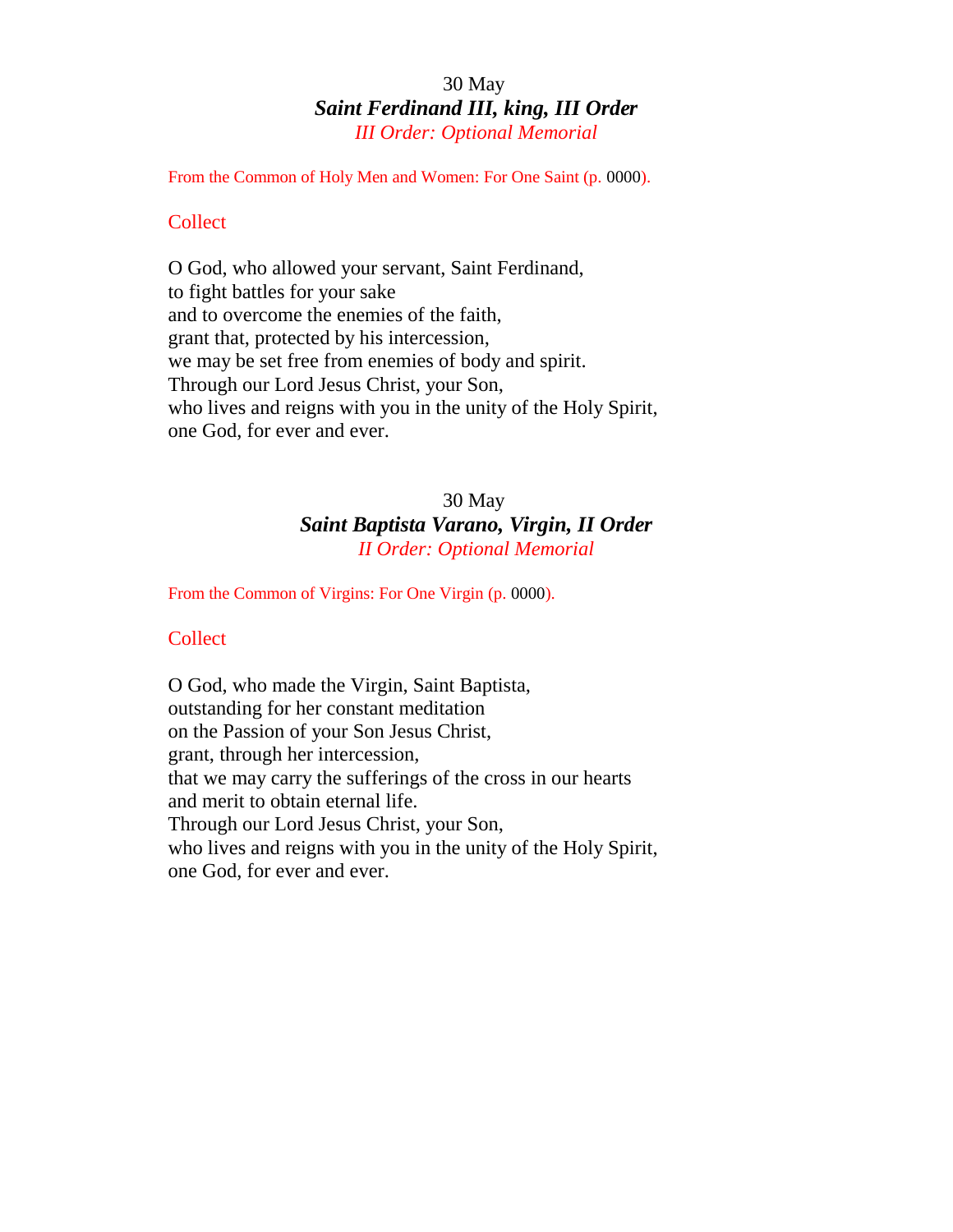# **JUNE**

# 2 June *Saint Felix of Nicosia, I Order OFM Cap: Optional Memorial*

From the Common of Holy Men and Women: For Religious (p. 0000).

#### **Collect**

Lord God, who taught your servant, Saint Felix, to serve you in simplicity and humility and to prepare his heart to be lifted up in a wonderful manner, graciously grant, that, by following his example on earth, we may come to share his glory in heaven. Through our Lord Jesus Christ, your Son, who lives and reigns with you in the unity of the Holy Spirit, one God, for ever and ever.

# 8 June *Blessed Nicholas of Gésturi, I Order OFM Cap: Optional Memorial*

From the Common of Holy Men and Women: For Religious (p. 0000).

## **Collect**

O God, who allowed Blessed Nicholas to serve you in prayer, humility and silence, grant, we pray, through his example and intercession, that we may in charity gain brothers and sisters for Christ and with them attain eternal glory. Through our Lord Jesus Christ, your Son, who lives and reigns with you in the unity of the Holy Spirit, one God, for ever and ever.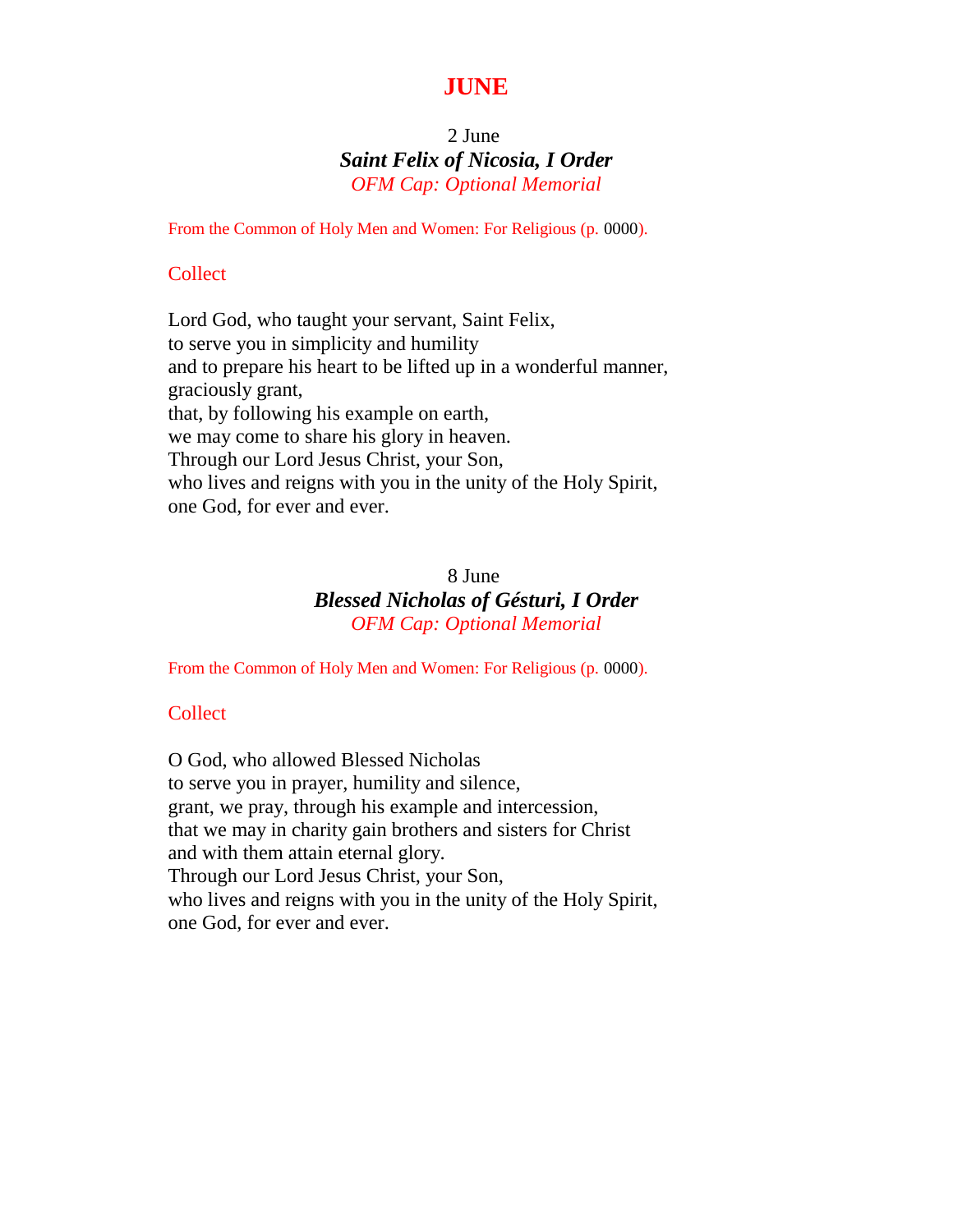# 12 June *Blessed Jolenta, II Order II Order: Optional Memorial*

From the Common of Holy Men and Women: For Religious (p. 0000).

#### **Collect**

O God, who taught Blessed Jolenta to prefer the humble following of your Son to the honors and wealth of the world, grant, through her merits and intercession, that, looking down upon passing things, we may, with sincere hearts, seek those of heaven. Through our Lord Jesus Christ, your Son, who lives and reigns with you in the unity of the Holy Spirit, one God, for ever and ever.

# 12 June *Blessed Florida Cevoli, II Order OFM Cap: Optional Memorial*

From the Common of Holy Men and Women: For Religious (p. 0000).

#### **Collect**

O God, author of salvation, who led Blessed Florida, aflame with love for you, through self-denial and the way of the cross to the heights of perfection, grant that, inflamed with that same love, we may make progress in meditation on the mystery of the cross and its wisdom. Through our Lord Jesus Christ, your Son, who lives and reigns with you in the unity of the Holy Spirit, one God, for ever and ever.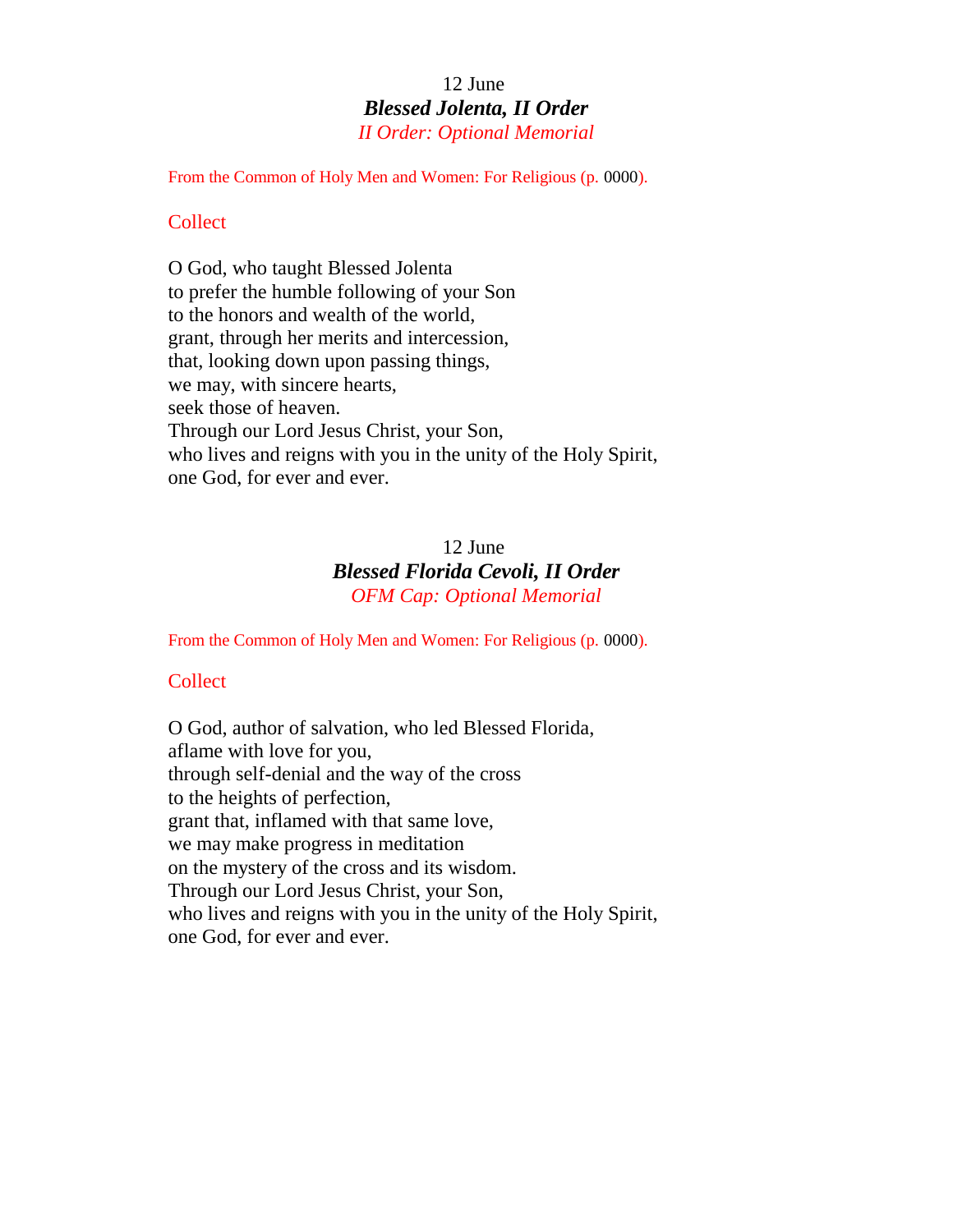# 12 June *Blessed Antonine Bajewski and Pius Bartosik, Priests, and Companions, Martyrs of Nazi persecution in Poland, I Order OFM Conv: Optional Memorial*

From the Common of Martyrs: Outside Easter Time, For Several Martyrs (p. 0000).

# **Collect**

Almighty God, who gave the Priests, Blessed Antonine and Pius, and their companions, the grace to drink from the cup of the suffering of your Son, give us support in our frailty so that, through the example of the Martyrs who endured death for love of you, we may continually profess our faith by the witness of our lives. Through our Lord Jesus Christ, your Son, who lives and reigns with you in the unity of the Holy Spirit, one God, for ever and ever.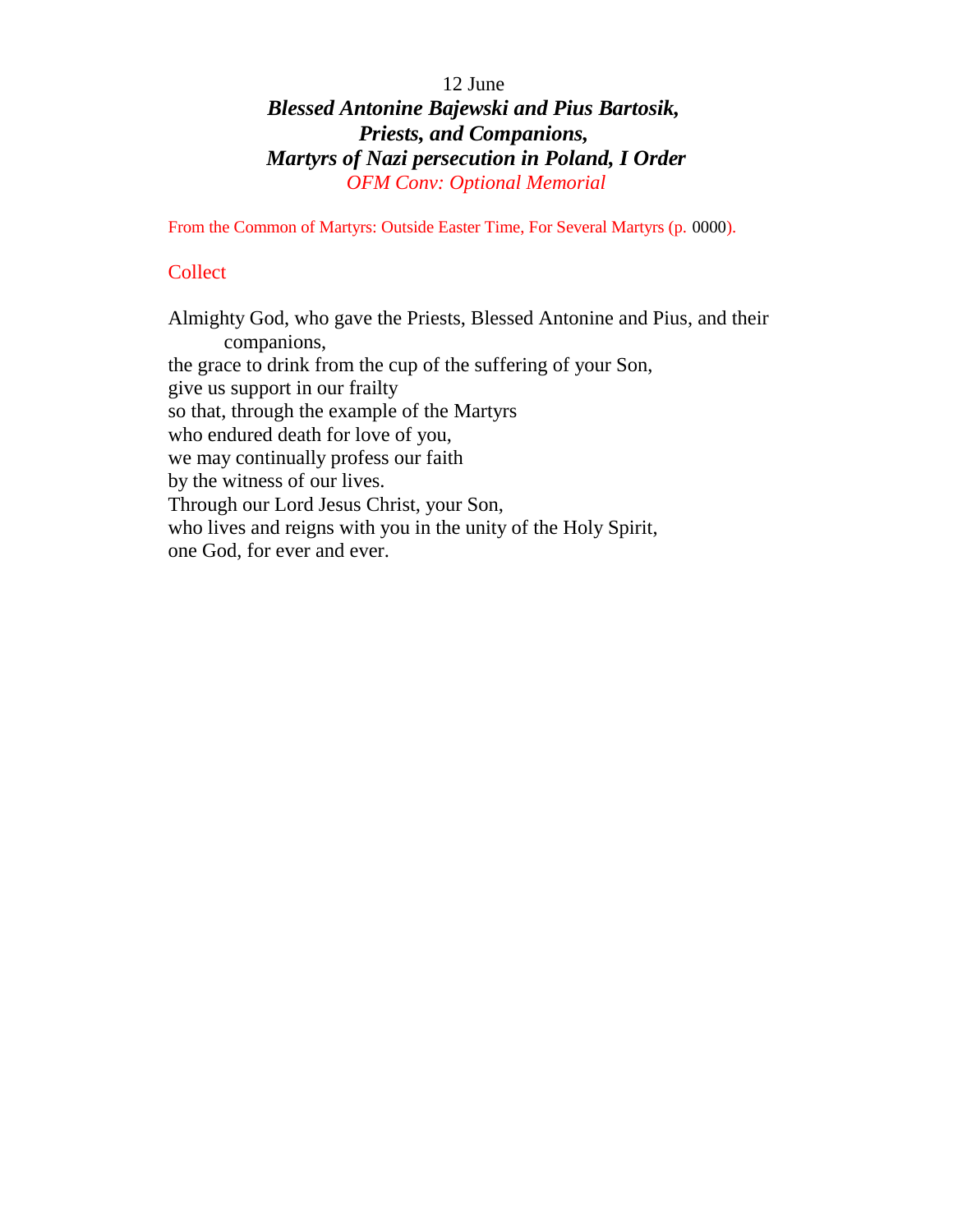# 13 June **SAINT ANTHONY OF PADUA Priest and Doctor of the Church, I Order**

All Families: FEAST

#### Entrance Antiphon Lk 4:18

The Spirit of the Lord is upon me, because he has anointed me to bring glad tidings to the poor. He has sent me to proclaim liberty to captives (E.T. alleluia).

The *Gloria in excelsis* (Glory to God in the highest) is said.

# **Collect**

Almighty ever-living God, who gave Saint Anthony of Padua to your people as an outstanding preacher and an intercessor in their need, grant that, with his assistance, as we follow the teachings of the Christian life, we may know your help in every trial. Through our Lord Jesus Christ, your Son, who lives and reigns with you in the unity of the Holy Spirit, one God, for ever and ever.

#### Prayer over the Offerings

As we celebrate the divine mysteries, O Lord, we pray, may the Holy Spirit fill us with that light of faith by which you constantly enlightened Saint Anthony for the spreading of your glory. Through Christ our Lord.

#### Communion Antiphon 1 Cor 1: 23-24

We proclaim Christ crucified; Christ, the power of God and the wisdom of God (E.T. alleluia).

#### Prayer after Communion

May the Sacrament we have received, O Lord our God, nourish in us that faith which the preaching of the Apostles taught and Saint Anthony guarded with such care. Through Christ our Lord.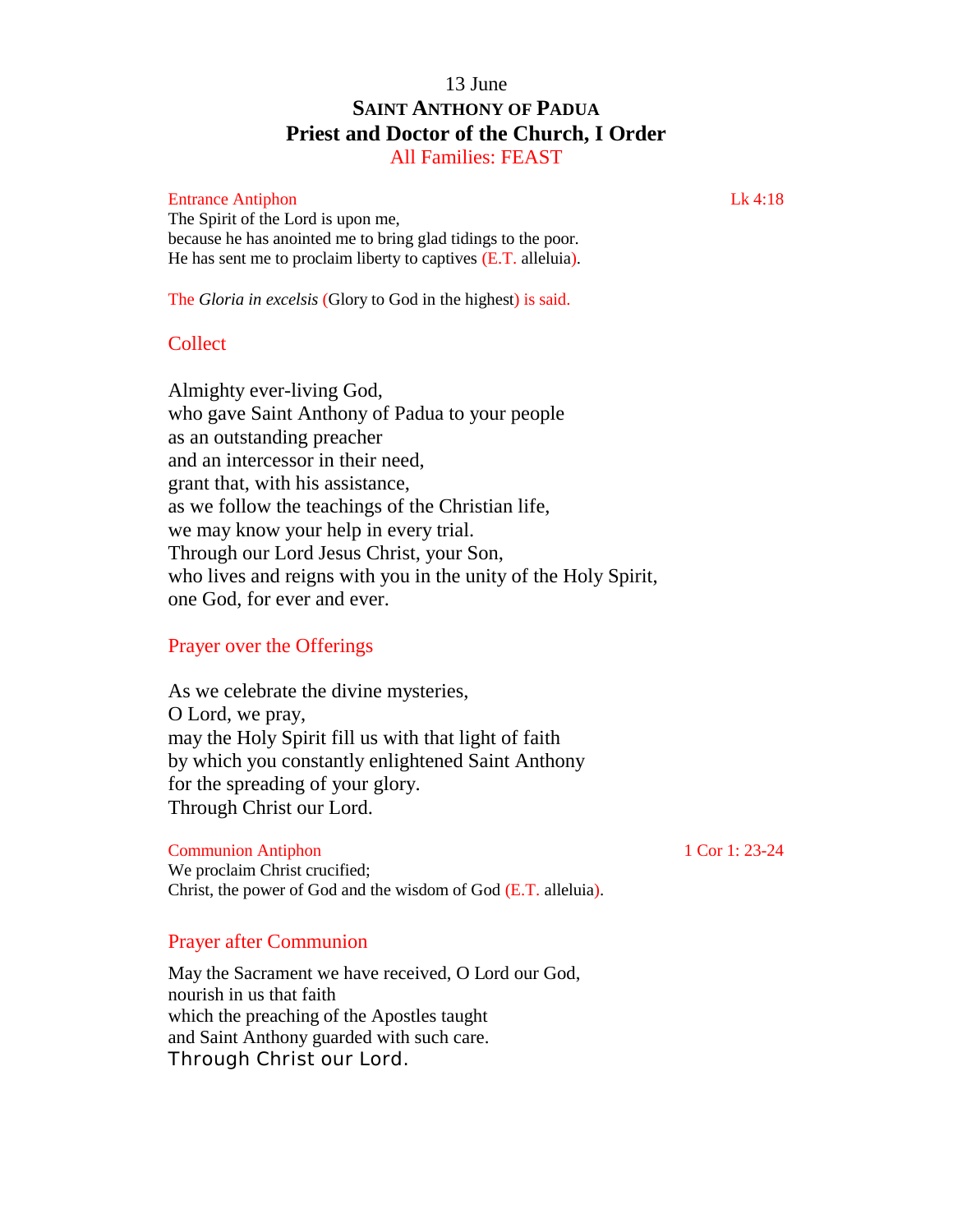# 16 June *Blessed John of Parma, Priest, I Order OFM: Optional Memorial*

From the Common of Holy Men and Women: For Religious (p. 0000).

#### **Collect**

O God, who, to promote the glory of your name, conferred on your servant, Blessed John, invincible strength of spirit, grant to us that, aided by the power of your right hand, we may merit to reach the triumph of heavenly glory. Through our Lord Jesus Christ, your Son, who lives and reigns with you in the unity of the Holy Spirit, one God, for ever and ever.

# 16 June

# *Blessed Anizet Kopli ski, Priest, and Companions, Martyrs of the Nazi persecution in Poland, I Order OFM Cap: Optional Memorial*

From the Common of Martyrs: Outside Easter Time, For Several Martyrs (p. 0000).

#### **Collect**

Almighty ever-living God, who granted the victory of martyrdom to Blessed Anizet and his companions, as they remained steadfast in religious life through divine grace, graciously grant, by their intercession, that we may learn to love our enemies and remain firm in the integrity of faith. Through our Lord Jesus Christ, your Son, who lives and reigns with you in the unity of the Holy Spirit, one God, for ever and ever.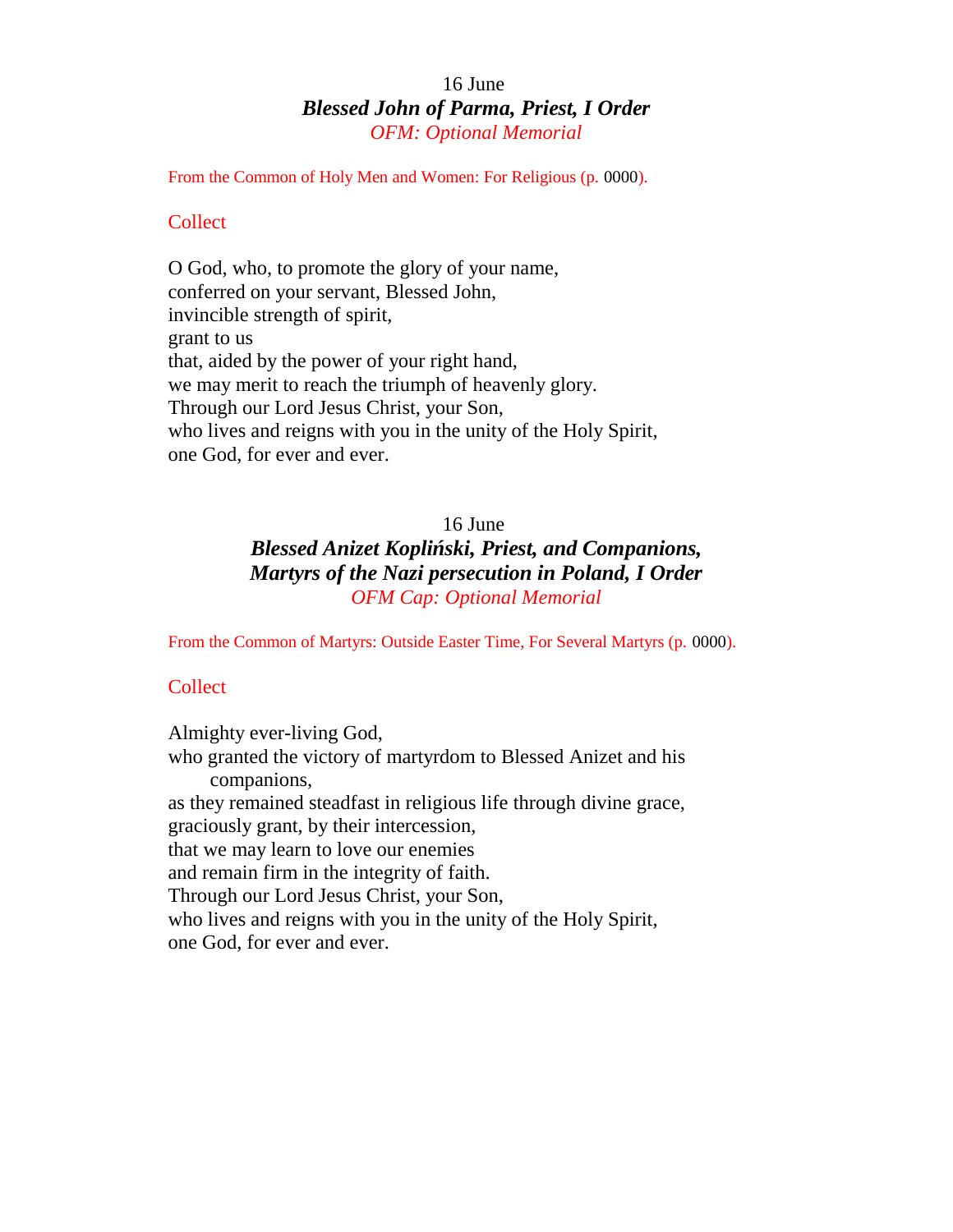# 20 June *Blessed Patrick O'Healy, Bishop, and Companions, Martyrs in Ireland, I Order OFM: Optional Memorial*

From the Common of Martyrs: Outside Easter Time, For Several Martyrs (p. 0000).

# **Collect**

In troubled times, O Lord, you gave us as a pattern of constancy Blesseds Patrick, Conrad, Conor, John and companions, who for the joy of what was set before them endured the cross, rejecting its shame; grant, by their prayers, that, faithfully following your commandments, we may bring forth fruits of unity and peace. Through our Lord Jesus Christ, your Son, who lives and reigns with you in the unity of the Holy Spirit, one God, for ever and ever.

#### 26 June

# *Blessed Andrew Hyacinth Longhin, Bishop, I Order OFM Cap: Optional Memorial*

From the Common of Pastors: For a Bishop (p. 0000).

# **Collect**

Almighty and eternal God, who directed the Bishop, Blessed Andrew Hyacinth, to build up your Church by pastoral charity and proclaiming a message of Christian faith, grant, through his intercession, that we may always bear witness to your love through service to our brothers and sisters. Through our Lord Jesus Christ, your Son, who lives and reigns with you in the unity of the Holy Spirit, one God, for ever and ever.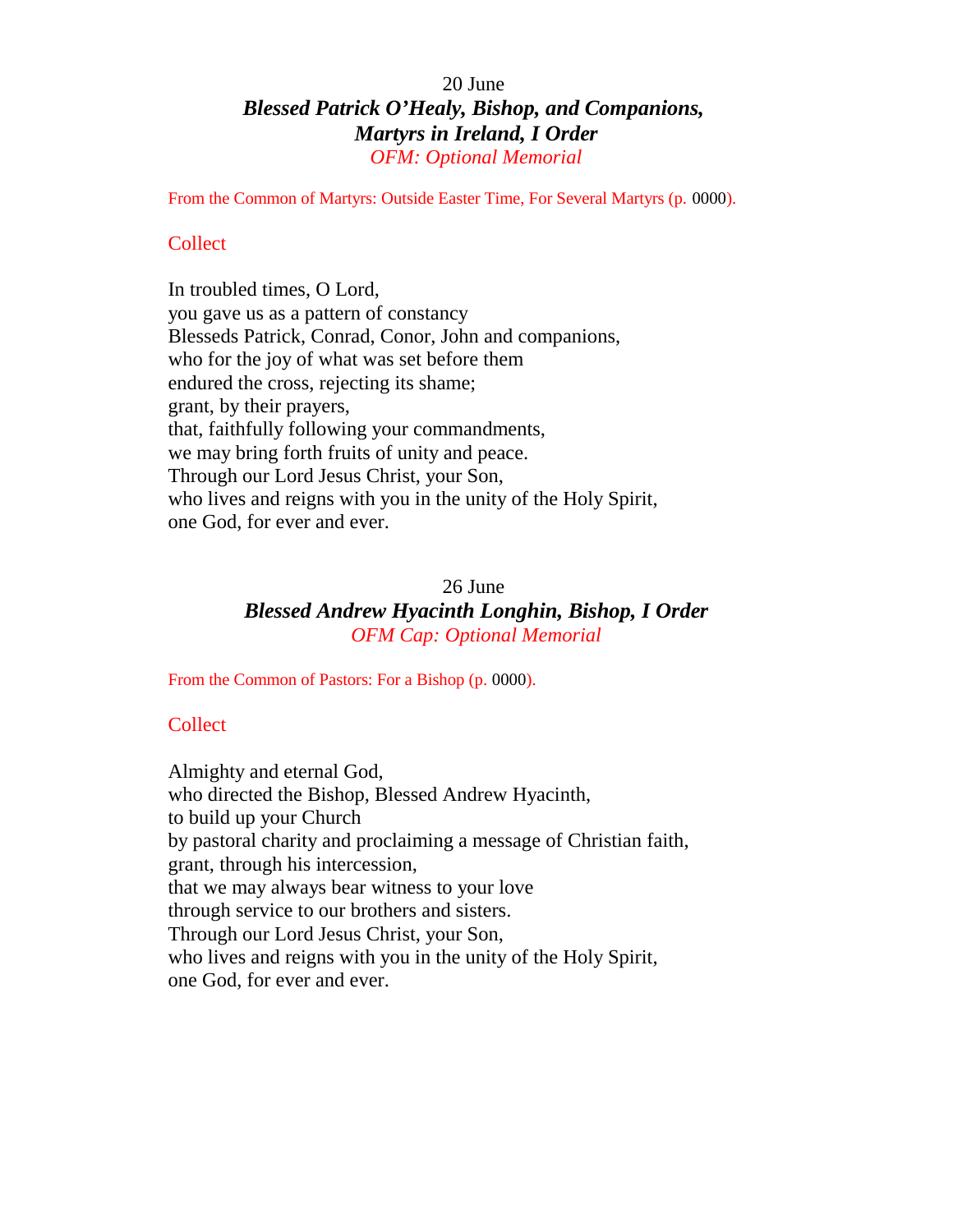# 26 June *Blessed Jacob El-Haddad of Ghazir, Priest and Founder, I Order OFM Cap: Optional Memorial*

From the Common of Holy Men and Women: For Religious (p. 0000).

## **Collect**

O Holy Father, who gave the Priest, Blessed Jacob El-Haddad, evangelical zeal and fervent charity towards those suffering affliction, grant, through his intercession and example, that we may be able to devote our lives to the service of our neighbor. Through our Lord Jesus Christ, your Son, who lives and reigns with you in the unity of the Holy Spirit, one God, for ever and ever.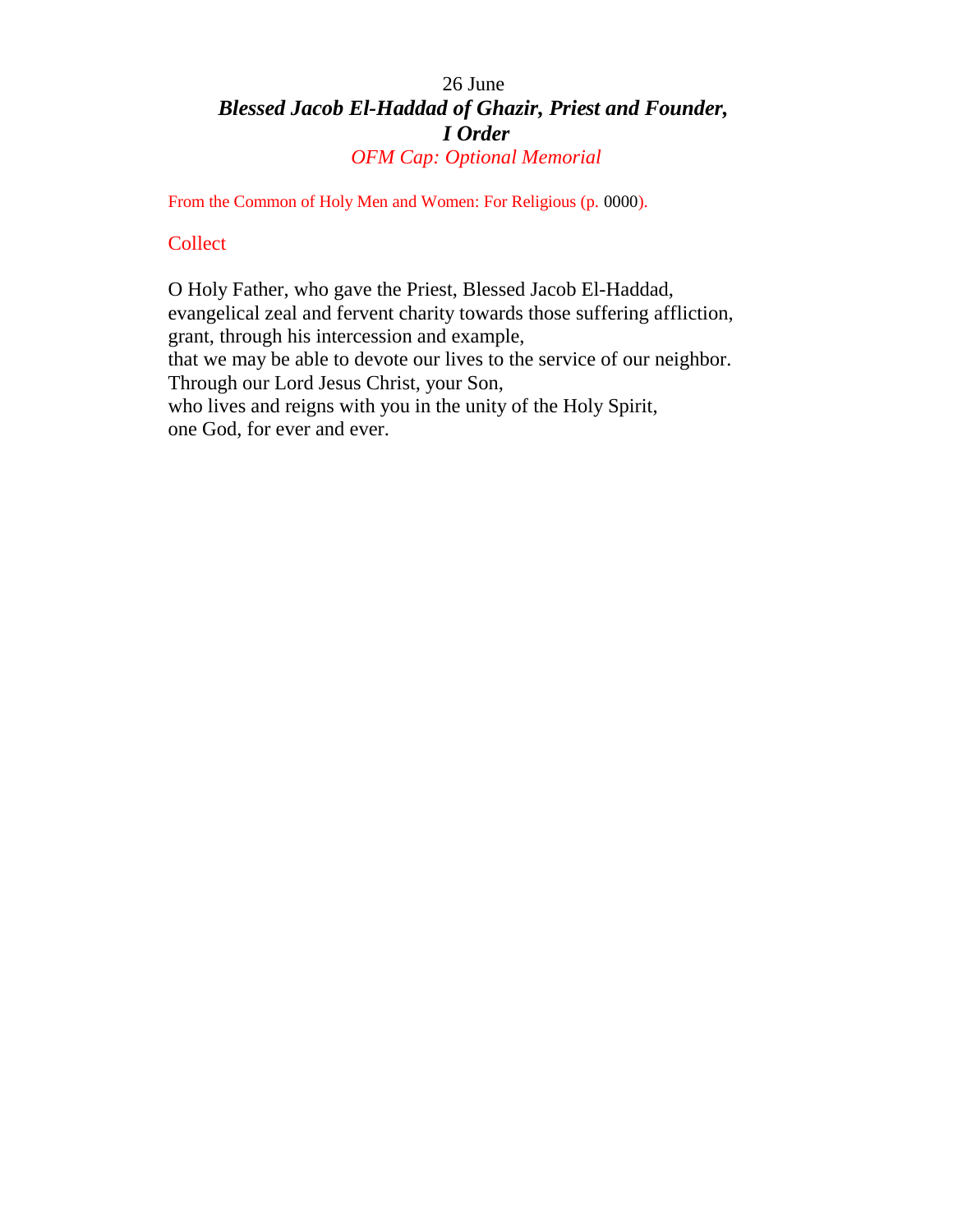# 30 June **Blessed Raymond Lull, Martyr, III Order** III Order: Memorial

*OFM: Optional Memorial*

#### Entrance Antiphon Cf. Mt 25:34

This holy man fought to the death for the law of his God and did not fear the words of the godless, for he was built on solid rock.

### **Collect**

O God, who adorned the Martyr, Blessed Raymond, with zeal for spreading the faith, grant, through his intercession, that we may hold firmly until death the faith we have received by your grace. Through our Lord Jesus Christ, your Son, who lives and reigns with you in the unity of the Holy Spirit, one God, for ever and ever.

#### Prayer over the Offerings

Accept, O Lord, these offerings dedicated to your name, and through the intercession of Blessed Raymond, grant that what strengthened him for the struggle may likewise make us firm in confessing the faith. Through Christ our Lord.

Whoever remains in me, and I in him, bears fruit in plenty.

| <b>Communion Antiphon</b>                                   | Jn $15:1, 5$ |
|-------------------------------------------------------------|--------------|
| I am the true vine and you are the branches, says the Lord. |              |

#### Prayer after Communion

Refreshed by the sweetness of this heavenly meal, we humbly ask you, almighty God, that, by the power of this Sacrament, your faithful may be continually strengthened in faith and charity. Through Christ our Lord.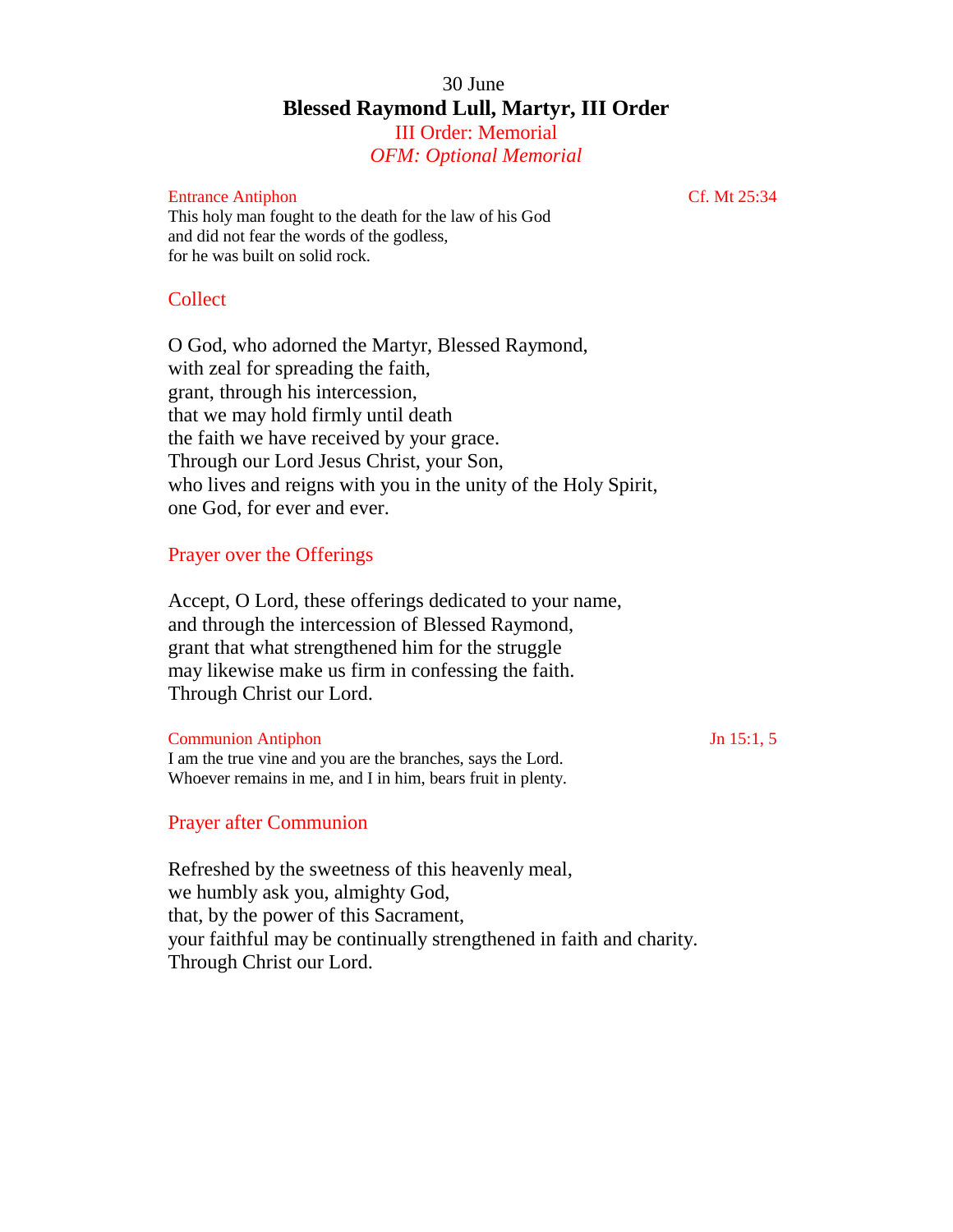# **JULY**

# 1 July **Blessed Junípero Serra, Priest, I Order** [USA] OFM: Memorial

From the Common of Pastors: For Missionaries (p. 0000).

#### **Collect**

O God, who by your ineffable mercy have been pleased through the labors of your Priest, Saint Junípero Serra, to count many American peoples within your Church, grant, by his intercession, that we may so join our hearts to you in love, as to carry always and everywhere before all people the image of your Only Begotten Son. Who lives and reigns with you in the unity of the Holy Spirit, one God, for ever and ever.

# 4 July [outside USA] or 5 July [USA] *Saint Elizabeth of Portugal, queen, III Order III Order: Optional Memorial*

From the Common of Holy Men and Women: For Those Who Practiced Works of Mercy (p. 0000).

## **Collect Collect**

O God, author of peace and lover of charity, who adorned Saint Elizabeth of Portugal with a marvelous grace for reconciling those in conflict, grant, through her intercession, that we may become peacemakers, and so be called children of God. Through our Lord Jesus Christ, your Son, who lives and reigns with you in the unity of the Holy Spirit, one God, for ever and ever.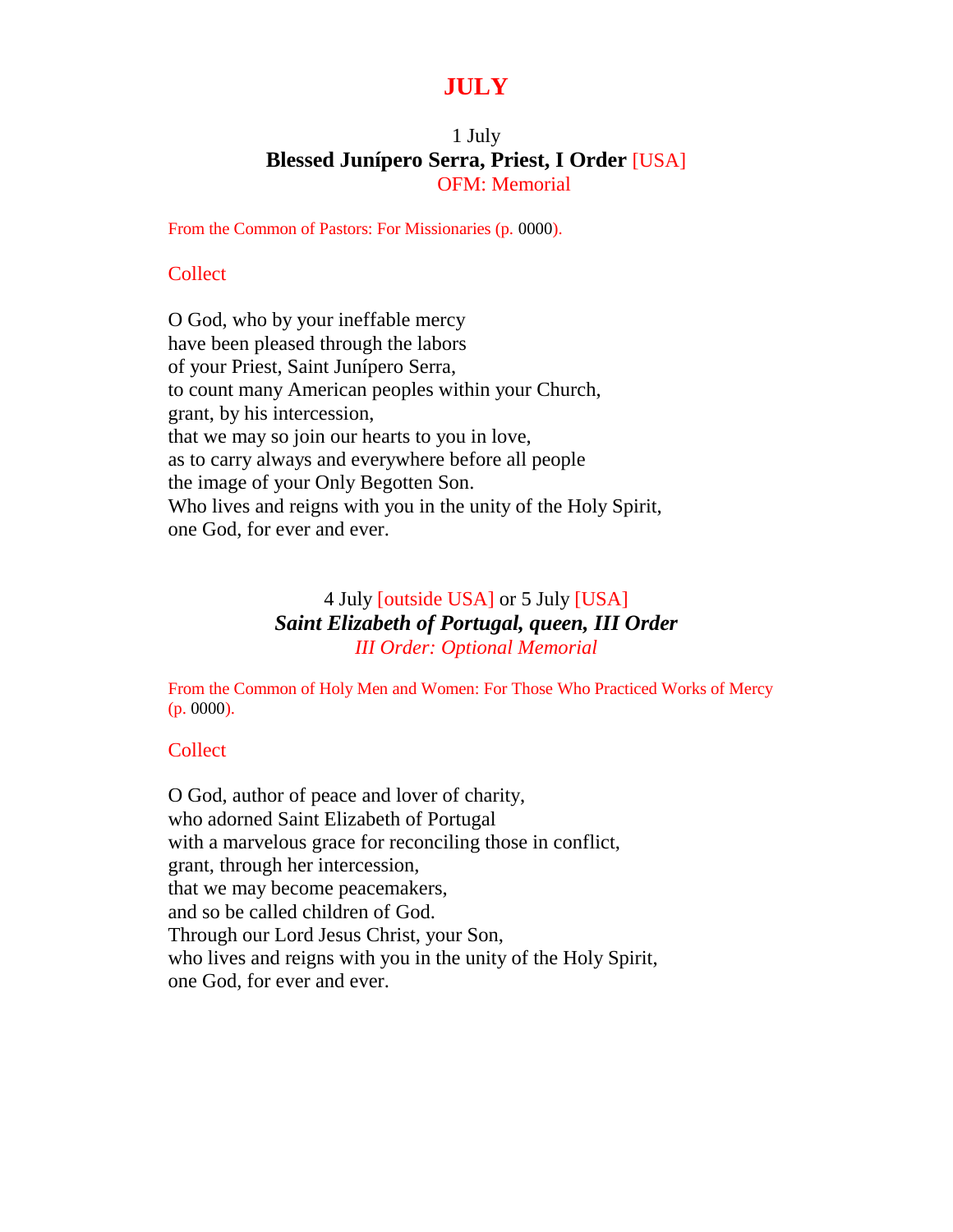# 8 July *Saint Gregory Grassi, Bishop, and Companions, Martyrs in China, I and III Order OFM: Optional Memorial*

From the Common of Martyrs: Outside Easter Time, For Several Martyrs (p. 0000) or For Missionary Martyrs (p. 0000).

### **Collect**

O God, who will that everyone be saved and come to knowledge of the truth, grant, we pray, through the intercession of your blessed Martyrs, the Bishop, Saint Gregory, and companions, that all peoples may know you, the only true God, and the one whom you sent, Jesus Christ, your Son and our Lord. Who lives and reigns with you in the unity of the Holy Spirit, one God, for ever and ever.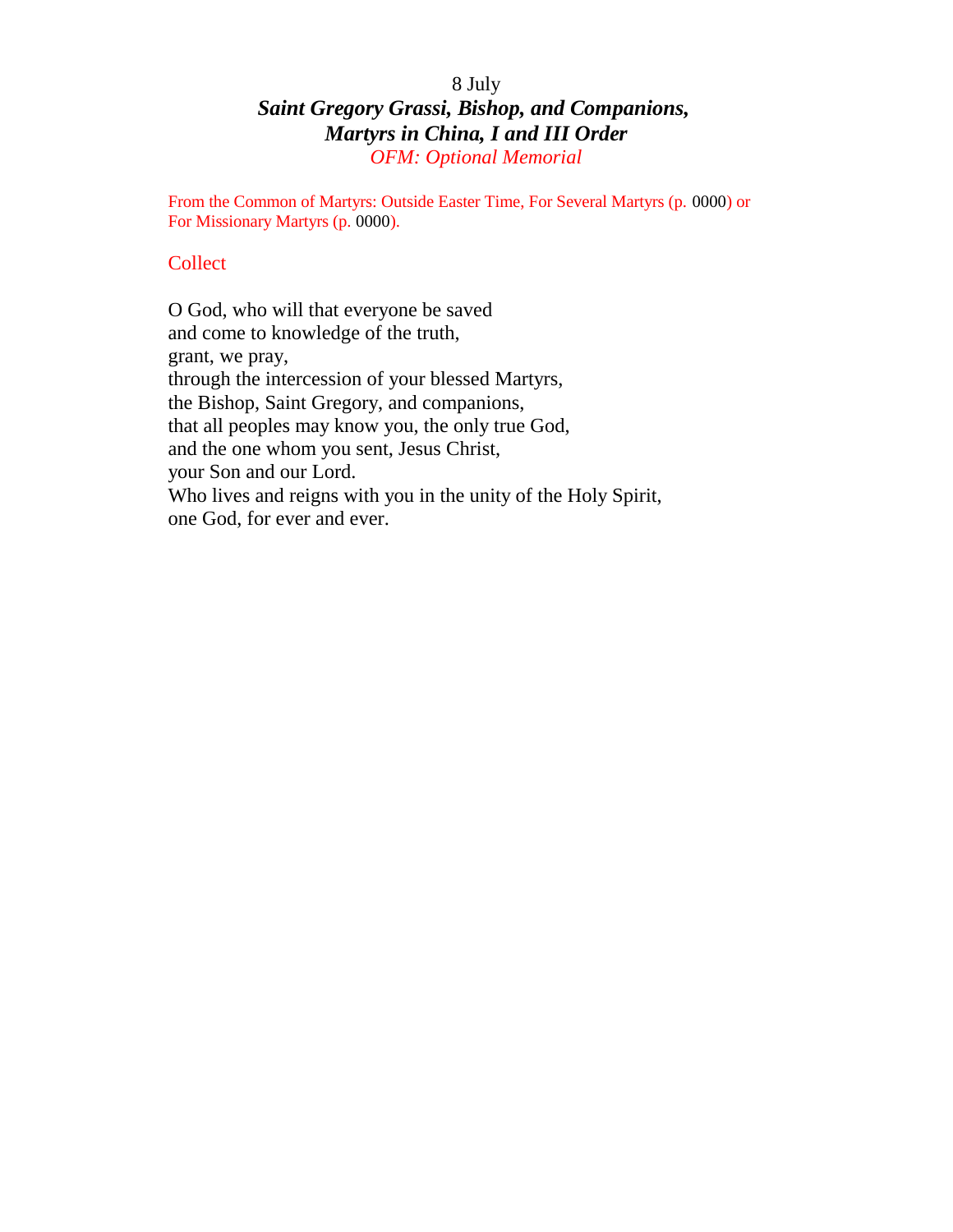# 9 July **Saints Nicholas Pieck and Willehad, Priests, and Companions, Martyrs in Holland, I Order**

OFM: Memorial

Entrance Antiphon Cf. Ps 34(33): 20-21

Many are the trials of the just, but from them all the Lord will rescue them. The Lord will keep guard over all their bones; not one of their bones shall be broken.

### Collect

O God, who adorned with the crown of eternal life the undefeated struggle for the faith of the holy Martyrs, Nicholas, Willehad and their companions, graciously grant, that, by imitating the constancy of their faith, we may attain with them eternal glory. Through our Lord Jesus Christ, your Son, who lives and reigns with you in the unity of the Holy Spirit, one God, for ever and ever. Prayer Over the Offerings

In honor of the precious death of your just ones, O Lord, we come to offer that sacrifice from which all martyrdom draws its origin. Through Christ our Lord.

Communion Antiphon 2 Cor 4:11

For the sake of Jesus we are given up to death, that the life of Jesus may be manifested in our mortal flesh.

# Prayer after Communion

Nourished by the Body and Blood of your Only-Begotten Son, we humbly implore you, O Lord, that we may be inflamed with the same ardor by which the holy martyrs Nicholas, Willehad and their companions offered you their lives in sacrifice. Through Christ our Lord.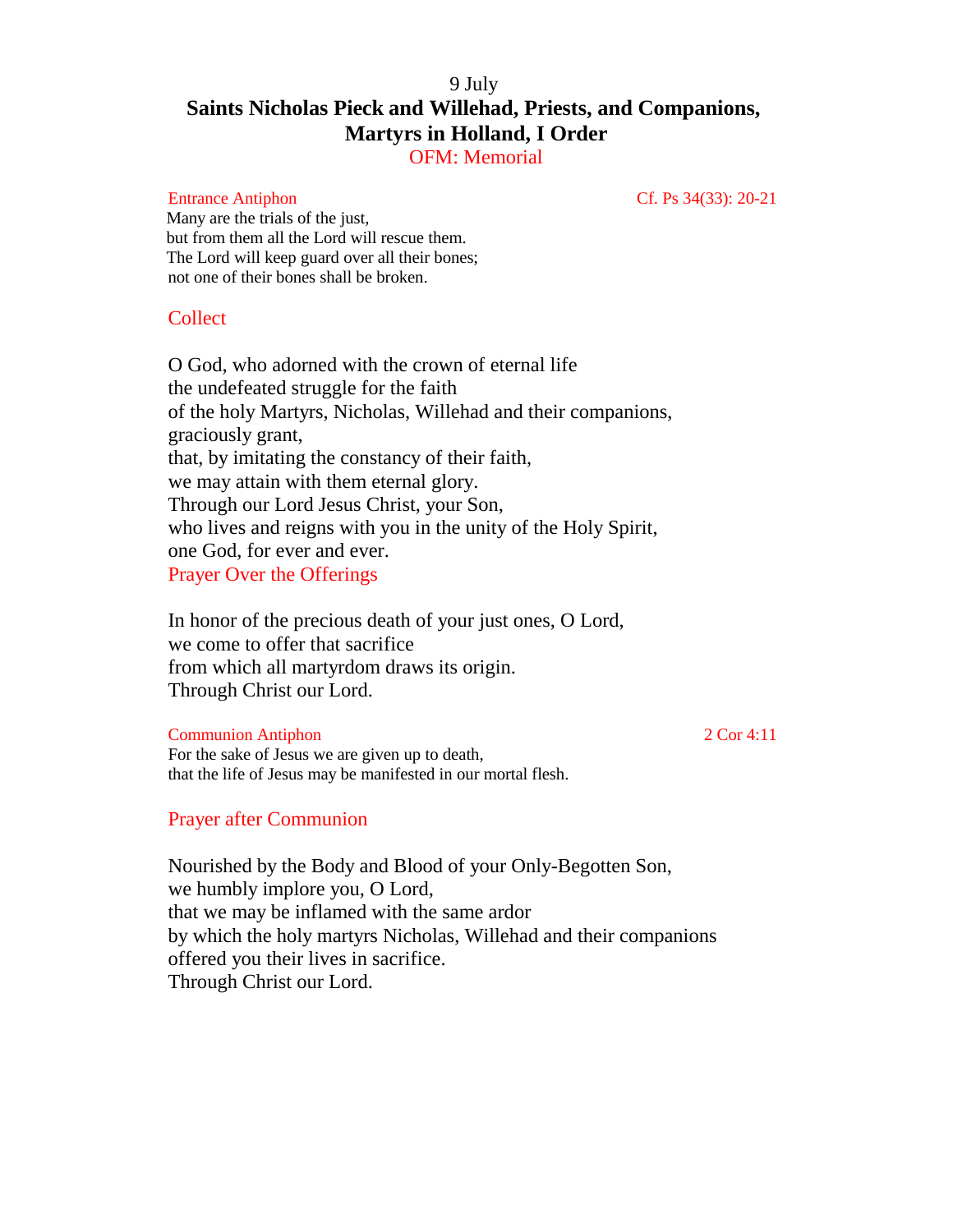# 10 July **Saint Veronica Giuliani, Virgin, II Order**

OFM Cap, Cap II Order: FEAST; Others: Memorial

#### Entrance Antiphon Gal 6:14

May I never boast except in the cross of our Lord Jesus Christ, through which the world has been crucified to me, and I to the world.

The *Gloria in excelsis* (Glory to God in the highest) is said for a FEAST.

### **Collect**

O God, who made the Virgin, Saint Veronica, wondrous by the marks of the passion of your Son, grant, through her example and intercession, that, conformed to Christ through a humble embrace of the cross, we may rejoice in the revelation of his glory. Who lives and reigns with you in the unity of the Holy Spirit, one God, for ever and ever.

### Prayer over the Offerings

Lord God, graciously accept the gifts we offer in honor of Saint Veronica, and grant that we may recall the mysteries of your Son's Passion so that our lives may be conformed to them forever. Through Christ our Lord.

#### Communion Antiphon Cf. M t 16:24

Whoever wishes to come after me, must deny himself, take up his cross, and follow me, says the Lord.

#### Prayer after Communion

We have received, O Lord, the divine Sacrament, the perpetual memorial of the Passion of your Son; grant, we pray, that we may faithfully cling to Christ and toil in the Church for the salvation of all. Through Christ our Lord.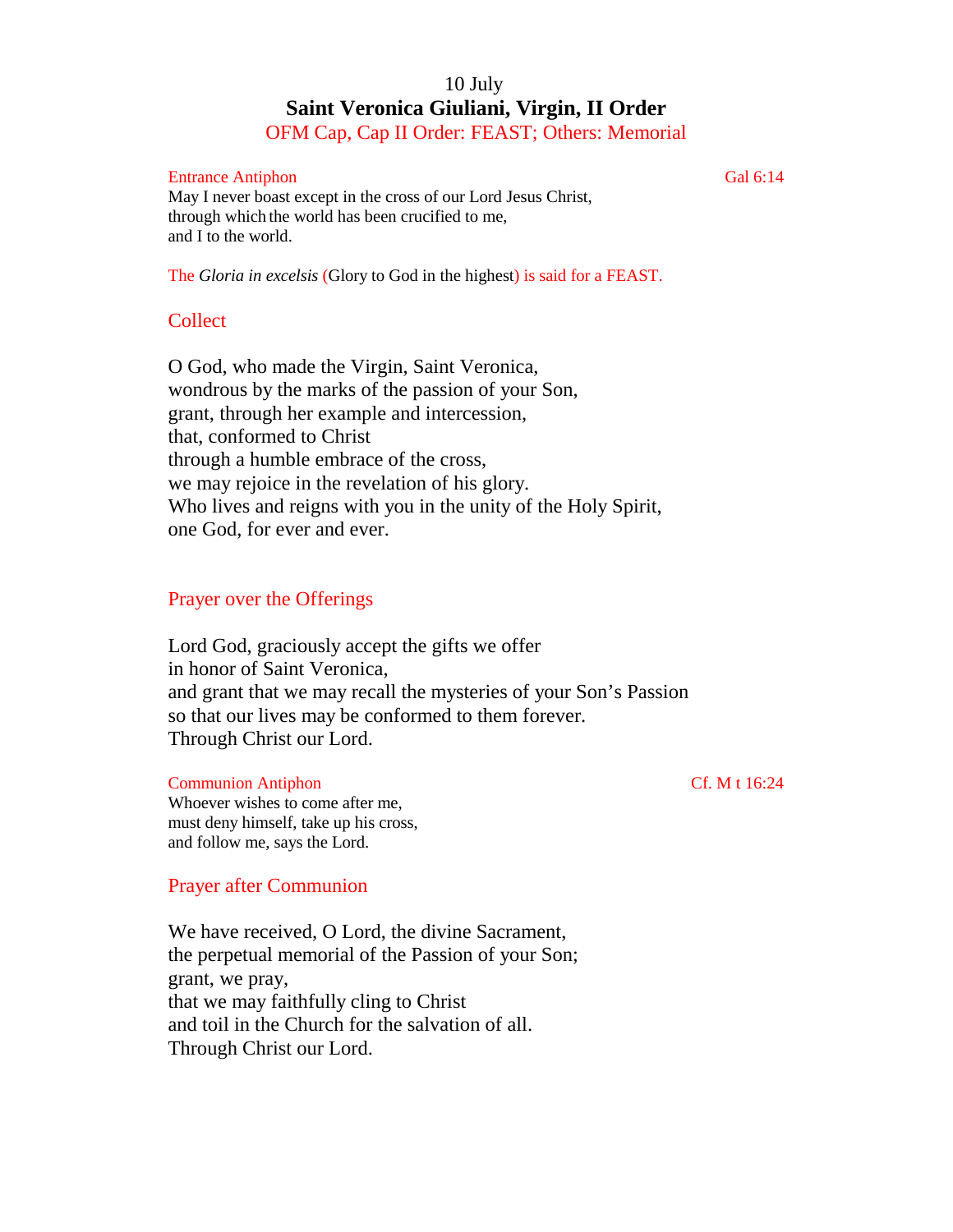# 12 July *Saints John Jones and John Wall, Priests, Martyrs in England, I Order OFM: Optional Memorial*

From the Common of Martyrs: Outside Easter Time, For Several Martyrs, 3 (p. 0000).

#### **Collect**

O God, who made the Martyrs, Saints John Jones and John Wall, outstanding defenders of the Catholic faith, grant, we pray, that, through their intercession, all peoples who glory in the name Christian may come to the unity of the true faith. Through our Lord Jesus Christ, your Son, who lives and reigns with you in the unity of the Holy Spirit, one God, for ever and ever.

#### Prayer over the Offerings

As we offer these gifts at your altar, we humbly implore you, most kind Lord, that the sacrifice of your Only-Begotten Son, which strengthened your Martyrs for the fight, may likewise make us firm in confessing the faith. Through Christ our Lord.

#### 13 July

# *Blessed Angelina of Marsciano, Foundress, III Order III Order: Optional Memorial*

From the Common of Holy Men and Women: For Religious (p. 0000).

#### Collect

O God, who adorned Blessed Angelina with the gift of remarkable humility and charity, graciously grant, that, by following her example, we may attain the joys of eternity. Through our Lord Jesus Christ, your Son, who lives and reigns with you in the unity of the Holy Spirit, one God, for ever and ever.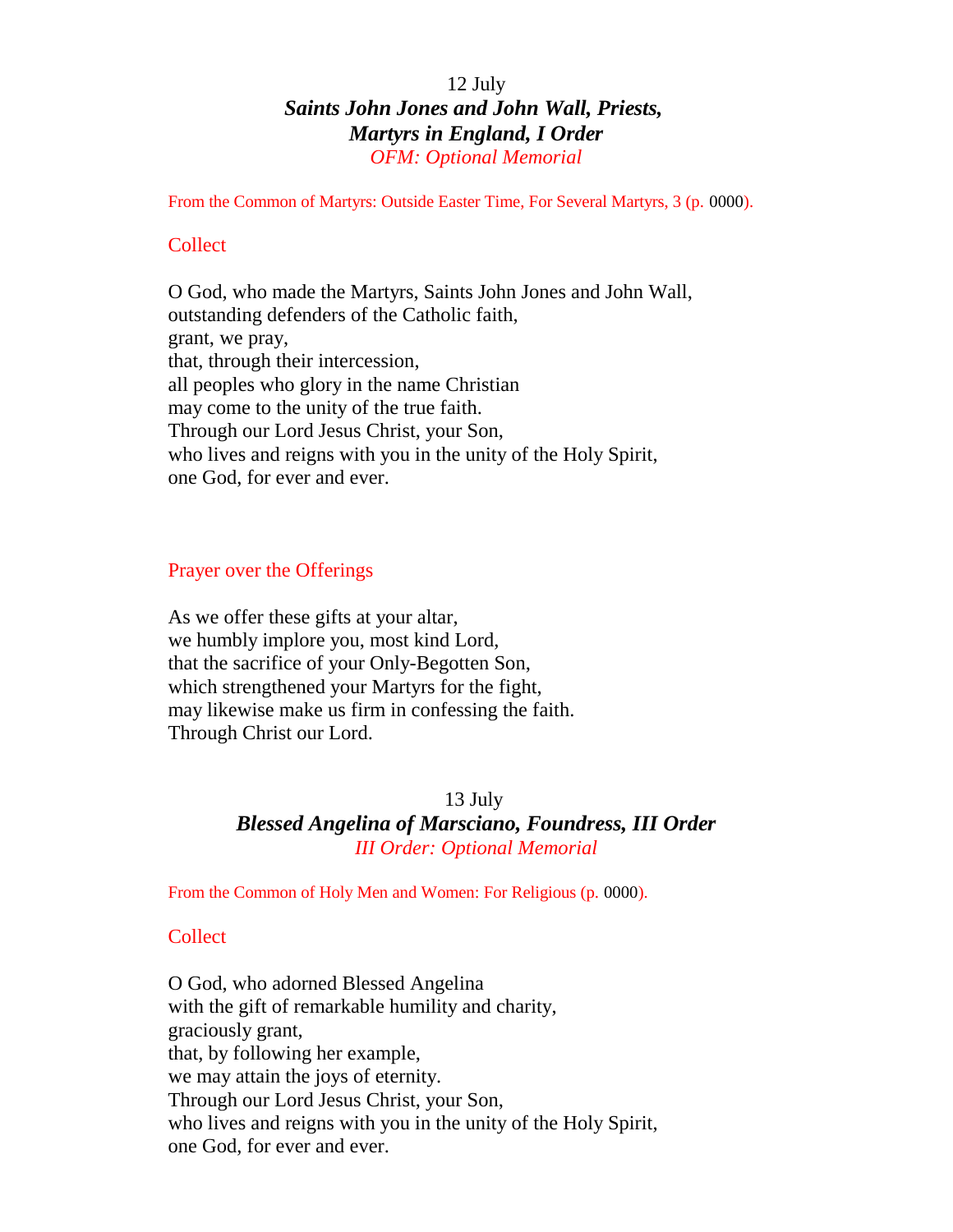# 13 July *Blessed Emmanuel Ruiz, Priest, and Companions, Martyrs of Damascus in Syria, I Order OFM: Optional Memorial*

From the Common of Martyrs: Outside Easter Time, For Several Martyrs (p. 0000).

# **Collect**

Lord Jesus Christ, who granted Blessed Emmanuel and his companions the grace to be strong in confessing your name by shedding their blood, show your mercy in abundance, so that, through their merits and prayers, the Christian people may be strengthened in professing the faith and a people walking in darkness may be led to the light of the Gospel. Who live and reign with God the Father in the unity of the Holy Spirit, one God, for ever and ever.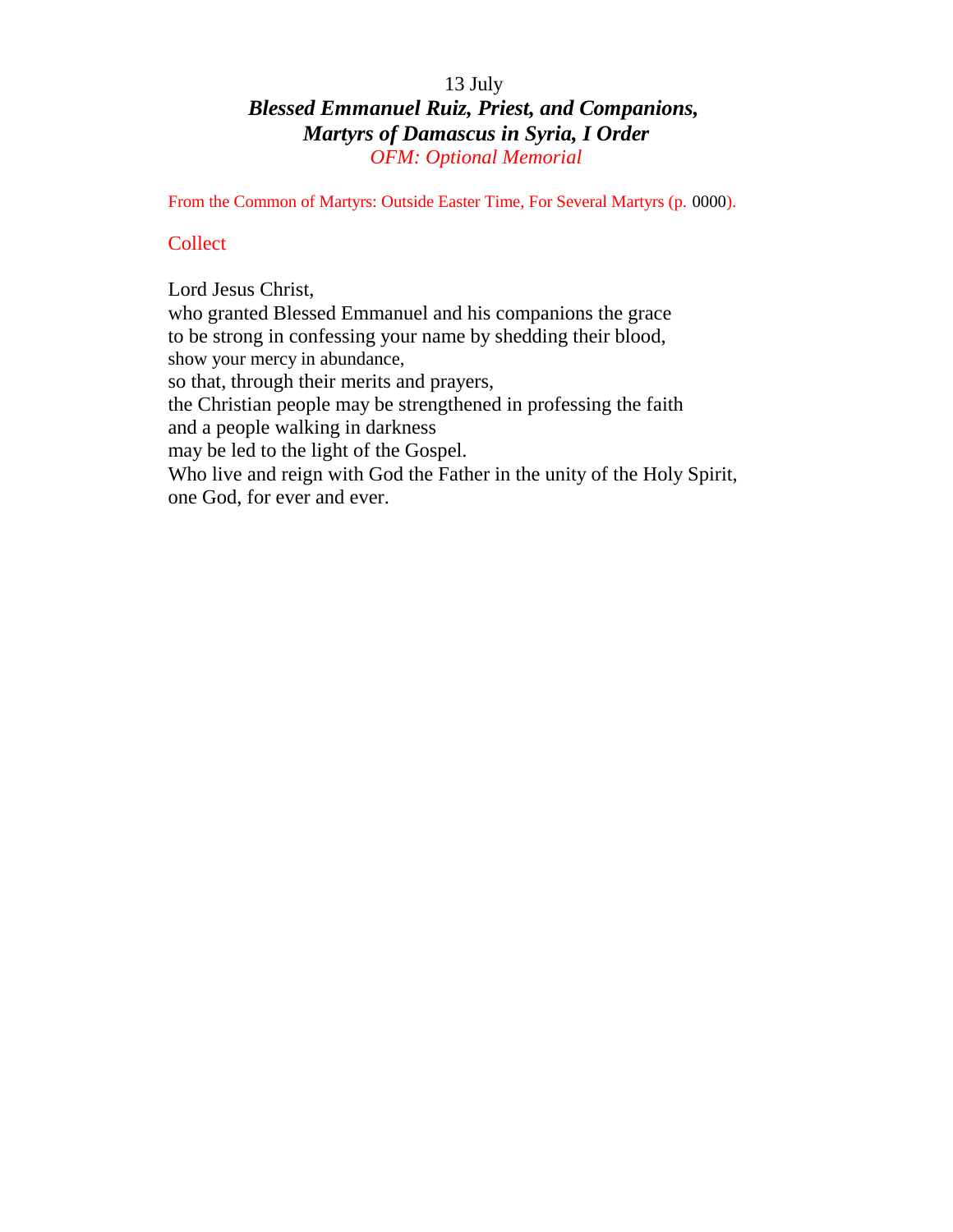# 14 July *Saint Francis Solano, Priest, I Order* [outside USA] *OFM: Optional Memorial*

#### Entrance Antiphon Ps 36:30-31

The mouth of the just man utters wisdom, and his tongue tells forth what is right. The law of his God is in his heart.

#### Collect

O God, who led many peoples of the Americas into the fold of the Church through Saint Francis, by his merits and prayers, unite our hearts to you more closely and in your kindness instill awe for your name among the peoples who have not known you. Through our Lord Jesus Christ, your Son, who lives and reigns with you in the unity of the Holy Spirit, one God, for ever and ever.

#### Prayer over the Offerings

We pray, almighty God, that the gift we offer you, may give us an increase of faith, hope and charity, and, through the intercession of Saint Francis, make us love what you command, so that we may be worthy to gain what you promise. Through Christ our Lord.

#### Communion Antiphon Ps 91:13-14

The just will flourish like the palm tree, and grow like a Lebanon cedar, planted in the house of the Lord, in the courts of the house of our God.

#### Prayer after Communion

By the power of this mystery, O Lord, confirm your servants in the true faith, that they may everywhere profess in word and deed the faith for which Saint Francis never ceased to labor and for which he spent his whole life. Through Christ our Lord.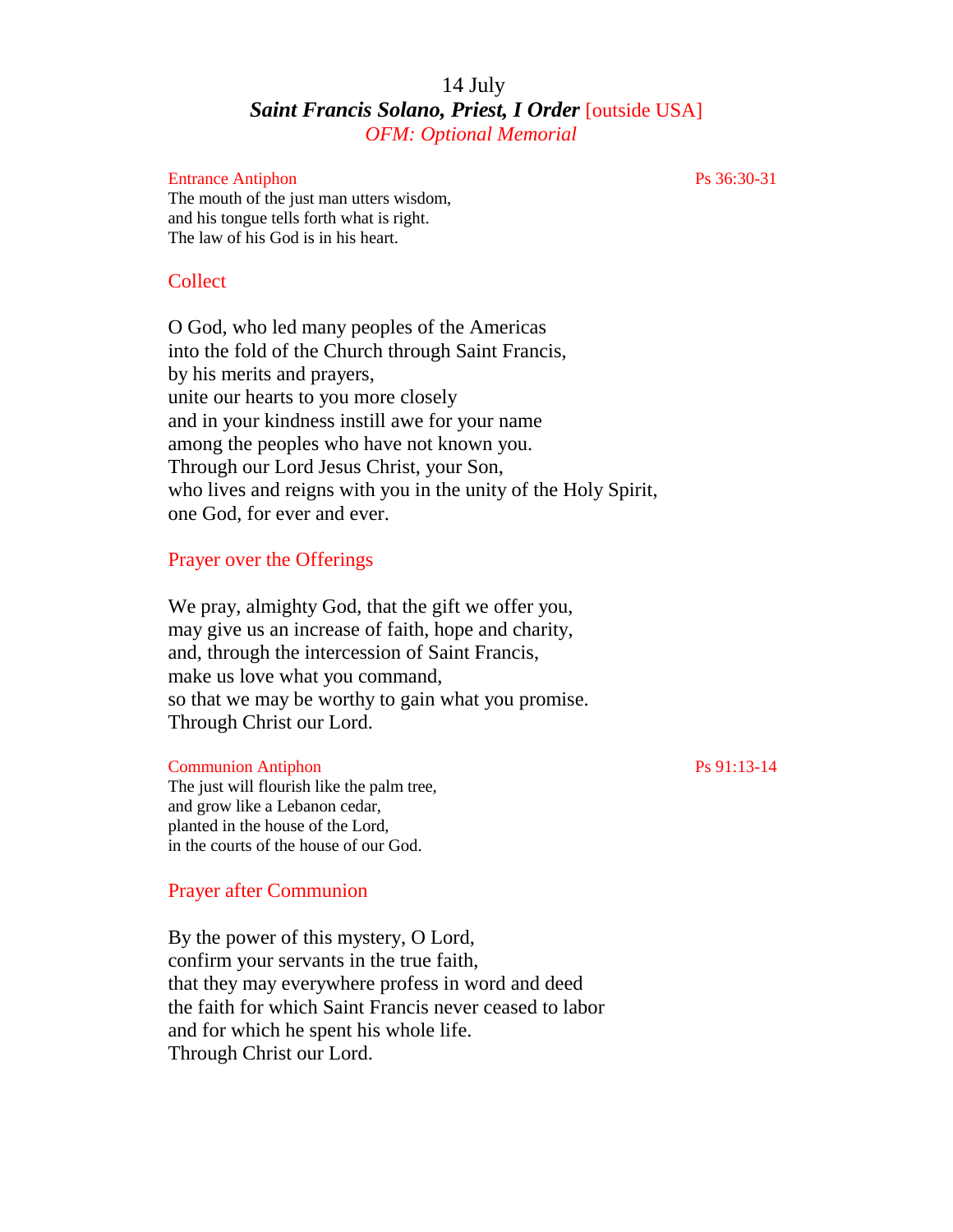# 15 July **SAINT BONAVENTURE Bishop and Doctor of the Church. I Order**

All Families: FEAST

#### Entrance Antiphon Cf. Sir 15:5

In the midst of the Church he opened his mouth, and the Lord filled him with the spirit of wisdom and understanding and clothed him in a robe of glory.

The Gloria in excelsis (Glory to God in the highest) is said.

#### **Collect**

Grant, we pray, almighty God, that, just as we celebrate the heavenly birthday of the Bishop, Saint Bonaventure, we may benefit from his great learning and constantly imitate the ardor of his charity. Through our Lord Jesus Christ, your Son, who lives and reigns with you in the unity of the Holy Spirit, one God, for ever and ever.

#### Prayer over the Offerings

Look upon the sacrificial gifts we offer, almighty God, in commemoration of Saint Bonaventure and grant that we, who celebrate the mysteries of the Lord's Passion, may imitate what we now enact. Through Christ our Lord.

#### Communion Antiphon Cf. Ps 119:30, 32

I have chosen the way of truth; I will run the way of your commandments, for you have opened my heart.

#### Prayer after Communion

May the heavenly mysteries that we have received, O Lord, instill in us the spirit of love, so that, by the example of Saint Bonaventure, loving you in all things and above all things, we may reach the home of perfect charity. Through Christ our Lord.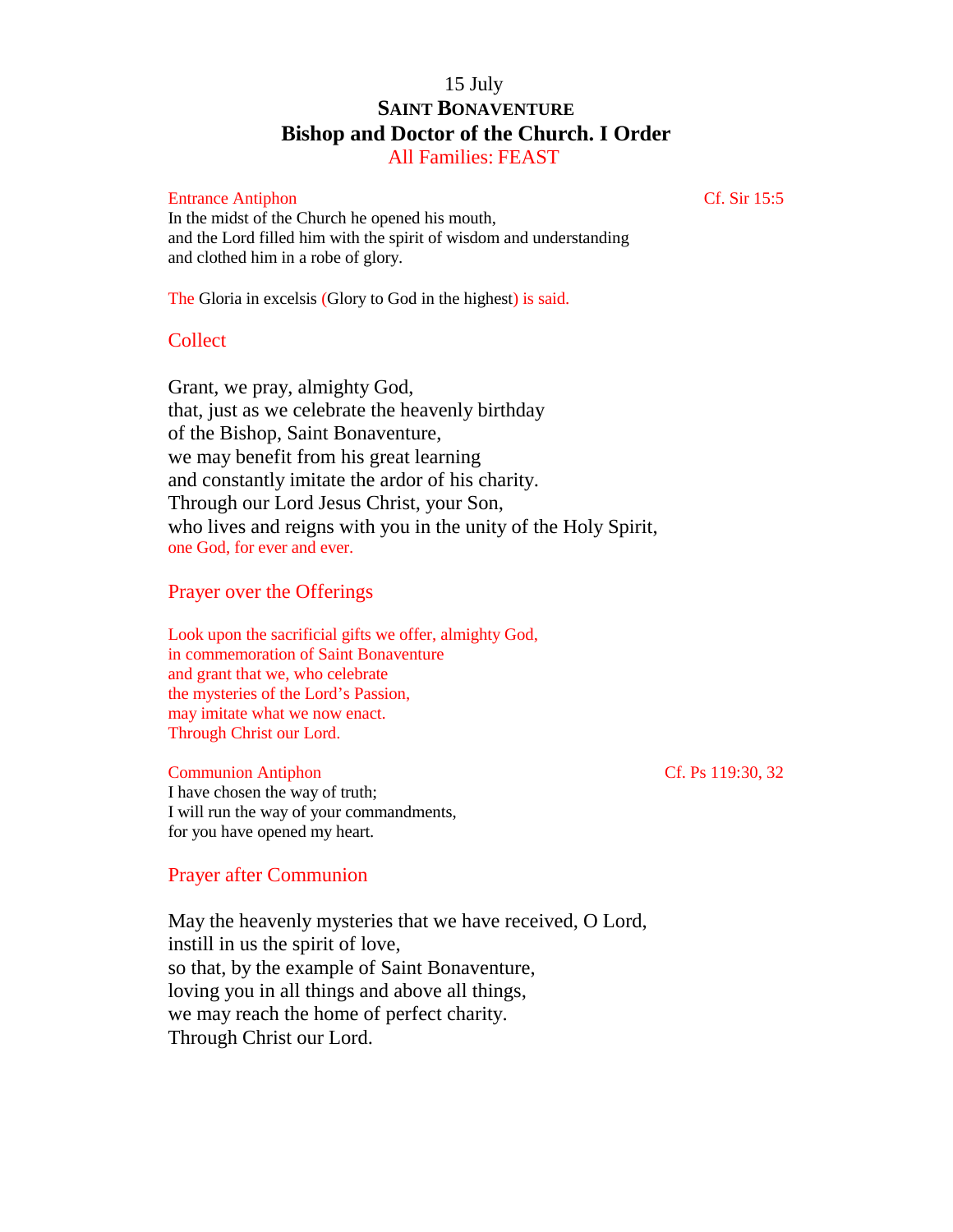# 17 July *Saint Francis Solano, Priest, I Order* [USA] *OFM*: *Optional Memorial*

#### Entrance Antiphon Ps 36:30-31

The mouth of the just man utters wisdom, and his tongue tells forth what is right. The law of his God is in his heart.

#### Collect

O God, who led many peoples of the Americas into the fold of the Church through Saint Francis, by his merits and prayers, unite our hearts to you more closely and in your kindness instill awe for your name among the peoples who have not known you. Through our Lord Jesus Christ, your Son, who lives and reigns with you in the unity of the Holy Spirit, one God, for ever and ever.

#### Prayer over the Offerings

We pray, almighty God, that the gift we offer you, may give us an increase of faith, hope and charity, and, through the intercession of Saint Francis, make us love what you command, so that we may be worthy to gain what you promise. Through Christ our Lord. Communion Antiphon Ps 91:13-14 The just will flourish like the palm tree, and grow like a Lebanon cedar, planted in the house of the Lord, in the courts of the house of our God.

#### Prayer after Communion

By the power of this mystery, O Lord, confirm your servants in the true faith, that they may everywhere profess in word and deed the faith for which Saint Francis never ceased to labor and for which he spent his whole life. Through Christ our Lord.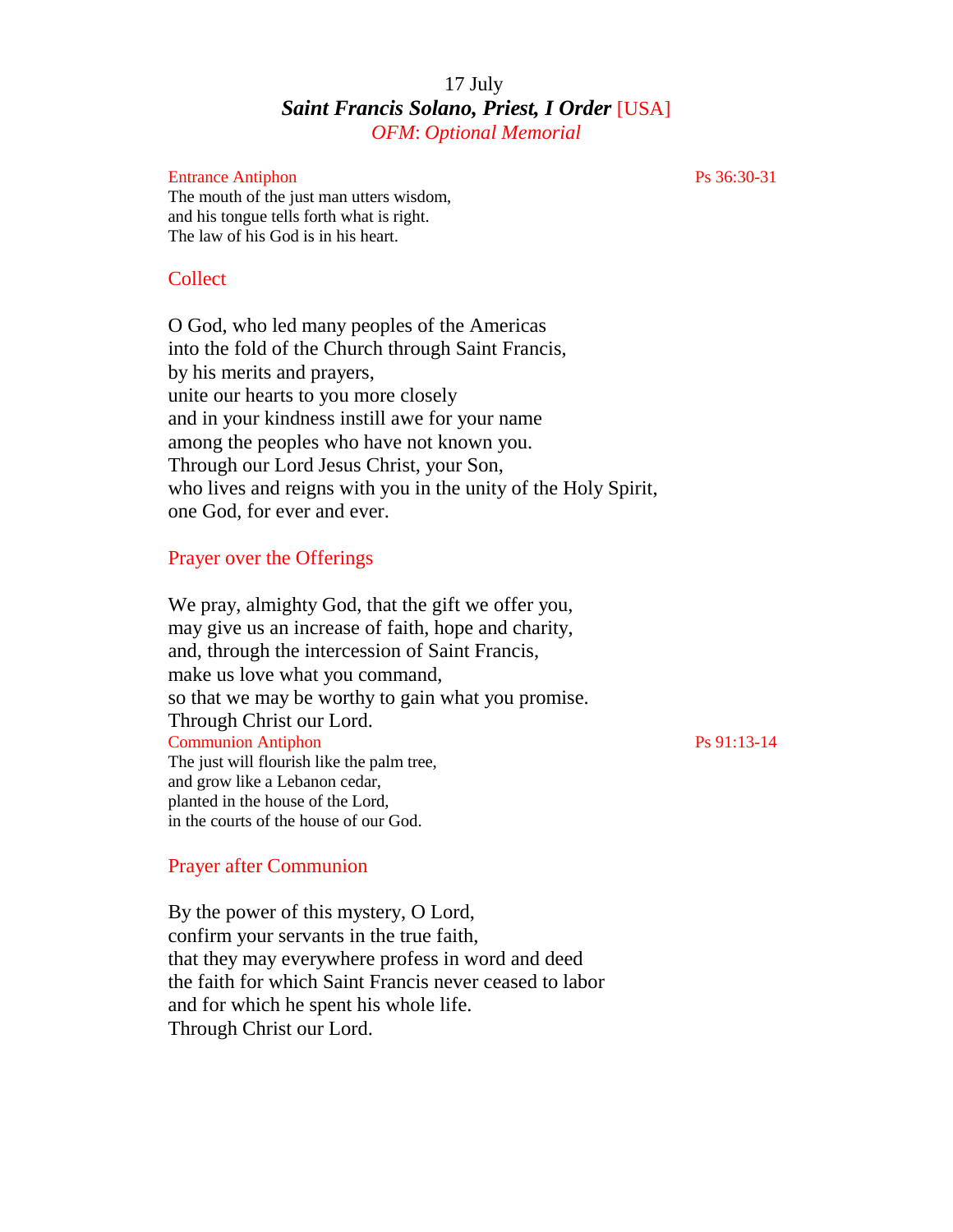# 18 July *Saint Simon of Lypnica, Priest, I Order OFM: Optional Memorial*

From the Common of Holy Men and Women: For Religious (p. 0000).

## **Collect**

O God, who gladden us by the merits and intercession of the Priest, Saint Simon, graciously grant, that we, who ask your favors through him, may obtain the gift of your grace. Through our Lord Jesus Christ, your Son, who lives and reigns with you in the unity of the Holy Spirit, one God, for ever and ever.

# 19 July *Saint John Dukla, Priest, I Order OFM: Optional Memorial*

From the Common of Holy Men and Women: For Religious (p. 0000).

#### **Collect**

O God, who endowed the Priest, Saint John, with gifts of exceptional humility and patience, graciously grant that, by imitating his example, we may also obtain the same rewards. Through our Lord Jesus Christ, your Son, who lives and reigns with you in the unity of the Holy Spirit, one God, for ever and ever.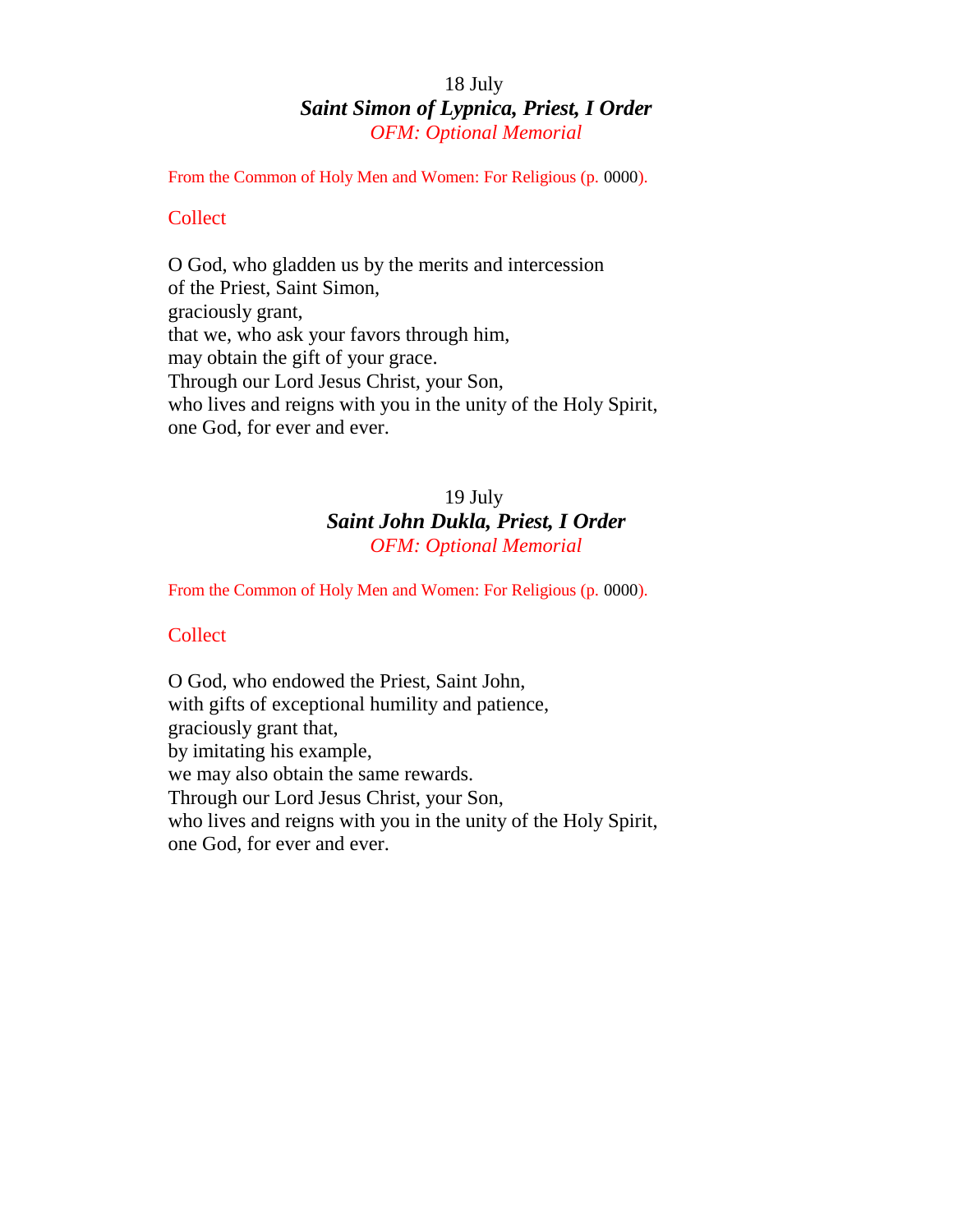# 21 July **Saint Lawrence of Brindisi, Priest and Doctor of the Church, I Order**

OFM Cap: FEAST; Others: Memorial

#### Entrance Antiphon

This is Lawrence who in his time assisted the people of God, a mediator of peace among the nations and a light of the Church.

The *Gloria in excelsis* (Glory to God in the highest) is said for a FEAST.

#### **Collect**

O God, who for the glory of your name and the salvation of souls bestowed on the Priest, Saint Lawrence of Brindisi, a spirit of counsel and fortitude, grant, we pray, that in the same spirit, we may know what must be done and, through his intercession, bring it to completion. Through our Lord Jesus Christ, your Son, who lives and reigns with you in the unity of the Holy Spirit, one God, for ever and ever.

### Prayer over the Offerings

Accept, O God, the gifts that we offer on this feast of Saint Lawrence, and grant your people unity in peace. Through Christ our Lord.

Communion Antiphon Mk 1:15 The kingdom of God is at hand. Repent, and believe in the gospel.

#### Prayer after Communion

May we be filled, O Lord, by the everlasting enjoyment of your divinity, of which Saint Lawrence had a foretaste in the sacred mystery of the altar. Through Christ our Lord.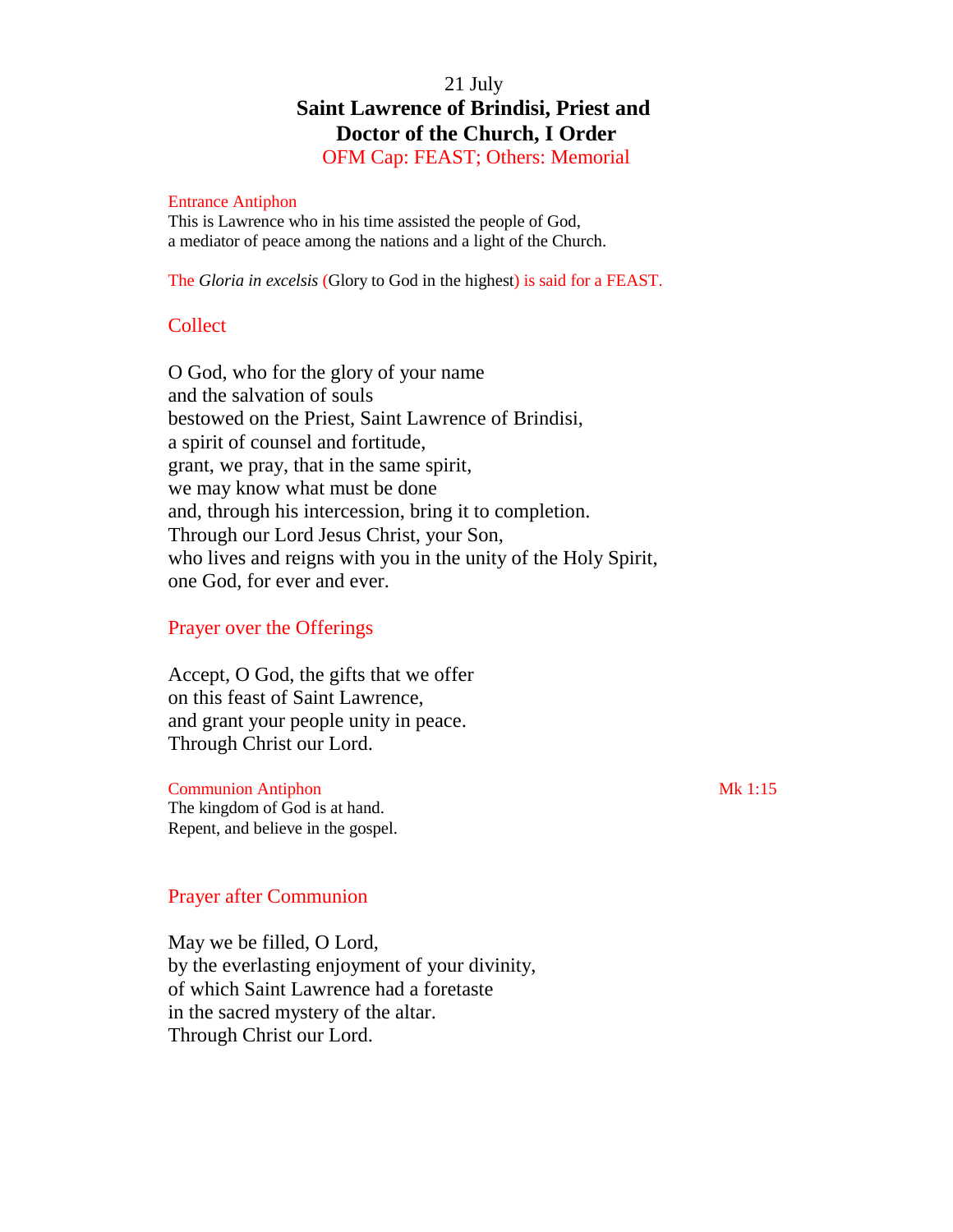# 23 July *Saint Kinga, II Order II Order: Optional Memorial*

From the Common of Holy Men and Women: For Religious (p. 0000).

### **Collect**

O God, who made Saint Kinga outstanding in purity of life and admirable in her love for those who are poor, grant, through her intercession and example, that, joyful in spirit, we may advance in the way of love. Through our Lord Jesus Christ, your Son, who lives and reigns with you in the unity of the Holy Spirit, one God, for ever and ever.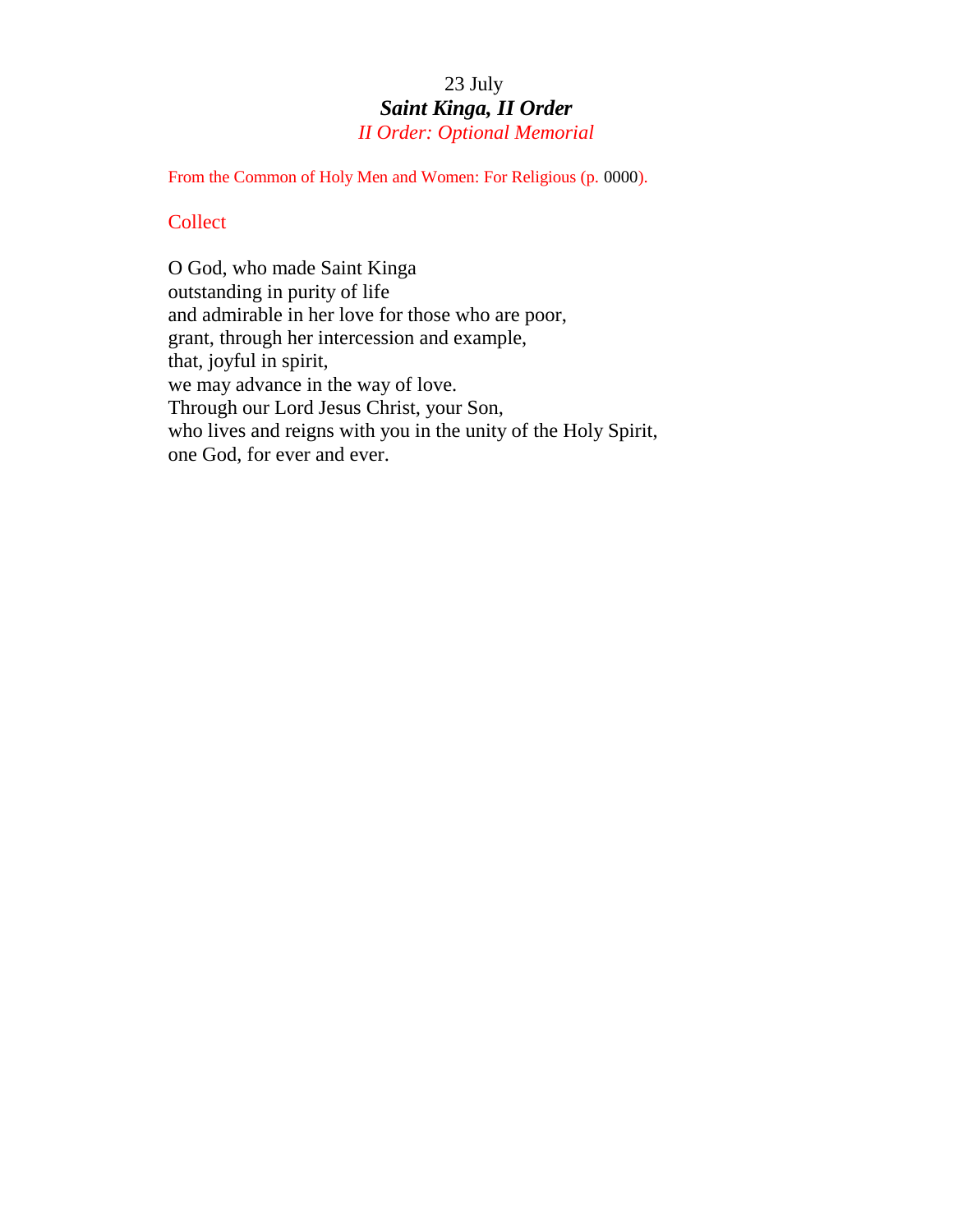# 24 July *Blessed Louise of Savoy, II Order II Order: Optional Memorial*

From the Common of Holy Men and Women: For Religious (p. 0000).

#### **Collect**

O God, who set Blessed Louise before us as a unique example of virtue for all walks of life, grant that, by imitating her and obeying you sincerely, we may be pleasing to you in faith and deeds. Through our Lord Jesus Christ, your Son, who lives and reigns with you in the unity of the Holy Spirit, one God, for ever and ever.

# 24 July *Blessed Antonio Lucci, Bishop, I Order OFM Conv: Optional Memorial*

From the Common of Pastors: For a Bishop (p. 0000).

#### **Collect**

O God, who filled the Bishop, Blessed Antonio Lucci, with a spirit of wisdom and love to strengthen your people in faith and help them in their needs with overflowing charity, grant, we pray, through his intercession, that, steadfast in faith and love, we may be worthy to share in the glory of heaven. Through our Lord Jesus Christ, your Son, who lives and reigns with you in the unity of the Holy Spirit, one God, for ever and ever.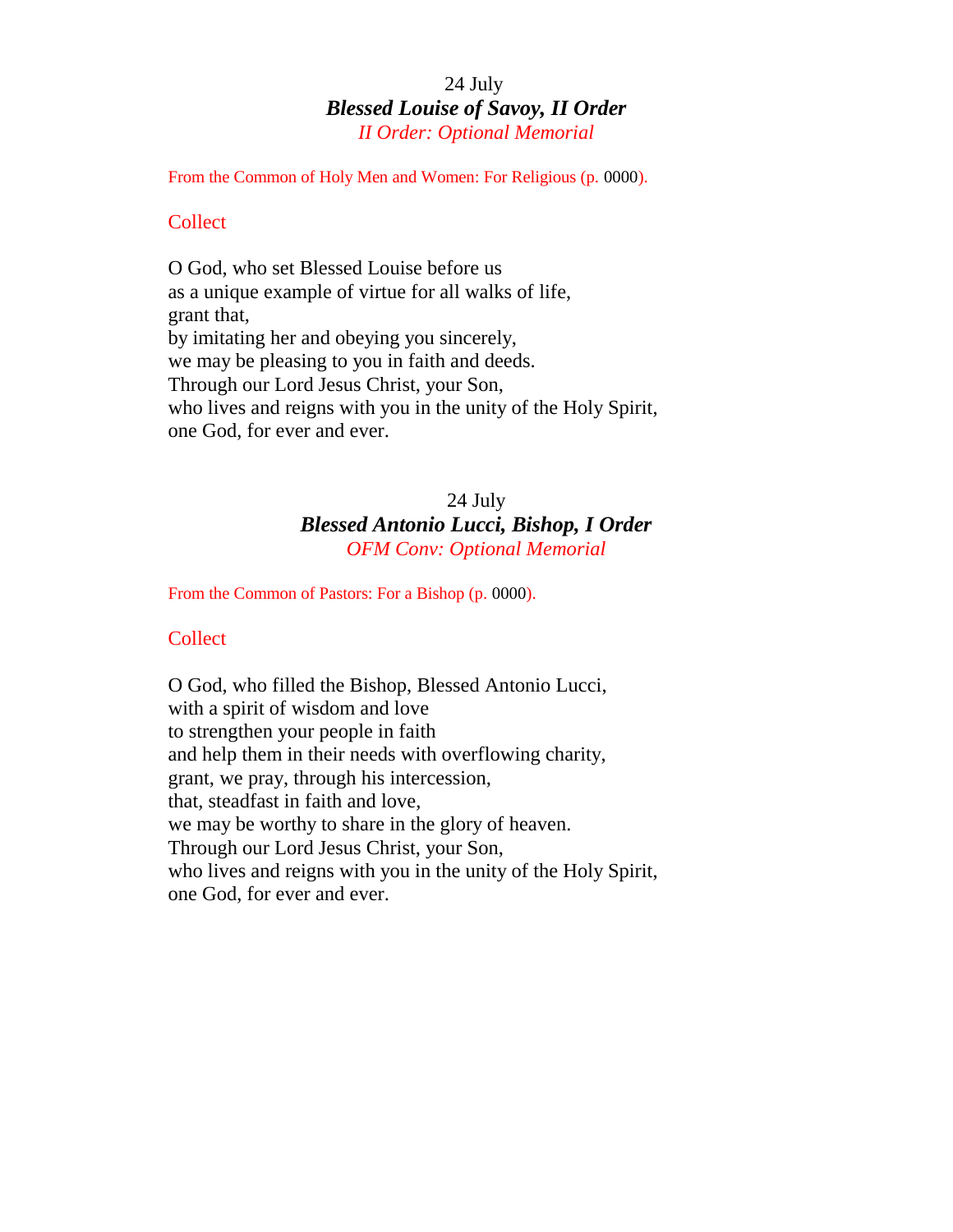# 27 July *Blessed Mary Magdalene Martinengo, Virgin, II Order OFM Cap, II Order: Optional Memorial*

From the Common of Virgins: For One Virgin, 1 (p. 0000).

#### **Collect**

O God, who enabled Blessed Mary Magdalene to imitate the poor and humble Christ, grant, through her intercession, that, walking faithfully in our vocation, we may come to you along the paths of truth and justice. Through our Lord Jesus Christ, your Son, who lives and reigns with you in the unity of the Holy Spirit, one God, for ever and ever.

# 28 July *Blessed Mary Teresa Kowalska, Virgin, Martyr, II Order OFM Cap: Optional Memorial*

From the Common of Martyrs: For a Virgin Martyr, 1 (p. 0000).

#### **Collect**

O God, who gladden your Church with the celebration of Blessed Mary Teresa, Virgin and Martyr, through her intercession and example, grant us fortitude and purity of mind, that we may also follow along the way of the cross in the footprints of Christ. Who lives and reigns with you in the unity of the Holy Spirit, one God, for ever and ever.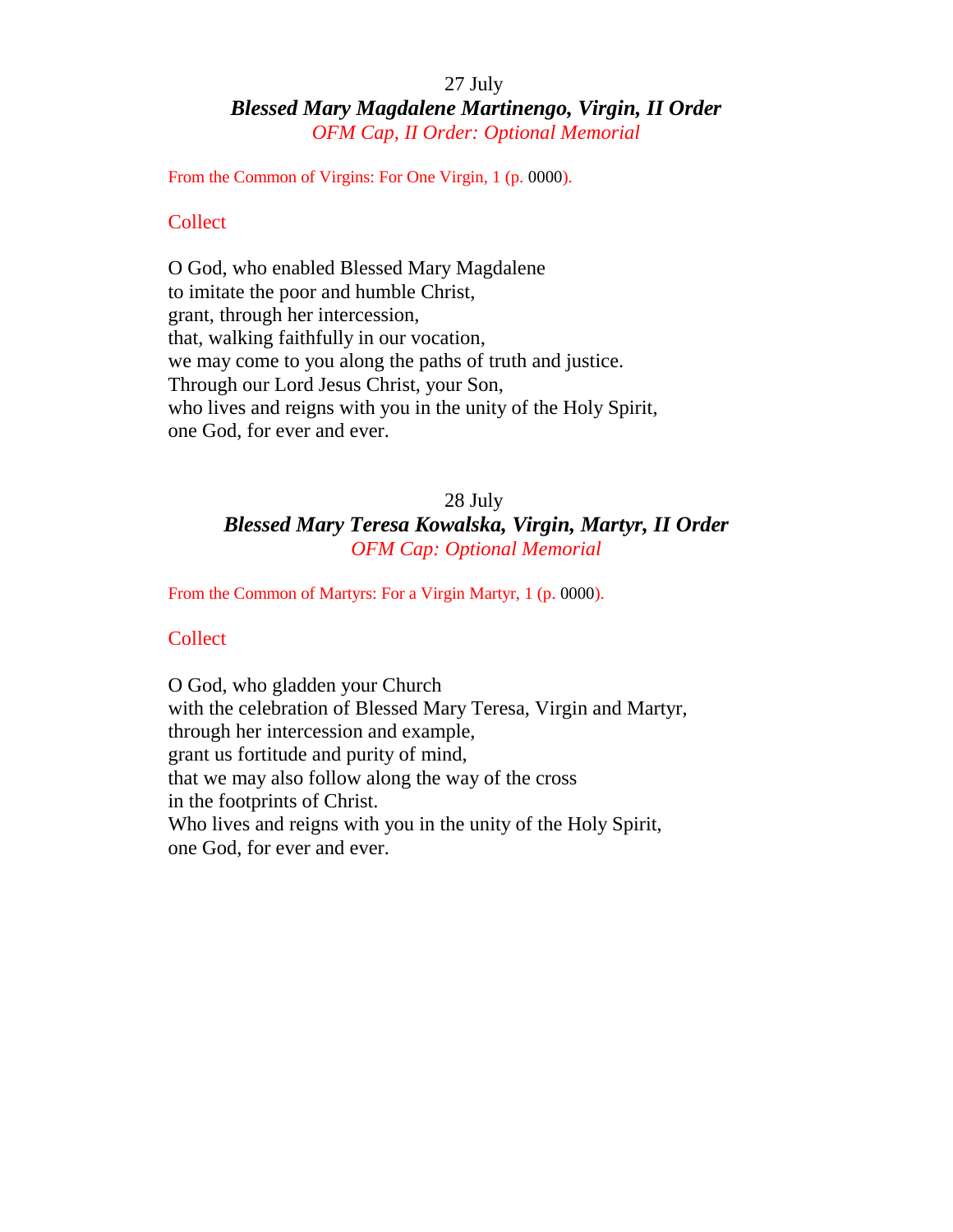# **AUGUST**

# 2 August **OUR LADY OF THE ANGELS OF THE PORTIUNCULA** All Families: FEAST

Entrance Antiphon Cf. Judith 13: 18-19

Blessed are you, O Virgin Mary, by the Lord God Most High, above all women on earth; for he has so exalted your name that your praise shall be undying on our lips.

The *Gloria in excelsis* (Glory to God in the highest) is said.

# Collect

As we venerate the glorious memory of the most holy Virgin Mary, Queen of the Angels, grant, we pray, O Lord, through her intercession, that we, too, may merit to receive the fullness of your grace. Through our Lord Jesus Christ, your Son, who lives and reigns with you in the unity of the Holy Spirit, one God, for ever and ever.

# Prayer over the Offering

We offer you the sacrifice of praise, O Lord, as we rejoice in commemorating the Mother of your Son; grant, we pray, that through this most holy exchange we may advance towards eternal redemption. Through Christ our Lord.

Communion Antiphon Cf. Lk 1:48 All generations will call me blessed, for God has looked on his lowly handmaid.

Prayer after Communion

O Lord, may the heavenly banquet be of benefit to us who honor the memory of the Blessed Virgin Mary, that we may celebrate more worthily your Son's boundless mercy toward us and nurture unending love for him. Who lives and reigns for ever and ever.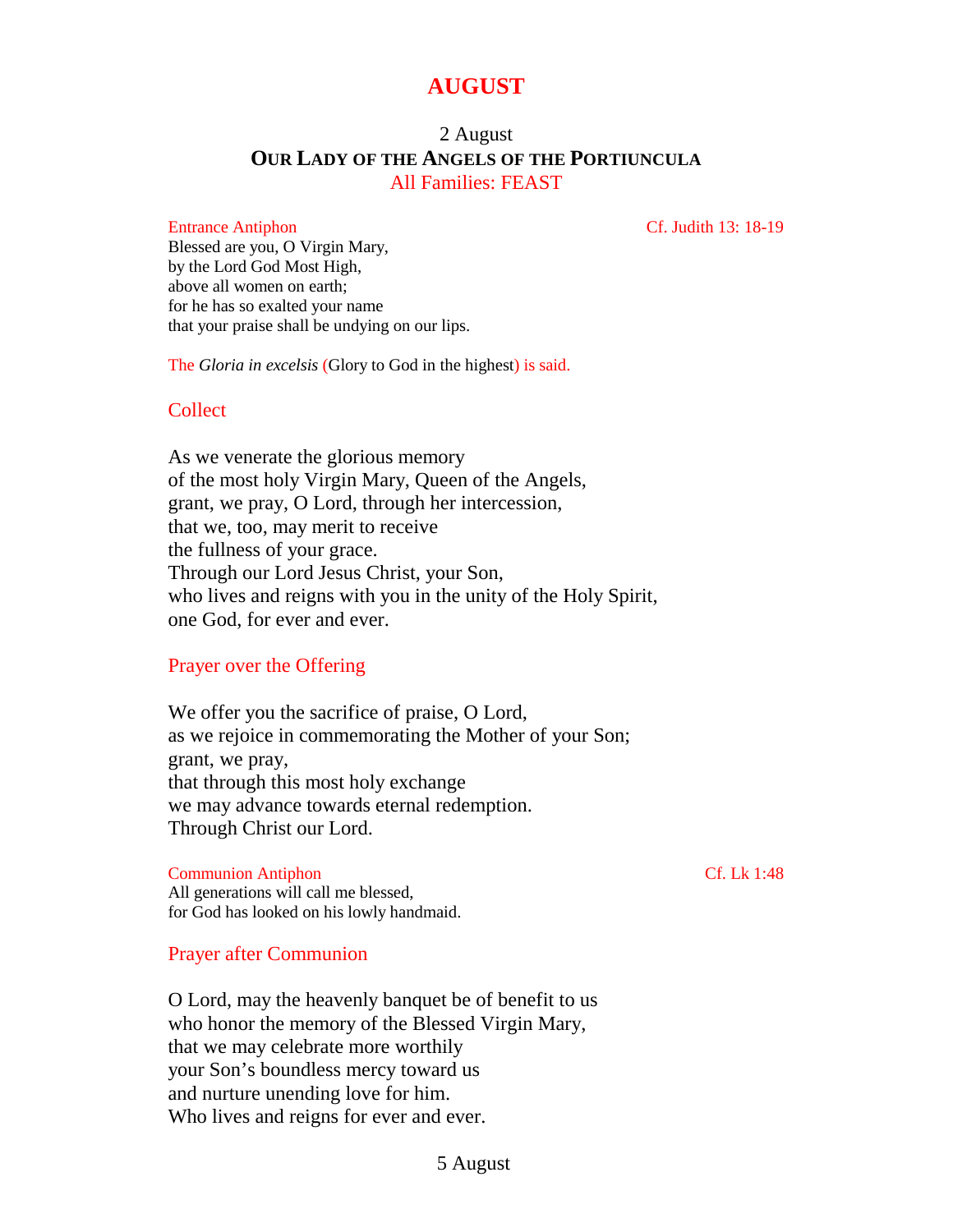#### **Blessed Frédéric Janssoone, Priest, I Order** OFM in Canada: Memorial

*OFM: Optional Memorial*

From the Common of Pastors: For Missionaries, 2 (p. 0000).

## **Collect**

Lord our God, who called Blessed Frédéric Janssoone to the Holy Land to walk in the footsteps of Christ your Son and to make known to your faithful the saving events of salvation, grant, through his intercession, that we may approach those same mysteries with reverence and love and experience in abundance redeeming grace. Through our Lord Jesus Christ, your Son, who lives and reigns with you in the unity of the Holy Spirit, one God, for ever and ever.

### 7 August

*Blessed Agathangelus and Cassian, Priests and Martyrs, I Order OFM Cap: Optional Memorial*

From the Common of Martyrs: Outside Easter Time, For Several Martyrs (p. 0000).

# **Collect**

O God, who made the Martyrs, Blessed Agathangelus and Cassian, outstanding champions of the Catholic faith, grant, we pray, through their intercession, that all peoples may come to the unity of the true faith. Through our Lord Jesus Christ, your Son, who lives and reigns with you in the unity of the Holy Spirit, one God, for ever and ever.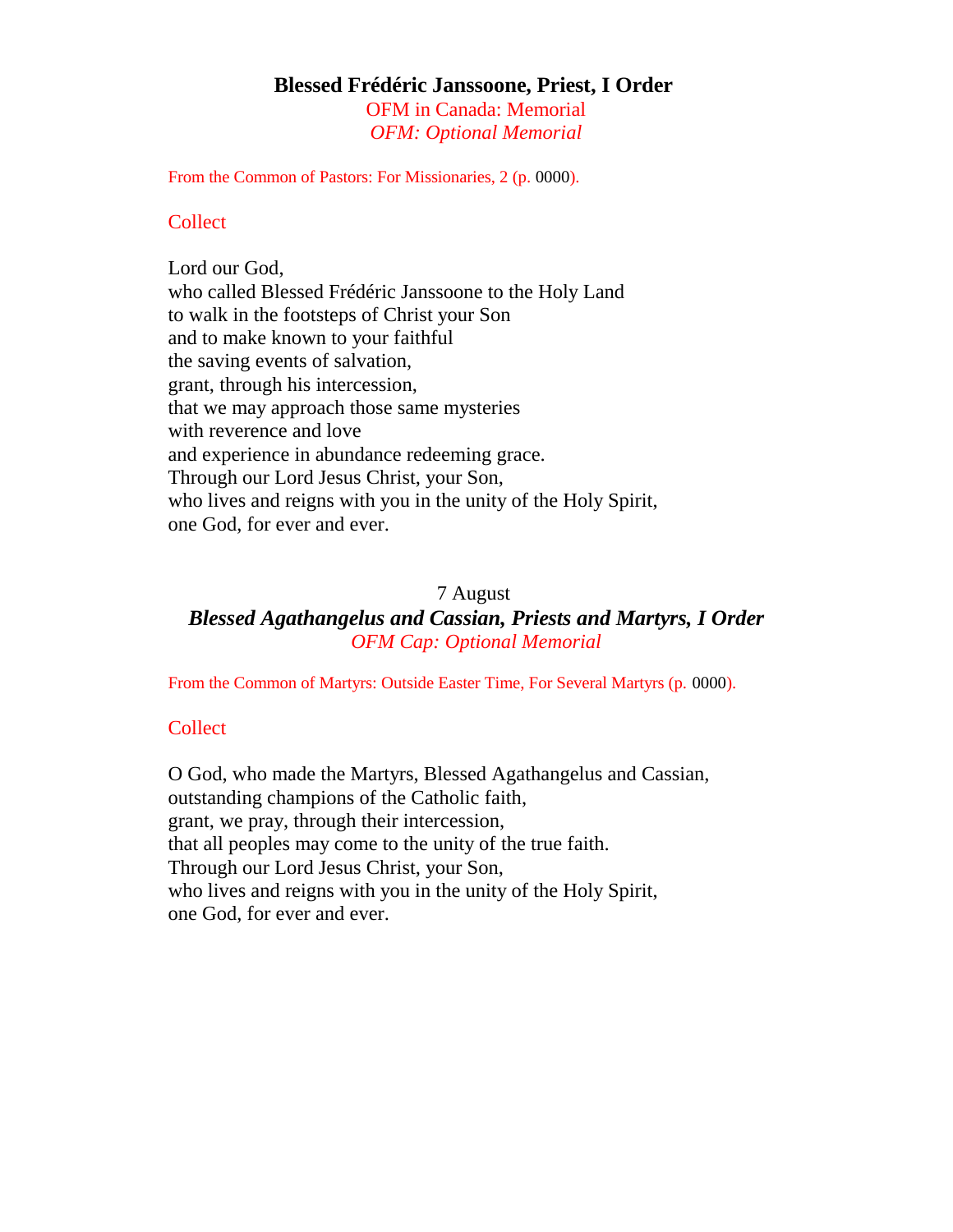# 8 August **HOLY FATHER SAINT DOMINIC Priest and Founder** All Families**:** FEAST

All as in RM, with insertion of "Holy Father" in the prayers.

The *Gloria in excelsis* (Glory to God in the highest) is said.

# 9 August *Blessed Maria Francesca Rubatto, Virgin and Foundress, III Order III Order: Optional Memorial*

From the Common of Virgins: For One Virgin (p. 0000).

#### **Collect**

O God, rich in mercy, who gave the Virgin, Blessed Maria Francesca, the gift of contemplating your divine majesty and serving you in her weaker brothers and sisters, grant us, through her intercession, the grace to follow the footprints of your Son, so that his reign may be extended to every human heart. Through our Lord Jesus Christ, your Son, who lives and reigns with you in the unity of the Holy Spirit, one God, for ever and ever.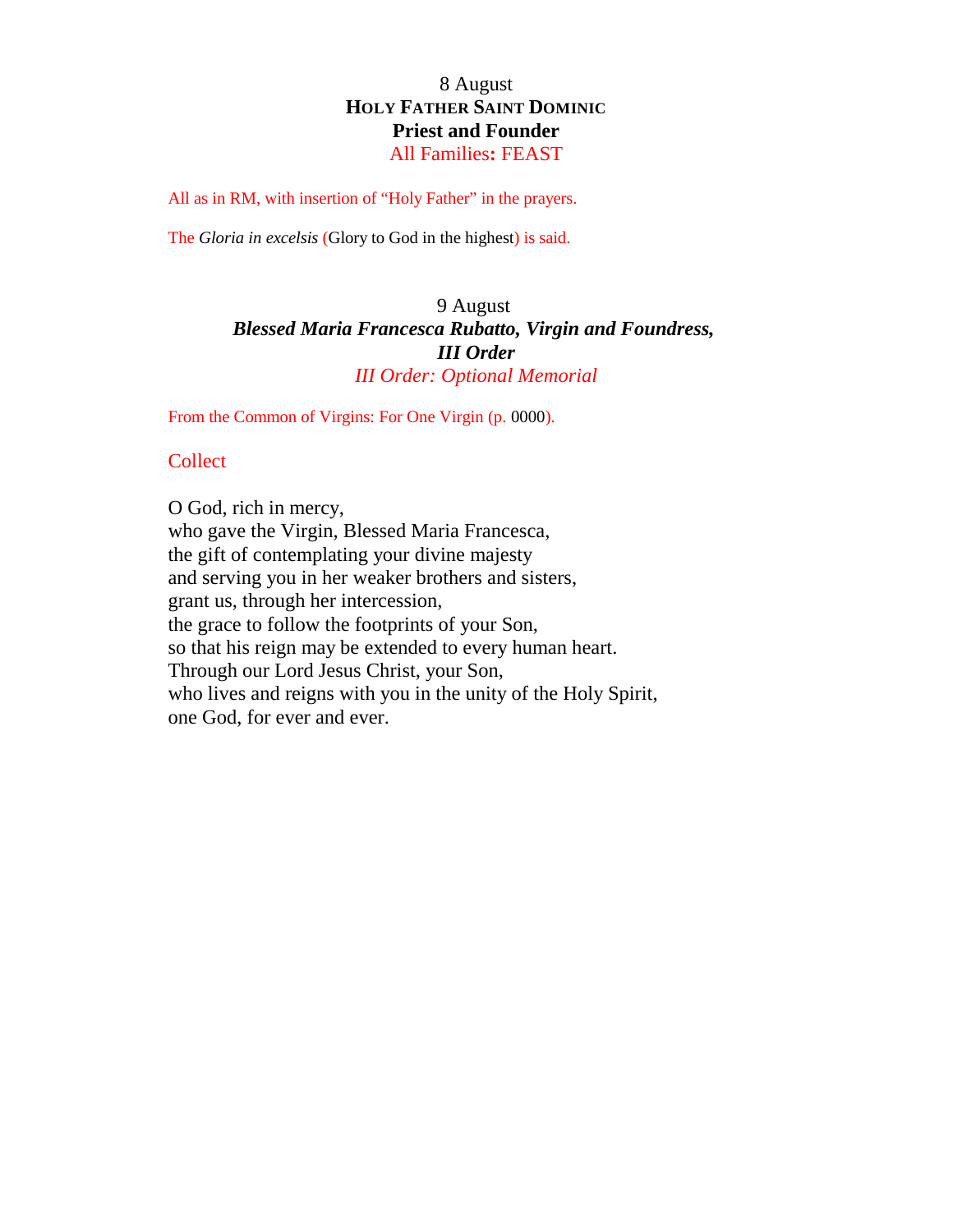# 11 August **SAINT CLARE OF ASSISI Virgin and Foundress of the Second Order**

II and III Order Nuns: **SOLEMNITY**; All Others: FEAST

#### Entrance Antiphon

This day a brilliant star arises, for today Saint Clare, the poor handmaid of the Lord, is glorified in heaven.

The *Gloria in excelsis* (Glory to God in the highest) is said.

# **Collect**

O God, who in your mercy led Saint Clare to a love of poverty, grant, through her intercession, that, following Christ in poverty of spirit, we may merit to contemplate you one day in the heavenly Kingdom. Through our Lord Jesus Christ, your Son, who lives and reigns with you in the unity of the Holy Spirit, one God, for ever and ever.

The Creed is said for a SOLEMNITY.

## Prayer over the Offerings

Receive, O Lord, the homage of our humble service, which we present to you in commemoration of the Virgin, Saint Clare, and grant through the one unblemished sacrifice that we may constantly burn with devoted and holy love in your sight. Through Christ our Lord.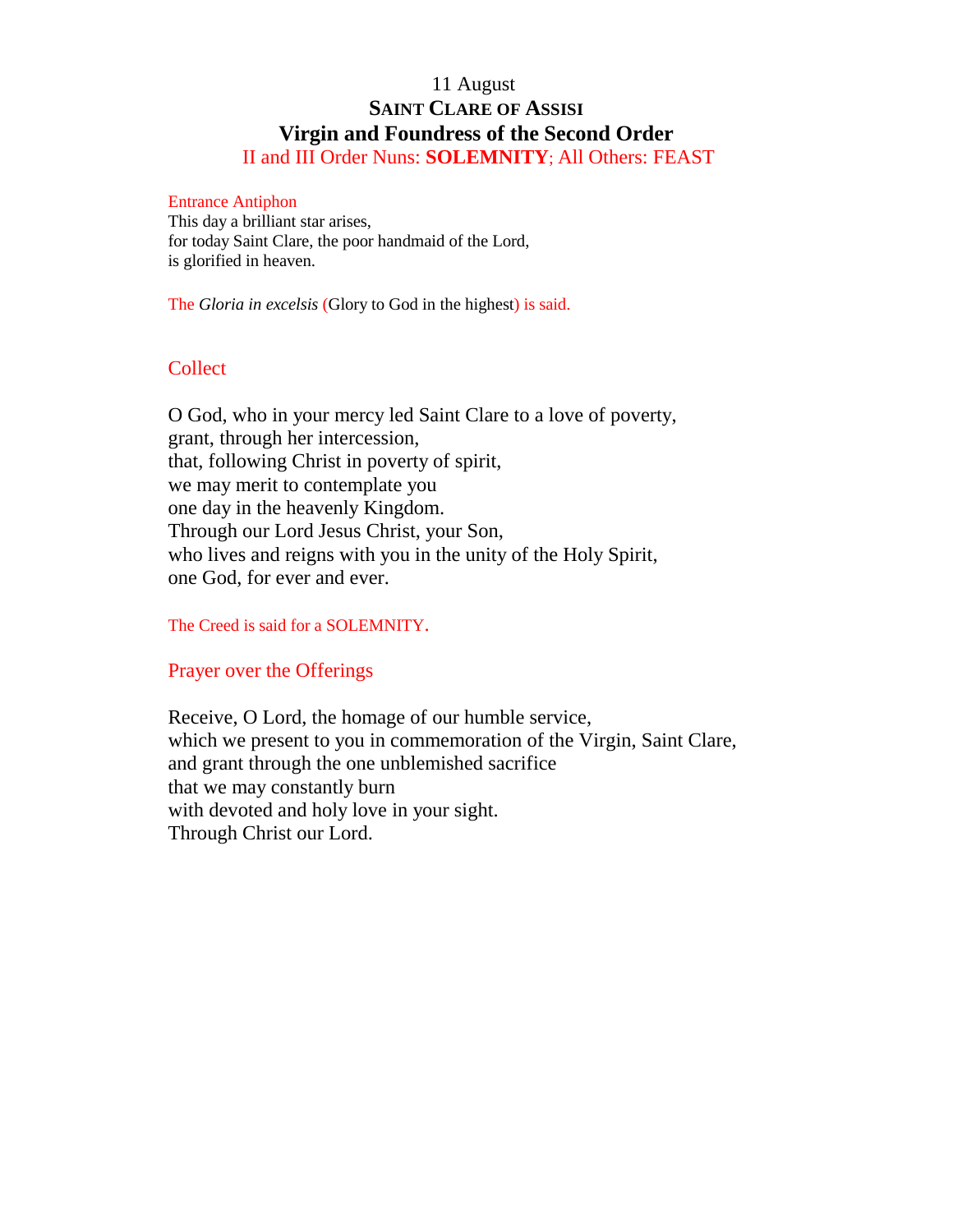Preface

V. The Lord be with you.

R. And with your spirit.

V. Lift up your hearts.

R. We lift them up to the Lord.

V. Let us give thanks to the Lord our God. R. It is right and just.

It is truly right and just, our duty and our salvation, always and everywhere to give you thanks, Lord, holy Father, almighty and eternal God.

You wondrously inflamed your servant Clare, by the example of blessed Francis, to follow in the footsteps of your Son, to whom you espoused her mystically in perpetual fidelity and love. You raised her to the heights of seraphic perfection along the way of highest poverty and chose her to be the mother of many virgins.

And so, with Angels and Archangels, with Thrones and Dominions, and with all the hosts and Powers of heaven, we sing the hymn of your glory as without end we acclaim:

Holy, Holy, Holy Lord God of hosts . . .

Communion Antiphon Jn 14:21, 23 Whoever loves me will be loved by my Father, and we will come to him and make our dwelling with him.

## Prayer After Communion

Renewed by partaking of this divine gift, we pray, O Lord our God, that by the example of Saint Clare, bearing in our body the Death of Jesus, we may strive to hold fast to you alone. Through Christ our Lord.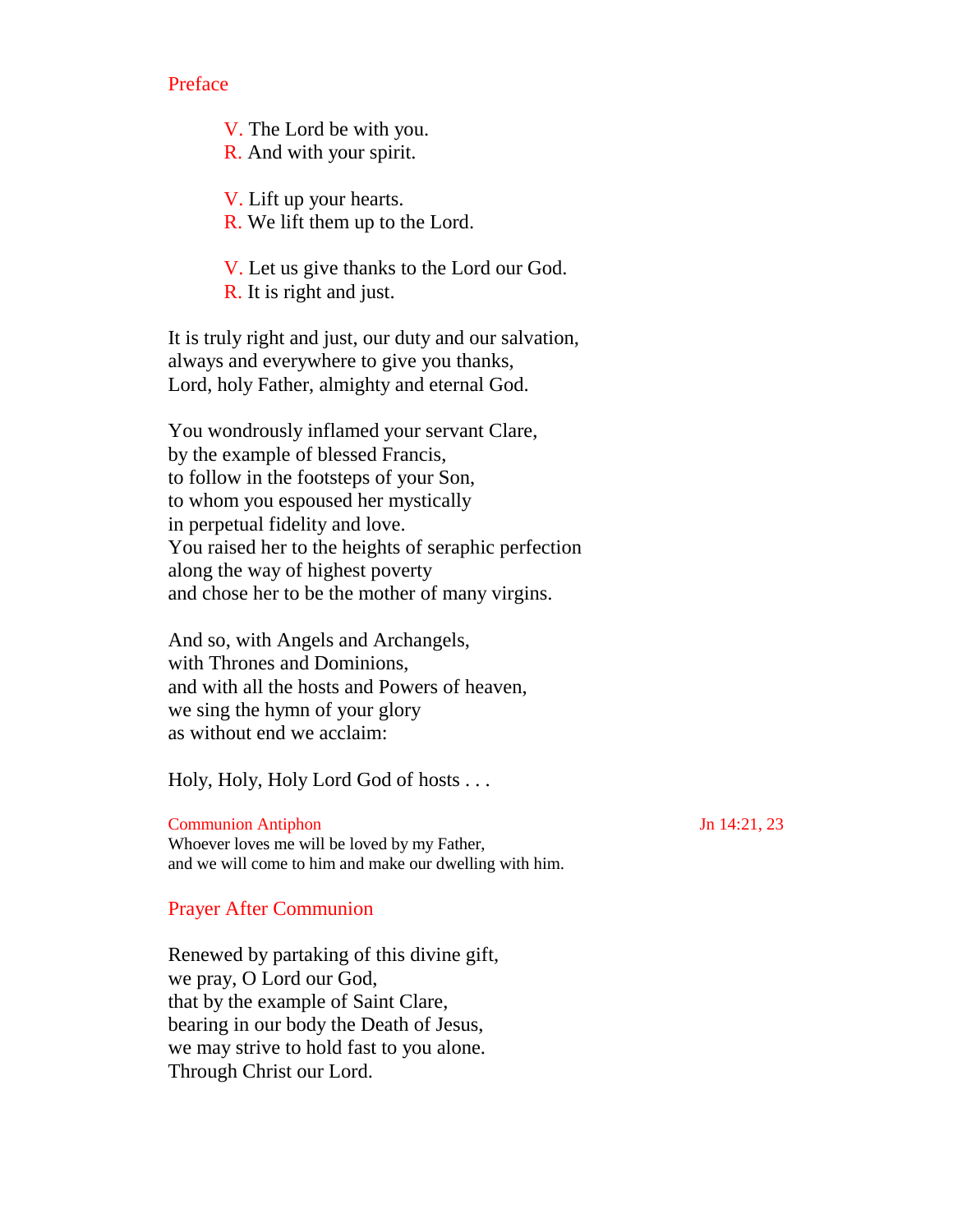# 13 August *Blessed Mark of Aviano, Priest, I Order OFM Cap: Optional Memorial*

From the Common of Holy Men and Women: For Religious (p. 0000), or the Common of Pastors: For One Pastor (p. 0000).

# **Collect**

O God, Father of mercies, who made the Priest, Blessed Mark, an outstanding herald of conversion and an apostle of communion, grant, through his intercession and example, that we may effectively cultivate that peace which Christ gave us. Who lives and reigns with you in the unity of the Holy Spirit, one God, for ever and ever.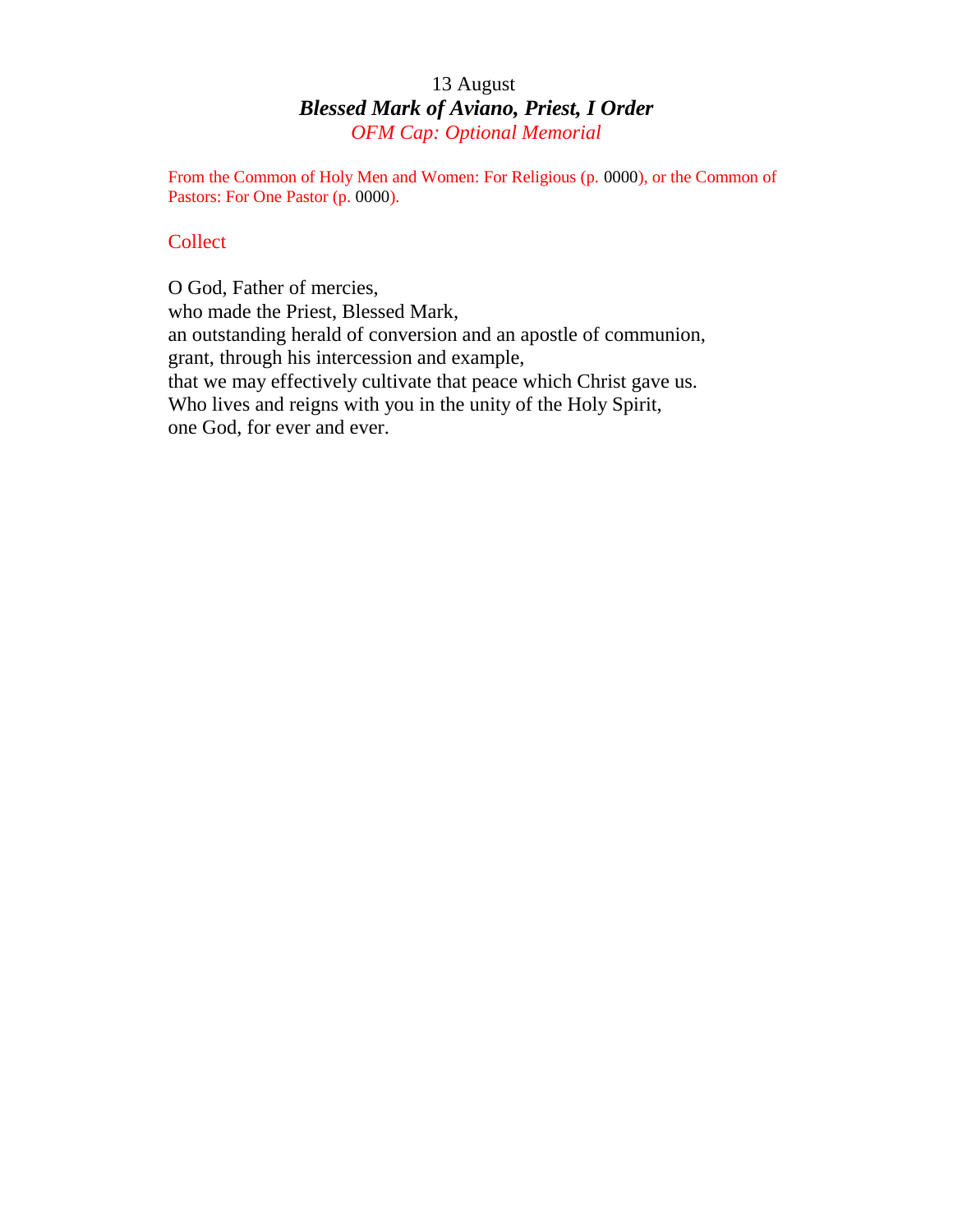# 14 August **Saint Maximilian Mary Kolbe, Priest and Martyr, I Order** OFM Conv: FEAST; Others: Memorial

#### Entrance Antiphon Cf. Mt 25: 34, 40

Come, you who are blessed by my Father, says the Lord. Amen, I say to you: whatever you did for one of these least brothers of mine, you did for me.

The *Gloria in excelsis* (Glory to God in the highest) is said for a FEAST.

### **Collect**

O God, who filled the Priest and Martyr, Saint Maximilian Kolbe, with a burning love for the Immaculate Virgin Mary and with zeal for souls and love of neighbor, graciously grant, through his intercession, that, striving for your glory by eagerly serving others, we may be conformed, even until death, to your Son. Who lives and reigns with you in the unity of the Holy Spirit, one God, for ever and ever.

### Prayer over the Offerings

We present our oblations to you, O Lord, humbly praying that we may learn from the example of Saint Maximilian to offer our very lives to you. Through Christ our Lord.

#### Communion Antiphon Cf. Jn 15: 13

Greater love has no one than to lay down his life for his friends, says the Lord.

## Prayer after Communion

We pray, O Lord, that, renewed by the Body and Blood of your Son, we may be inflamed with the same fire of charity that Saint Maximilian received from this holy banquet. Through Christ our Lord.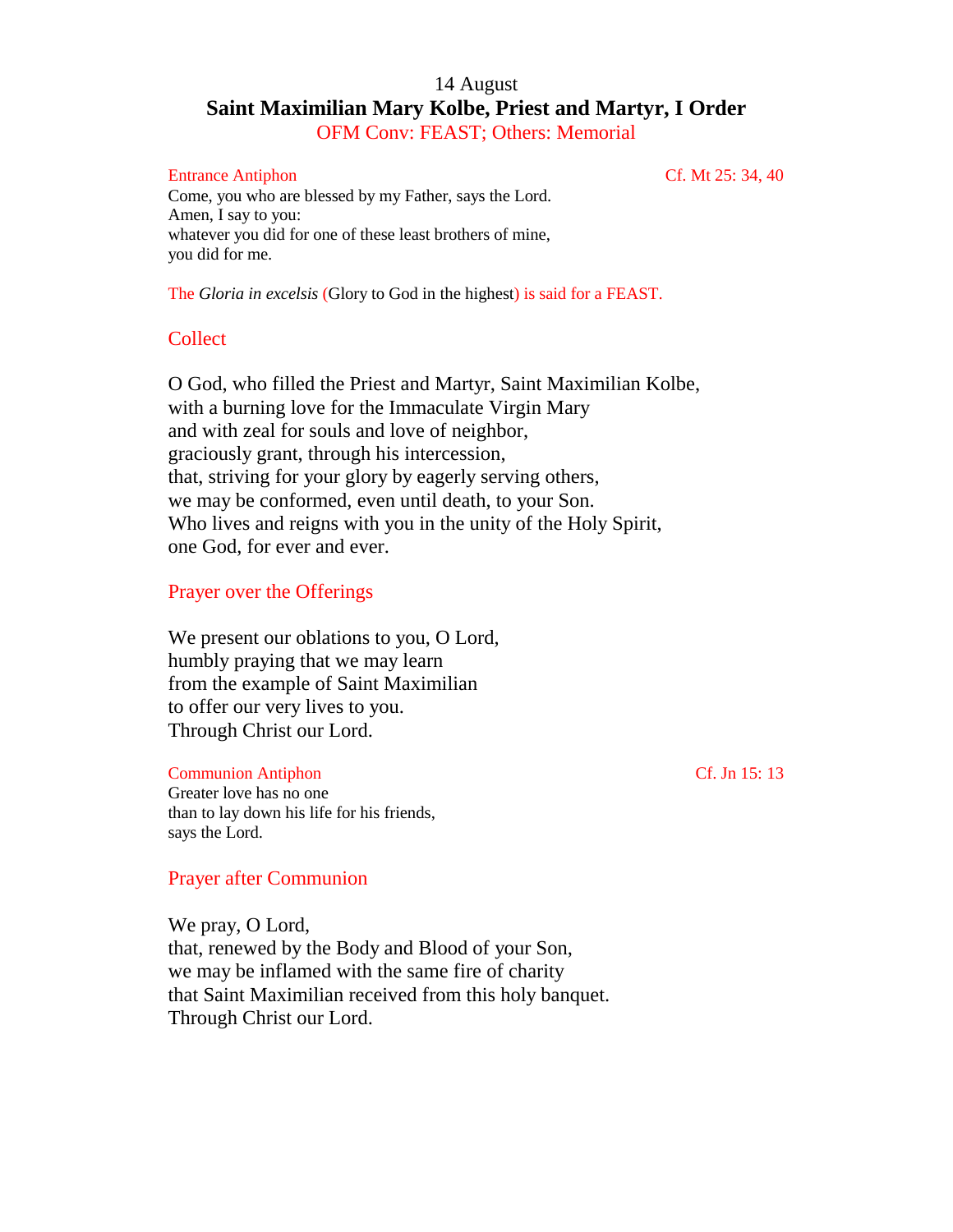# 16 August *Saint Roch of Montpellier, III Order III Order: Optional Memorial*

From the Common of Holy Men and Women: For Religious (p. 0000).

# **Collect**

Watch over your people with continuous compassion, we pray, O Lord, and through the merits of your servant, Saint Roch, protect them from every illness of mind and body. Through our Lord Jesus Christ, your Son, who lives and reigns with you in the unity of the Holy Spirit, one God, for ever and ever.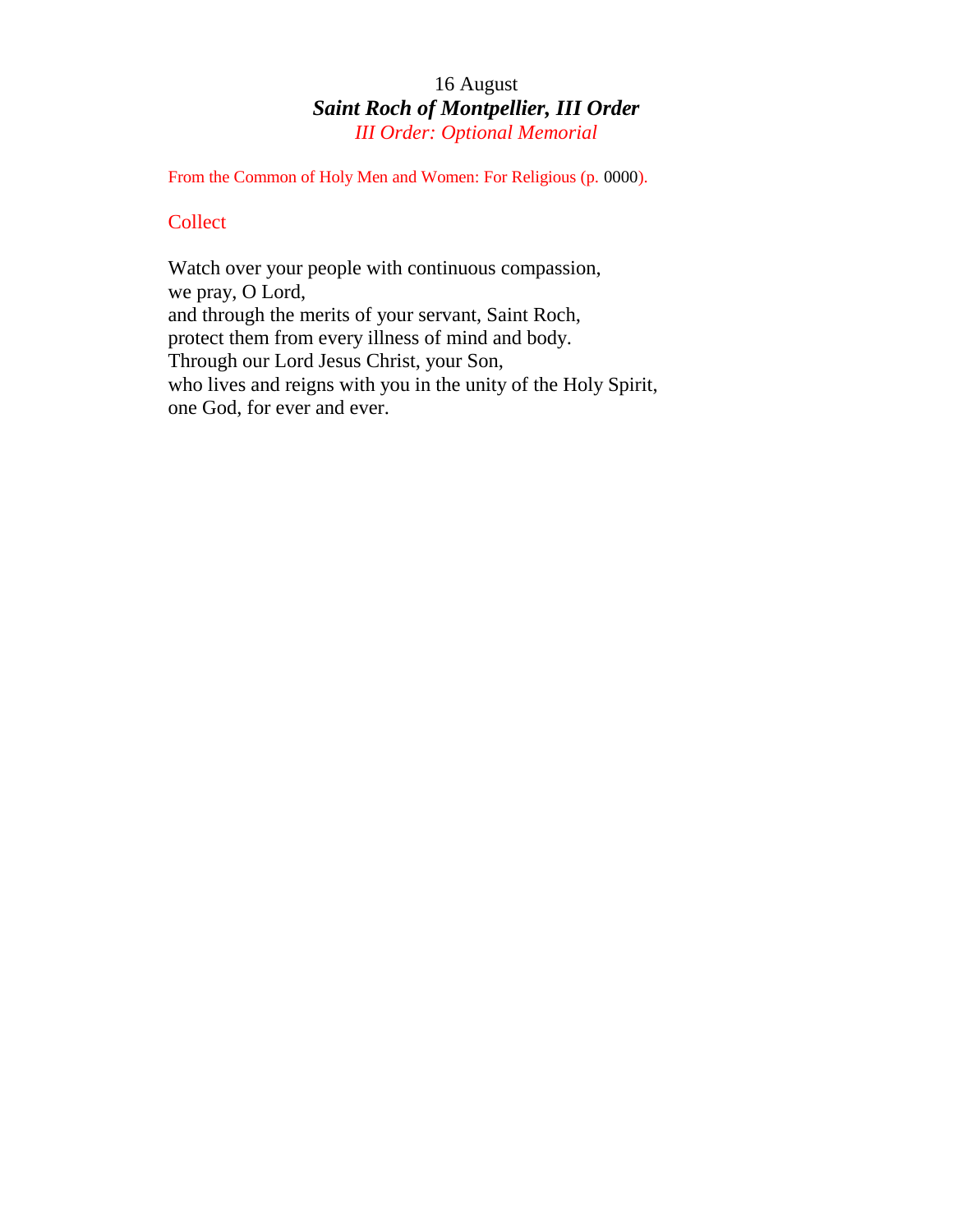# 17 August **Saint Beatrice of Silva, Virgin and Foundress, II Order** Conceptionists: **SOLEMNITY;** OFM: Memorial

#### Entrance Antiphon Cf. Mt  $25: 4.6$ Here is a wise virgin, from among the number of the prudent,

who went forth with lighted lamp to meet Christ.

The *Gloria in excelsis* (Glory to God in the highest) is said for a SOLEMNITY.

# Collect

O God, who adorned Saint Beatrice with a singular devotion to the Immaculate Virgin, grant, through her intercession and example, that we may so live in innocence, striving always toward what is above, as to be made worthy to share in heavenly glory. Through our Lord Jesus Christ, your Son, who lives and reigns with you in the unity of the Holy Spirit, one God, for ever and ever.

The Creed is said for a SOLEMNITY.

# Prayer over the Offerings

As we proclaim your wonders in Saint Beatrice, O Lord, we humbly implore your majesty, that as her merits were pleasing to you, so, too, our dutiful service may find favor in your sight. Through Christ our Lord.

Communion Antiphon Cf. Mt 25:6 Behold, the Bridegroom is coming; come out to meet Christ the Lord.

# Prayer after Communion

Renewed by partaking of this divine gift, we pray, O Lord our God, that by the example of Saint Beatrice, bearing in our body the Death of Jesus, we may strive to hold fast to you alone. Through Christ our Lord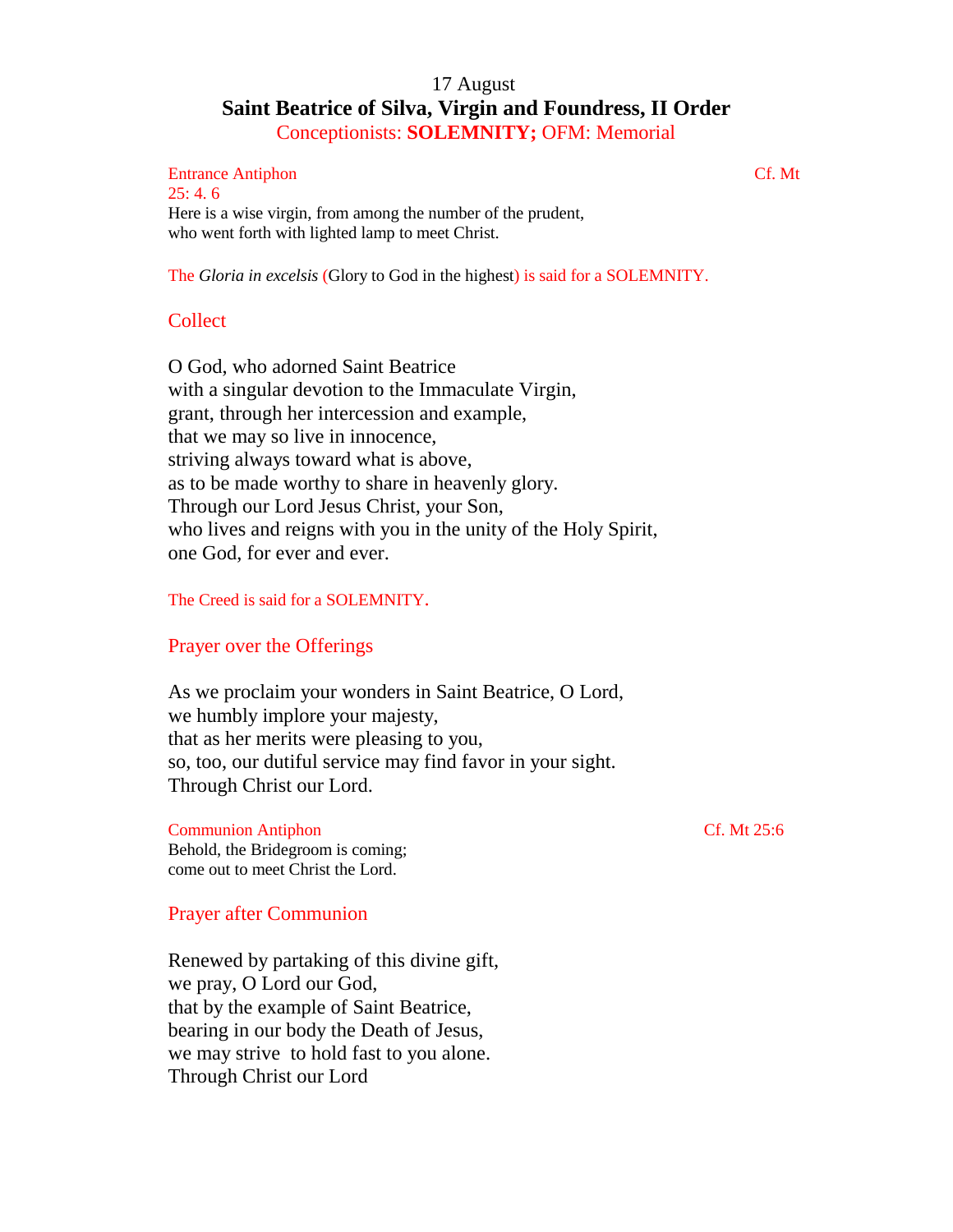# 18 August *Blessed John-Louis, Protase, and Sebastian, Priests and Martyrs of Rochefort, I Order OFM Cap: Optional Memorial*

From the Common of Martyrs: Outside Easter Time, For Several Martyrs, 1 (p. 0000).

## Collect

Lord, our God, who gave the Martyrs, Blessed John-Louis, Protase and Sebastian, the grace of fidelity and forgiveness even in the most wretched sufferings, grant, through their intercession, that we may always remain faithful to your Church and ready to be reconciled with our brothers and sisters. Through our Lord Jesus Christ, your Son, who lives and reigns with you in the unity of the Holy Spirit, one God, for ever and ever.

# 18 August

# *Blessed Louis-Armand and Nicholas, Priests and Martyrs of Rochefort, I Order OFM Conv: Optional Memorial*

From the Common of Martyrs: Outside Easter Time, For Several Martyrs, 2 (p. 0000).

# **Collect**

O God, who granted your Priests and Martyrs, Blessed Louis-Armand and Nicholas, the grace to remain faithful to the Church until death and to pardon their persecutors, grant, through their intercession, that we may love our brothers and sisters, serve them in your name and forgive everyone from the heart. Through our Lord Jesus Christ, your Son, who lives and reigns with you in the unity of the Holy Spirit, one God, for ever and ever.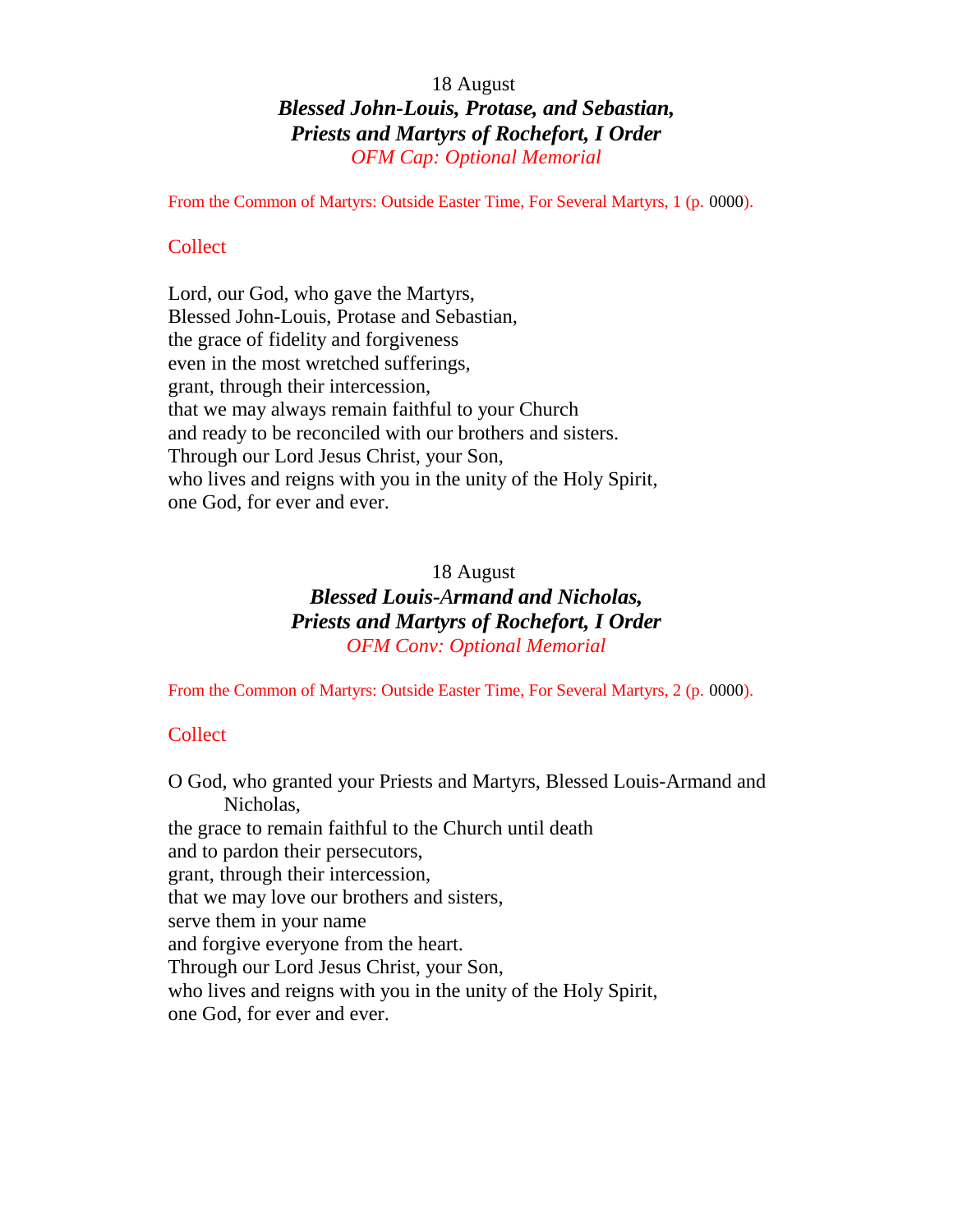# 19 August *Saint Louis of Toulouse, Bishop, I Order OFM: Optional Memorial*

From the Common of Pastors: For a Bishop (p. 0000).

## **Collect**

O God, who taught the Bishop, Saint Louis, to prefer the heavenly kingdom over an earthly one and adorned him with unstained purity and an extraordinary love for those who are poor, grant, that, by imitating his virtues on earth, we may be worthy to be crowned with him in heaven. Through our Lord Jesus Christ, your Son, who lives and reigns with you in the unity of the Holy Spirit, one God, for ever and ever.

# 23 August *Blessed Bernard of Offida, I Order OFM Cap: Optional Memorial*

From the Common of Holy Men and Women: For Those Who Practiced Works of Mercy (p. 0000).

## **Collect**

O God, who mercifully bestowed upon your servant, Blessed Bernard, a spirit of compassion for those who are needy and poor, grant, that, by following his example, we may be delivered in a time of trouble. Through our Lord Jesus Christ, your Son, who lives and reigns with you in the unity of the Holy Spirit, one God, for ever and ever.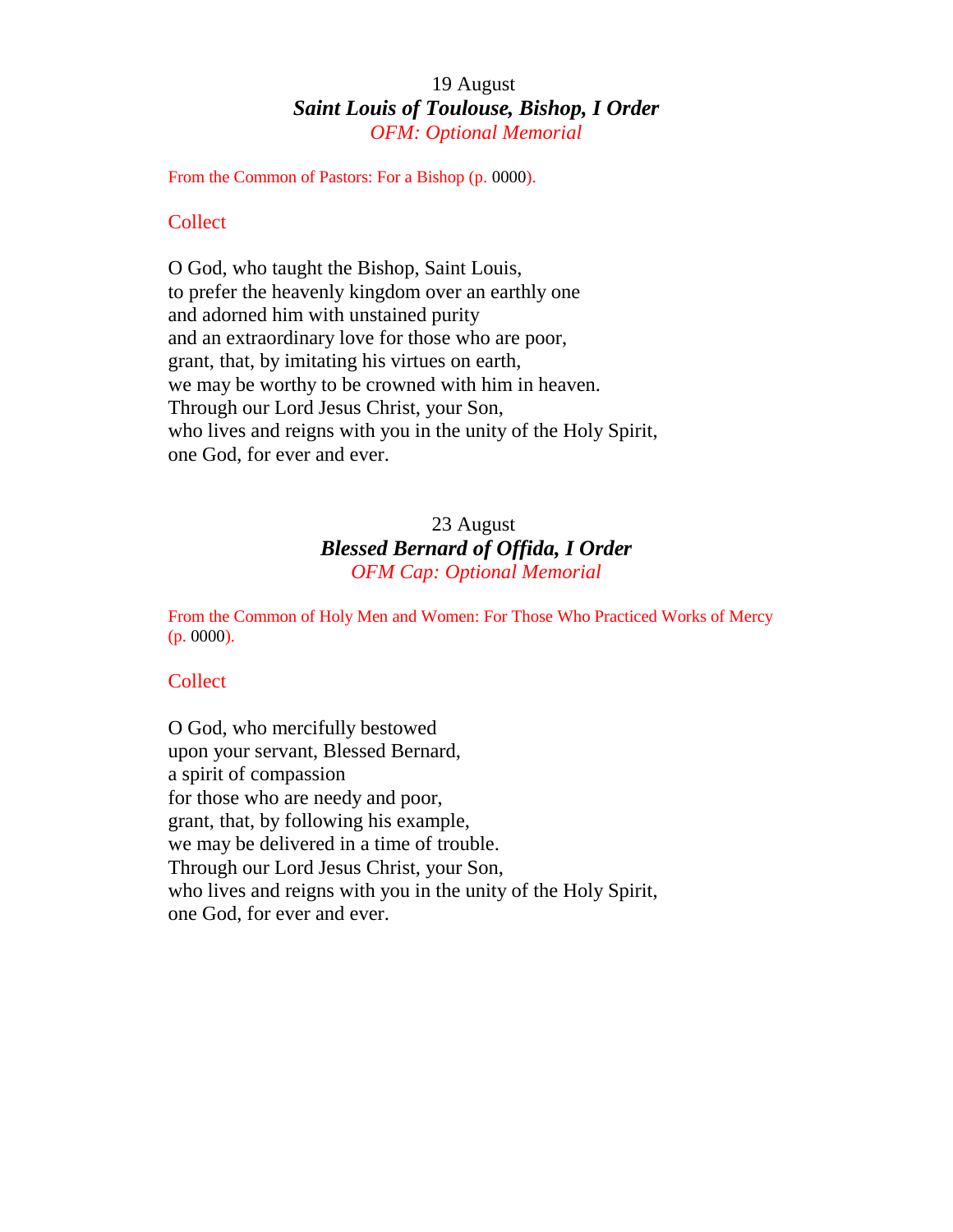# 25 August **Saint Louis IX, king, Patron of the III Order** OFM, III Order: FEAST; Others: Memorial

#### Entrance Antiphon Mal 2: 6

The law of truth was in his mouth; no dishonesty was found on his lips. He walked with me in integrity and peace, and turned many away from evil.

The *Gloria in excelsis* (Glory to God in the highest) is said for a FEAST.

## **Collect**

O God, who brought Saint Louis from the cares of earthly rule to the glory of a heavenly realm, grant, we pray, through his intercession, that, by fulfilling our duties on earth, we may seek out your eternal Kingdom. Through our Lord Jesus Christ, your Son, who lives and reigns with you in the unity of the Holy Spirit, one God, for ever and ever.

# Prayer over the Offerings

Through the present oblation, O Lord, which we offer in commemoration of Saint Louis, bestow on your faithful, we pray, the gifts of unity and peace. Through Christ our Lord.

## **Communion Antiphon** Mt 6: 33

Seek first the kingdom of God, and his righteousness, and all these things will be given you besides, says the Lord.

## Prayer after Communion

May the Sacrament we have received, O Lord, in commemoration of Saint Louis, sanctify our minds and hearts, that we may merit to be made sharers in the divine nature. Through Christ our Lord.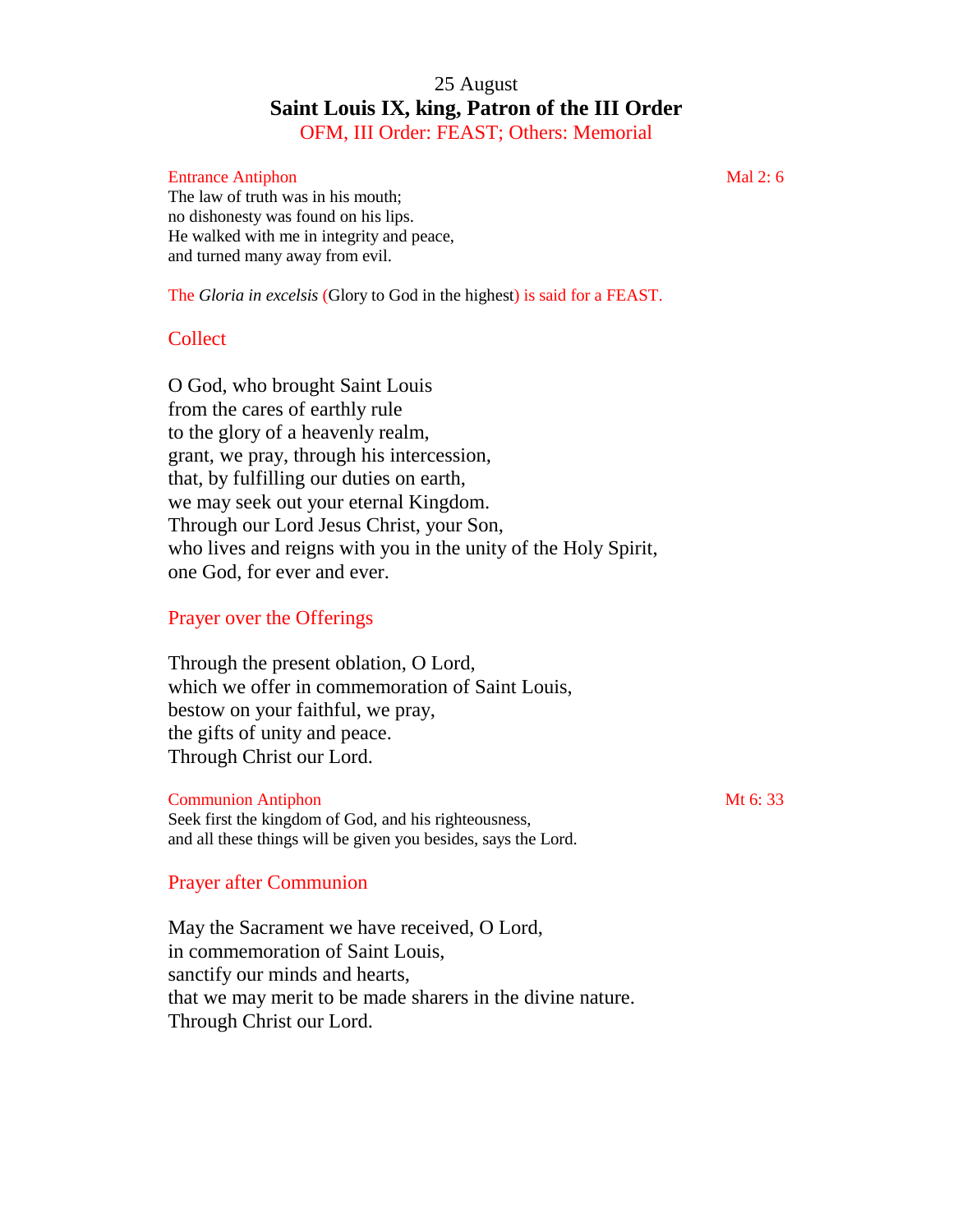# 26 August *Blessed Junípero Serra, Priest, I Order* [outside USA] *OFM: Optional Memorial*

From the Common of Pastors: For Missionaries (p. 0000).

# **Collect**

O God, who by your ineffable mercy have been pleased through the labors of your Priest, Saint Junípero Serra, to count many American peoples within your Church, grant, by his intercession, that we may so join our hearts to you in love, as to carry always and everywhere before all people the image of your Only Begotten Son. Who lives and reigns with you in the unity of the Holy Spirit, one God, for ever and ever.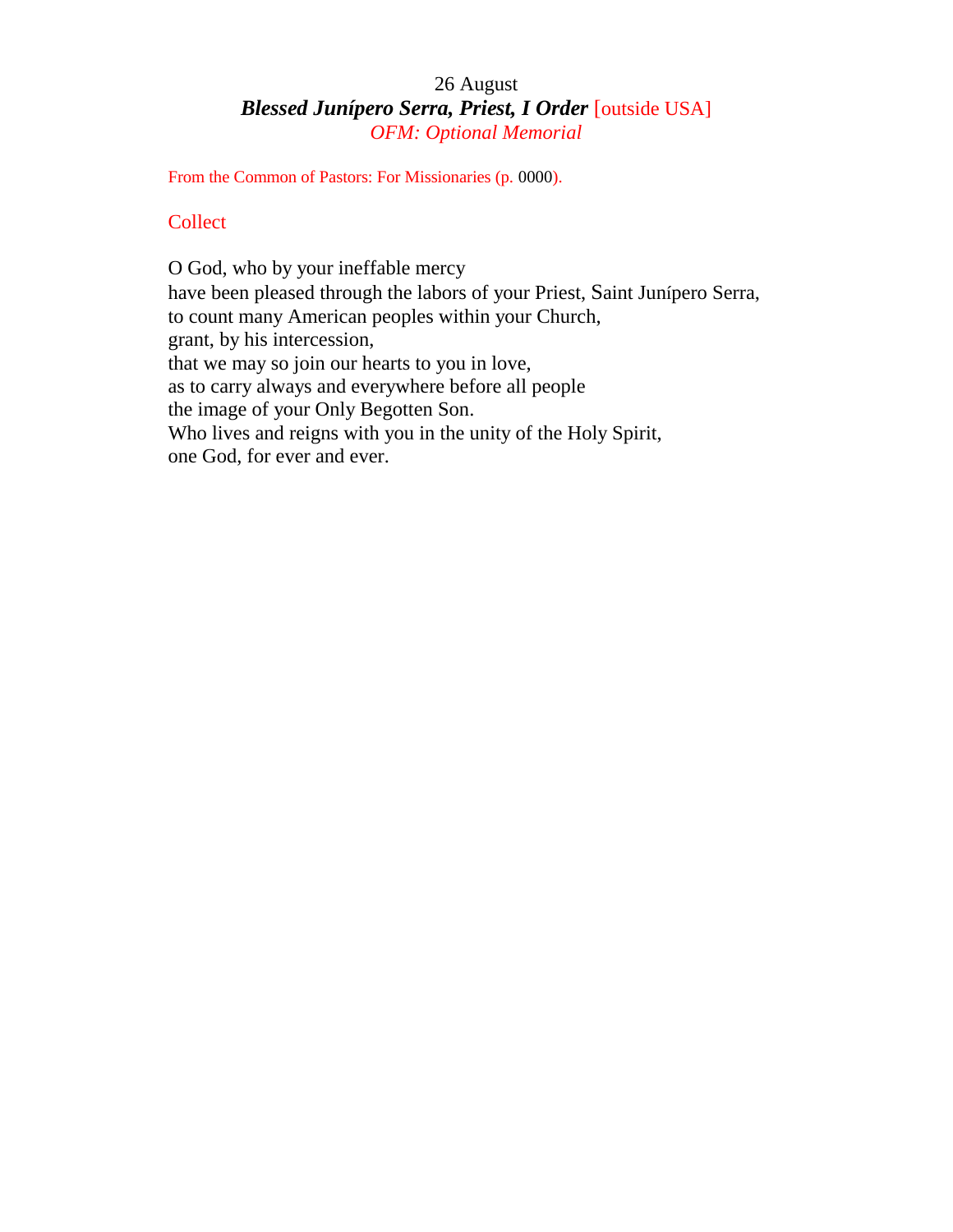# **SEPTEMBER**

2 September

*Blessed John Francis, Apollinaris and Severin, Priests, and Companions, Martyrs, I and III Order I and III Order: Optional Memorial*

From the Common of Martyrs: Outside Easter Time, For Several Martyrs (p. 0000).

# **Collect**

Grant us, Lord God, to follow with fitting devotion the faith of the Martyrs, Blessed John Francis, Apollinaris, Severin, and their companions, who by serving your Church faithfully to the end, deserved to attain the palm of martyrdom. Through our Lord Jesus Christ, your Son, who lives and reigns with you in the unity of the Holy Spirit, one God, for ever and ever.

# 4 September *Saint Rose of Viterbo, Virgin, III Order OFM Conv, III Order: Optional Memorial*

From the Common of Holy Men and Women: For One Saint (p. 0000).

# **Collect**

O God, who in your servant Saint Rose, united astonishing strength of spirit and radiant innocence at a youthful age, mercifully grant, that we, who celebrate her merits, may imitate the example of her virtues. Through our Lord Jesus Christ, your Son, who lives and reigns with you in the unity of the Holy Spirit, one God, for ever and ever.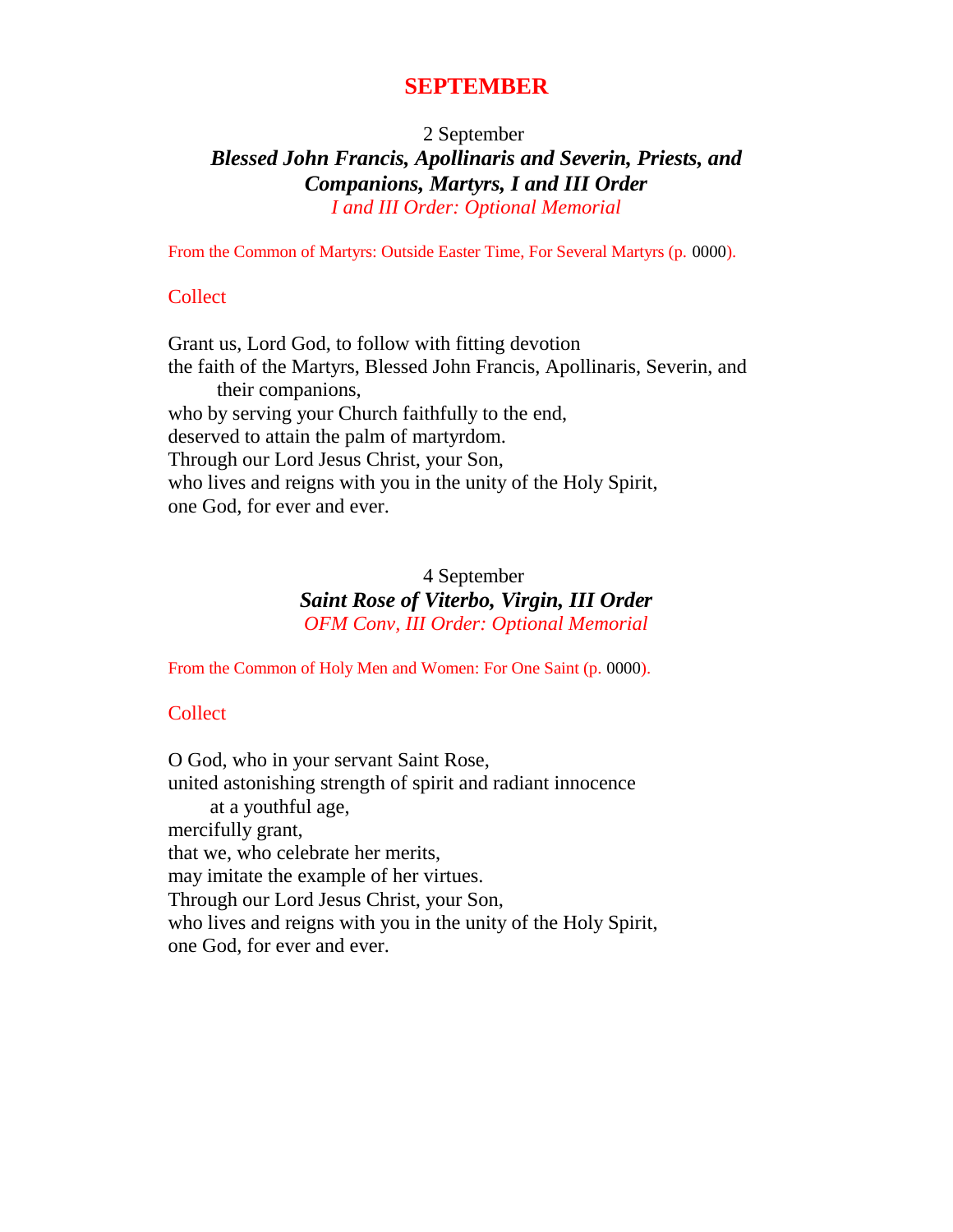# 10 September *Blessed Agnellus of Pisa, Priest, I Order OFM: Optional Memorial*

#### Entrance Antiphon Cf. Lk 4:18

The Spirit of the Lord is upon me, for he has anointed me and sent me to preach the good news to the poor, to heal the broken hearted.

## Collect

Lord Jesus Christ, who freed Blessed Agnellus from the allurements of the world and enabled him to journey on the way of your cross, grant that we may so follow in his footsteps as to obtain the crown of glory which he has received in heaven. Who live and reign with God the Father in the unity of the Holy Spirit, one God, for ever and ever.

## Prayer over the Offerings

May the abundant tears, which Blessed Agnellus shed while offering this sacrifice, obtain for us contrition of heart, so that, cleansed from every stain of sin, we may be worthy to offer the same sacrifice to your majesty. Through Christ our Lord.

#### Communion Antiphon Cf. Lk 12:42

This is the steward, faithful and prudent, whom the Lord set over his household, to give them their allowance of food at the proper time.

#### Prayer after Communion

May the Sacrament we have received, O Lord, our God, work its effect in us, so that, by the example and merits of Blessed Agnellus, we may despise all worldly things, and strive to love only those of heaven. Through Christ our Lord.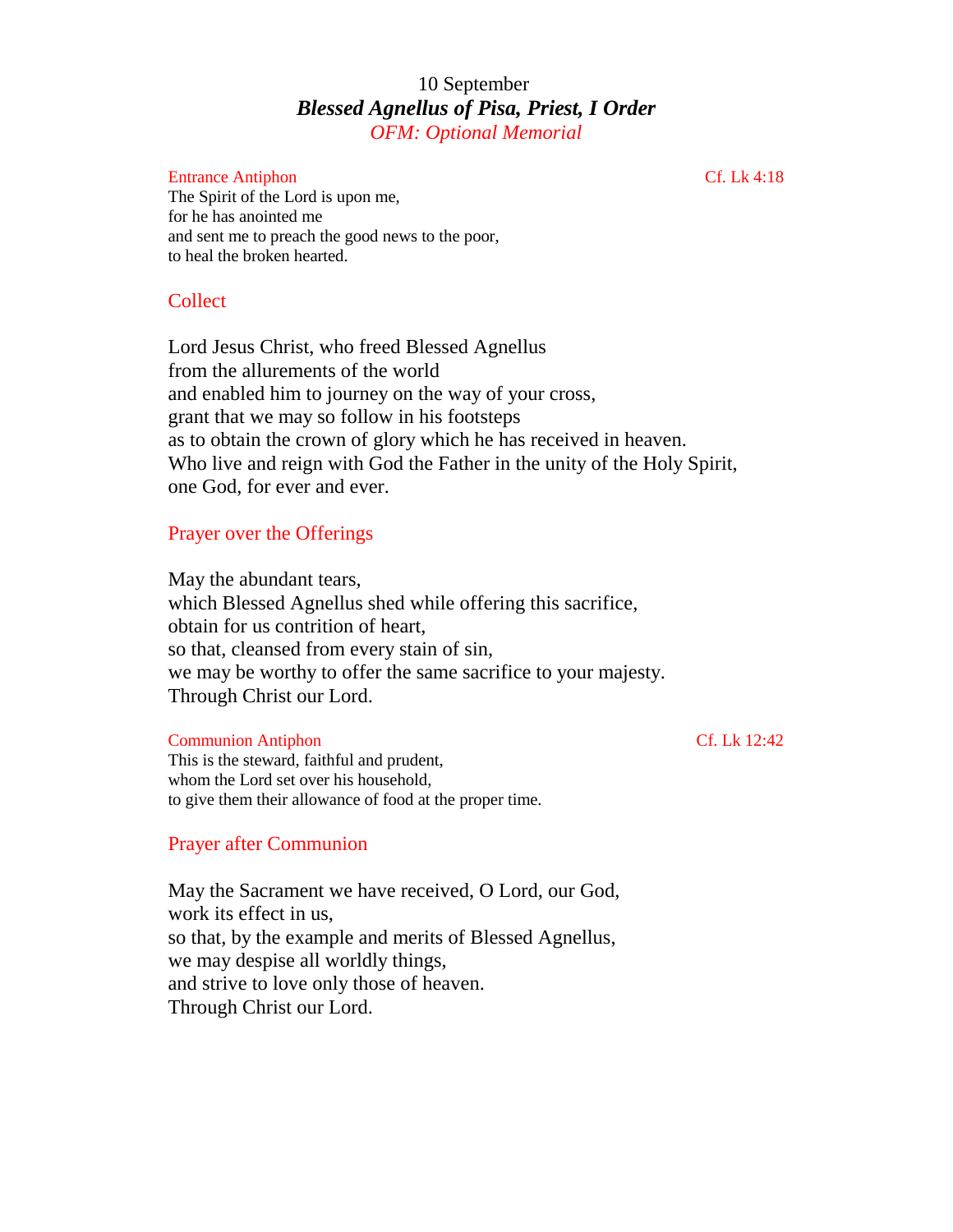# 11 September *Blessed Bonaventure of Barcelona, I Order OFM: Optional Memorial*

From the Common of Holy Men and Women: For Religious (p. 0000).

# **Collect**

O God, who in your servant, Blessed Bonaventure, have given us a wonderful example of gospel perfection, graciously grant, through his intercession, that we may strive to know what is pleasing to you and hasten to fulfill it. Through our Lord Jesus Christ, your Son, who lives and reigns with you in the unity of the Holy Spirit, one God, for ever and ever.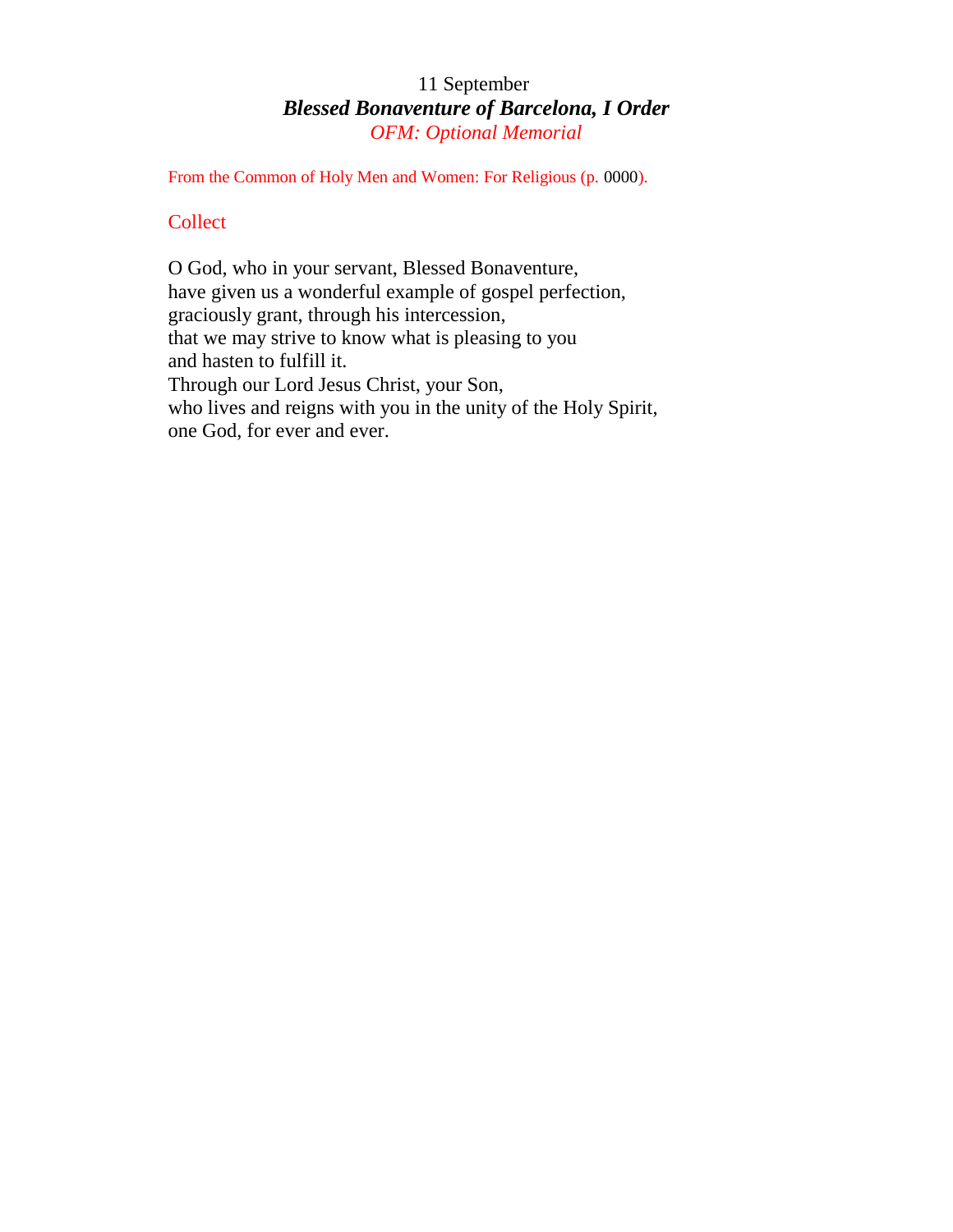# 17 September **STIGMATA OF OUR HOLY FATHER FRANCIS** All Families: FEAST

#### Entrance Antiphon Gal 6:14

May I never boast except in the cross of our Lord Jesus Christ, through which the world has been crucified to me, and I to the world.

The *Gloria in excelsis* (Glory to God in the highest) is said.

## **Collect**

O God, who wonderfully renewed the signs of your Son's passion in the flesh of our Holy Father Francis to inflame our hearts with the fire of your love, grant, through his intercession, that, conformed to the death of your Son, we may also share in his resurrection. Who lives and reigns with you in the unity of the Holy Spirit, one God, for ever and ever.

### Prayer over the Offerings

May the humble and devout supplication of our Holy Father Francis, accompany us, O Lord, and grant that, by the power of this offering, we may experience the saving effects of the Passion of your Son. Who lives and reigns for ever and ever.

Preface of St. Francis, as on the Solemnity (October 4)

#### **Communion Antiphon** Mt 16:24

Whoever wishes to come after me must deny himself, take up his cross, and follow me.

#### Prayer after Communion

O God, who in many ways displayed the wonderful mysteries of the cross in our Holy Father Francis, grant, we pray, that we may follow the example of his devotion and find strength through constant meditation on the cross. Through Christ our Lord.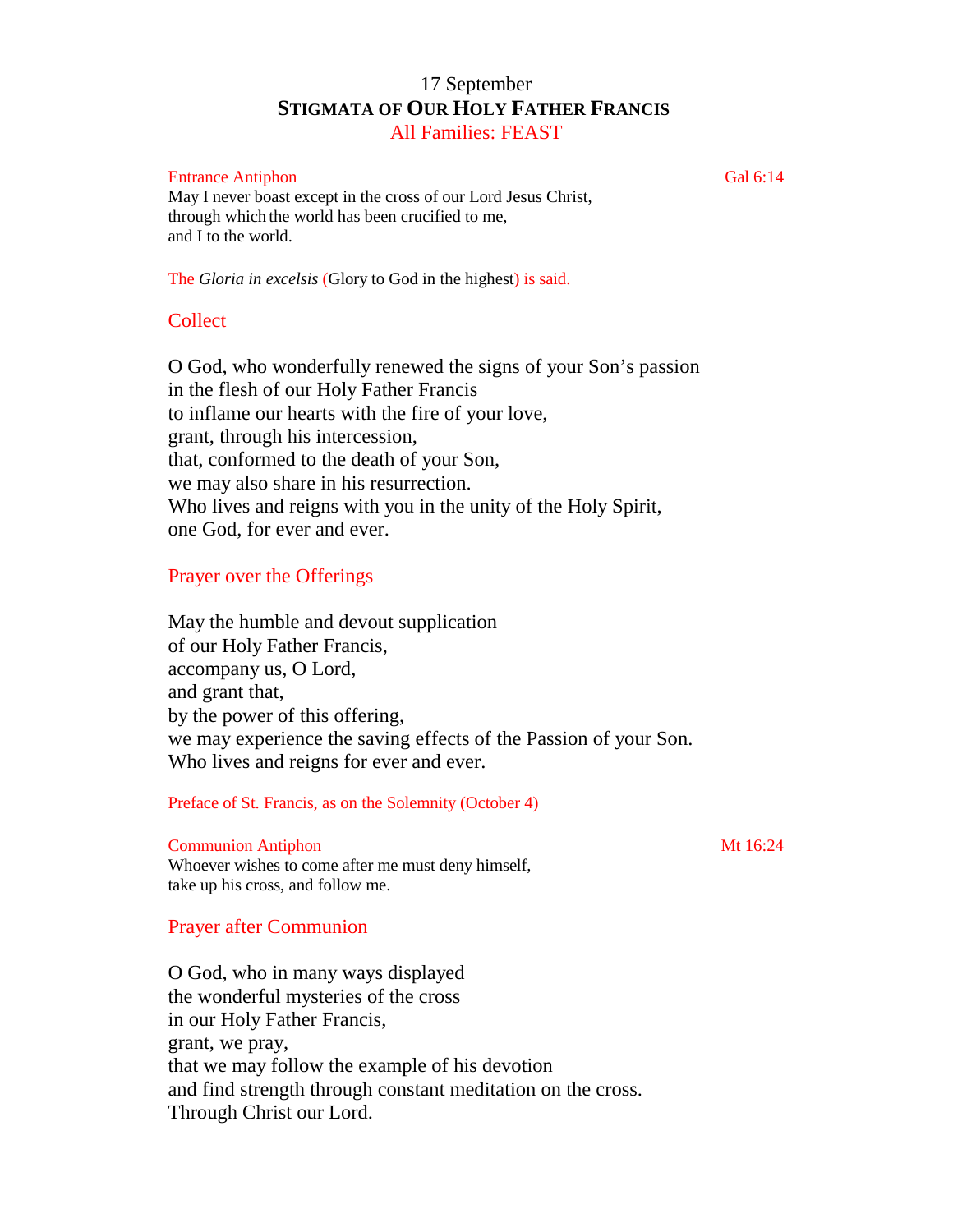# 18 September **Saint Joseph of Cupertino, Priest, I Order** OFM Conv: FEAST; Others: Memorial

Entrance Antiphon Sir 1:14-15 (Vulgate)

The love of God is honorable wisdom and those to whom she shall show herself love her by the sight and the knowledge of her great works.

The *Gloria in excelsis* (Glory to God in the highest) is said for a FEAST.

# **Collect**

O God, who in your marvelous wisdom chose to draw all things to your only begotten Son, lifted up from the earth, mercifully grant, by the merits and example of Saint Joseph, that, freed from earthly desires, we may be perfectly conformed to your Son. Who lives and reigns with you in the unity of the Holy Spirit, one God, for ever and ever.

# Prayer over the Offerings

May these offerings of our service, placed on your altar in commemoration of Saint Joseph, be acceptable to you, O Lord, we pray, and grant that, released from earthly attachments, we may have our riches in you alone. Through Christ our Lord.

#### Communion Antiphon Ps 69:30-31, 33

Let your saving help protect me, God, that I may praise God's name in song and glorify it with thanksgiving. See, you lowly ones, and be glad; you who seek God, take heart!

## Prayer after Communion

Nourished by the bread of angels, we beg you Lord, that, just as Saint Joseph was strengthened by this food to endure every hardship with unshaken constancy, we too may go from strength to strength and at last come to you. Through Christ our Lord.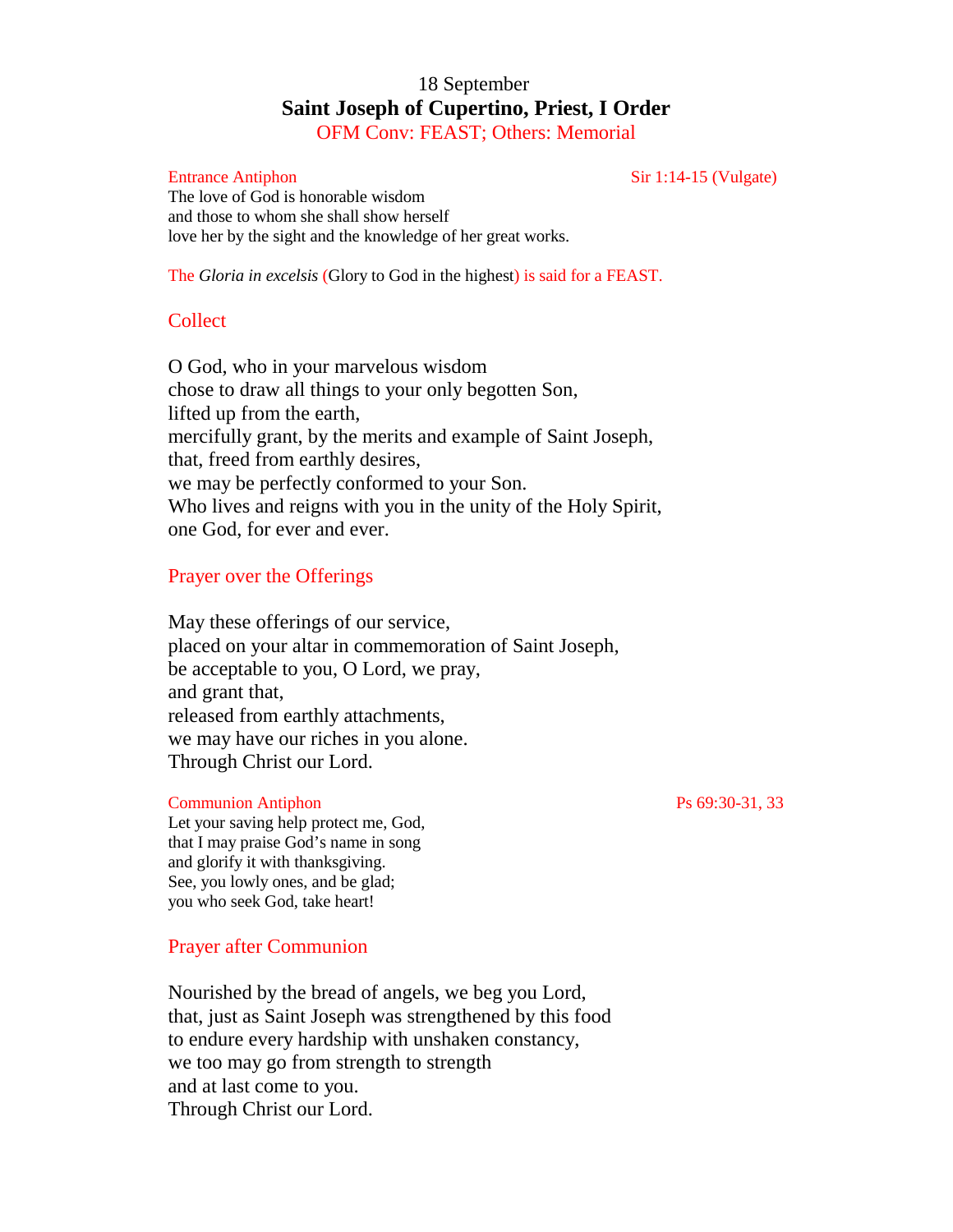# 19 September **Saint Francis Mary of Camporosso, I Order** OFM Cap: Memorial

From the Common of Holy Men and Women: For Those Who Practiced Works of Mercy (p. 0000).

## **Collect**

O God, who made Saint Francis Mary, your humble servant, extraordinary in every charitable work, grant, through his intercession and example, that we may continually remain at the service of our brothers and sisters in sincerity and humility. Through our Lord Jesus Christ, your Son, who lives and reigns with you in the unity of the Holy Spirit, one God, for ever and ever.

# 22 September *Saint Ignatius of Santhià, Priest, I Order OFM Cap: Optional Memorial*

From the Common of Holy Men and Women: For Religious (p. 0000).

# **Collect**

Almighty ever-living God, who, in order to restore the human condition, decreed that what was lost through pride should be regained through obedience, grant, we pray, that just as the prayers and example of the Confessor, Saint Ignatius, make us eager to do your will the more you show forth the beginnings of our redemption. Through our Lord Jesus Christ, your Son, who lives and reigns with you in the unity of the Holy Spirit, one God, for ever and ever.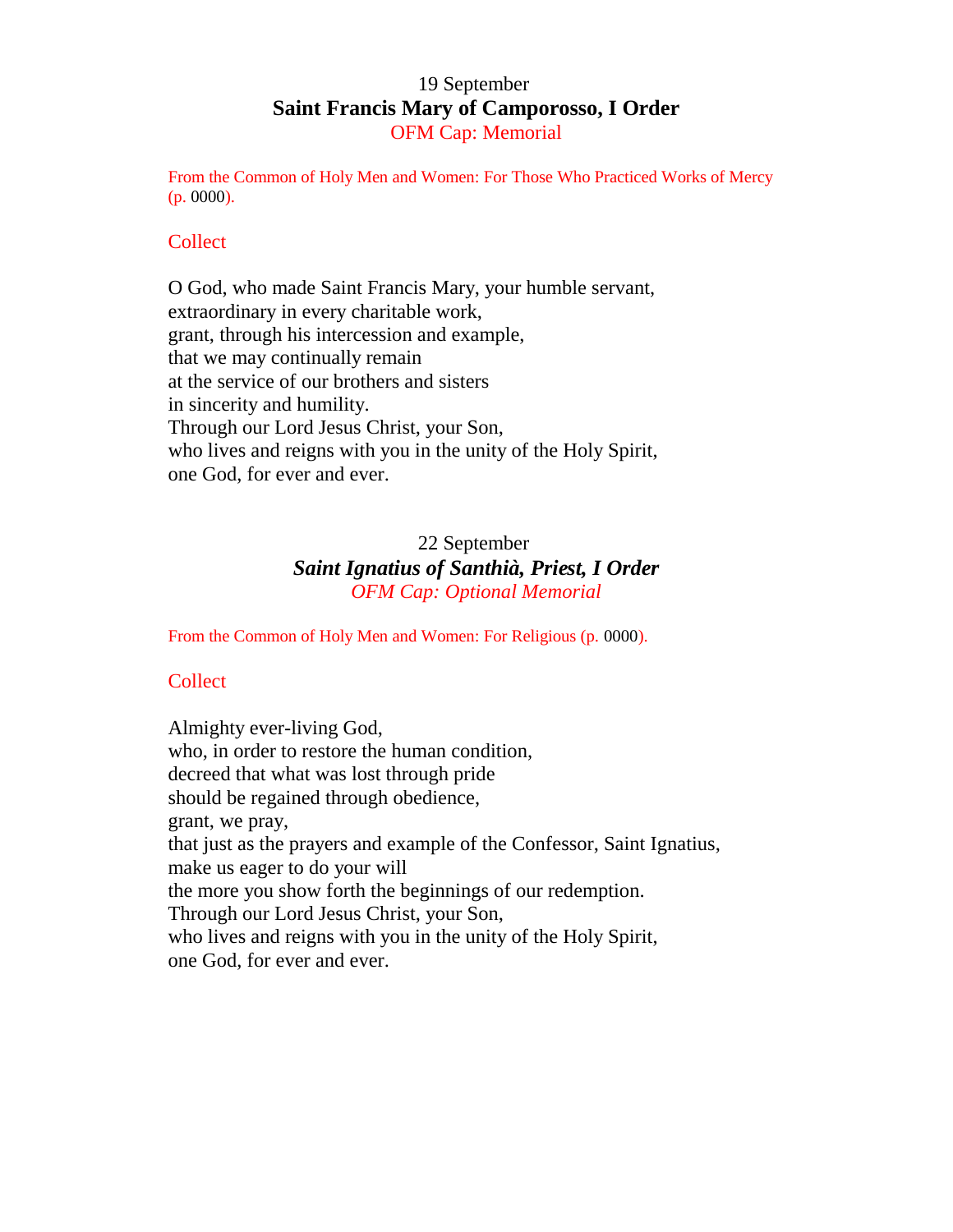# 23 September **Saint Pius of Pietrelcina, Priest, I Order** All Families: Memorial

#### Entrance Antiphon Cf. Sir 45:20

The Lord chose him as a priest for himself, to offer him a sacrifice of praise.

#### **Collect**

Almighty ever-living God, who, by a singular grace, gave the Priest Saint Pius a share in the Cross of your Son and, by means of his ministry, renewed the wonders of your mercy, grant, through his intercession, that we may be united constantly to the sufferings of Christ, and so brought happily to the glory of the resurrection. Through our Lord Jesus Christ, your Son, who lives and reigns with you in the unity of the Holy Spirit, one God, for ever and ever.

#### Prayer over the Offerings

Receive, O Lord, the gifts we bring in memory of Saint Pius and grant that, as we share in these sacred mysteries, we may be worthy to receive the saving fruit of redemption. Through Christ our Lord.

#### Communion Antiphon Mt18:20

Behold, I am with you always, even to the end of the age, says the Lord.

### Prayer after Communion

Grant, O Lord, that nourished by this holy meal and following the footprints of Saint Pius of Pietrelcina, we may serve you always with undying devotion and grow in untiring charity for all. Through Christ our Lord.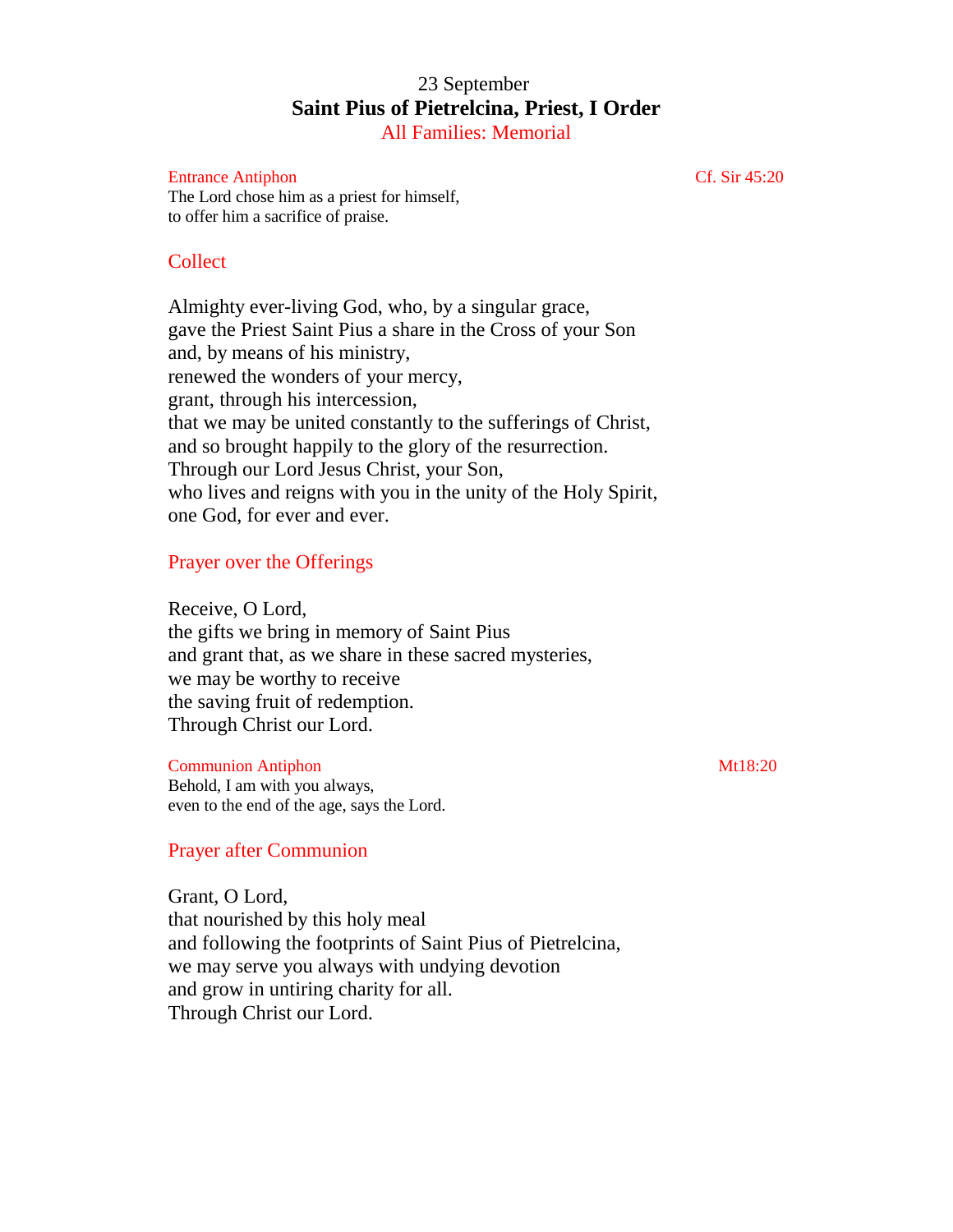# 24 September *Saint Pacific of San Severino, Priest, I Order OFM: Optional Memorial*

From the Common of Holy Men and Women: For Religious (p. 0000).

## **Collect**

O God, giver of all good gifts, who adorned your servant, Saint Pacific, with the virtue of outstanding patience and a love of solitude, grant, through his intercession, that, walking in his footsteps, we may obtain the same reward. Through our Lord Jesus Christ, your Son, who lives and reigns with you in the unity of the Holy Spirit, one God, for ever and ever.

# 24 September *Finding the Body of Saint Clare of Assisi II Order: Optional Memorial*

Everything as on the feast of St. Clare (August 11), except for the following Collect:

# **Collect**

Recalling the memory of the Virgin, Saint Clare, we ask, O Lord, through her merits and example, that, as we await the glorious resurrection, we may be strengthened in hope and charity and enjoy sharing in your glory forever. Through our Lord Jesus Christ, your Son, who lives and reigns with you in the unity of the Holy Spirit, one God, for ever and ever.

Preface of St. Clare, as on the Feast (August 11)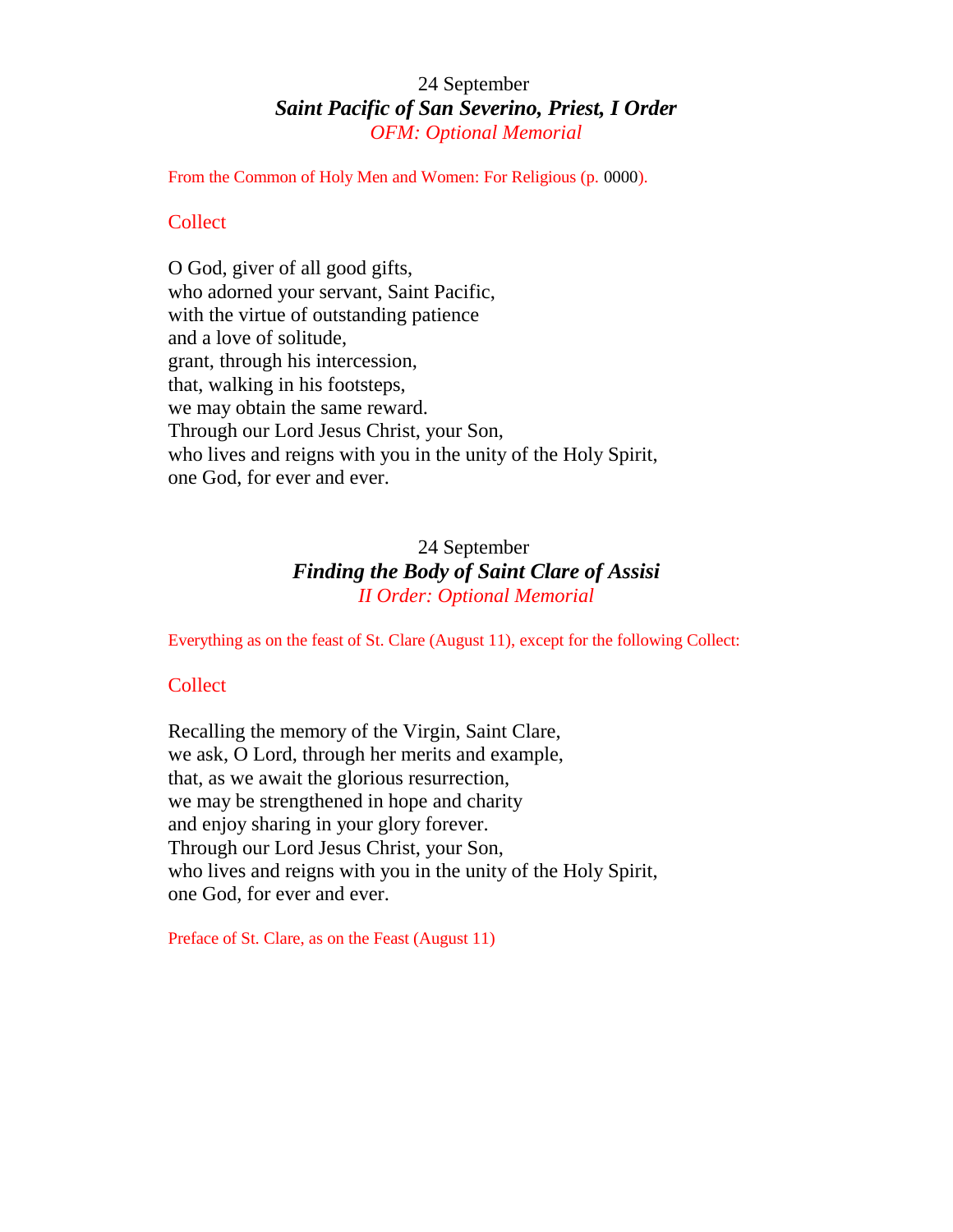# 26 September *Saint Elzéar of Sabran and Blessed Delphine married couple, III Order*

*III Order: Optional Memorial*

#### Entrance Antiphon Ps 145: 10-11

May all your works thank you, O Lord, and all your Holy ones bless you. They shall speak of the glory of your reign, and declare your mighty deeds.

## **Collect**

O God, who gave us in Saint Elzéar and Blessed Delphine, shining examples of virtue in the holiness of marriage, grant, in your mercy, that we, who honor their merits on earth, may be able to reach their blessed company in heaven. Through our Lord Jesus Christ, your Son, who lives and reigns with you in the unity of the Holy Spirit, one God, for ever and ever.

# Prayer over the Offerings

Offering you this atoning sacrifice, we ask, O Lord, through the merits and prayers of the holy spouses, Elzéar and Delphine, that you cleanse our minds and in your kindness enlighten us with the grace of the Holy Spirit. Through Christ our Lord.

#### Communion Antiphon Ps 66:4

The just shall rejoice at the presence of God; they shall exult with glad rejoicing.

## Prayer after Communion

By the heavenly power of the Sacrament we have received, O Lord, may our heart and flesh again flourish with the vigor of chastity, and our life always shine brightly with the light of good works. Through Christ our Lord.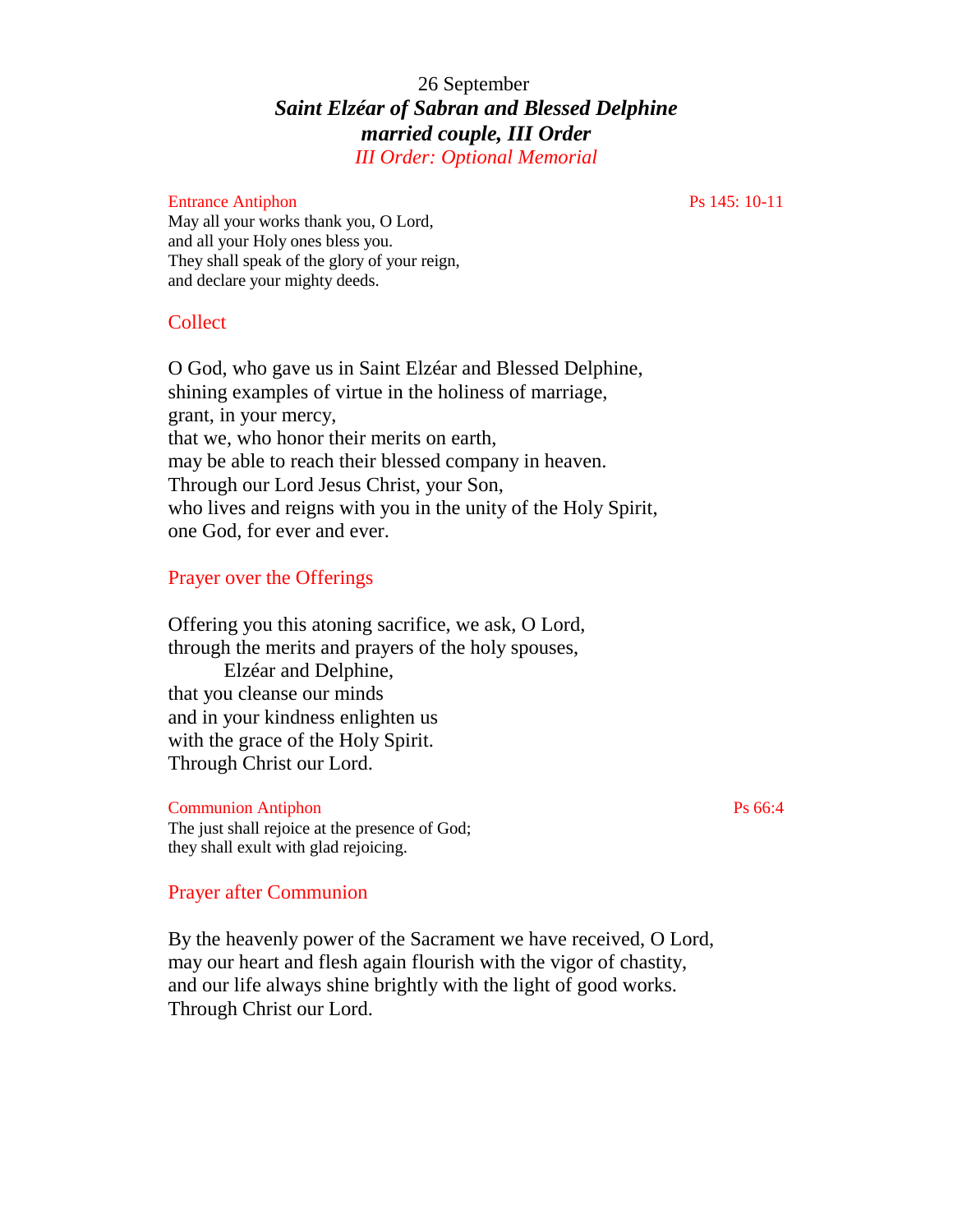# 26 September *Blessed Aurelio of Vinalesa, Priest, and Companions, Martyrs of Valencia OFM Cap: Optional Memorial*

From the Common of Martyrs: Outside Easter Time, For Several Martyrs (p. 0000).

# Collect

O God, who allowed Blessed Aurelio and his companions to bear the highest witness to charity by shedding their blood, grant that, always remaining faithful to Christ, we may never turn away from your love. Through our Lord Jesus Christ, your Son, who lives and reigns with you in the unity of the Holy Spirit, one God, for ever and ever.

# 28 September *Blessed Innocent of Berzo, Priest, I Order OFM Cap: Optional Memorial*

From the Common of Holy Men and Women: For Religious (p. 0000).

# **Collect**

O God, who look upon the lowly and know the haughty from afar, grant, we pray, by the merits and example of your servant, Blessed Innocent, that we may know nothing of pride, and advance with humility pleasing to you. Through our Lord Jesus Christ, your Son, who lives and reigns with you in the unity of the Holy Spirit, one God, for ever and ever.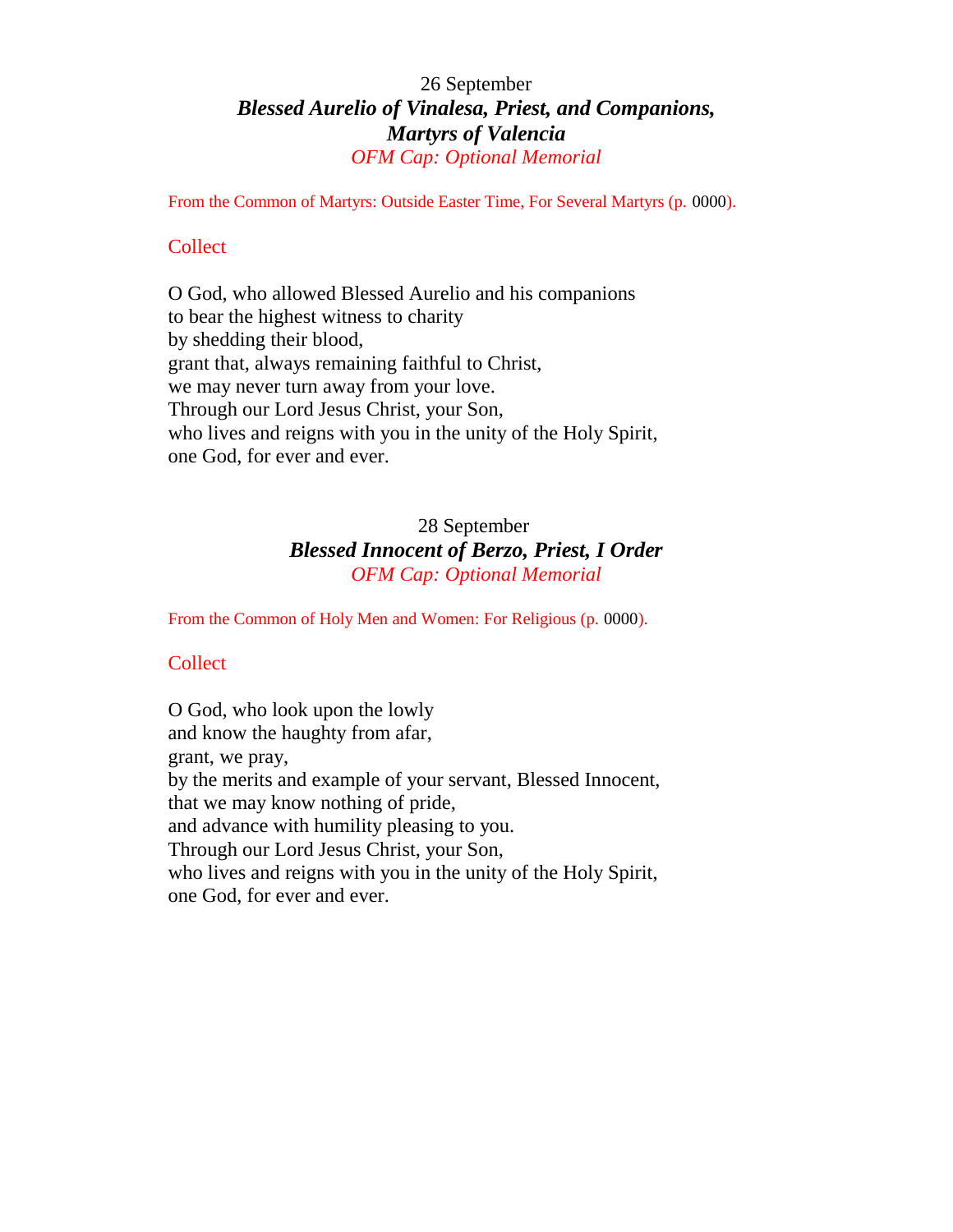# **OCTOBER**

# 4 October OUR HOLY FATHER FRANCIS OF ASSISI Deacon and Founder of the Three Orders All Families: **SOLEMNITY**

#### Entrance Antiphon

Let us rejoice in the Lord, celebrating the feast in honor of blessed Francis. The angels rejoice in this solemnity and with us praise the Son of God.

*In votive Masses through the year:* Francis, the man of God, left his home behind, abandoned his inheritance and became poor and penniless, but the Lord raised him up.

The *Gloria in excelsis* (Glory to God in the highest) is said.

#### **Collect**

O God, by whose gift our Holy Father Francis was conformed to Christ in poverty and humility, grant that, by walking in Francis' footsteps, we may follow your Son, and, through joyful charity, come to be united with you. Through our Lord Jesus Christ, your Son, who lives and reigns with you in the unity of the Holy Spirit, one God, for ever and ever.

#### The Creed is said.

### Prayer over the Offerings

As we bring you these offerings, O Lord, we pray that we may be rightly disposed for the celebration of the mystery of the Cross, which our Holy Father Francis so ardently embraced. Through Christ our Lord.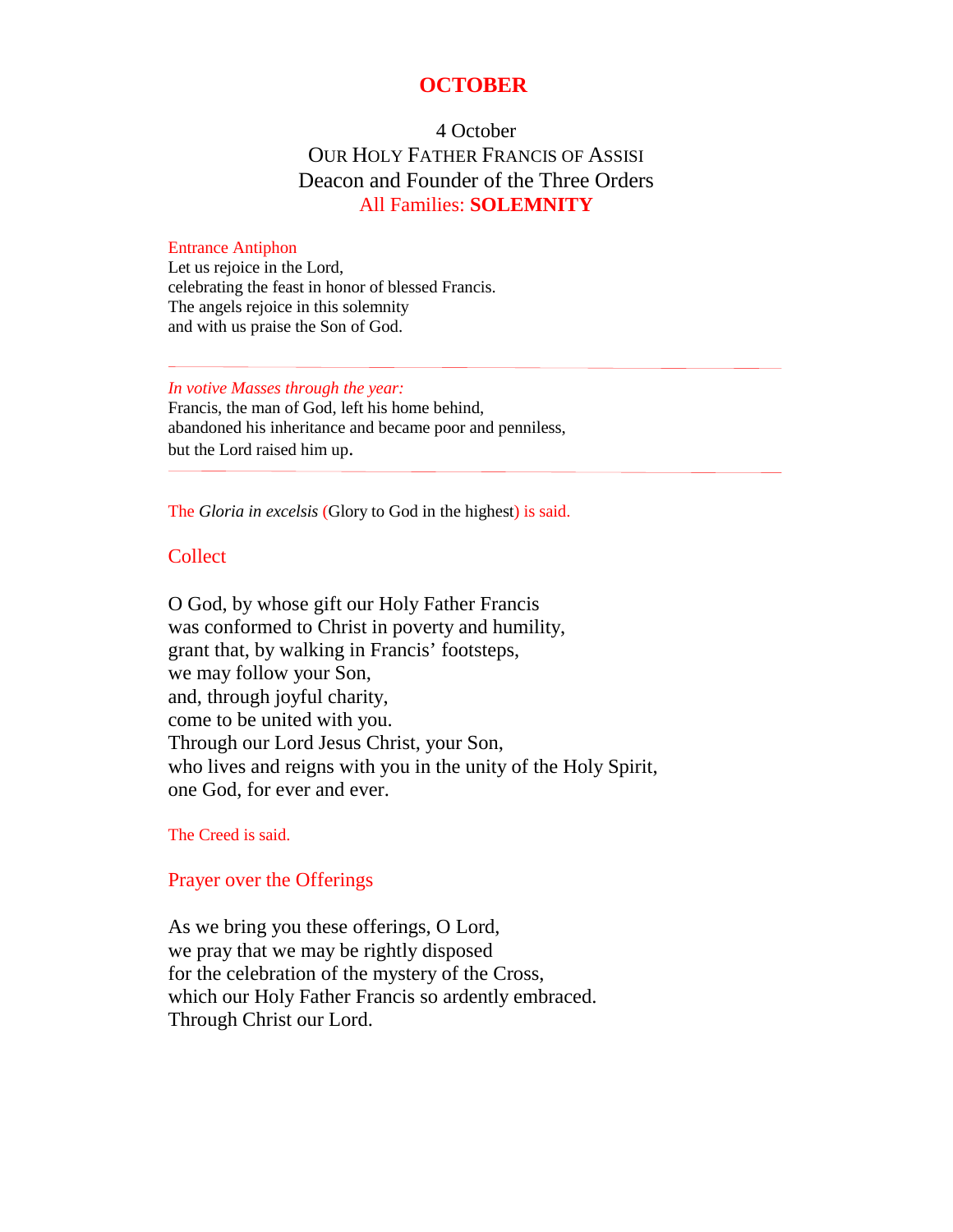Preface

V. The Lord be with you. R. And with your spirit.

V. Lift up your hearts.

R. We lift them up to the Lord.

V. Let us give thanks to the Lord our God. R. It is right and just.

It is truly right and just, our duty and our salvation, always and everywhere to give you thanks, Lord, holy Father, almighty and eternal God.

You raised your servant, our Holy Father Francis, through the paths of highest poverty and humility to the height of evangelical perfection. You set him aflame with seraphic love to exult with unspeakable joy in all the works of your hands, and you marked him with the sacred stigmata to show us an image of Jesus, our crucified Lord.

Through him the Angels praise your majesty, Dominions adore and Powers tremble before you. Heaven and the Virtues of heaven and the blessed Seraphim worship together with exultation.

May our voices, we pray, join with theirs in humble praise, as we acclaim:

Holy, Holy, Holy Lord God of hosts . . .

Communion Antiphon Cf. 1 Pt 4:13 Francis rejoiced in sharing the sufferings of Christ. Now he rejoices exultantly in the revelation of the glory of Christ.

Prayer after Communion

Grant us, we pray, O Lord, through these holy gifts which we have received, that, imitating the charity and apostolic zeal of our Holy Father Francis, we may experience the effects of your love and spread them everywhere for the salvation of all. Through Christ our Lord.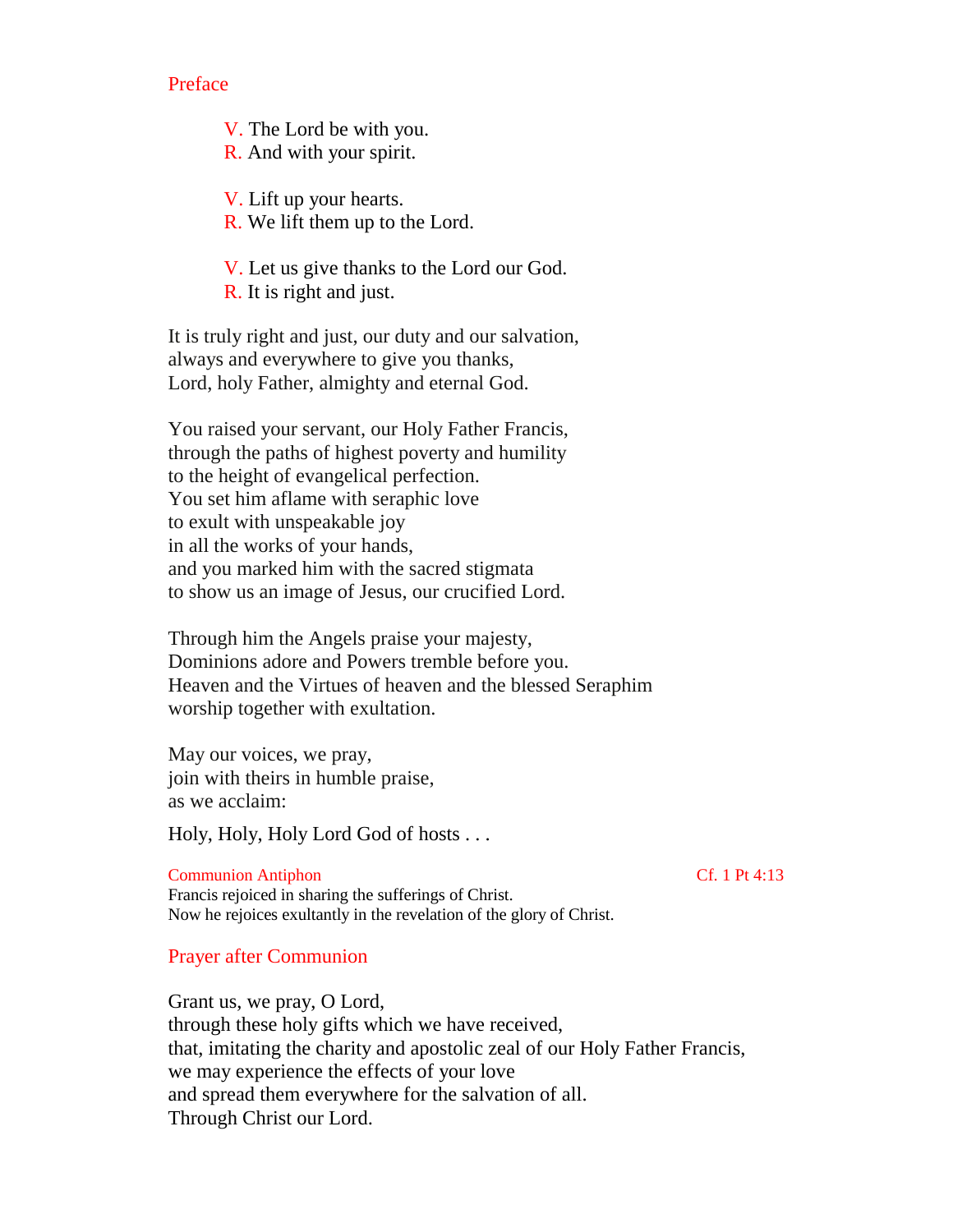# 6 October *Saint Mary Frances of the Five Wounds, Virgin, III Order III Order: Optional Memorial*

From the Common of Virgins: For One Virgin (p. 0000).

#### **Collect**

Lord God, who filled the Virgin, Saint Mary Frances, with heavenly gifts, grant, we pray, that imitating her virtues on earth, like her, we may enjoy eternal happiness. Through our Lord Jesus Christ, your Son, who lives and reigns with you in the unity of the Holy Spirit, one God, for ever and ever.

# 10 October

# *Saint Daniel and Companions, Martyrs in Morocco, I Order OFM: Optional Memorial*

Everything is taken from the Common of Martyrs: Outside Easter Time, For Several Martyrs, 2 (p. 0000) or For Missionary Martyrs (p. 0000).

# 10 October *Blessed Mary Angela Truszkowska, Virgin and Foundress, III Order III Order: Optional Memorial*

From the Common of Virgins: For One Virgin (p. 0000).

## Collect

O God, who granted to the Virgin, Blessed Mary Angela, a lively faith and active charity in faithfully carrying out your will, grant, we pray, that supported by her prayers and example, we may seek your will in all the circumstances of our life and joyfully do what is pleasing to you. Through our Lord Jesus Christ, your Son, who lives and reigns with you in the unity of the Holy Spirit, one God, for ever and ever.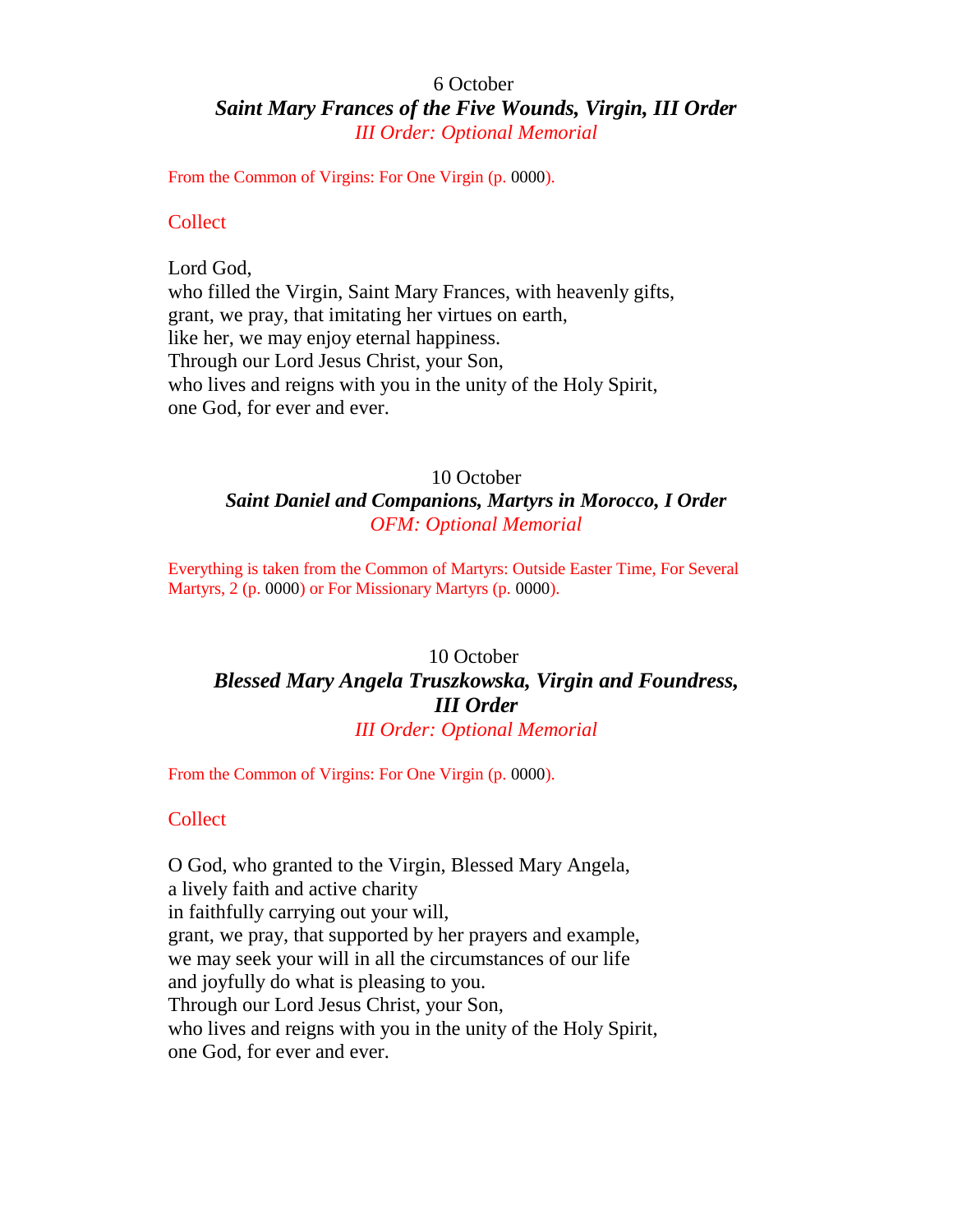# 11 October *Saint John XXIII, Pope, III Order OFM, III Order: Optional Memorial*

From the Common of Pastors: For a Pope (p. 0000).

## **Collect**

Almighty and eternal God, who in Pope Saint John XXIII, gave to the whole world the shining example of a good shepherd, grant that, through his intercession, we may with joy spread abroad the fullness of Christian charity. Through our Lord Jesus Christ, your Son, who lives and reigns with you in the unity of the Holy Spirit, one God, for ever and ever.

# 12 October *Saint Seraphin of Montegranaro, I Order OFM Cap: Optional Memorial*

From the Common of Holy Men and Women: For Religious (p. 0000).

# Collect

O God, who enriched Saint Seraphin with the manifold gifts of your Spirit and gave him to us as a wondrous witness to the riches of Christ, grant, by his intercession, that we may grow in knowledge of you and walk before you faithfully in accord with the truth of the Gospel. Through our Lord Jesus Christ, your Son, who lives and reigns with you in the unity of the Holy Spirit, one God, for ever and ever.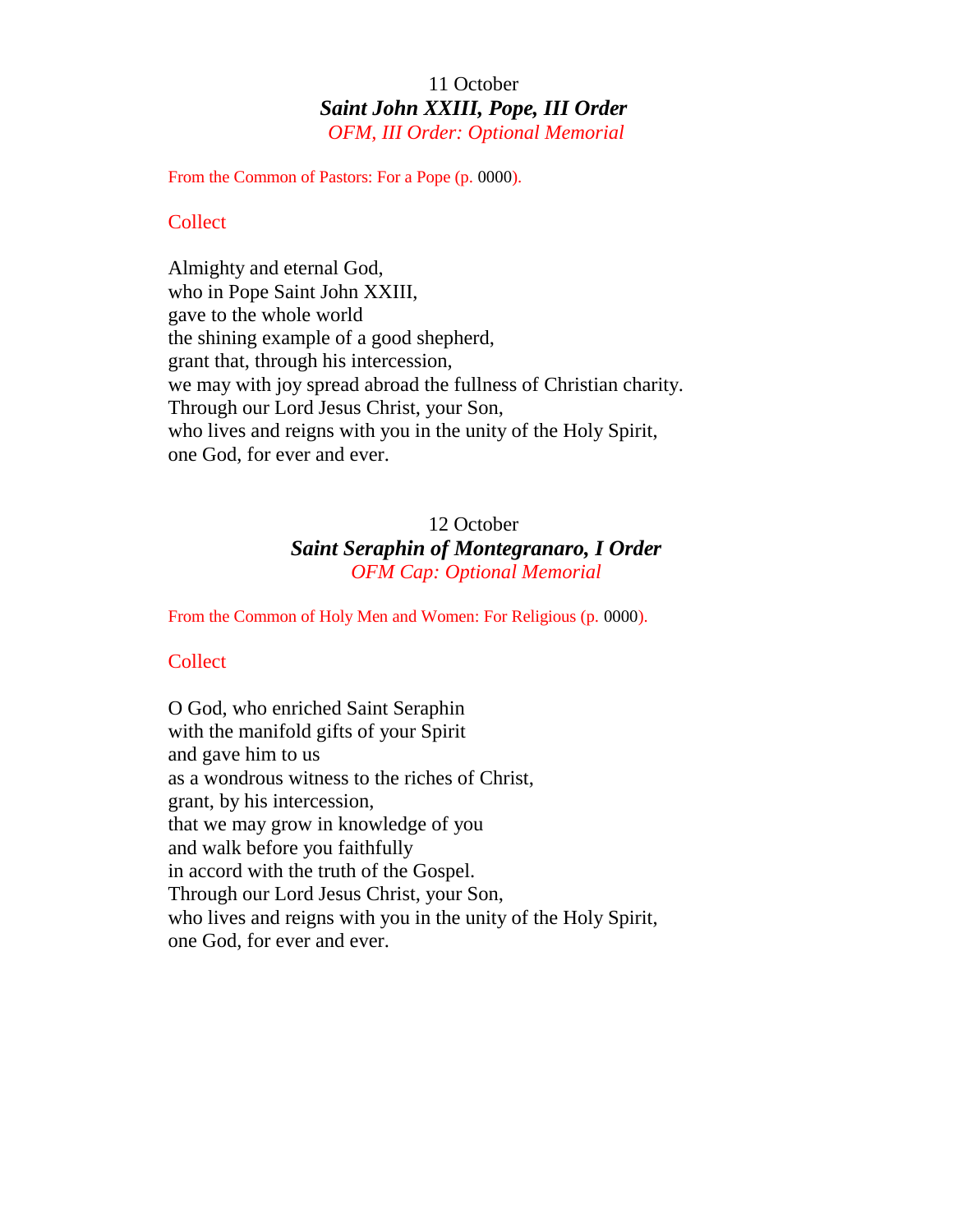# 13 October *Blessed Honorat Ko mi ski, Priest and Founder, I Order OFM Cap: Optional Memorial*

From the Common of Holy Men and Women: For Religious (p. 0000).

# **Collect**

O God, who filled the Priest, Blessed Honorat, with a gentle spirit of love for reconciling souls to you, grant, through his intercession, that we may be imbued with the sweetness of your mercy and united to you in perfect charity. Through our Lord Jesus Christ, your Son, who lives and reigns with you in the unity of the Holy Spirit, one God, for ever and ever.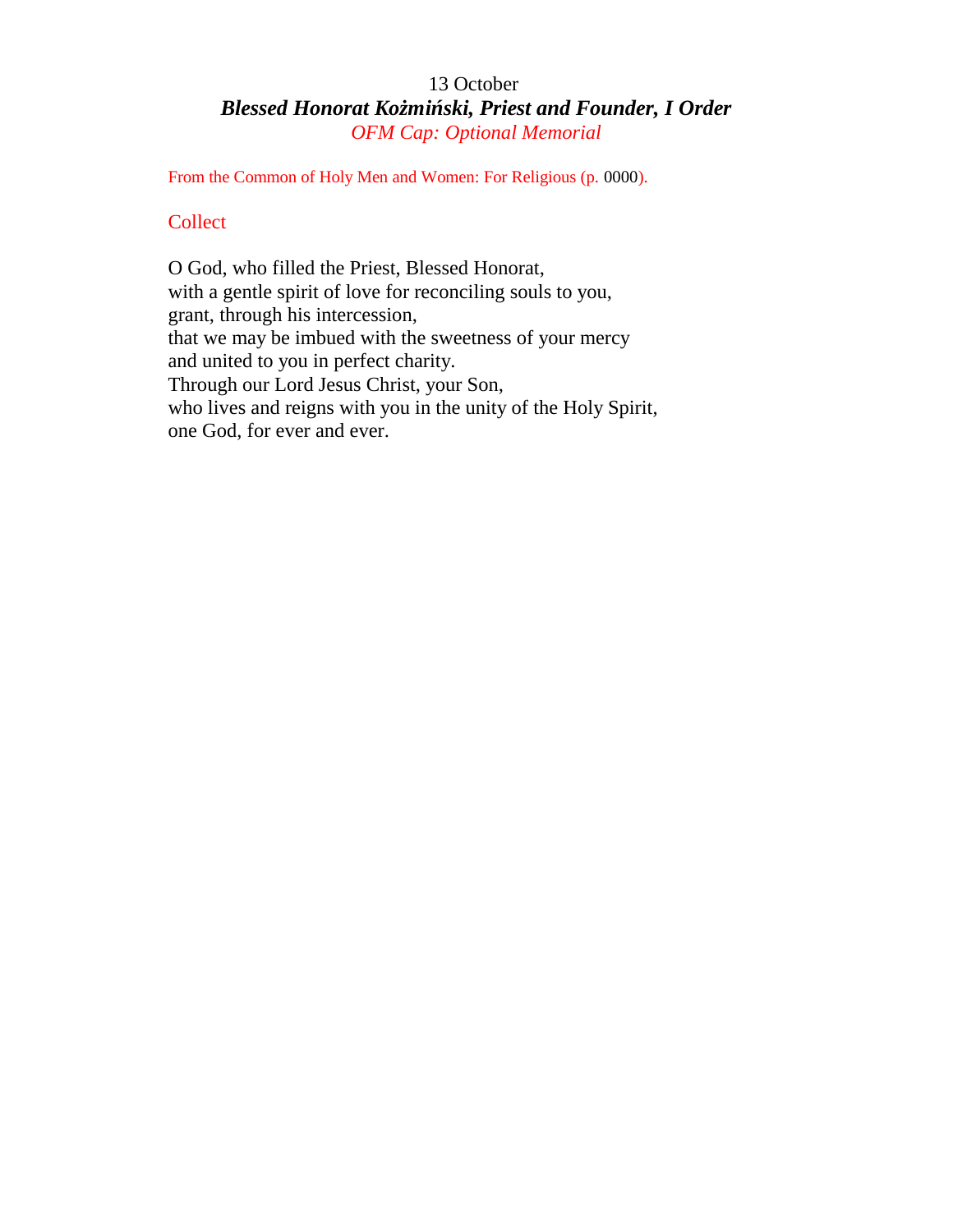# 19 October **Saint Peter of Alcántara, Priest, I Order** [outside USA] OFM: Memorial

#### Entrance Antiphon Gal 6:14

May I never boast except in the cross of our Lord Jesus Christ, through which the world has been crucified to me, and I to the world.

## Collect

O God, who made Saint Peter of Alcántara known for the gift of remarkable penance and lofty contemplation, grant, through the help of his merits, that we may mortify the flesh, and become worthy to share the gifts of heaven. Through our Lord Jesus Christ, your Son, who lives and reigns with you in the unity of the Holy Spirit, one God, for ever and ever.

# Prayer over the Offerings

O Lord, by the merits of Saint Peter, be pleased to accept our offering, which he also held in his pure hands and offered to you. Through Christ our Lord.

Communion Antiphon Cf. Ps 34 (33):9 Taste and see that the Lord is good; blessed is the man who takes refuge in him.

# Prayer after Communion

Grant, we pray, almighty God, that we may be worthy to receive the fruit that Saint Peter received from this heavenly banquet. Through Christ our Lord.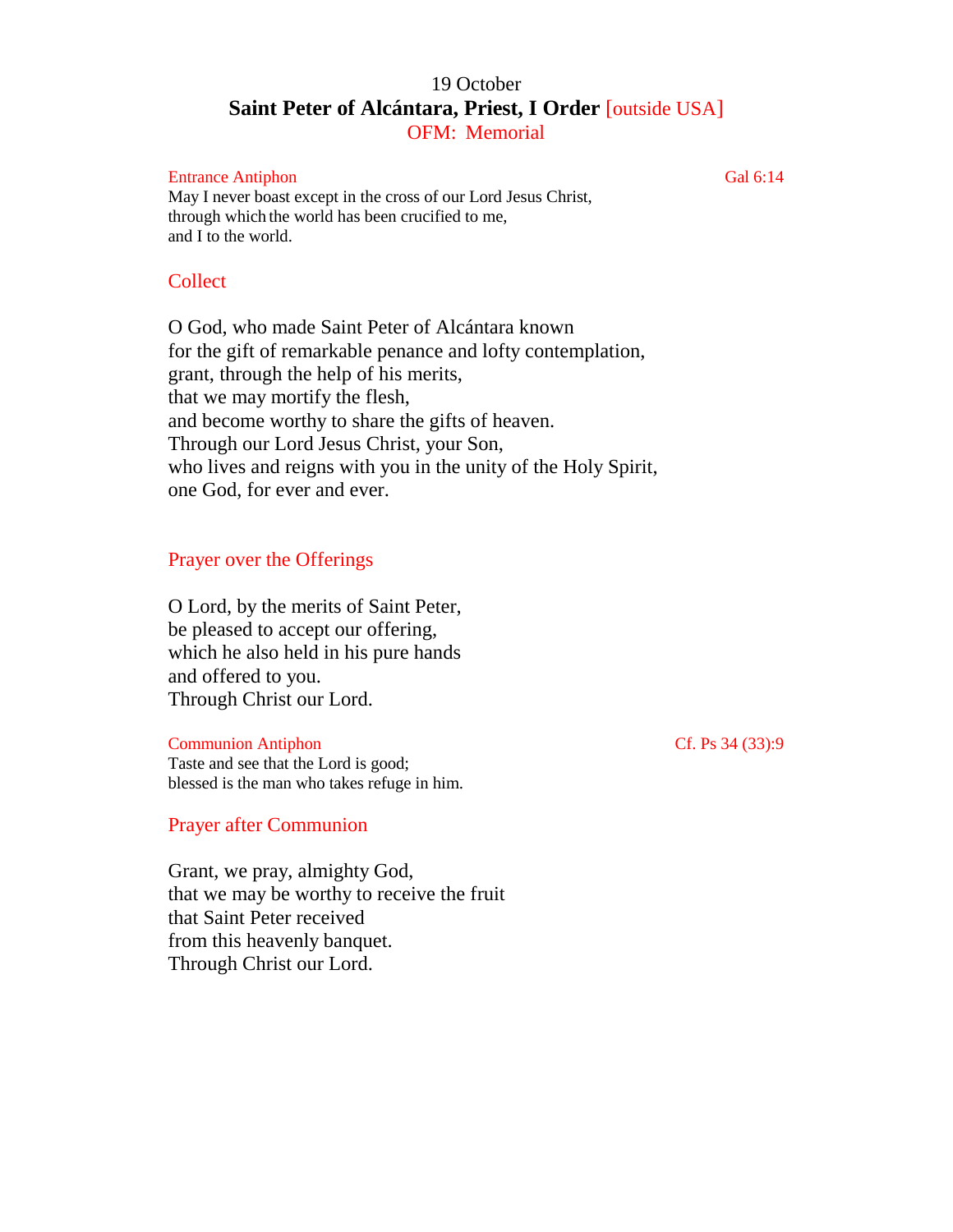# 20 October *Blessed James of Strepar, Bishop, I Order OFM Conv: Optional Memorial*

From the Common of Pastors: For a Bishop (p. 0000).

## **Collect**

O God, who, in Bishop Blessed James, renewed the apostolic spirit of evangelization, grant, through his intercession, that your Church may always receive an increase in faith and holiness. Through our Lord Jesus Christ, your Son, who lives and reigns with you in the unity of the Holy Spirit, one God, for ever and ever.

# 20 October *Blessed Contardo Ferrini, educator, III Order III Order: Optional Memorial*

From the Common of Holy Men and Women: For One Saint (p. 0000).

## **Collect**

O God, who made Blessed Contardo outstanding in joining learning with devotion, grant us, your servants, that we may know you, the true God, and love you above all things. Through our Lord Jesus Christ, your Son, who lives and reigns with you in the unity of the Holy Spirit, one God, for ever and ever.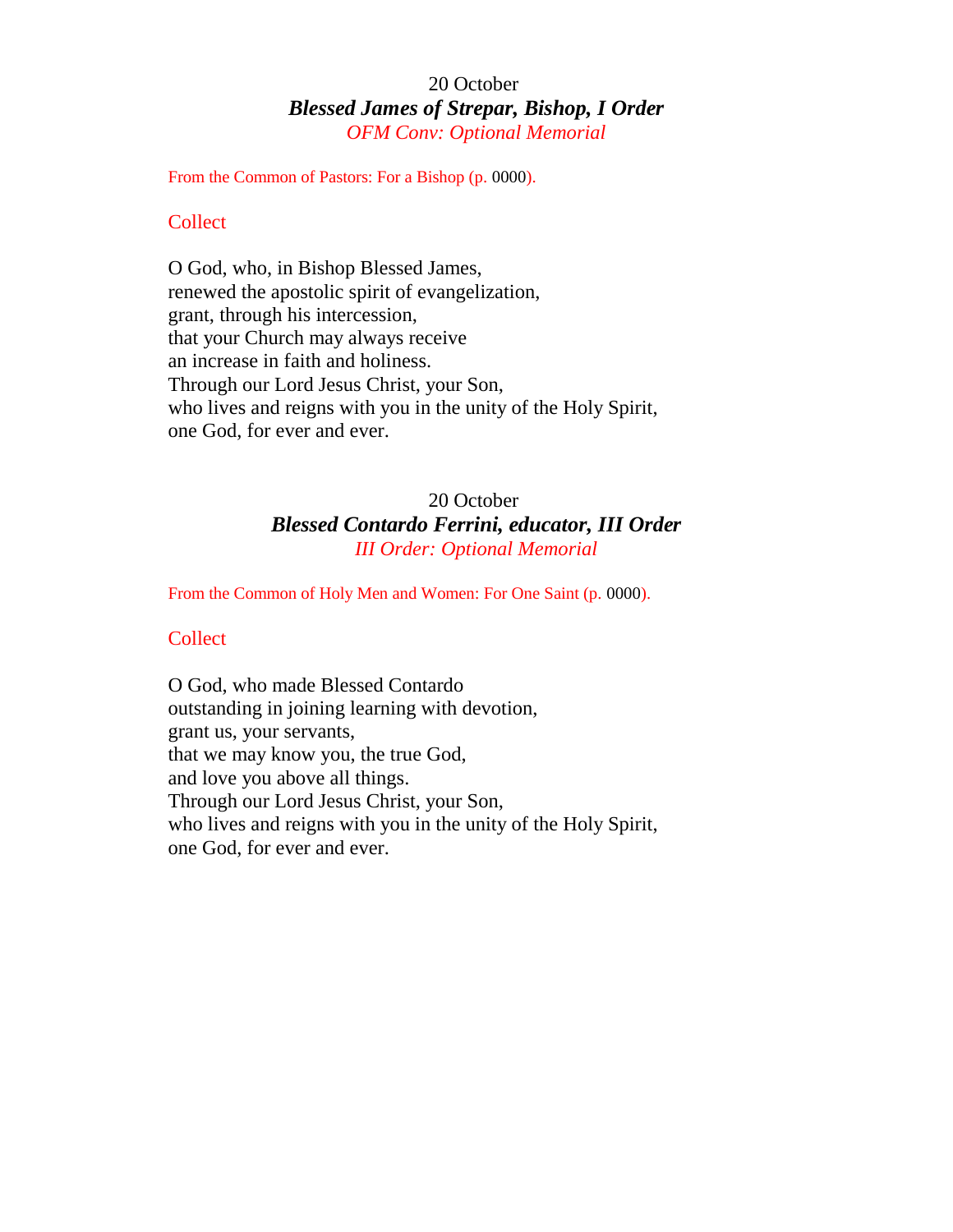# 22 October **Saint Peter of Alcántara, Priest, I Order** [USA] OFM: Memorial, *OFM Conv: Optional Memorial*

Entrance Antiphon Gal 6:14

May I never boast except in the cross of our Lord Jesus Christ, through which the world has been crucified to me, and I to the world.

# Collect

O God, who made Saint Peter of Alcántara known for the gift of remarkable penance and lofty contemplation, grant, through the help of his merits, that we may mortify the flesh, and become worthy to share the gifts of heaven. Through our Lord Jesus Christ, your Son, who lives and reigns with you in the unity of the Holy Spirit, one God, for ever and ever.

# Prayer over the Offerings

O Lord, by the merits of Saint Peter, be pleased to accept our offering, which he also held in his pure hands and offered to you. Through Christ our Lord.

## Communion Antiphon Ps 34:9

Taste and see that the Lord is good; blessed is the man who takes refuge in him.

# Prayer after Communion

Grant, we pray, almighty God, that we may be worthy to receive the fruit that Saint Peter received from this heavenly banquet. Through Christ our Lord.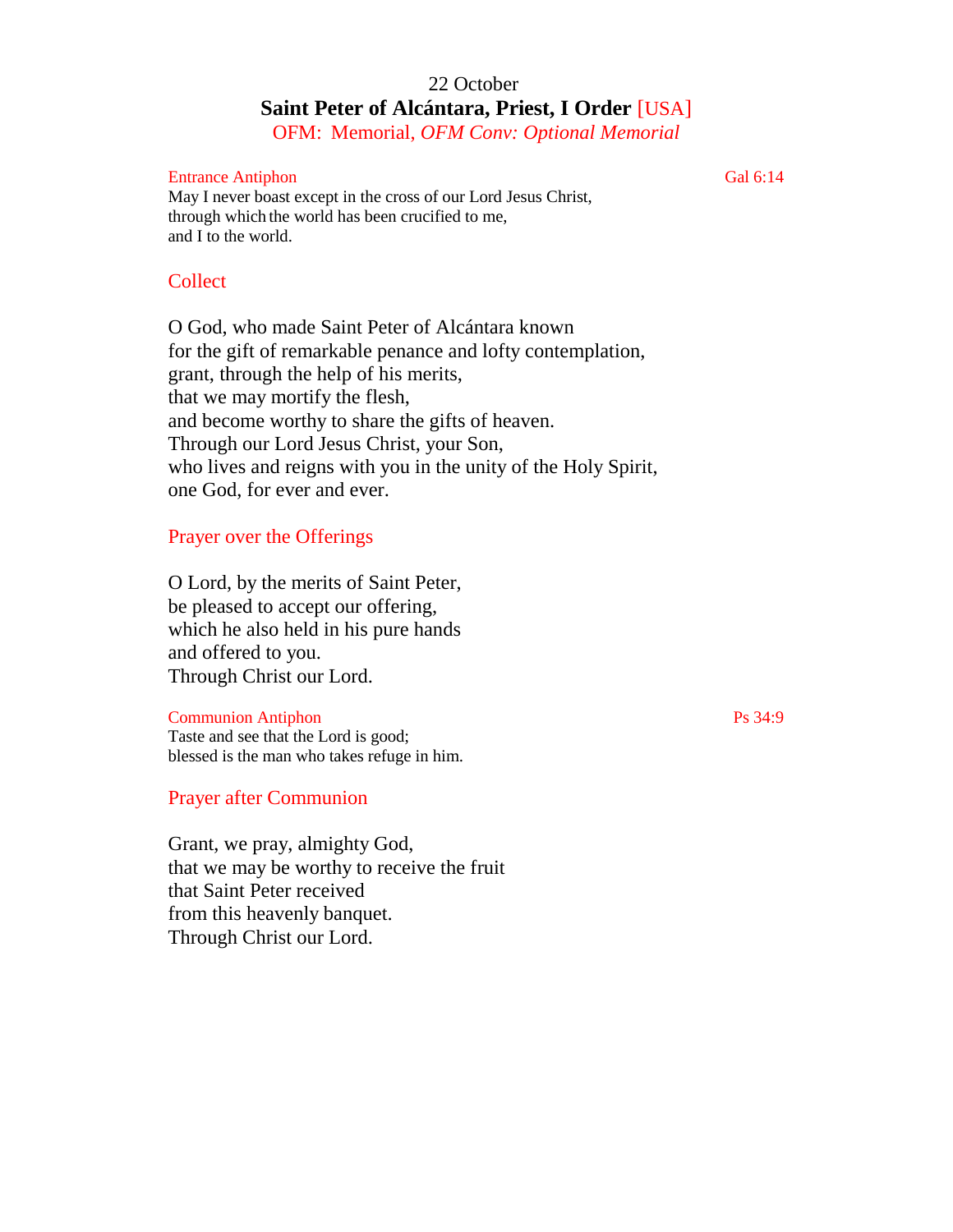# 22 October *Saint Josephine Leroux, Virgin and Martyr, II Order II Order: Optional Memorial*

Everything is taken from the Common of Martyrs: For a Virgin Martyr (p. 0000)

# 23 October **Saint John of Capistrano, Priest, I Order** All Families: Memorial

Entrance Antiphon Hab 3:18-19 Yet I will rejoice in the Lord and exult in my saving God. God, my Lord, is my strength.

## Collect

O God, who raised up Saint John of Capistrano to comfort your faithful people in tribulation, place us, we pray, under your safe protection and keep your Church in everlasting peace. Through our Lord Jesus Christ, your Son, who lives and reigns with you in the unity of the Holy Spirit, one God, for ever and ever.

## Prayer over the Offerings

Look favorably, O Lord, upon the sacrifice we offer, and through the intercession of Saint John, shelter us in your safe keeping, so that the snares of our enemies may be destroyed. Through Christ our Lord.

#### Communion Antiphon Wis 10:20

They sang of your holy name, Lord, and praised in unison your conquering hand.

#### Prayer after Communion

Filled with heavenly food and refreshed with spiritual drink, we pray, almighty God, that you would defend us from the malice of the enemy and keep your Church in lasting peace. Through Christ our Lord.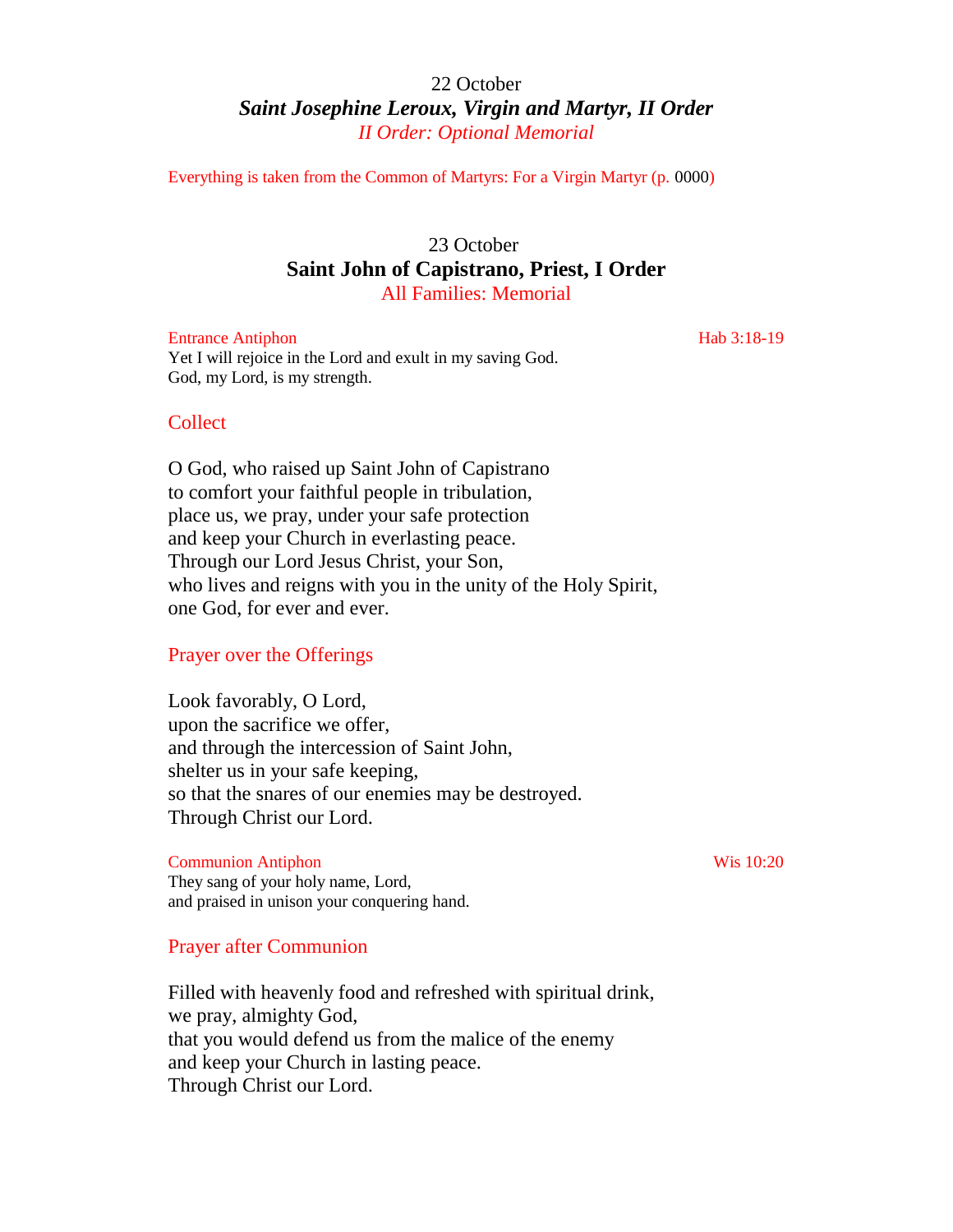# 24 October *Saint Anthony of St. Ann Galvão, Priest and Founder, I Order OFM: Optional Memorial*

From the Common of Holy Men and Women: For Those Who Practiced Works of Mercy (p. 0000).

### **Collect**

O God, the Father of mercy, who made Saint Anthony an instrument of charity and peace for others, grant, by his intercession, that we may always be intent on fostering true unity. Through our Lord Jesus Christ, your Son, who lives and reigns with you in the unity of the Holy Spirit, one God, for ever and ever.

# 25 October *Blessed Maria Jesús Ferragut and Companions, Virgins and Martyrs of Valencia, II Order OFM Cap: Optional Memorial*

From the Common of Martyrs: Outside Easter Time, For Several Martyrs (p. 0000) or the Common of Martyrs: For a Virgin Martyr [use the plural] (p. 0000).

#### Collect

Almighty ever-living God, who adorned Blessed Maria Jesús and companions with the double victory of virginity and martyrdom, grant us, through their intercession, to persevere in genuine charity and know the power of Christ's resurrection. Who lives and reigns with you in the unity of the Holy Spirit, one God, for ever and ever.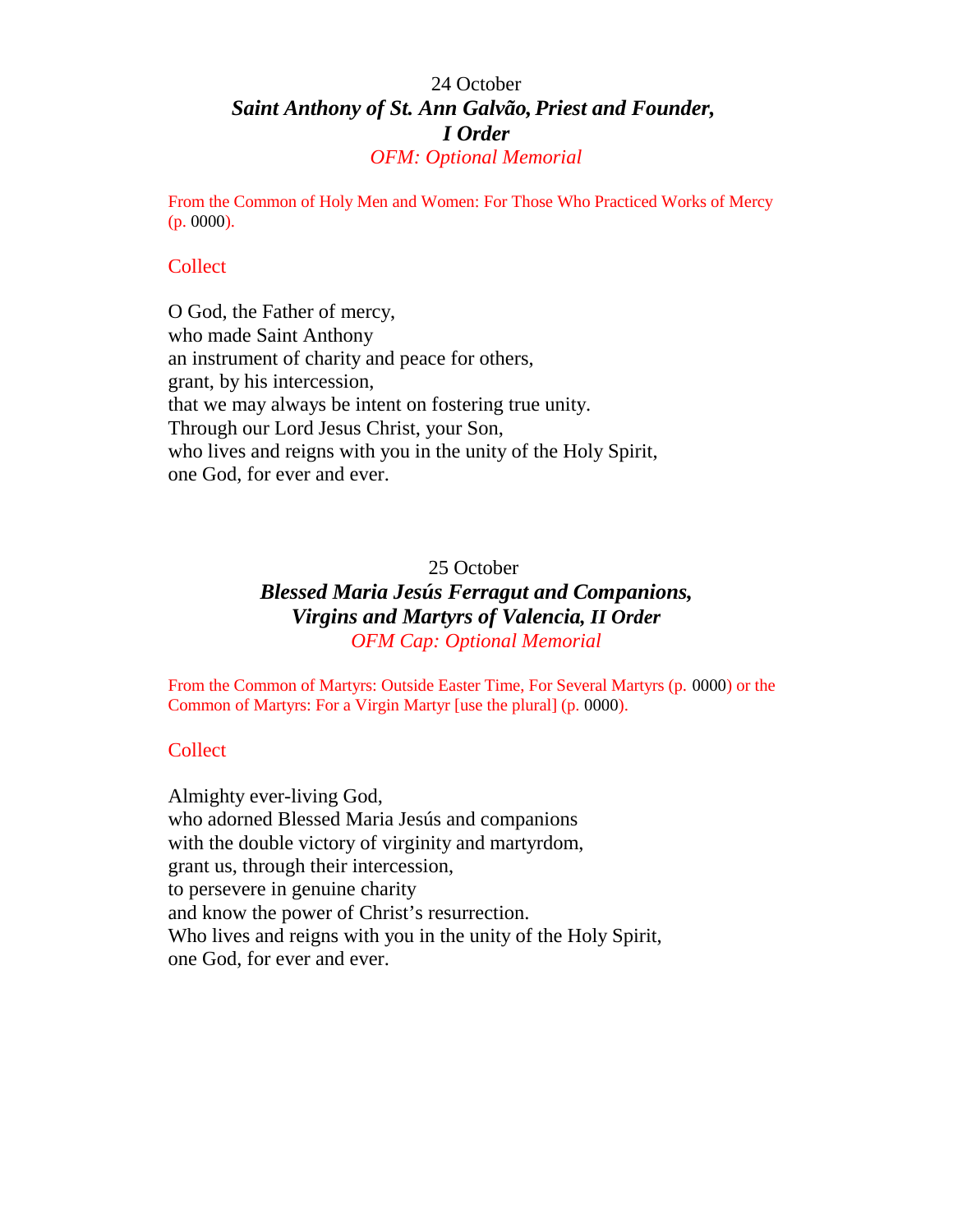# 26 October *Blessed Bonaventure of Potenza, Priest, I Order OFM Conv: Optional Memorial*

From the Common of Holy Men and Women: For Religious (p. 0000).

# **Collect**

O God, who made Blessed Bonaventure outstanding in the virtue of obedience and love of neighbor, grant, through his intercession and example, that, holding fast to what you command, we may advance with joyful spirit on the path of perfection. Through our Lord Jesus Christ, your Son, who lives and reigns with you in the unity of the Holy Spirit, one God, for ever and ever.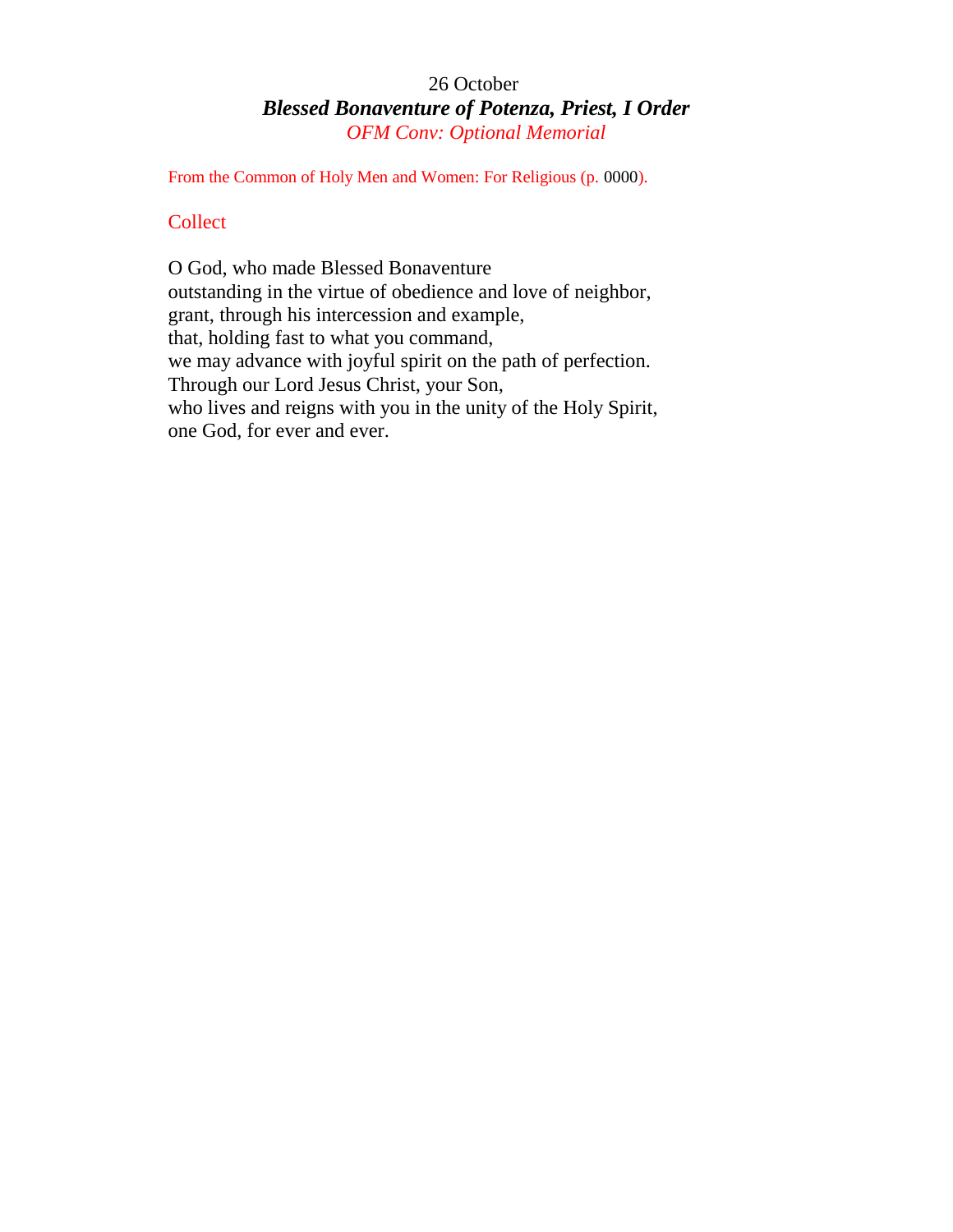# 30 October **ANNIVERSARY OF DEDICATION in Consecrated Churches of the Order "whose date of consecration is unknown" SOLEMNITY**

## Entrance Antiphon Cf. Rev 21:2

I saw the holy city, a new Jerusalem, coming down out of heaven from God, prepared like a bride adorned for her husband.

The *Gloria in excelsis* (Glory to God in the highest) is said.

## Collect

O God, who from living and chosen stones prepare an eternal dwelling for your majesty, increase in your Church the grace you have bestowed, so that, through the intercession of our Holy Father Francis, your faithful people may, by unceasing growth, build up the heavenly Jerusalem. Through our Lord Jesus Christ, your Son, who lives and reigns with you in the unity of the Holy Spirit, one God, for ever and ever.

The Creed is said.

# Prayer over the Offerings

Accept, we pray, O Lord, the offering made here and grant that by it those who seek your favor may receive in this place the grace of the Sacraments and an answer to their prayers. Through Christ our Lord.

The Preface is taken from the Common of the Dedication of a Church.

#### Communion Antiphon Cf. 1 Pt 2:5 Be built up like living stones, into a spiritual house, a holy priesthood.

Prayer after Communion

O God, who chose to foreshadow for us the heavenly Jerusalem through the sign of your Church on earth, grant, we pray, that, by our partaking of this Sacrament, we may be made the temple of your grace and may enter the dwelling place of your glory. Through Christ our Lord.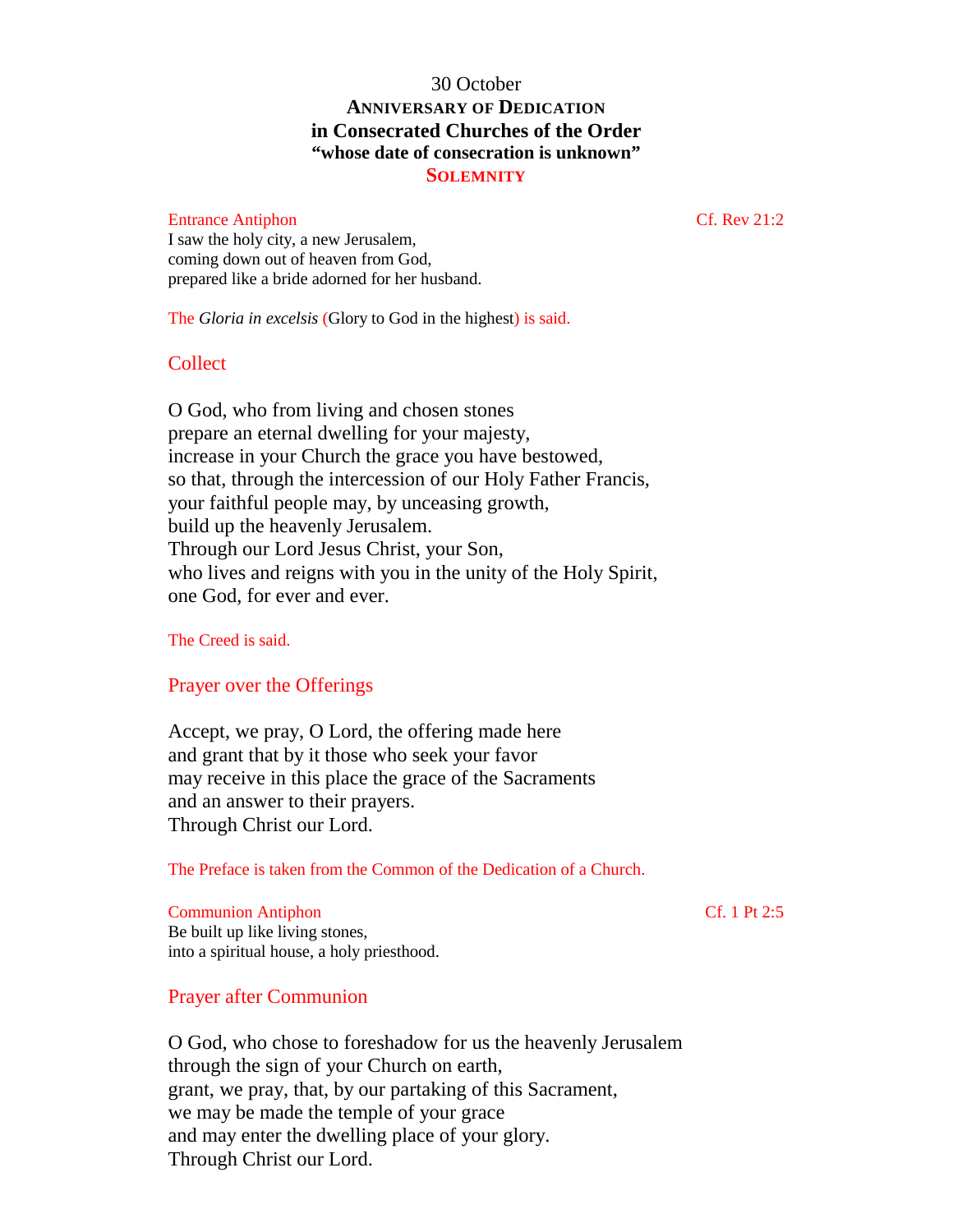# 31 October *Blessed Angelo of Acri, Priest, I Order OFM Cap: Optional Memorial*

From the Common of Holy Men and Women: For Religious (p. 0000).

# **Collect**

Wonderful in your saints, almighty God, who were pleased to draw the spirit of Blessed Angelo to yourself, grant us, through his merits and intercession, to lay aside all earthly things, and by continual meditation, to be strengthened in love for our heavenly home. Through our Lord Jesus Christ, your Son, who lives and reigns with you in the unity of the Holy Spirit, one God, for ever and ever.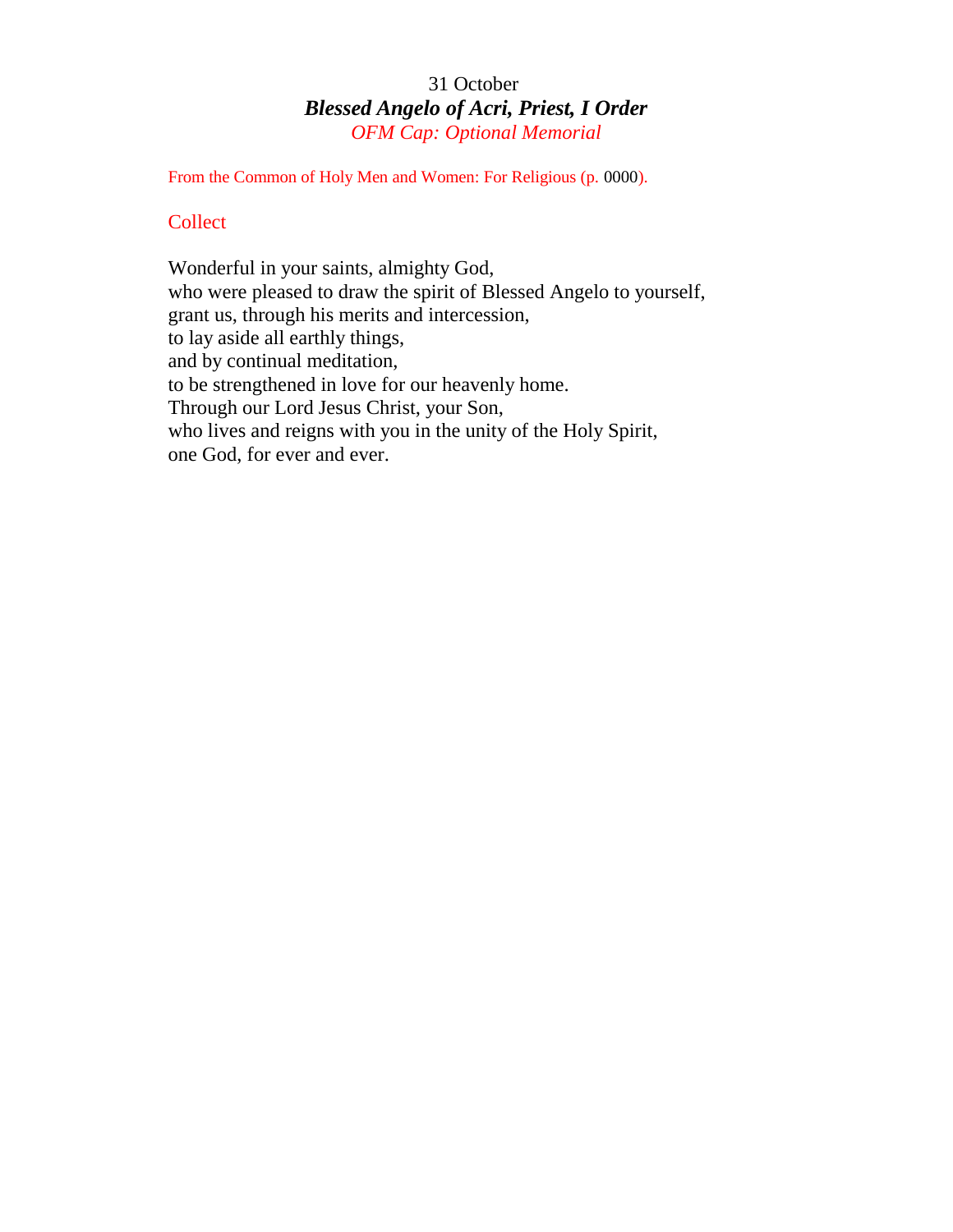# **NOVEMBER**

# **Commemoration of all the Faithful Departed of the Franciscan Order**

**Memorial** 

*Note: This commemoration is celebrated on differing dates among the Franciscan families. Many celebrate it after November 2 and during the month of November. However, it is also celebrated by the Capuchins and Capuchin Poor Clares on a liturgically free day after the Solemnity of St. Francis (October 4) and before the beginning of Advent. Please consult your Ordo.*

Entrance Antiphon 1 Thes 4:14, 1 Cor 15:22

Just as Jesus died and is risen again, so through Jesus will God bring with him those who have fallen asleep; and as in Adam all die, so also in Christ will all be brought to life.

## **Collect**

O God, glory of the faithful and life of the just, by the Death and Resurrection of whose Son we have been redeemed, look mercifully on our departed brothers, sisters, relatives and benefactors, that, just as they professed the mystery of our resurrection, so they may merit to receive the joys of eternal happiness. Through our Lord Jesus Christ, your Son, who lives and reigns with you in the unity of the Holy Spirit, one God, for ever and ever.

## Prayer over the Gifts

Look favorably on our offerings, O Lord, so that our departed brothers, sisters, relatives and benefactors may be taken up into glory with your Son, in whose great mystery of love we are all united. Who lives and reigns for ever and ever.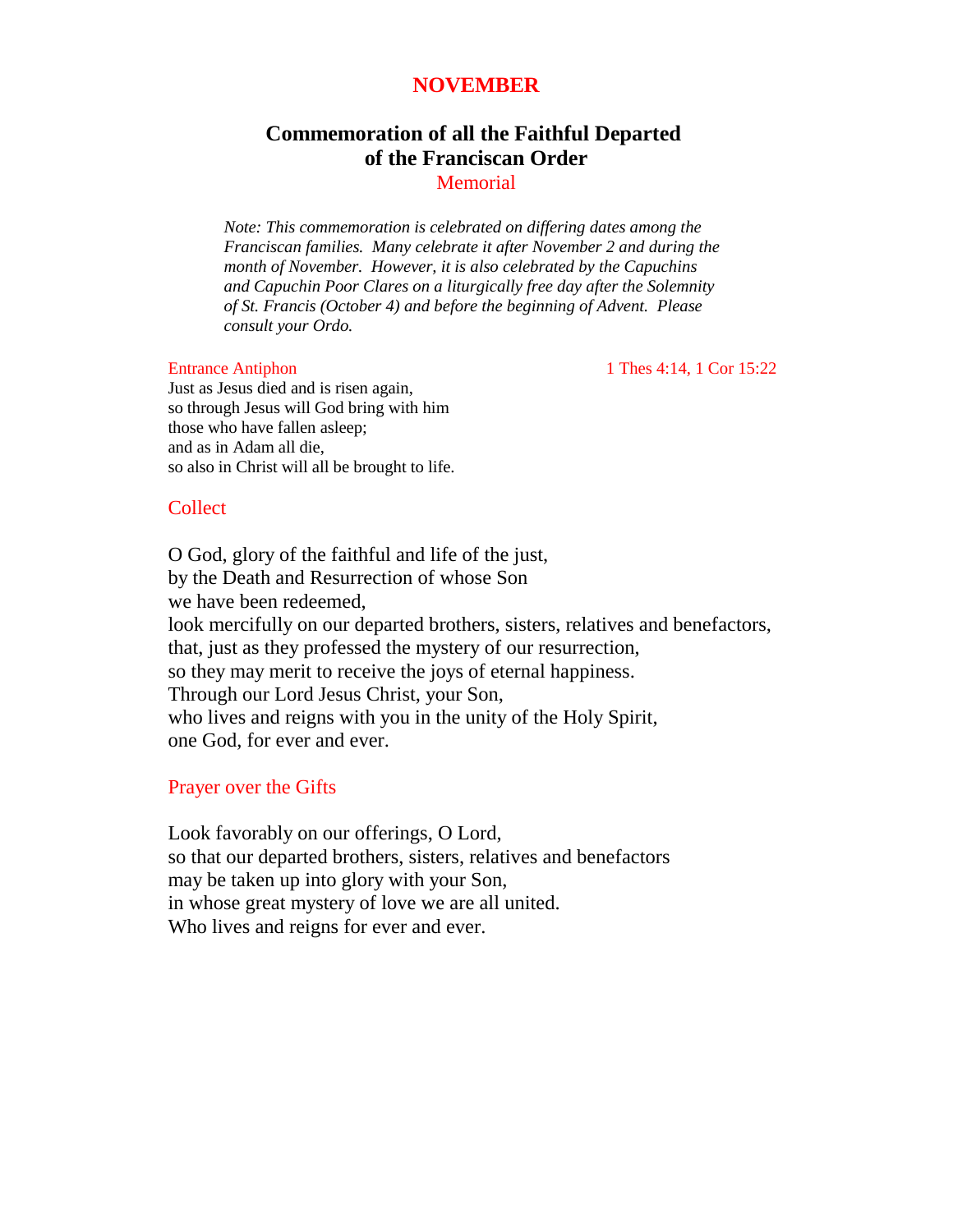Preface I for the Dead [or another Preface for the Dead from the Roman Missal may be chosen]

V. The Lord be with you.

- R. And with your spirit.
- V. Lift up your hearts.
- R. We lift them up to the Lord.

V. Let us give thanks to the Lord our God.

R. It is right and just.

It is truly right and just, our duty and our salvation, always and everywhere to give you thanks, Lord, holy Father, almighty and eternal God, through Christ our Lord.

In him the hope of blessed resurrection has dawned, that those saddened by the certainty of dying might be consoled by the promise of immortality to come. Indeed for your faithful, Lord, life is changed not ended, and, when this earthly dwelling turns to dust, an eternal dwelling is made ready for them in heaven.

And so, with Angels and [Archangels,](file:///C|//Users//Gil//AppData//Local//Microsoft//Windows//Temporary%20Internet%20Files//Con) with Thrones and Dominions, and with all the hosts and Powers of heaven, we sing the hymn of your glory, as without end we acclaim:

Holy, Holy, Holy Lord God of hosts . . .

Communion Antiphon Cf. Jn 11:25-26 I am the Resurrection and the life, says the Lord. Whoever believes in me, even though he dies, will live, and everyone who lives and believes in me will not die for ever.

## Prayer after Communion

Having received the Sacrament of your Only Begotten Son, who was sacrificed for us and rose in glory, we humbly implore you, O Lord, for our departed brothers, sisters, relatives and benefactors, that, cleansed by the paschal mysteries, they may glory in the gift of the resurrection to come. Through Christ our Lord.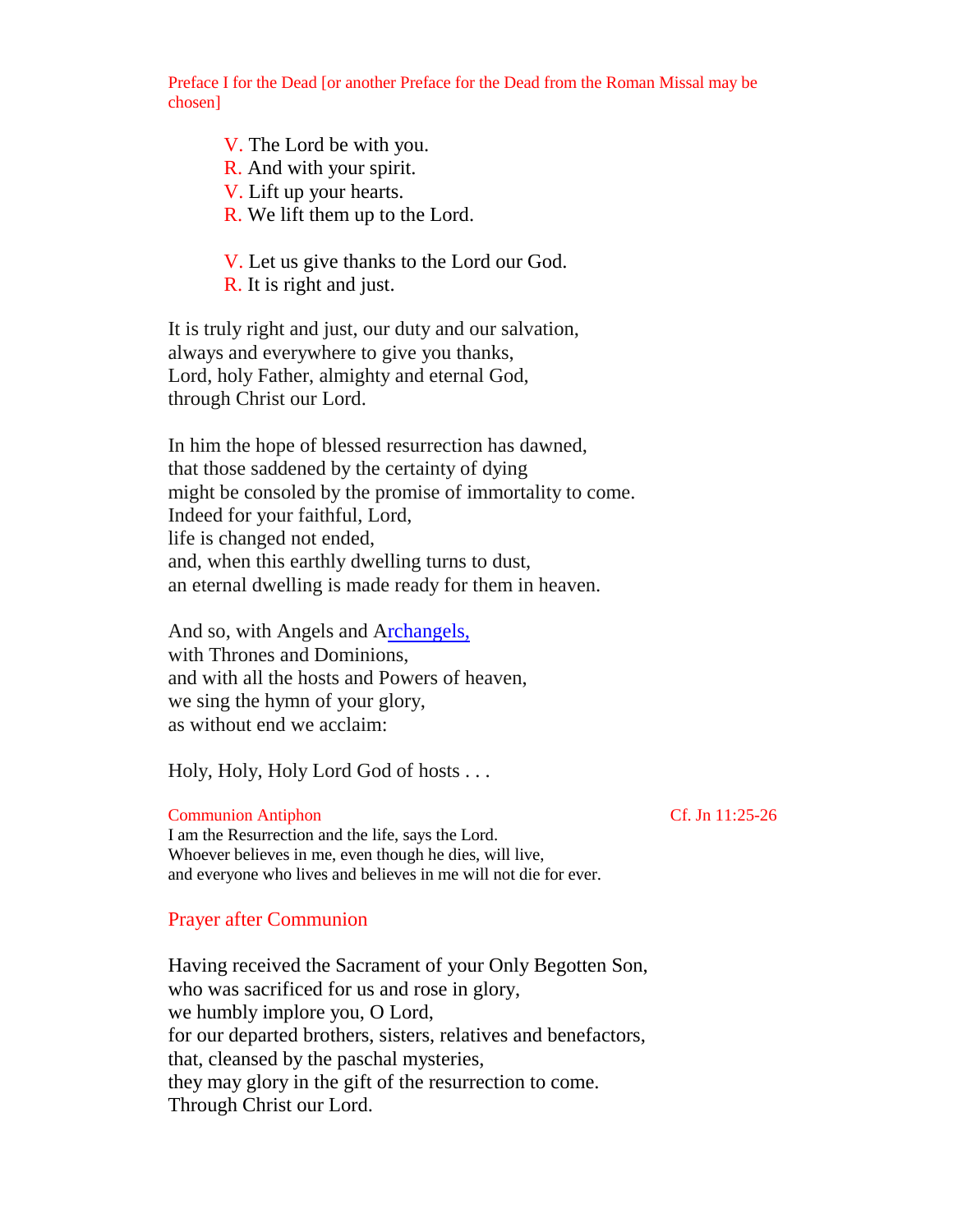# 6 November *Blessed Alfonso Lopez, Priest, and Companions, Martyrs of civil war in Spain, I Order OFM Conv: Optional Memorial*

From the Common of Martyrs: Outside Easter Time, For Several Martyrs, 1 (p. 0000).

# Collect

O God, who enabled your Martyrs, Blessed Alfonso, Priest, and his Companions, to bear witness to their faith in Christ in a spirit of forgiveness, grant that, strengthened by their example, we may be strong in confessing your name. Through our Lord Jesus Christ, your Son, who lives and reigns with you in the unity of the Holy Spirit, one God, for ever and ever.

## 6 November

# *Blessed Andrew of Palazuelo, Priest, and Companions, Martyrs of civil war in Spain, I Order OFM Cap: Optional Memorial*

Everything is taken from the Common of Martyrs: Outside Easter Time, For Several Martyrs, 2 (p. 0000).

# 7 November **Saint Diego of Alcalá, I Order** [USA] OFM: Memorial

From the Common of Holy Men and Women: For Religious (p. 0000).

# **Collect**

All powerful and eternal God, who in your wonderful plan choose the weak of this world to shame the strong, graciously grant us, that, imitating the humility of Saint Diego on earth, we may merit to be raised with him to everlasting glory in heaven. Through our Lord Jesus Christ, your Son, who lives and reigns with you in the unity of the Holy Spirit, one God, for ever and ever.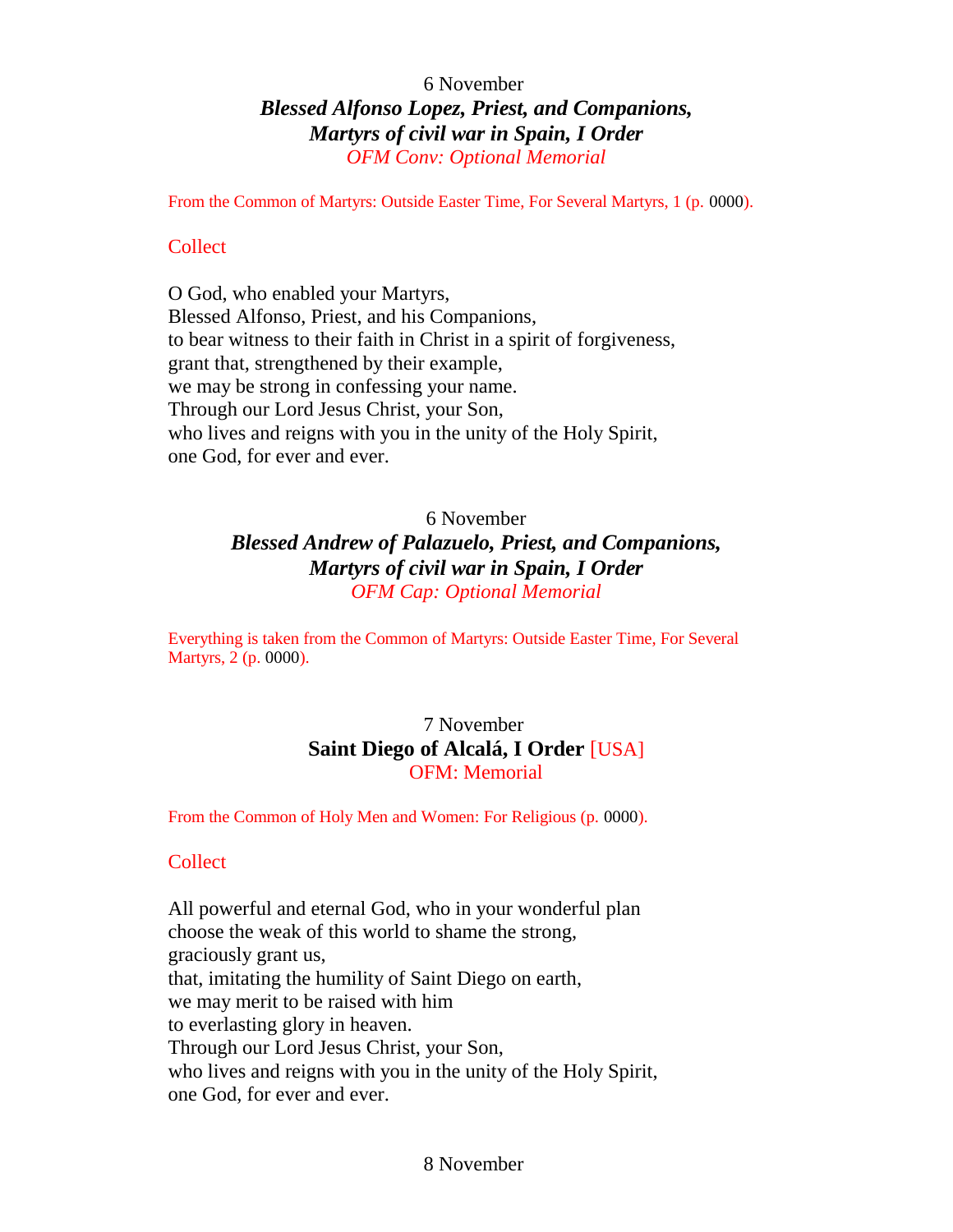## **Blessed John Duns Scotus, Priest, I Order** OFM: Memorial *OFM Conv, OFM Cap, III Order: Optional Memorial*

#### Entrance Antiphon Ps 37: 30-31

The mouth of the just man utters wisdom, and his tongue tells forth what is just; the law of his God is in his heart.

## Collect

Lord God, source of all wisdom, who gave us as a master of life and learning, the Priest, Blessed John Duns Scotus, advocate of the Immaculate Virgin, grant, we pray, that, enlightened by his example and nourished by his teaching, we may cling faithfully to Christ, who lives and reigns with you in the unity of the Holy Spirit, one God, for ever and ever.

## Prayer over the Offerings

Look upon these gifts we offer, almighty God, on the feast of Blessed John Duns Scotus, and grant that we, who celebrate the mysteries of the Lord's passion, may imitate what we celebrate. Through Christ our Lord.

#### Communion Antiphon Ps 1:2-3

He who ponders the law of the Lord day and night will yield his fruit in due season.

#### Prayer after Communion

Refreshed by heavenly food, we humbly implore you, O Lord, that, attentive to the teaching of Blessed John Duns Scotus, we may abide at all times in thanksgiving for the gifts we have received. Through Christ our Lord.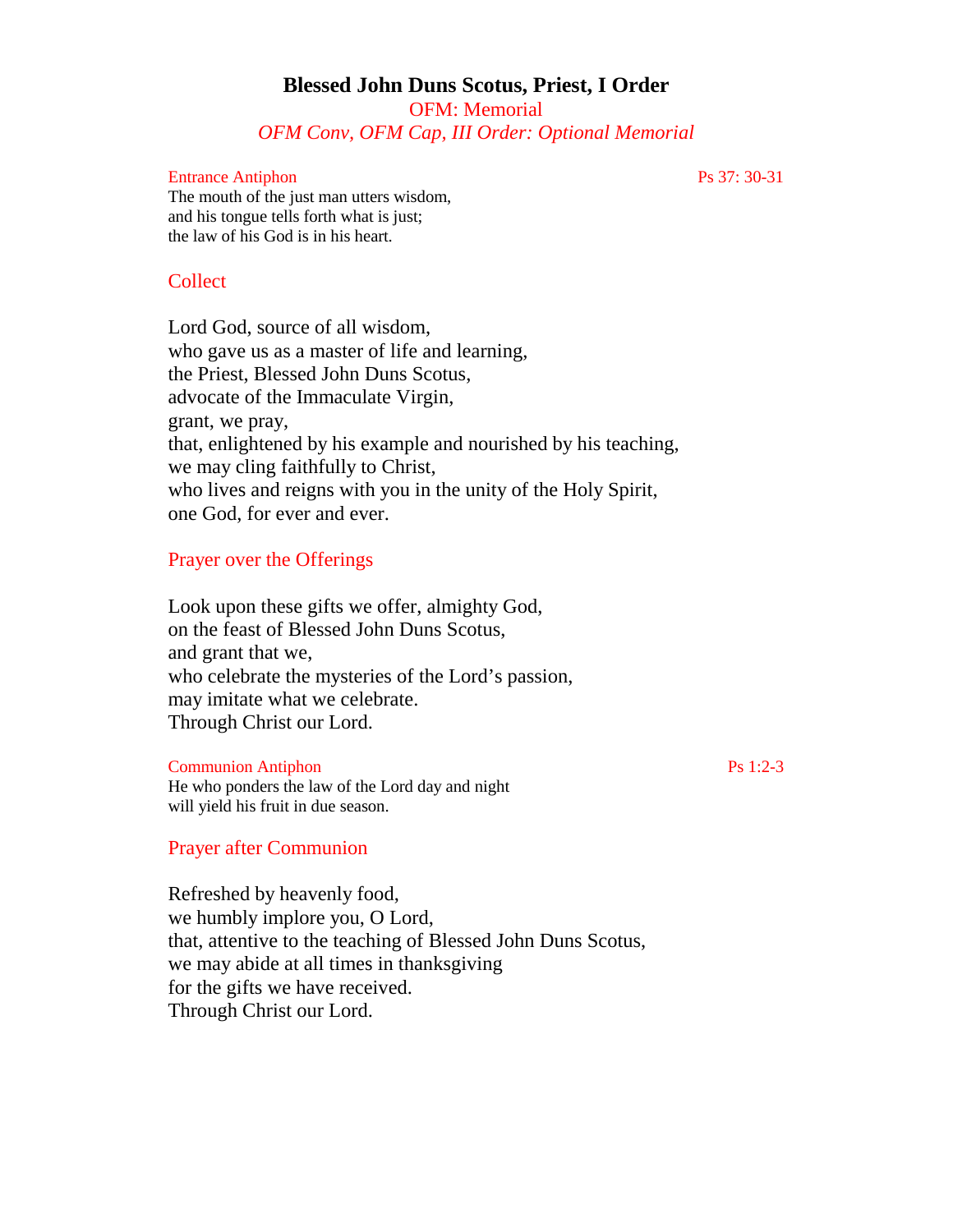## 13 November **Saint Diego of Alcalá, I Order** [outside USA] OFM: Memorial

From the Common of Holy Men and Women: For Religious (p. 0000).

#### **Collect**

All powerful and eternal God, who in your wonderful plan choose the weak of this world to shame the strong, graciously grant to us, that, imitating the humility of Saint Diego on earth, we may merit to be raised with him to everlasting glory in heaven. Through our Lord Jesus Christ, your Son, who lives and reigns with you in the unity of the Holy Spirit, one God, for ever and ever.

## 14 November **Saint Nicholas Taveli and Companions, Priests and Martyrs in Jerusalem, I Order** All Families: Memorial

From the Common of Martyrs: Outside Easter Time, For Several Martyrs (p. 0000) or from the Common of Martyrs: For Missionary Martyrs (p. 0000).

## **Collect**

O God, who gave Saint Nicholas and his companions zeal for spreading the faith and made them glorious with the palm of martyrdom, grant, we pray, that, through their example and intercession, we may hasten along the way of your commands and be worthy to receive the prize of eternal life. Through our Lord Jesus Christ, your Son, who lives and reigns with you in the unity of the Holy Spirit, one God, for ever and ever.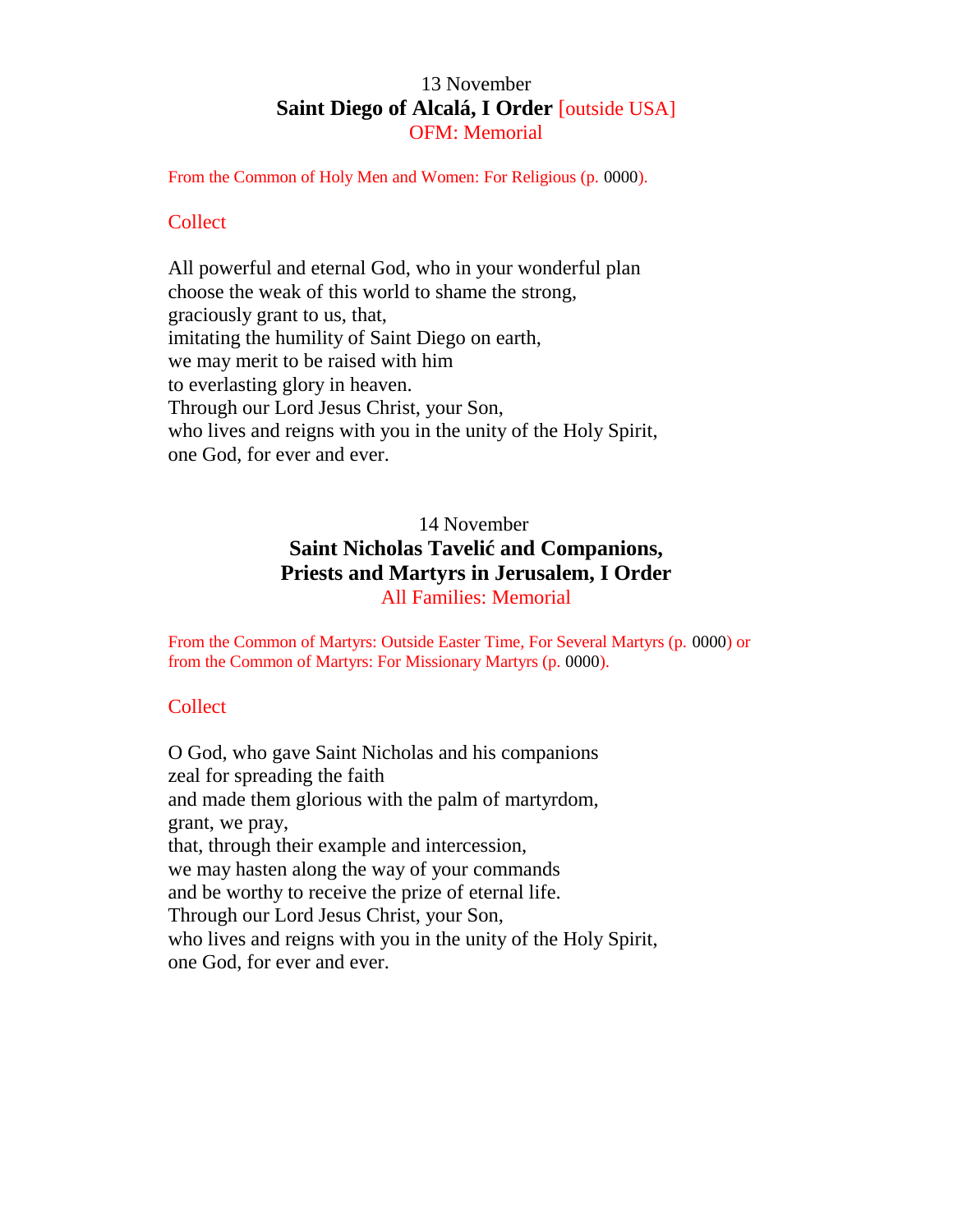# 17 November **SAINT ELIZABETH OF HUNGARY Patroness of the Third Order**

All Families: FEAST

Entrance Antiphon Let us all rejoice in the Lord, celebrating the feast in honor of blessed Elizabeth. The angels rejoice in this solemnity and with us praise the Son of God.

*In votive Masses through the year:* Entrance Antiphon Cf. Prov 14:1-2 Behold a woman who built her house, and who, fearing the Lord, walked uprightly.

The *Gloria in excelsis* (Glory to God in the highest) is said.

#### Collect

O God, by whose gift Saint Elizabeth of Hungary recognized and revered Christ in the poor, grant, through her intercession, that we may serve with unfailing charity the needy and those afflicted. Through our Lord Jesus Christ, your Son, who lives and reigns with you in the unity of the Holy Spirit, one God, for ever and ever.

#### Prayer over the Offerings

May these offerings of our service, placed on your altar in commemoration of Saint Elizabeth, be acceptable to you, O Lord, we pray, and grant that, released from earthly attachments, we may have our riches in you alone. Through Christ our Lord.

Communion Antiphon Jn 13:35 This is how all will know that you are my disciples: if you have love for one another, says the Lord.

#### Prayer after Communion

Grant, we pray, O Lord, that we, who are renewed by these sacred mysteries, may follow the example of Saint Elizabeth, who honored you with tireless devotion and, with surpassing charity, was of service to your people.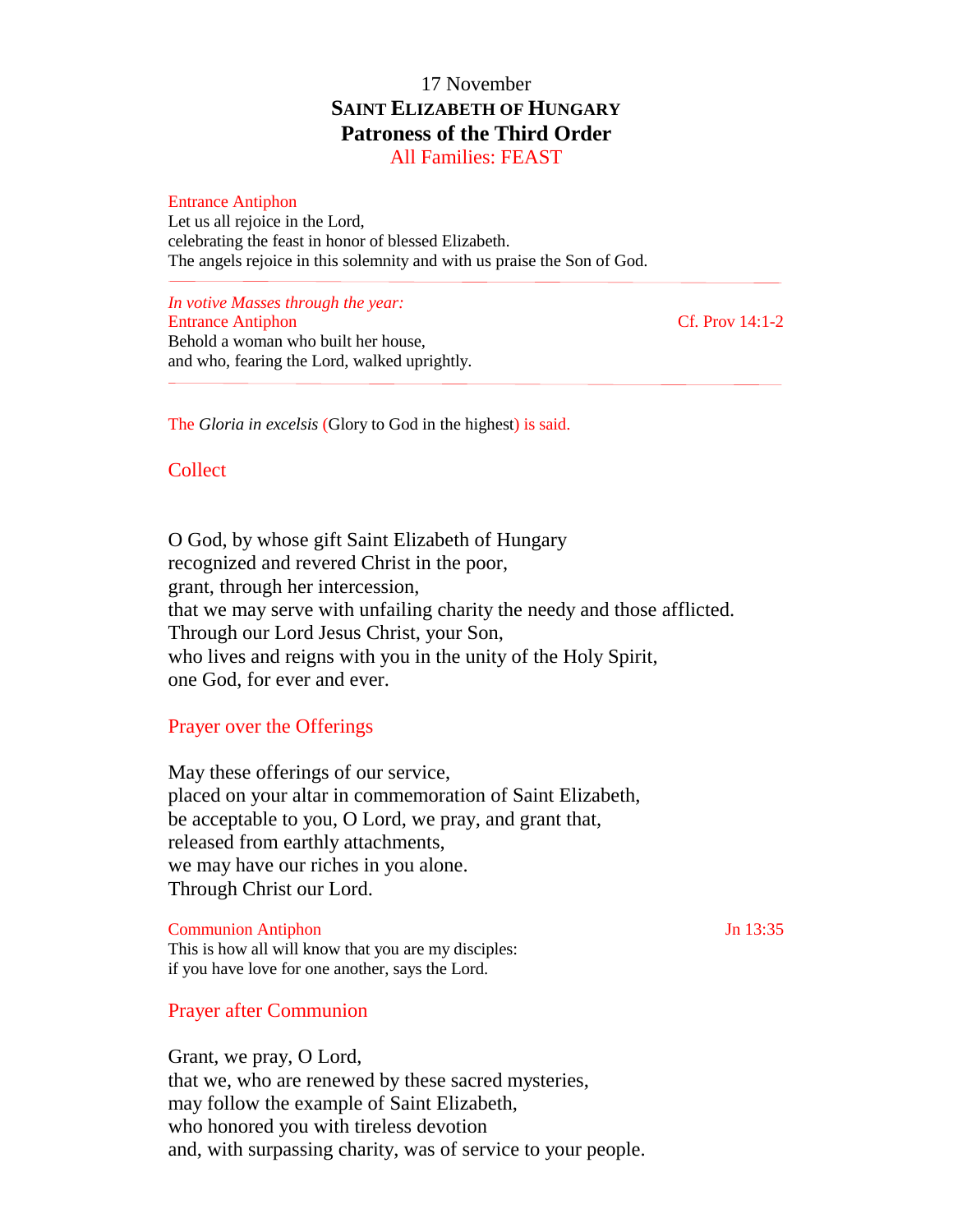Through Christ our Lord.

## 18 November *Blessed Salome of Cracow, Virgin, II Order II Order: Optional Memorial*

From the Common of Virgins: For One Virgin (p. 0000).

## **Collect**

O God, who called Blessed Salome from the cares of earthly rule to the pursuit of perfect charity, grant, through her example and intercession, that serving you with a chaste and humble heart we may come to eternal glory. Through our Lord Jesus Christ, your Son, who lives and reigns with you in the unity of the Holy Spirit, one God, for ever and ever.

## 19 November **Saint Agnes of Assisi, Virgin, II Order** II Order: Memorial

From the Common of Virgins: For One Virgin (p. 0000).

## **Collect**

O God, who placed the Virgin, Saint Agnes, as an example of seraphic perfection for many virgins, grant, we pray, that imitating her virtues on earth, we may, like her, enjoy eternal happiness. Through our Lord Jesus Christ, your Son, who lives and reigns with you in the unity of the Holy Spirit, one God, for ever and ever.

## 20 November *Blessed Paschal Fortuño Almela, Priest, and Companions, Martyrs of Valencia in Spain, I Order OFM: Optional Memorial*

Everything is taken from the Common of Martyrs: Outside Easter Time, For Several Martyrs (p. 0000).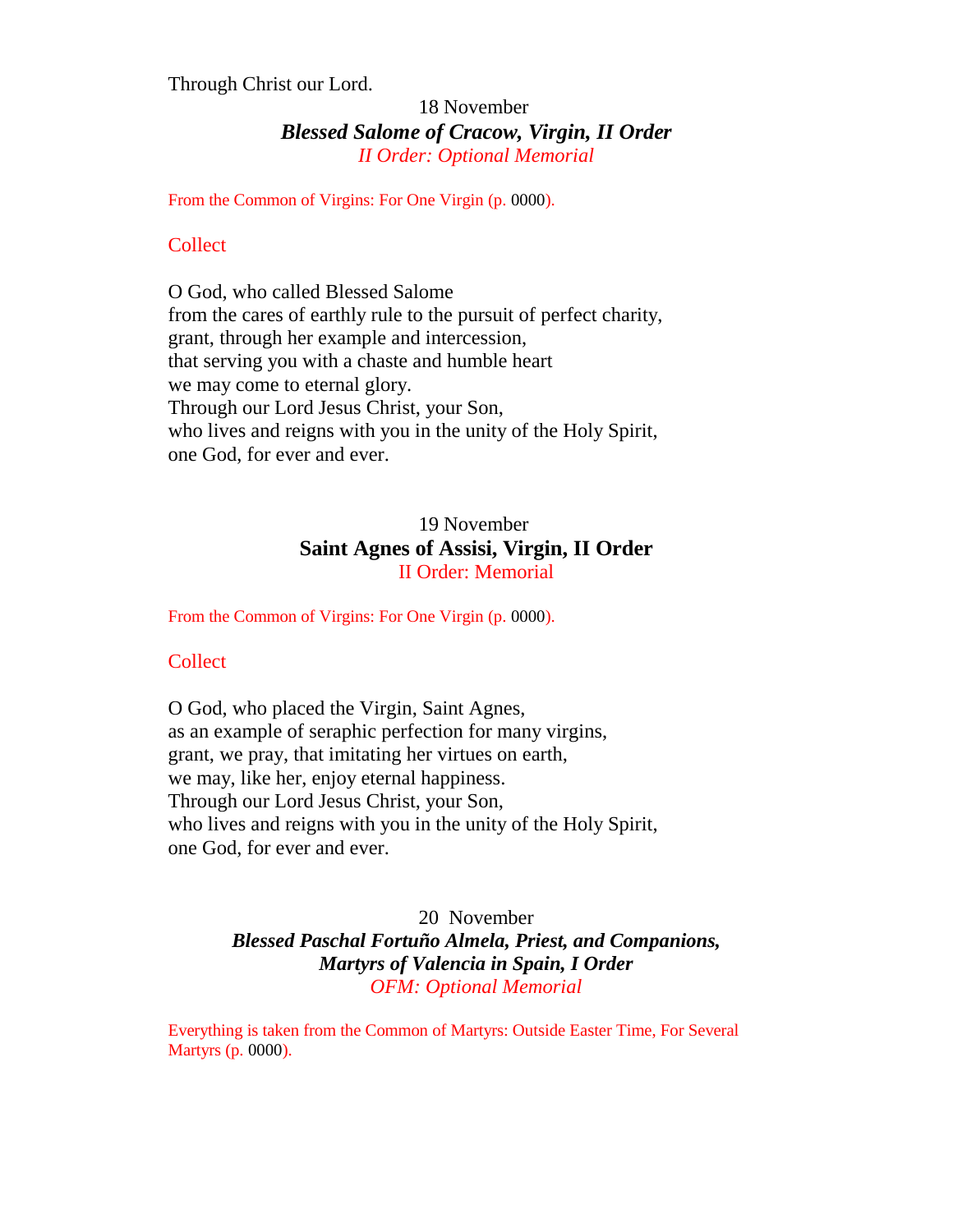## 22 November *Bl. Salvator Lilli, Priest, and Companions, Martyrs in Armenia, I Order OFM: Optional Memorial*

Everything is taken from the Common of Martyrs: Outside Easter Time, For Several Martyrs (p. 0000) or from the Common of Martyrs: For Missionary Martyrs (p. 0000).

## 25 November *Blessed Humilis of Bisignano, I Order OFM: Optional Memorial*

From the Common of Holy Men and Women: For Religious (p. 0000).

#### **Collect**

Lord Jesus Christ, meek and humble of heart, grant that we may imitate the confessor, Blessed Humilis, an outstanding example of your humility and meekness, so that, casting aside our pride, we may forever serve you. Who live and reign with God the Father in the unity of the Holy Spirit, one God, for ever and ever.

## 26 November **Saint Leonard of Port Maurice, Priest, I Order** All Families: Memorial

From the Common Holy Men and Women: For Religious (p. 0000).

#### Collect

Almighty and merciful God, who made Saint Leonard an outstanding herald of the mystery of the cross, grant, by his intercession, that, acknowledging on earth the riches of the same cross, we may be worthy to attain the fruit of redemption in heaven. Through our Lord Jesus Christ, your Son, who lives and reigns with you in the unity of the Holy Spirit, one God, for ever and ever.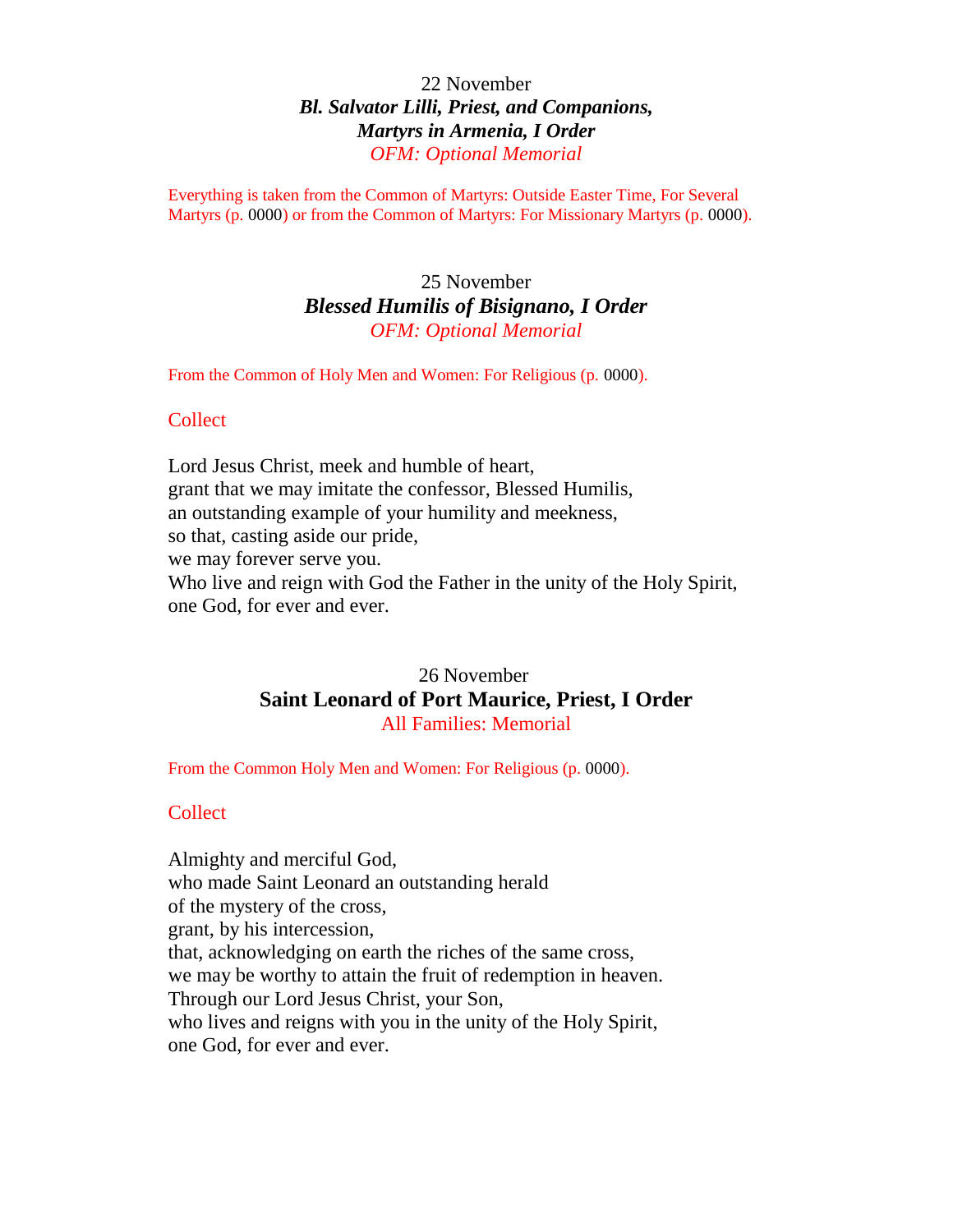## 27 November **Saint Francis Anthony Fasani, Priest, I Order** All Families: Memorial

From the Common of Holy Men and Women: For Religious (p. 0000).

#### **Collect**

O God, who made Saint Francis Anthony a model of seraphic perfection and an outstanding preacher of the Gospel, grant, through his merits and prayers, that, always fervent in your love and effective in our deeds, we may come to an eternal reward. Through our Lord Jesus Christ, your Son, who lives and reigns with you in the unity of the Holy Spirit, one God, for ever and ever.

## 28 November **Saint James of the Marches, Priest, I Order** OFM: Memorial, *OFM Conv: Optional Memorial*

From the Common of Holy Men and Women: For Religious (p. 0000).

#### **Collect**

O God, who, for the salvation of souls and to call sinners back to the path of virtue, made Saint James an outstanding herald of the Gospel, graciously grant, through his intercession, that, cleansed of all sins, we may attain eternal life. Through our Lord Jesus Christ, your Son, who lives and reigns with you in the unity of the Holy Spirit, one God, for ever and ever.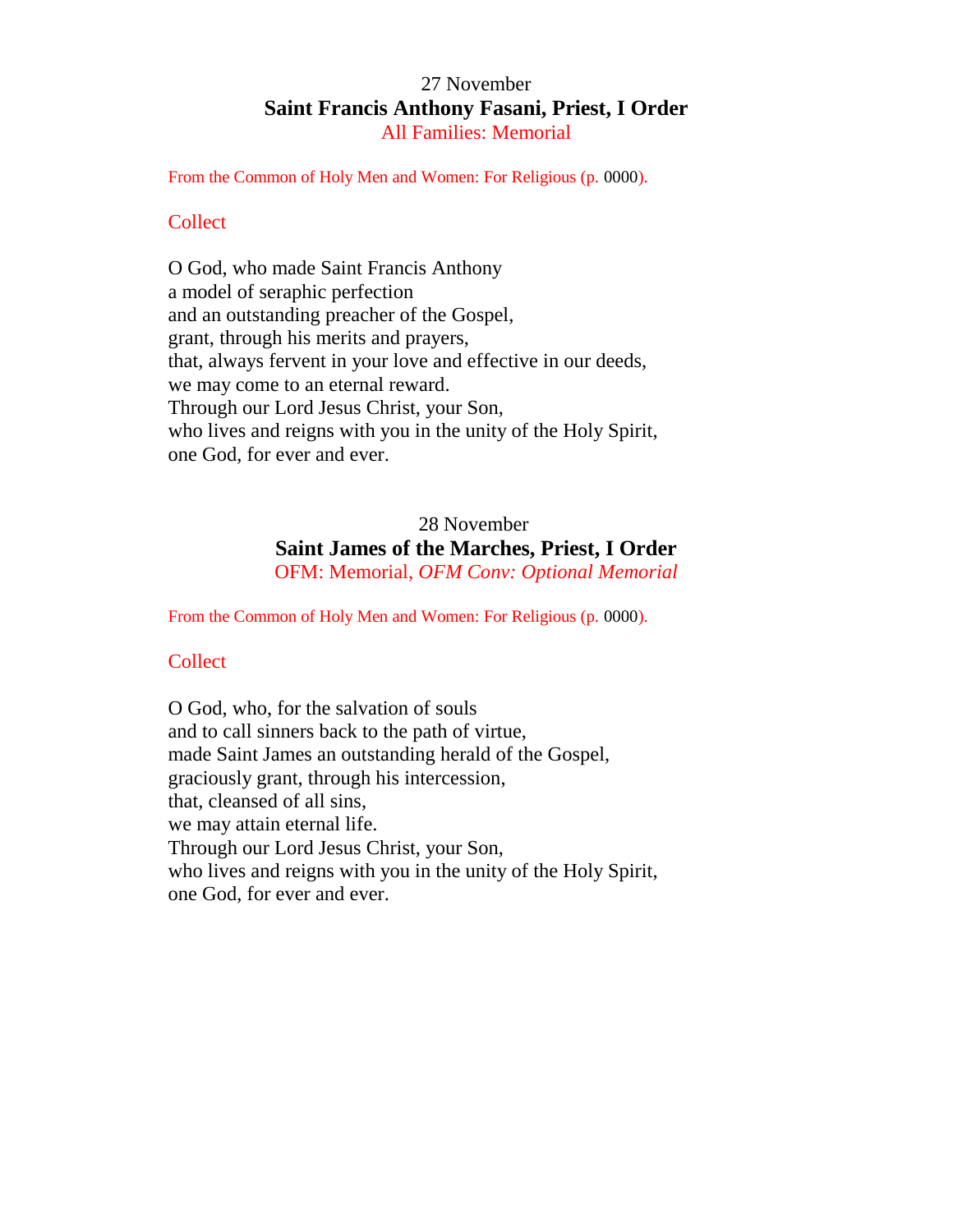## 29 November **ALL SAINTS OF THE FRANCISCAN ORDER** All Families: FEAST

#### Entrance Antiphon Cf. Rev 19:5-7

Praise our God, all you his saints and you who revere him, small and great. For our God, the almighty, has established his reign. Let us rejoice and be glad and give him glory.

The *Gloria in excelsis* (Glory to God in the highest) is said.

## **Collect**

Almighty and eternal God, who were pleased to adorn your Church with the varied splendor of the Saints of the Seraphic Order, grant that we, who keep their memory in one celebration, may imitate their shining example of virtue on earth, and so be worthy to receive the crown of justice in heaven. Through our Lord Jesus Christ, your Son, who lives and reigns with you in the unity of the Holy Spirit, one God, for ever and ever.

## Prayer over the Offerings

May these offerings we bring in honor of all the Saints of the Seraphic Order be pleasing to you, O Lord, and grant that, just as we believe the Saints to be already assured of immortality, so we may experience their concern for our salvation. Through Christ our Lord.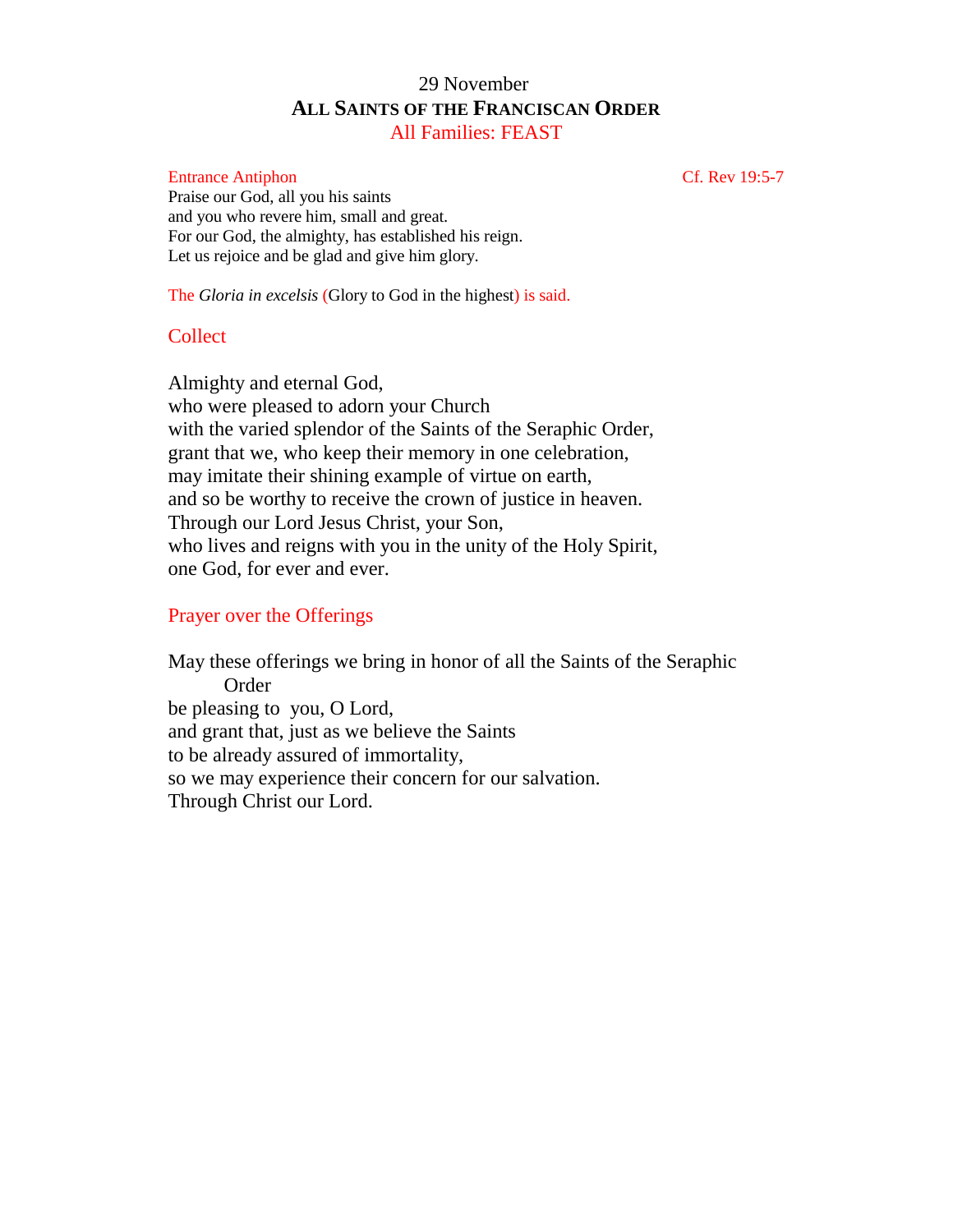Preface

V. The Lord be with you.

R. And with your spirit.

V. Lift up your hearts.

R. We lift them up to the Lord.

V. Let us give thanks to the Lord our God.

R. It is right and just.

It is truly right and just, our duty and our salvation, always and everywhere to give you thanks, Lord, holy Father, almighty and eternal God.

For today by your gift we celebrate the festival of your city, the heavenly Jerusalem, our mother, where the great array of our brothers and sisters already gives you eternal praise.

Towards her, we eagerly hasten as pilgrims advancing by faith, rejoicing in the glory bestowed upon those exalted members of the Church through whom you give us, in our frailty, both strength and good example.

And so, we glorify you with the multitude of Saints and Angels, as with one voice of praise we acclaim:

Holy, Holy, Holy Lord God of hosts . . .

#### **Communion Antiphon** Mt 5:8-10

Blessed are the clean of heart, for they will see God. Blessed are the peacemakers, for they shall be called children of God. Blessed are they who are persecuted for the sake of righteousness, for theirs is the kingdom of heaven.

## Prayer after Communion

O God, who refresh us with one bread and sustain us with one hope, strengthen us also with your grace, so that, one body and one spirit in Christ together with your Saints, we may all rise up to glory with him. Through that same Christ our Lord.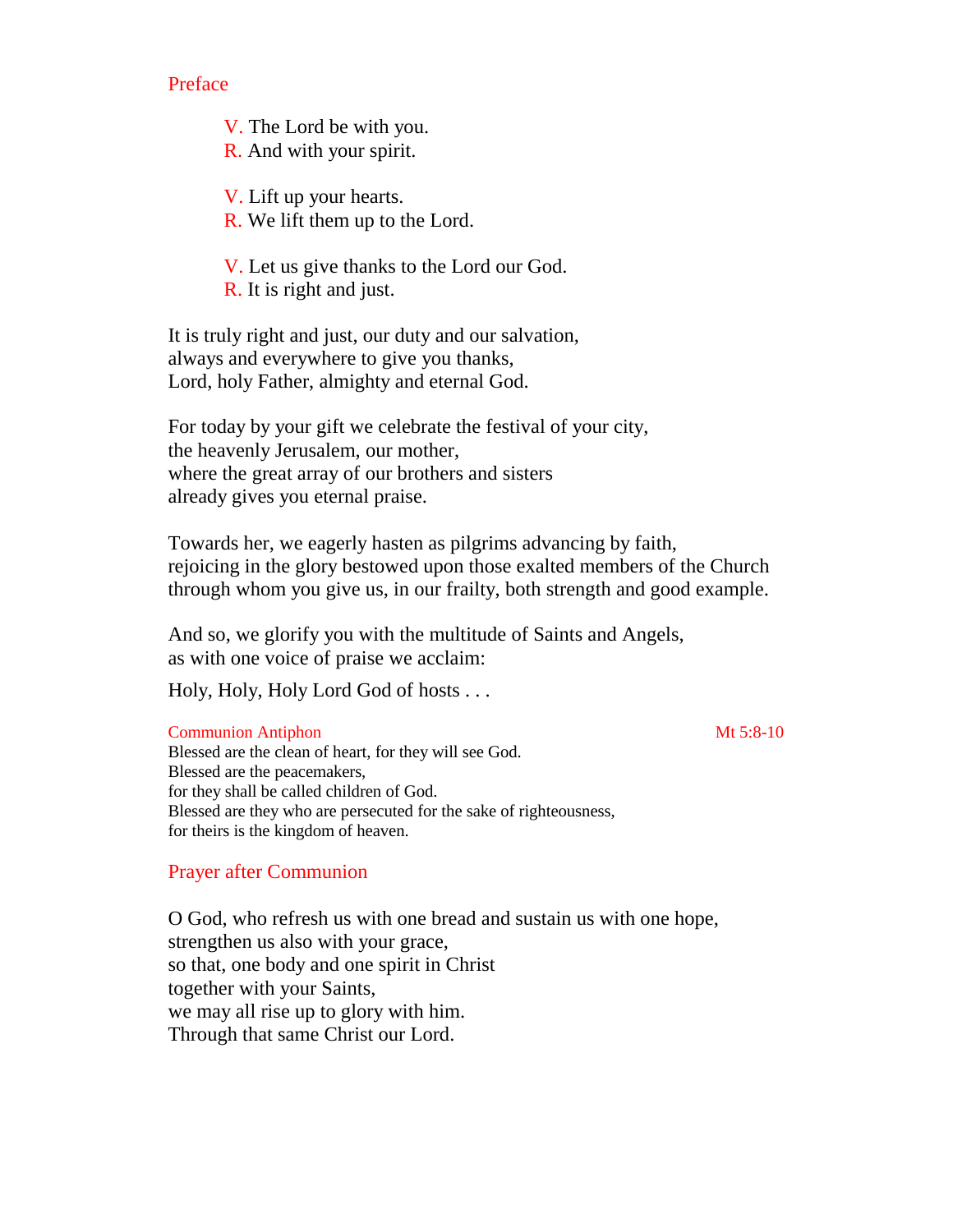## **DECEMBER**

## 2 December **Blessed Mary Angela Astorch, Virgin, II Order** II Order; Memorial *OFM Cap: Optional Memorial*

From the Common of Virgins: For One Virgin, 3 (p. 0000).

#### **Collect**

O God, generous to all who call on you, who allowed the Virgin, Blessed Maria Angela, to plumb the depths of your hidden riches through the daily office of praise, grant, we pray, through her intercession, that we may direct our actions to you for the praise of your glory in your Son, Jesus Christ. Who lives and reigns with you in the unity of the Holy Spirit, one God, for ever and ever.

## 2 December *Blessed Raphael Chyli ski, Priest, I Order OFM Conv: Optional Memorial*

From the Common of Holy Men and Women: for Religious (p. 0000).

## **Collect**

O God, who gave the Priest, Blessed Raphael, the grace to follow the poor and humble Christ, and in a spirit of evangelical mercy to help those who are poor and sick, grant, through his intercession, that we may act generously in the service of others, and one day receive your blessing in the kingdom of heaven. Through our Lord Jesus Christ, your Son, who lives and reigns with you in the unity of the Holy Spirit, one God, for ever and ever.